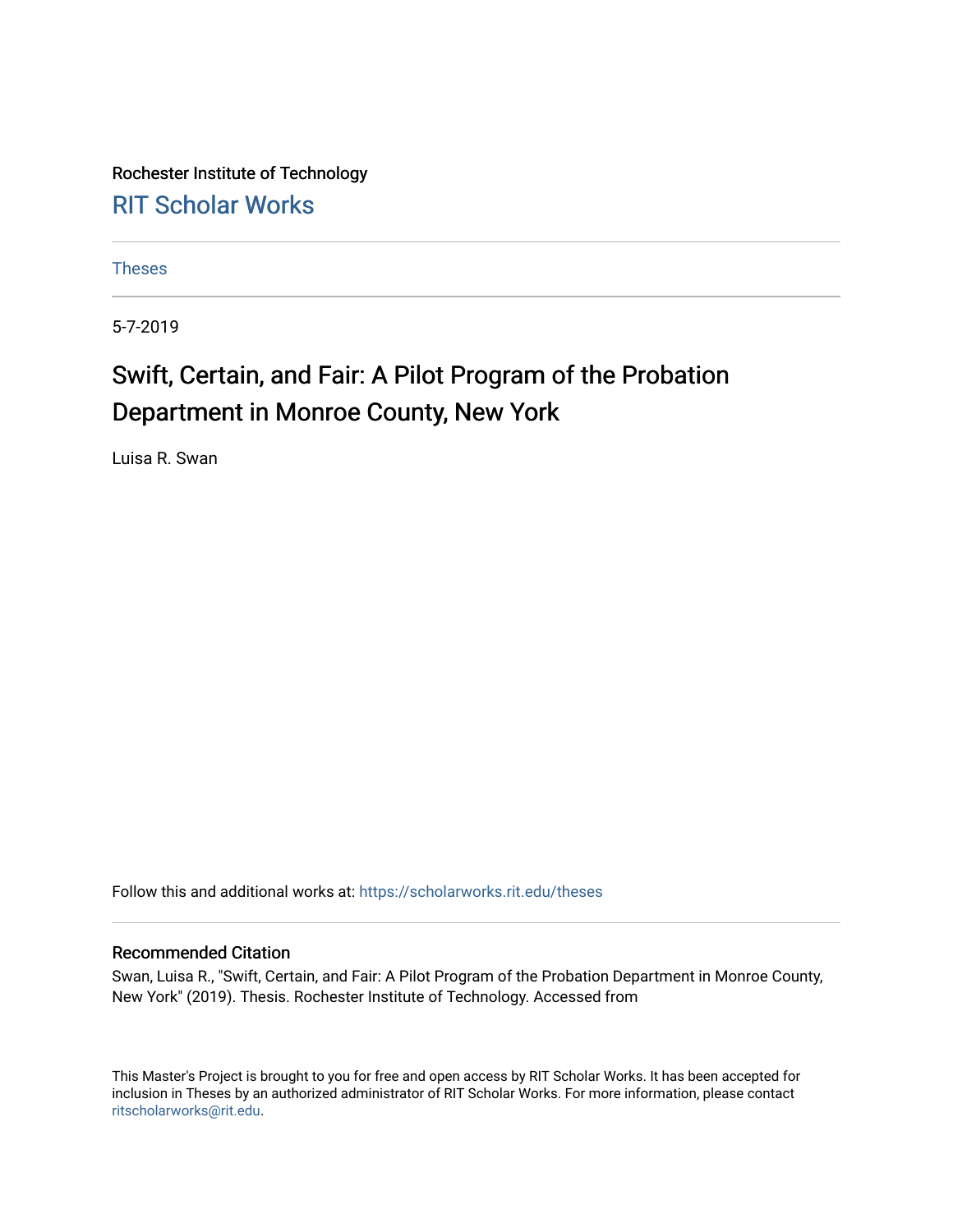# $R \cdot I \cdot T$

## Swift, Certain, and Fair: A Pilot Program of the Probation Department in Monroe County, New York

by

## Luisa R. Swan

A Capstone Project Submitted in Partial Fulfillment of the Requirements for the Degree of Master of Science in Criminal Justice

Department of Criminal Justice

College of Liberal Arts

Rochester Institute of Technology Rochester, NY May 7<sup>th</sup>, 2019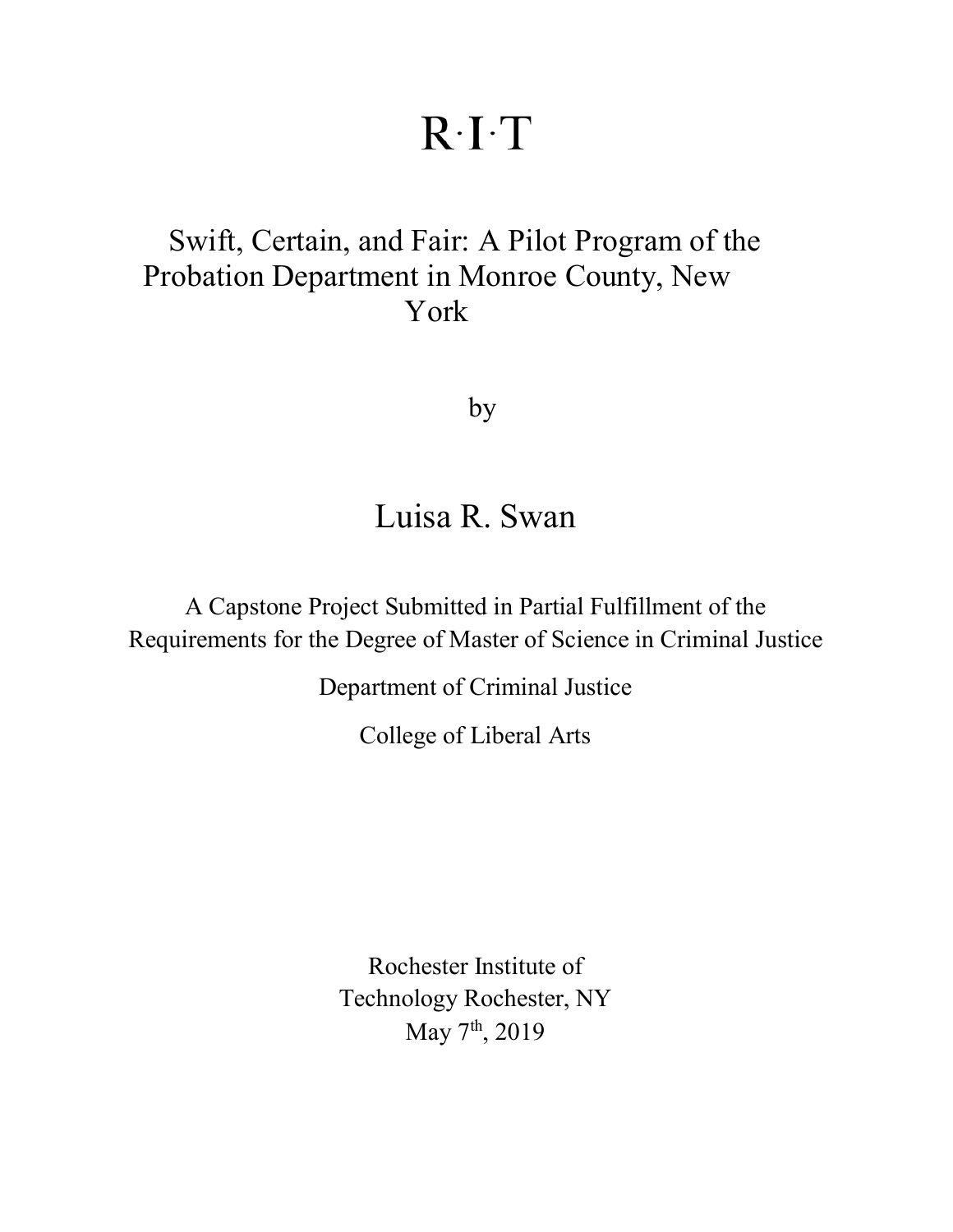# RIT

# **Master of Science in Criminal Justice**

## **Graduate Capstone Approval**

Student: **Luisa R. Swan**

Graduate Capstone Title: **Swift, Certain, and Fair: A Pilot Program of the Probation Department in Monroe County, New York**

Graduate Capstone Advisor: **Dr. Judy Porter** Date: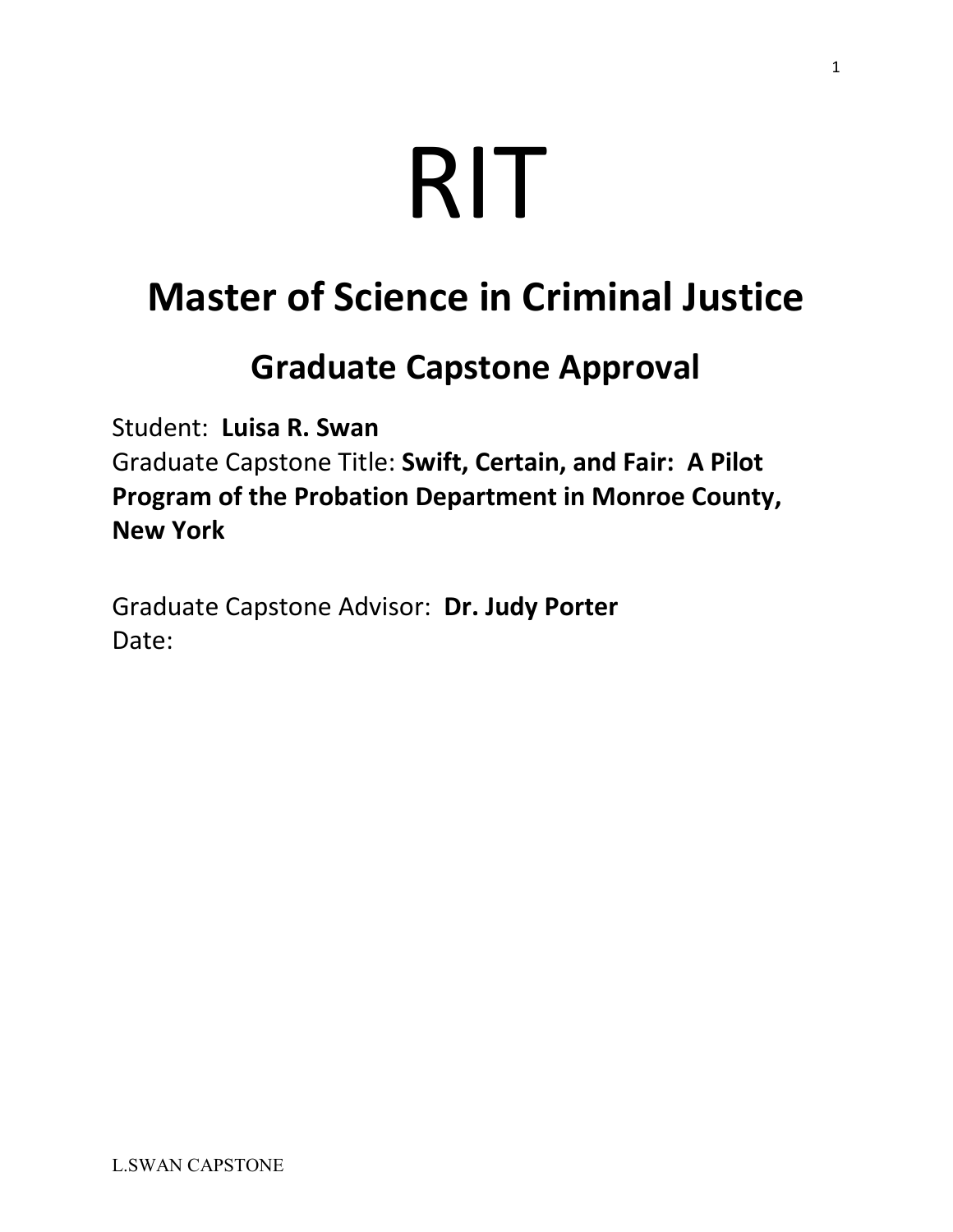## **Table of Contents**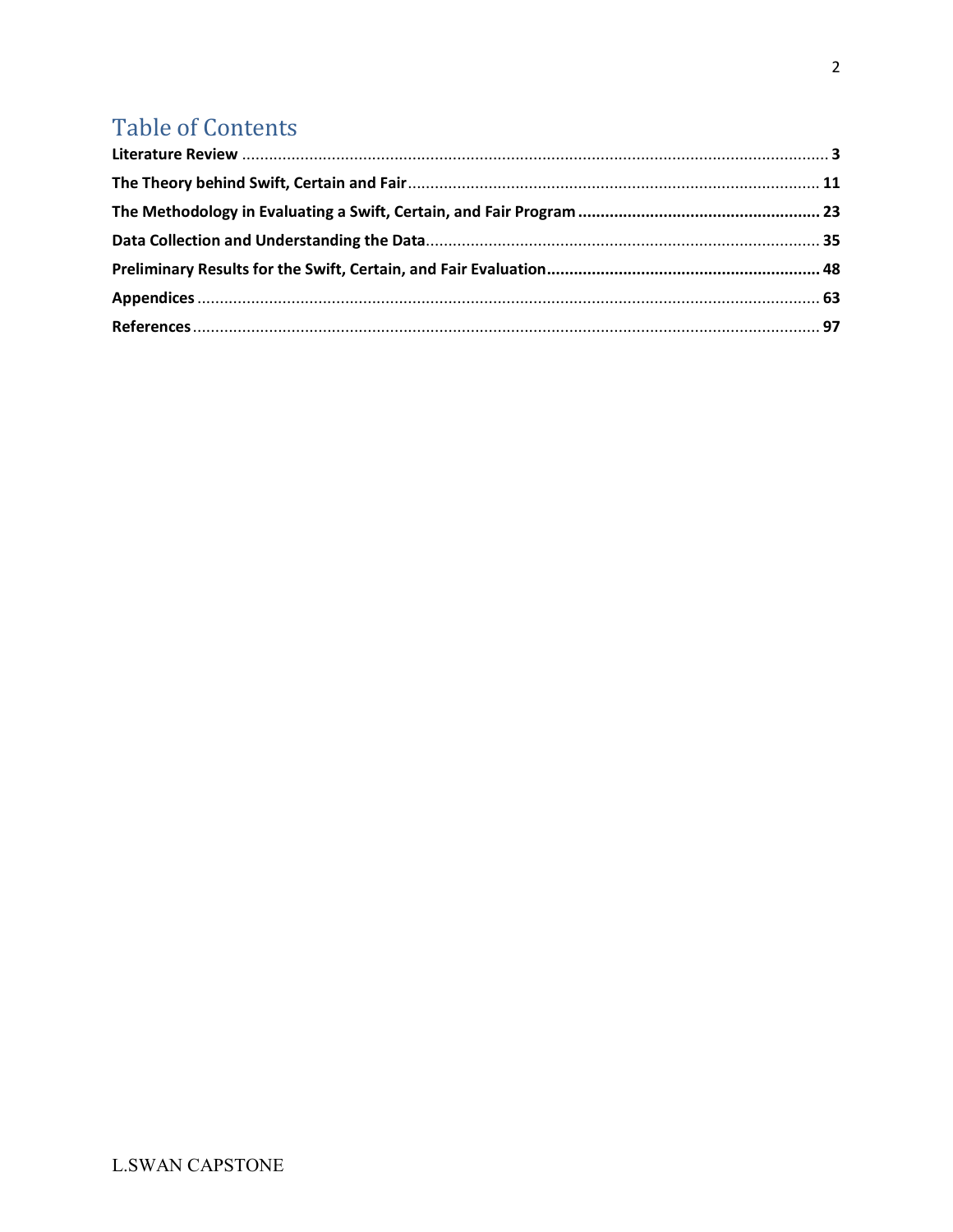Luisa Swan

Capstone Literature Review

#### **Title of Capstone: Swift, Certain, and Fair**

#### **Introduction**

For my capstone, I will be breaking down some components of the evaluation of the Swift, Certain, and Fair probation program in Monroe County, New York. Monroe County Probation's Swift, Certain & Fair Model Pilot Program focuses on offenders between 16–24 years old who have been arrested on certain gun charges (more specifically, Criminal Possession of a Weapon in the second degree). It is designed to help change the behaviors of those who may otherwise be unlikely to succeed under traditional probation supervision. This model extends the program development and analysis of a program known as HOPE (Hawaii Opportunity Probation with Enforcement). Swift, certain and fair responses to probationers' non-compliant behavior and violations are the essential components of this model, and Rochester program developers modified this basic model suit the purpose of managing high-risk gunrelated offenders. The outcome evaluation of Swift, Certain & Fair focuses on how well the program is running and whether the program has been successful in its goal to reduce recidivism and gun violence in Rochester, New York. This capstone will focus more specifically on the theory behind the program, the methodology used for this evaluation along with how the data is collected, and the preliminary results of this evaluation.

#### **Research Questions**

1. Do Swift, Certain, and Fair participants have lower recidivism rates than those not in the Swift, Certain, and Fair program?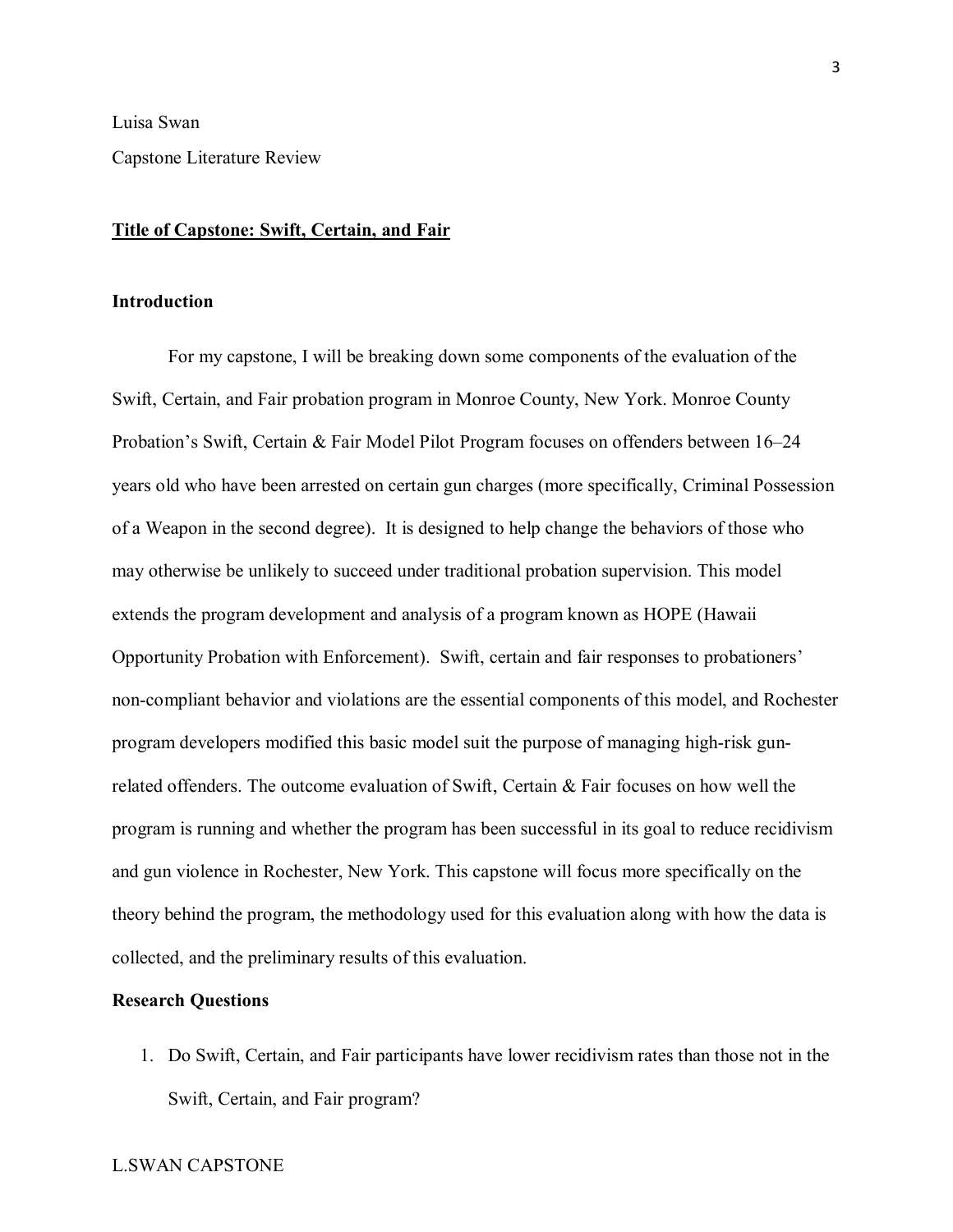- 2. What is the theory behind Swift, Certain, and Fair and how does it fit into the implementation of this program?
- 3. What does a good evaluation look like? What could Monroe County do better regarding its implementation of this program?
- 4. How is data collected for this evaluation? What are some of the general issues with this data collection process?

#### **General Sources**

Because this capstone is based on the evaluation of a program that was an extension from another deterrence-based program, there are some sources that will be used in a few of the papers listed. These sources are listed below:

Hawken, A., & Kleiman, M. K. (2009). Managing drug involved probationers with swift and certain sanctions: Evaluating Hawaii's HOPE. Unpublished report by the National Institute of Justice. **[https://www.ncjrs.gov/pdffiles1/nij/grants/229023.pdf.](https://www.ncjrs.gov/pdffiles1/nij/grants/229023.pdf)** 

This is the original Hawaii HOPE study conducted in 2009. HOPE stands for Hawaii's

Opportunity Probation with Enforcement. HOPE had outstanding results. This study was a randomized controlled evaluation of HOPE that found when compared to regular probation, HOPE participants had lower levels of drug use, were more likely to comply with probation, and were less likely to be arrested again (Hawken & Kleiman, 2009). This was significant because it determined that the use of swift, certain, and fair sanctions in HOPE was a crucial factor in the operation of HOPE and the reduced recidivism rates Hawaii saw.

This study is useful in most of the working papers conducted for this capstone because it will give context to how Swift, Certain, and Fair was implemented and how this study differs from the HOPE program. In the theory paper, this study will demonstrate the use of Swift, Certain, and Fair sanctions in deterring offenders and how there has been documented success in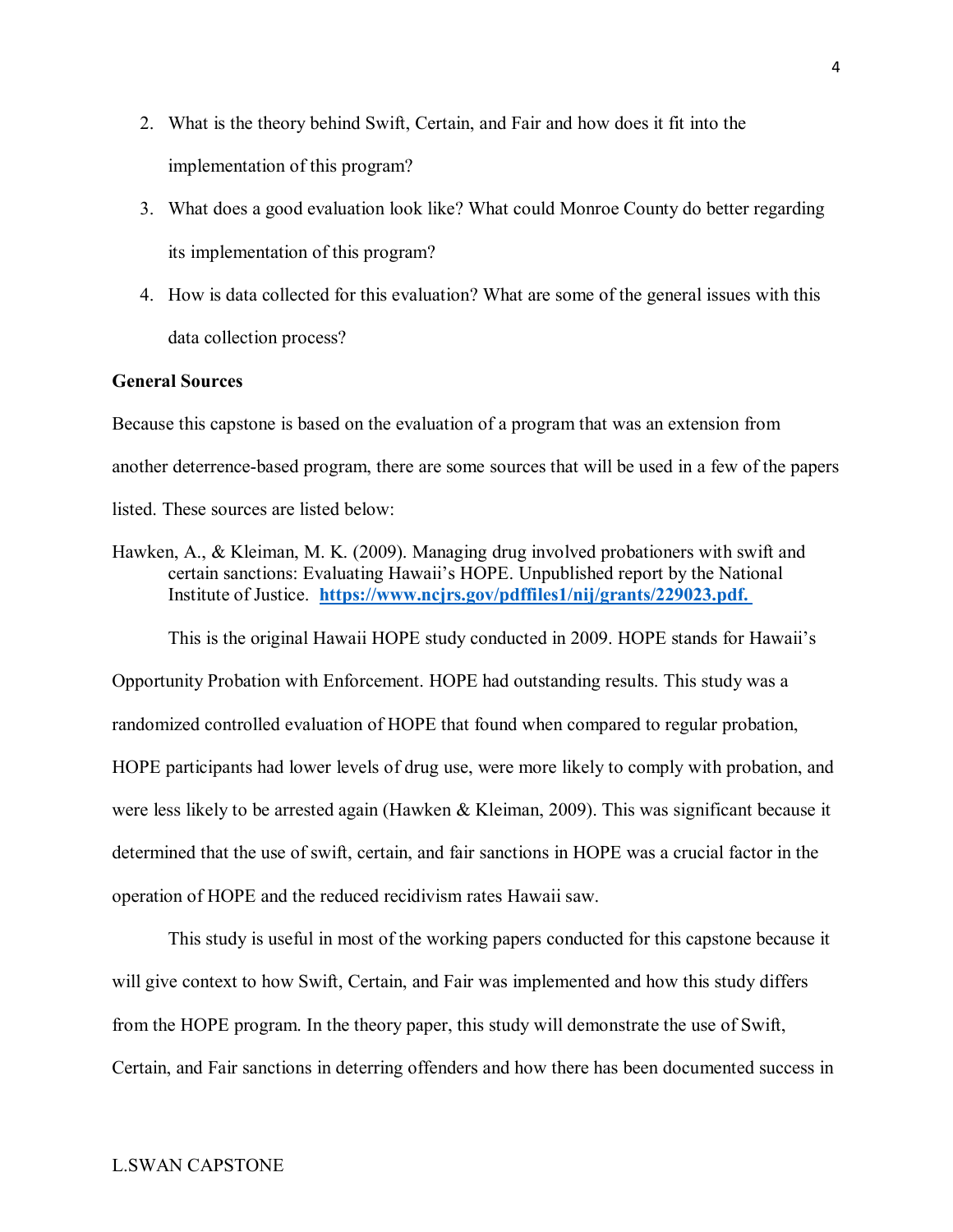this form of deterrence. In the methodology paper, I will discuss how the methodology in this study was not very specific and when looking at many similar deterrence-based program evaluations that were deemed successful, the methodology is not as clearly stated. In the data paper, I will mention how this study collected data compared to how data is collected in Monroe County. Lastly, I will discuss how the HOPE results compare to the preliminary results found in Monroe County regarding recidivism and police contacts.

This article fills the gap between HOPE regarding therapeutic jurisprudence and the program through a solution-focused court, such as drug court. This article examines the Hawaii HOPE study in detail (more than the Hawkens and Kleiman study) by examining the program's psychological impact on its participants, which can often be overlooked. Bartels (2016) mentions that the legal actors influence is the most important factor in this type of program regarding therapeutic jurisprudence. Meaning, how the stakeholders work together can have a direct influence on the rehabilitation of offenders, as a result it is closely related to procedural justice and judicial legitimacy. Judge Alm believed that HOPE was a good example of procedural justice because the program is swift, certain and fair. However, one critic of the program mentioned unless the defendant explains the reasoning behind a violation regarding their life circumstances, there will be no legitimacy in the sanctions given.

This article is a great source for all my working papers as it touches on the pros and cons to this program in a clear and concise manner. This article takes this program and breaks all the components down and explores some of the psychological aspects that are needed to be taken

Bartels, L. (Dec. 2016). Looking at Hawaii's Opportunity Probation with Enforcement (HOPE) Program through a therapeutic jurisprudence lens. *Special Issue - Therapeutic Jurisprudence/ Current Issues in Therapeutic Jurisprudence, 16*, 3, 30-49. ISSN 2201- 7275. Available at: [<https://lr.law.qut.edu.au/article/view/678>](https://lr.law.qut.edu.au/article/view/678). DOI: [https://doi.org/10.5204/qutlr.v16i3.678.](https://doi.org/10.5204/qutlr.v16i3.678)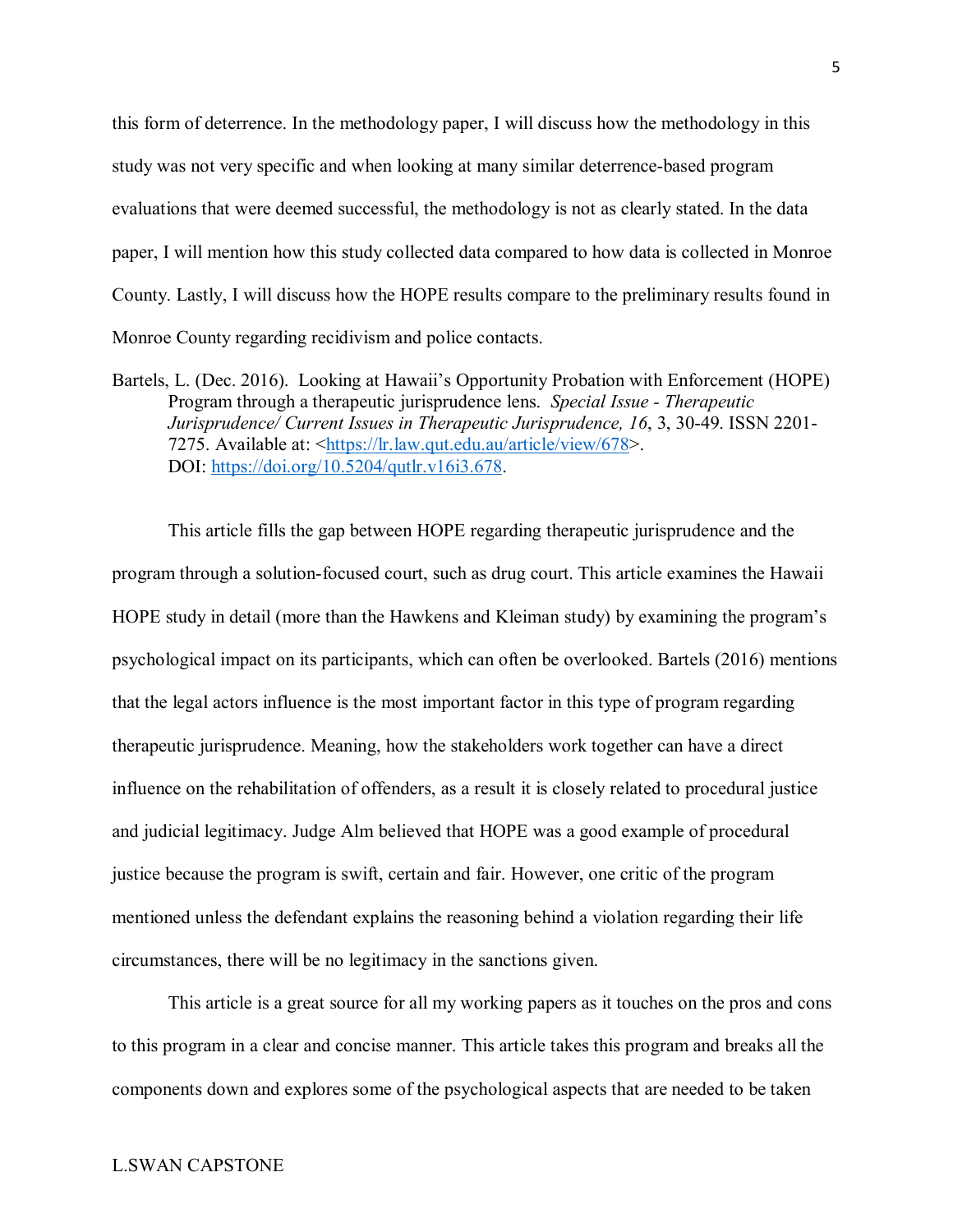into consideration. In my theory working paper, this article will provide a lot of information on procedural justice in regards to deterrence and whether these swift, certain, and fair sanctions can truly deter an offender from reoffending, In my methodology paper, the different methods that are used in the current evaluation of the Monroe County Swift, Certain, and Fair program will be discussed. The different methods used in the HOPE evaluations will also be discussed. Bartels (2016) does a great job at breaking down the different methodology used in the HOPE study. This article will also be tied into both the data and possibly in the results working paper. Currently with the evaluation, I have observational court data that I can compare to the observations in the HOE study that were mentioned in great length throughout this article,

#### Botec Analysis. (2018). Swift, certain, & fair: Current swift, certain, & fair programs. Available at: [http://www.swiftcertainfair.com/current-programs/.](http://www.swiftcertainfair.com/current-programs/)

This website is not a peer-reviewed journal article, but it does give insight to many of the Swift, Certain, and Fair programs that have been implemented across the nation. One program that is mentioned on this website is SWIFT. In 2004, SWIFT was implemented in Fort Worth, Texas SWIFT stands for Supervision with Intensive enForcemenT. This program follows the SCF model. Its goal was to have higher compliance rates for participants on probation and to have a lower rate of individuals being sent to prison over a technical violation. SWIFT was like HOPE in that it included warning hearings, a collaborative effort between different criminal justice agencies, and SCF sentences to increase compliance rates (Swift, Certain, & Fair, 2018). One difference between SWIFT and HOPE was that SWIFT was transparent in the sanctions that were going to be given in if there is noncompliance. Another difference is that SWIFT had a progressive sentencing structure. This progressive structure starts with small penalties for initial non-compliance. SWIFT also includes incentives to help change one's criminal behavior and mindset (Swift, Certain, &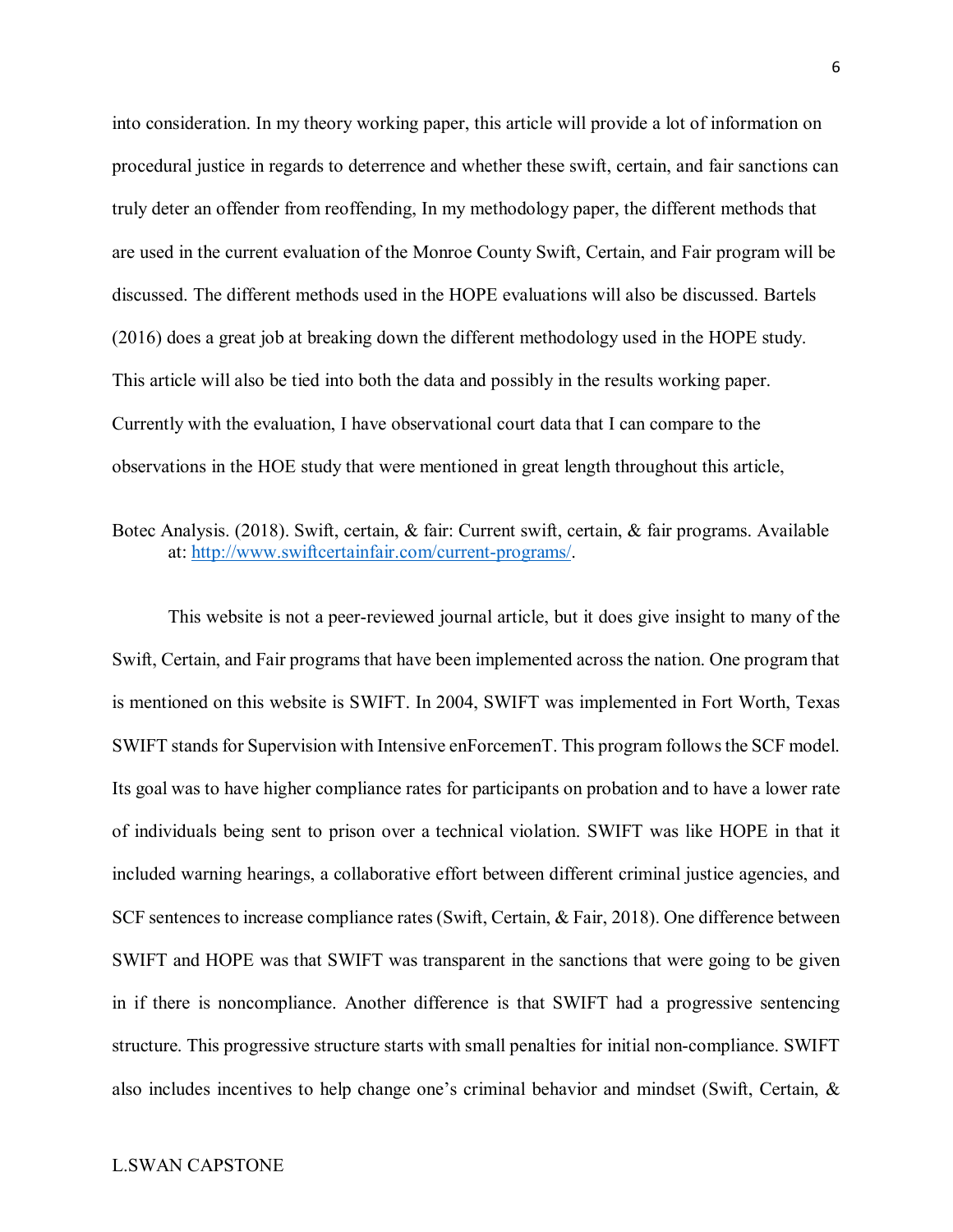Fair, 2018).In the evaluation for SWIFT, it was found that when compared to a matched group, SWIFT probationers had 25% less probation violations and were less likely to recidivate or be arrested again on a new charge (Swift, Certain, & Fair, 2018). SWIFT is one example of a program based in SCF principles rooted in HOPE to find success.

This website will be sited throughout all four working papers to provide more examples of the success that has been found throughout these various programs. However, I will continue to remain critical of these success and counter them with some articles about how replication of HOPE has not been as successful. These programs will be mentioned in various regards for example, in the theory paper it will be used to

#### **Working Papers[1](#page-8-0)**

#### *Title #1: Theory behind Swift, Certain, and Fair*

Sherman, L. W. (1993). Defiance, deterrence, and irrelevance: A theory of the criminal sanction. *Journal of Research in Crime and Delinquency, 30*(4), 445-473.

This article examines sanction effects regarding different theoretical approaches. Specifically, the articles go into detail of how defiance theory is found in sanction effects. Sherman outlines three reactions an offender can have to a punishment that was deemed unfair. First, when an offender is poorly bonded, the offender can accept the "label" and stigma that is associated with the sanction. Therefore, there is a decrease in the likelihood that the offender will recidivate. Second, if the poorly bonded offender rejects the "label", the offender can respond with anger. Thus, the likelihood of recidivism is increased. Lastly, when a well-bonded offender

<span id="page-8-0"></span><sup>&</sup>lt;sup>1</sup> This lit review only highlights only one of the sources used for each working paper, but there are many more sources that will be used.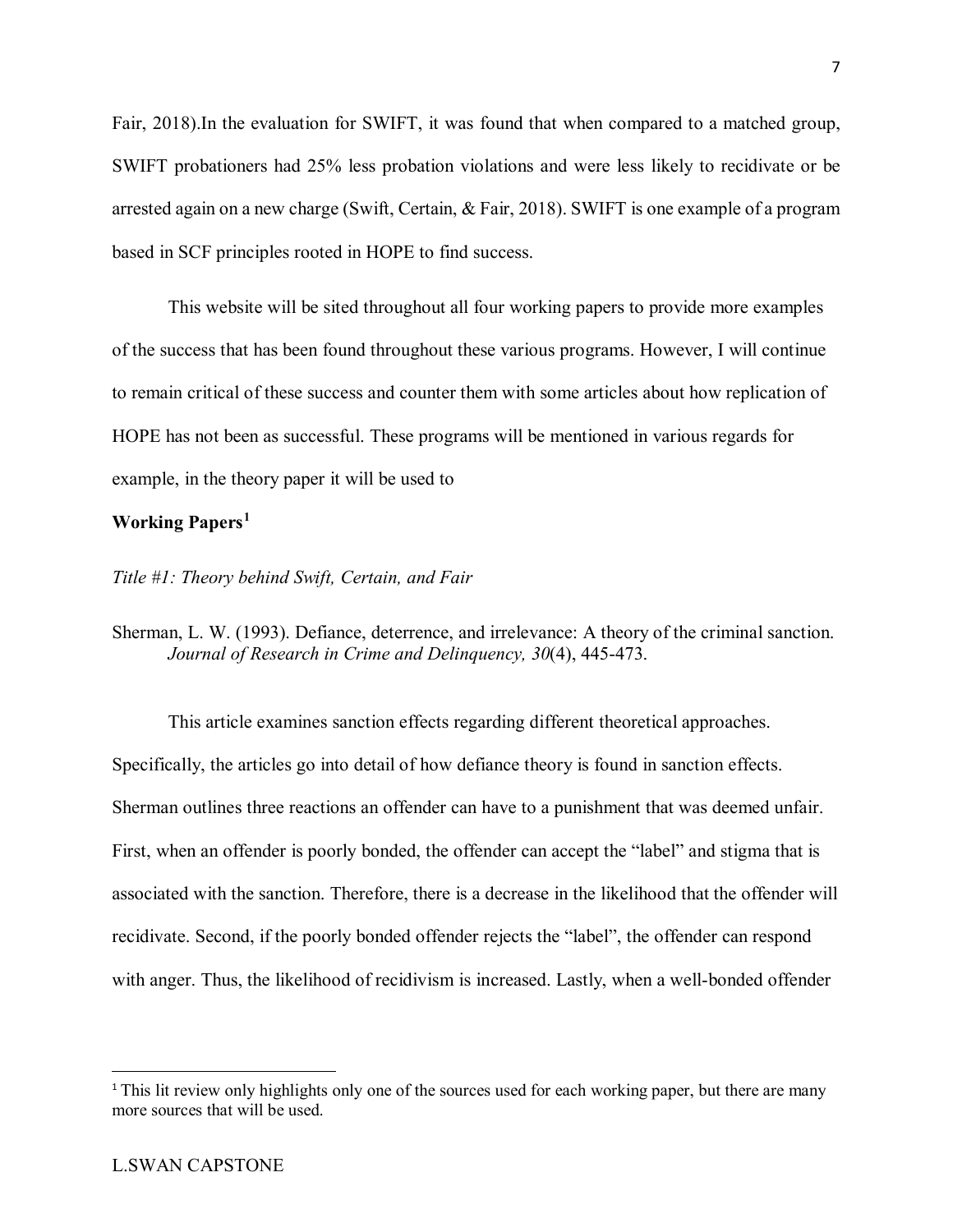is imposed an unfair sanction and accepts the stigma, the likelihood of recidivism is lowered. The same is true for well-bonded offenders that reject the shame.

This article is useful to me because it doesn't just touch on deterrence theory, it examines labelling theory, strain theory, social control theory, and rational choice theory as possible explanations behind recidivism regarding unfair sanctions. This article attempts to fill the gap between empirical research on sanctions and the theory behind sanction effects. In the Swift, Certain, and Fair program, the sanctions are one of the most crucial components to the program. This article does a good job at highlighting the importance of fair and legitimate sanctions, while maintaining criticism on deterrence theory. Most of the other articles I mention in this working paper will be in support of deterrence theory and the use of fair and certain sentences. I chose to highlight this article because it provides a lot of insight to other factors that need to be taken into consideration with determining sanctions, especially with youthful offenders.

#### *Title #2: Methodology for the Evaluation*

Lane, J., Turner, S., Fain, T., Sehgal, A. (2005). Evaluating an experimental intensive juvenile probation program: Supervision and official outcomes. *Crime & Delinquency, 51*(1), 26- 52.

This article is an evaluation of a juvenile probation program. This evaluation used random assignment to compare those in the South Oxnard Challenge Project (SOCP) to those on routine probation. The goal of the SOCP program was to connect youthful offenders to community service providers to engage them in treatment programs that lead to a path of healing. One finding in this study determined that the additional services provided to the SOCP participants did not influence recidivism. The results of this evaluation showed that there were no significant differences between the experimental group (SOCP) compared to the routine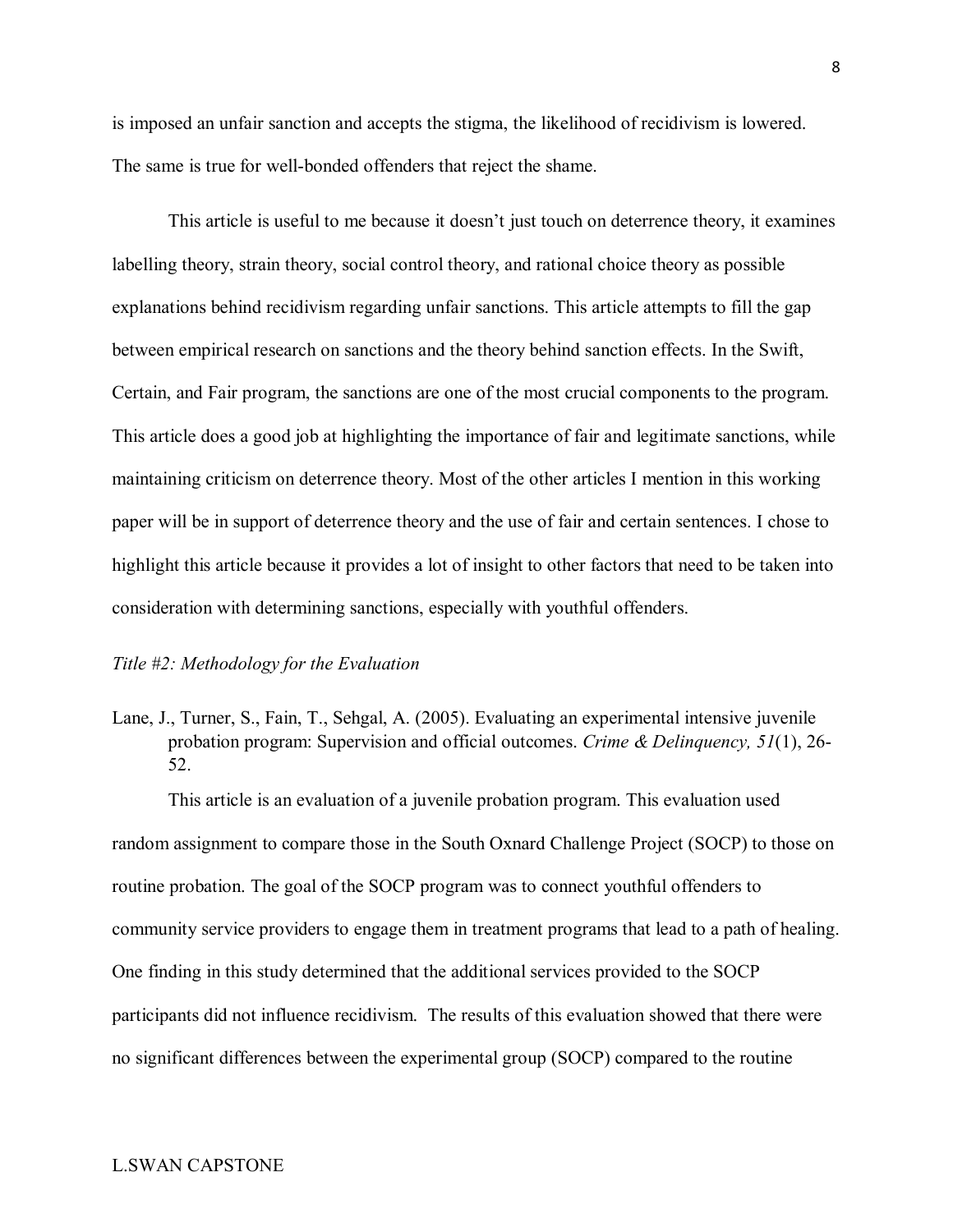probationers regarding police contacts. Most of the offenders were rearrested but were not incarcerated long-term.

This article is a great addition to this working paper because there are many similarities to the SOCP and the Monroe County Swift, Certain, and Fair program. For example, both programs instill a strong collaborative effort between community service providers and probation. This is a crucial element to some of the Swift, Certain, and Fair participants that were recommended to go through the Pathways to Change program, drug treatment programs, and mental health programs. This article demonstrates how juvenile probation programs should be evaluated. Unfortunately, in Monroe County, we did not have random assignment, so I will compare how this methodology differs from that used in this evaluation. This can also lead to some suggestions for future replications of this Swift, Certain, and Fair program. *Title #3: Data Collection and Understanding the Data*

Wiseman, S. R. (2017). The criminal justice black box. *Ohio State Law Journal, 78*(2), 349-402.

This article discusses the need for criminal justice data. This article discusses some of the issues with accessing data and the need for collaborative relationships between criminal justice practitioners and researchers. The article mentions that empirical data is not enough, there needs to be more data collected by those that understand the importance of data and how it can be used for policy reform.

This article is a good source for this working paper because it relates to some of the issues that this project is having in collecting data. One of the key points that is mentioned in this article is that the courts only collect the data necessary to provide a comprehensive picture of some of the problems in the justice system. They also mention that the data is often collected in ununiformed ways and is often inaccessible, this has proven true within Monroe County as well.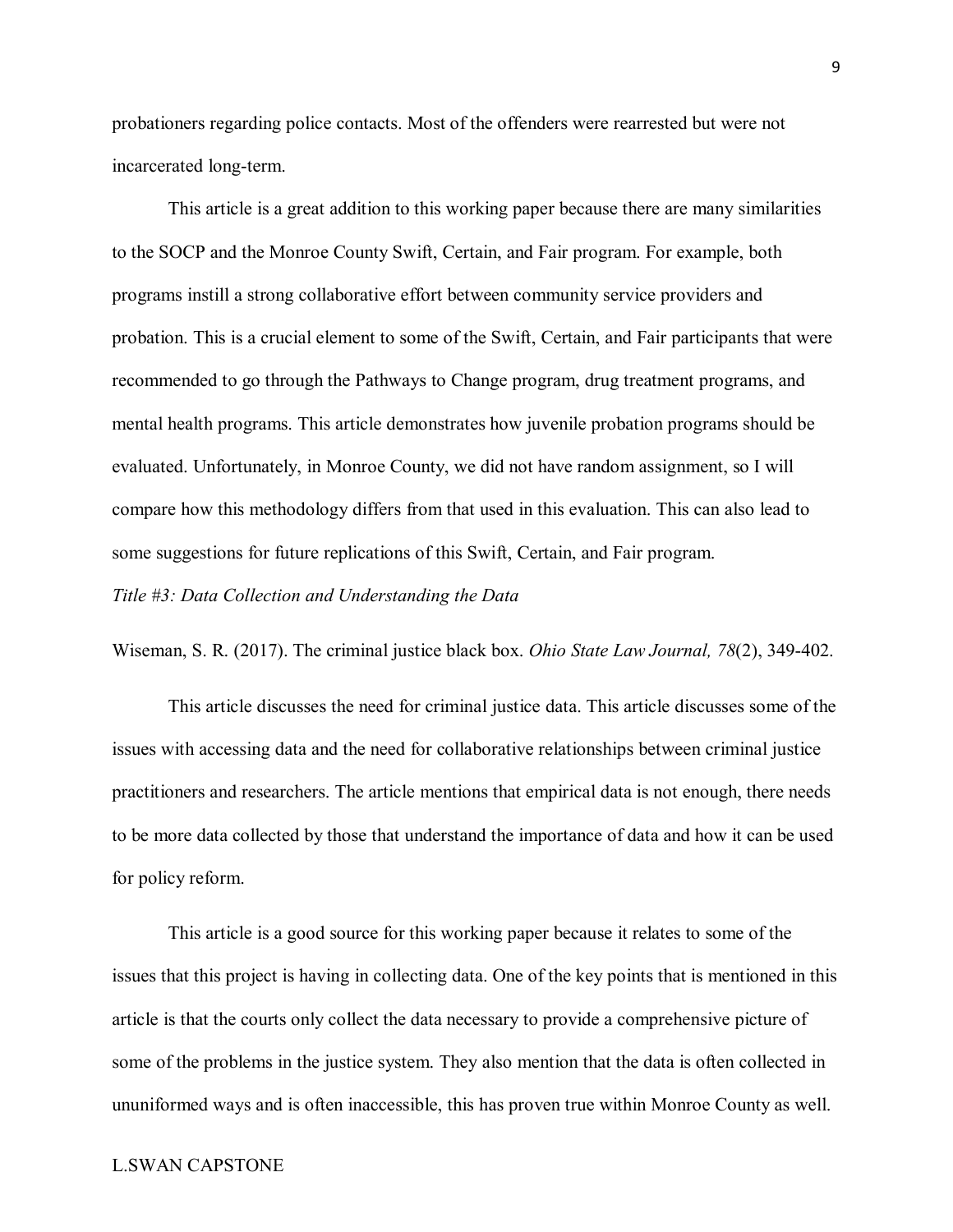This article provides suggestions for better data collection policies and procedures that can help future researchers get the data they need in a more efficient way.

#### *Title #4: Results*

This paper will focus on the preliminary outcomes that were found during this evaluation. For the actual evaluation survey and interview data will be collected but will not be analyzed for this paper. This paper will examine the comparisons between the interim probation group (the comparison group) and the Swift, Certain, and Fair probationers. This working paper will focus on the differences in imposed sanctions and police contacts between the two groups. Throughout this paper, some of the general sources will be included to demonstrate the differences and similarities that have been found between HOPE and the Monroe County Swift, Certain, and Fair program. This program is the first to try HOPE for gun-related offenses, so it will be difficult to have sources that will directly relate to this program. Bartles (2016; mentioned in general sources) is going to be a used frequently in this working paper. This article dives into the observations in the courtroom on the process of the HOPE cases along with some of what is said by the defendants and the stakeholders. This is a component I am struggling with for my research, so I will use the Bartels (2016) article as a resource to compare these observations.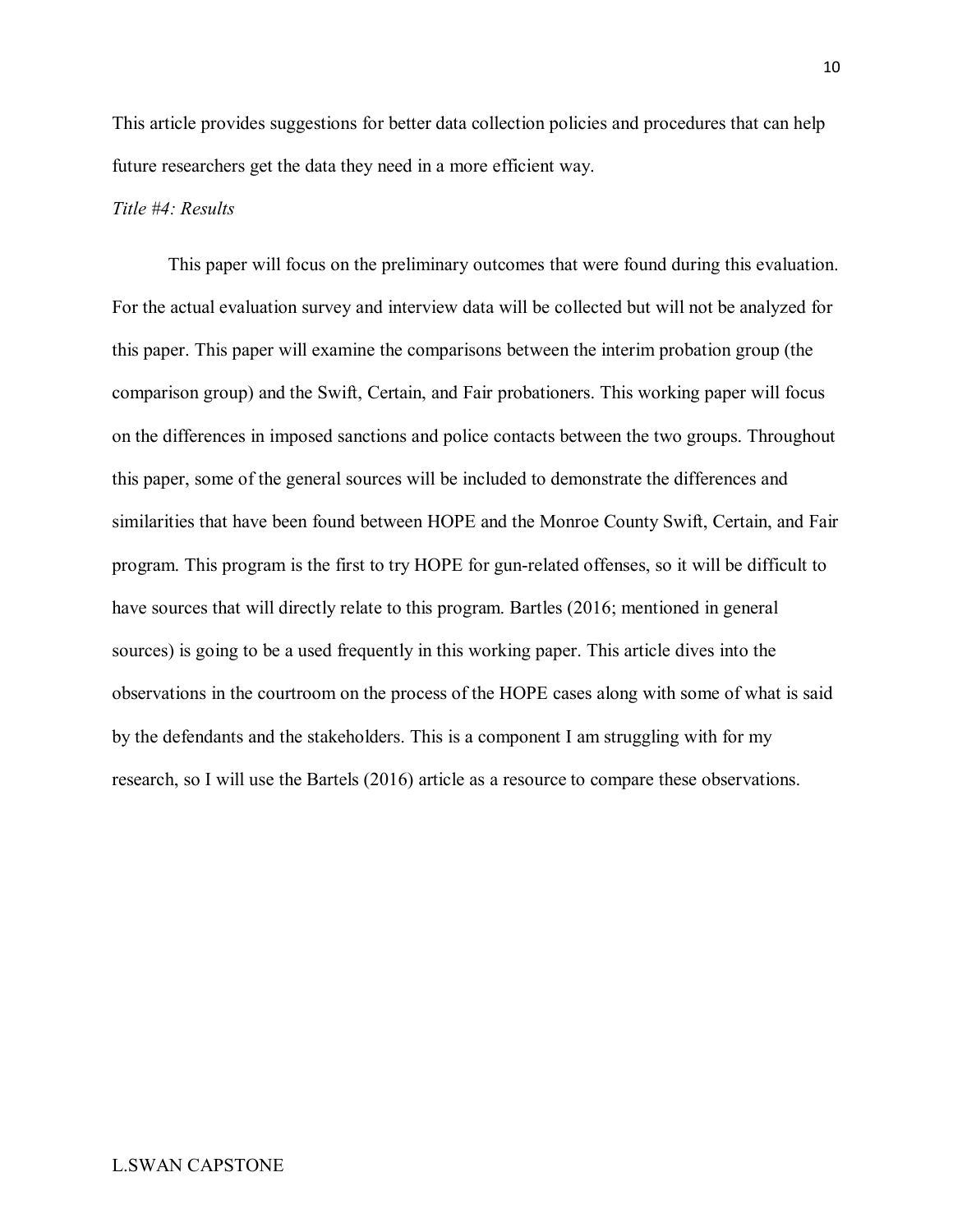The Theory behind Swift, Certain, and Fair Luisa R. Swan Rochester Institute of Technology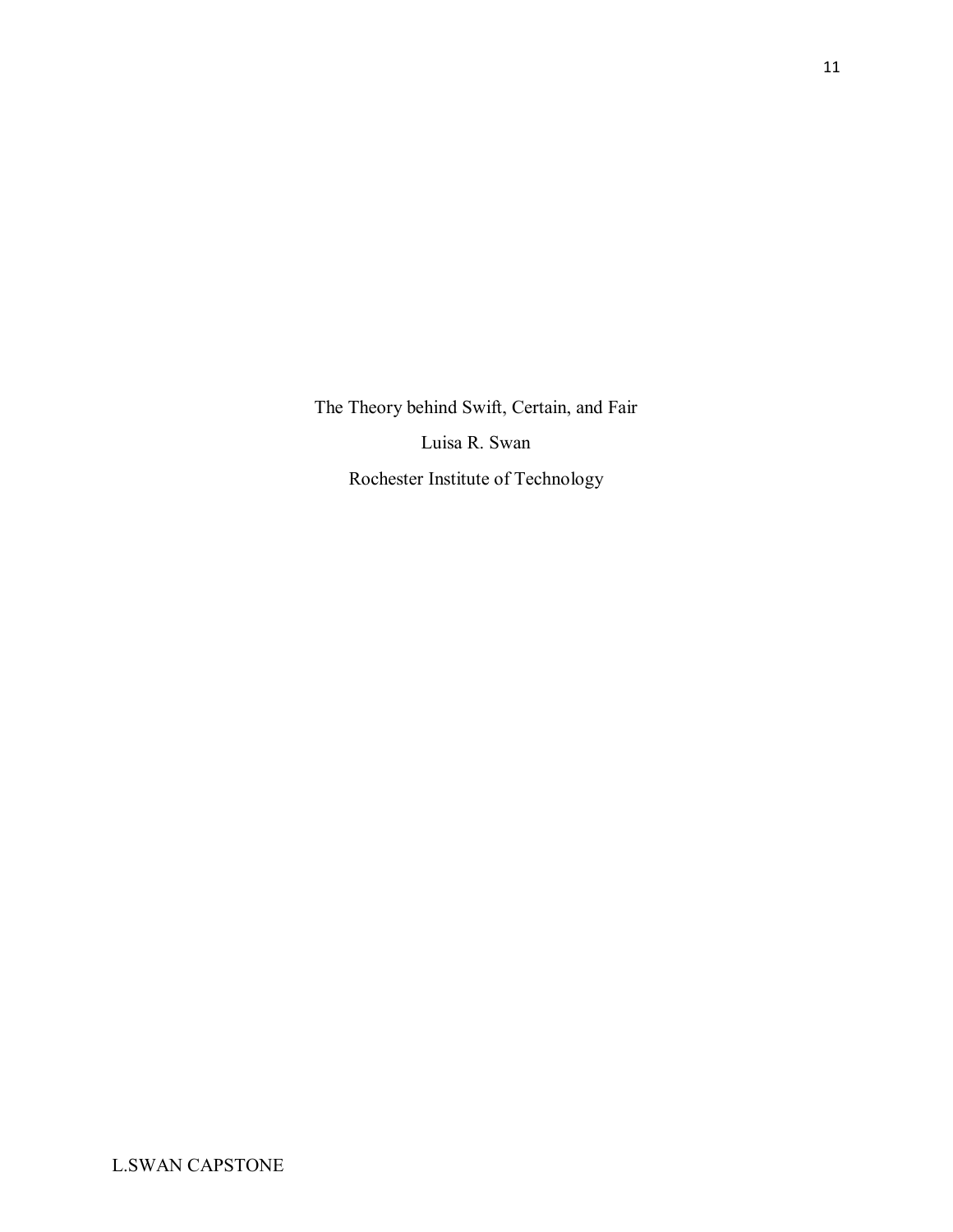#### The Theory behind Swift, Certain, and Fair

For all restorative justice programs, there is a theory behind them that is used to help draw buy-in from the stakeholders, so the program can be implemented smoothly. For the Monroe County, Swift, Certain and Fair (SCF) program, that theory is deterrence theory. Deterrence theory has been the model for the implementation of various criminal justice policies and procedures across the United States. This theory leads as one of the most adopted theories for criminology and for analyzing deviant behavior (Tomilson, 2016; Sherman, 1993). This paper will discuss deterrence theory and how it is used to implement different criminal justice programs. As one knows, one theory cannot be the basis for all decision making in a society. Therefore, this paper will include other theories that aid in individual decision making and how these programs work with these alternative factors. Lastly, this paper will discuss specifically, the Monroe County, Swift, Certain, and Fair program and how these different theories are modeled in the program's components.

Deterrence theory was founded by Cesare Beccaria in 1764 from his work entitled *Essay on Crimes and Punishments.* Beccaria argued that individuals base their decisions on what will give them pleasure and avoid pain. Therefore, unless an individual is deterred from doing something deviant, he or she will continue to pursue committing a crime (Beccaria, 1764) Beccaria's deterrence theory is a more specific explanation for decision making. These classical theories believe that punishments should be swift, certain, and fair in accordance with the crime committed. If all of these are given, then it would deter individuals from committing crimes. Beccaria suggests that these sanctions be clearly defined in the laws given to the public to ensure that everyone is aware of the consequences for such actions. Even though deterrence theory was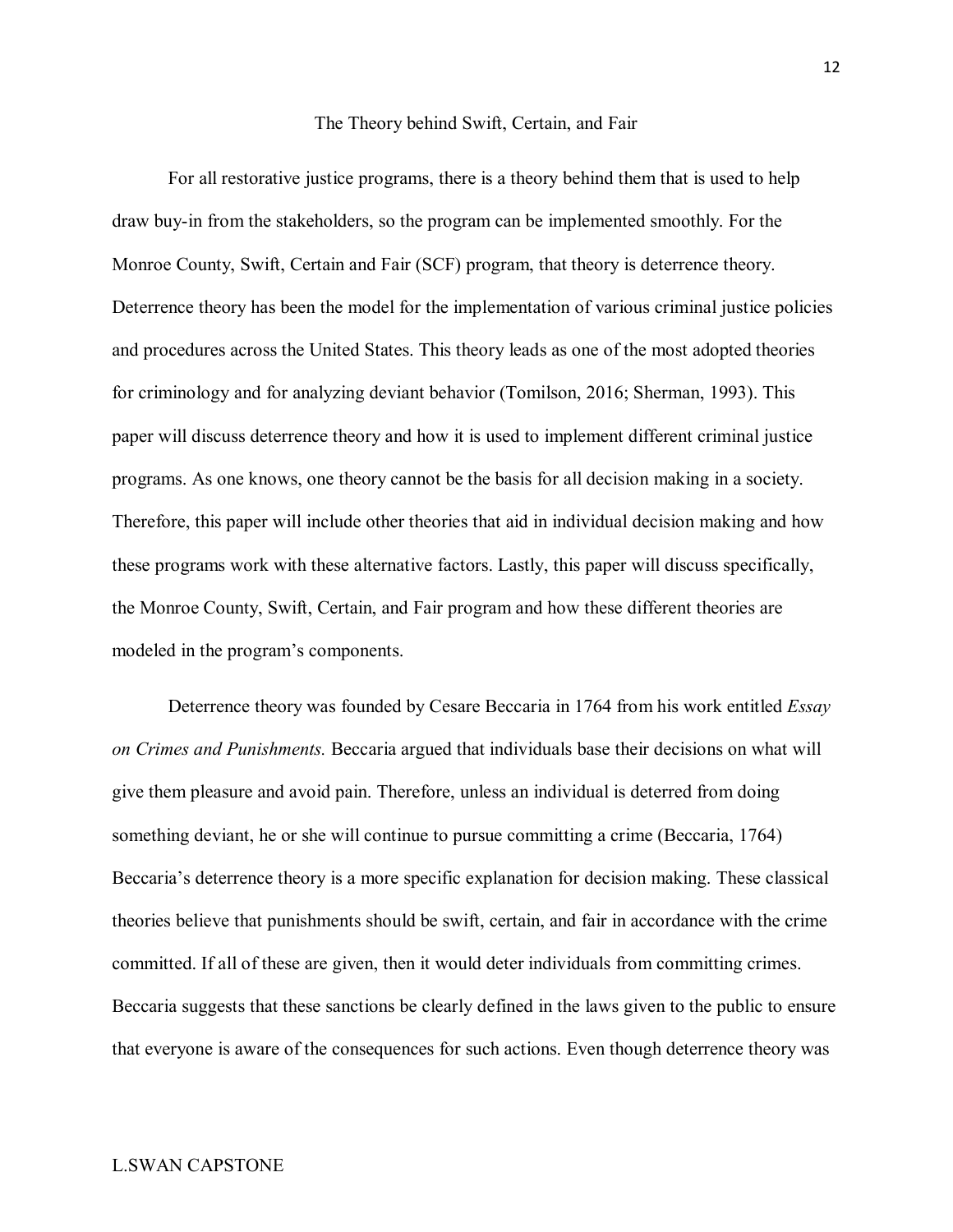rooted in Beccaria's work, deterrence theory did not become known until the 1970s, where it was not only used a theory of criminality, but also as a solution to criminal acts (Pratt et al., 2006).

Deterrence theory has three basic assumptions. The first being that a message is sent to a target group. For example, if one was to steal a large sum of money from a person, the offender would be sentenced to x amount of years in prison because it is wrong to steal from others. Second, the target group must believe the message and perceive it as a threat to their livelihood. Lastly, the third assumption is that the group must take that threat and use it to make a rational decision (Tomilson, 2016; Sherman, 1993). Some may argue that these assumptions cannot always be guaranteed. For example, one may argue that a threat will not always be perceived the same from individual to individual. One individual may perceive a 3-year prison sentence as nothing because to them it may be a way of life. On the other hand, another individual may perceive the 3-year prison sentence as a death sentence. This perception is based off the individual's experiences and the environment he or she lives in. Another argument is that not all people make rational decisions, especially when under the influence of drugs or alcohol. This goes hand in hand with another classical criminal justice theory, Rational Choice Theory (Tomilson, 2016; Sherman, 1993).

Rational Choice theory was created by Jeremy Bentham in 1789 (Tomilson, 2016). This theory claims that all people actively maximize their advantages in a given situation by trying to minimize their loses. In other words, individuals will calculate their benefits and risks in any given situation to form a rational decision. It is said that the decisions that are made can help one better understand the behavior of society (Bentham, 1789). However, there are some theorists that do not believe in rational choice theory. These dissenters argue that individuals do not always weigh out their decisions and that some decisions may be made irrationally (Tomilson,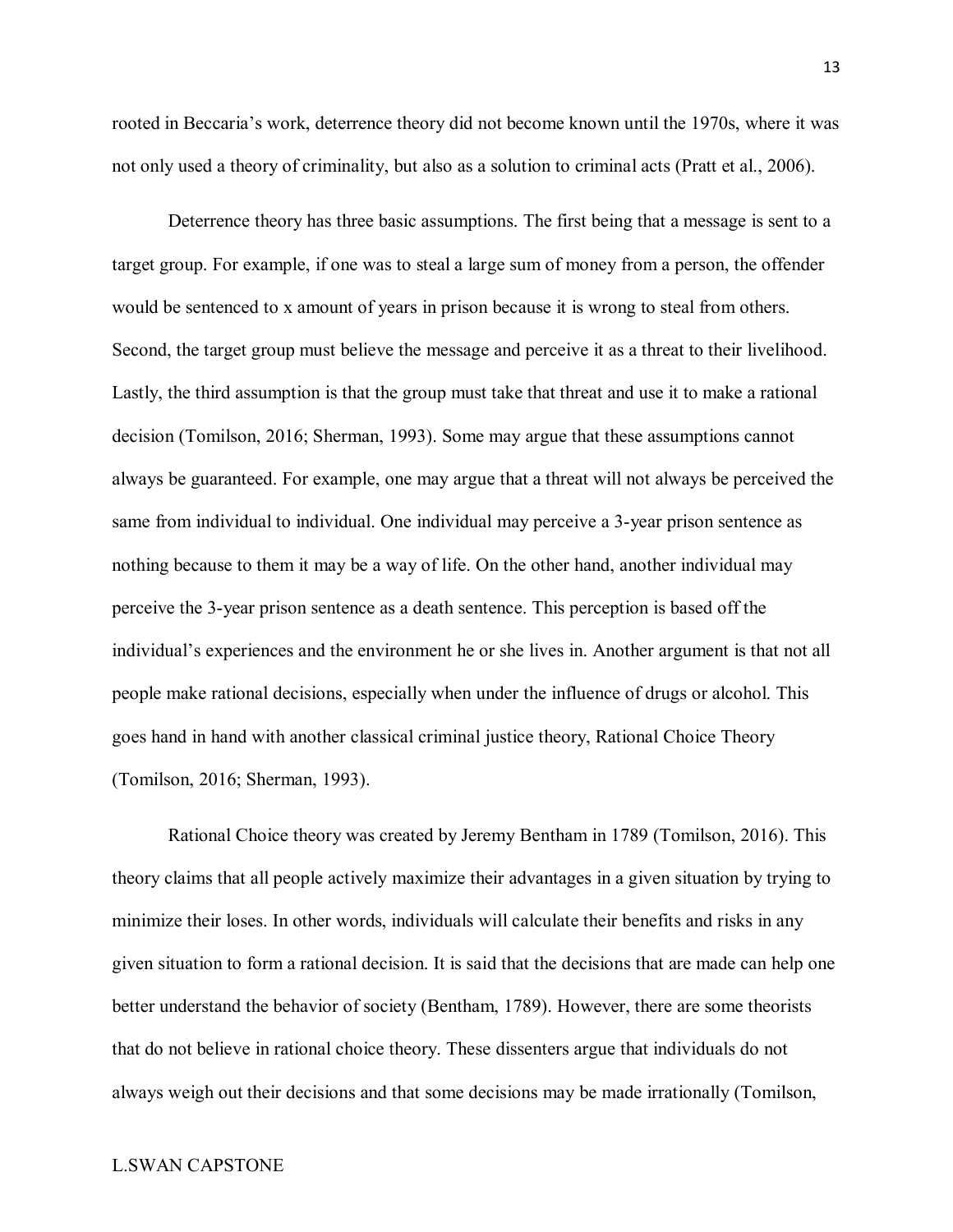2016). Therefore, deterrence would not work on these individuals and these individuals would be more likely to become deviant.

Most of the literature regarding deterrence theory and restorative justice surrounds the three main elements: celerity, certainty, and severity of the punishment (Beccaria, 1764). Deterrence theory uses those principles because if one is punished severely and swiftly enough and certainty is high, then they will be less likely to commit the crime in the first place. If the time between the crime and punishment is lengthy, the effect of the deterrent is decreased. This effect is similar when examining the severity of a punishment. If the punishment is not harsh enough, an offender may be more likely to commit crime because he or she would not be threatened by the sanction associated with the crime. This is based off an individual's perceptions of the proposed sanction (Tomilson, 2016). These three elements of deterrence theory were adopted into restorative justice programs across the country starting with Hawaii's Opportunity Probation with Enforcement (HOPE).

#### **Hawaii's Opportunity Probation with Enforcement (HOPE) Probation**

Project HOPE started in 2004 in Hawaii to help improve high-risk drug offenders' probation compliance, and to reduce recidivism rates of these drug offenders. This high-intensity supervision pilot program included random drug testing, and the participants' non-compliant behaviors were responded to with swift, consistent, and fair sanctions (Bartels, 2016).

After a participant was enrolled in the HOPE program, Judge Steven Alm gave the participant a warning hearing (Hawken & Kleiman, 2009). During this hearing, the individual received a probationary contract. This contract includes a detailed list of the program rules and expectations that need to be followed carefully by the participant. Project HOPE was one of the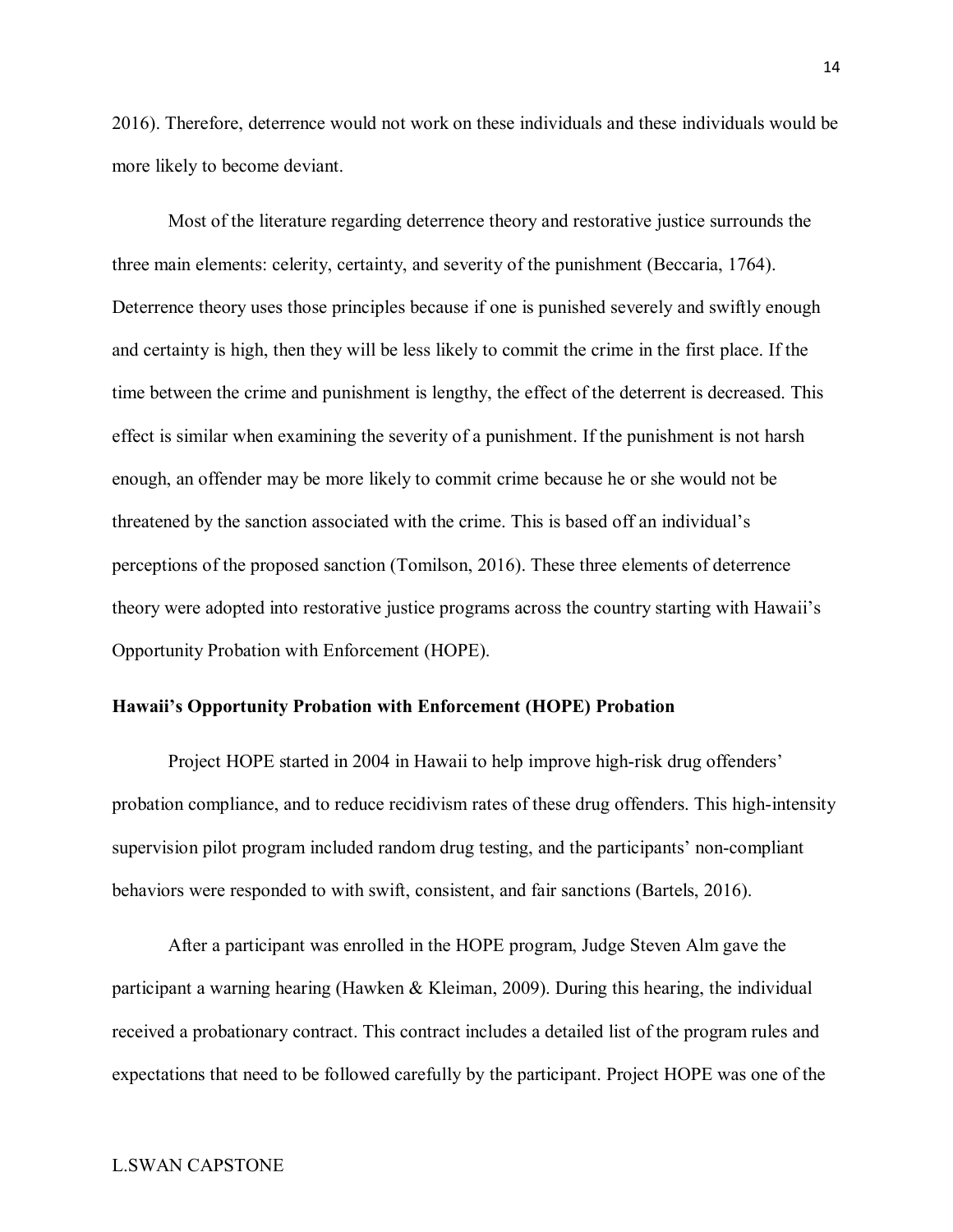first programs to really have a strong relationship develop between probation and the courts system. This relation was achieved because Judge Alm was a tough yet willing judge that wanted to make HOPE a success. Not only did Judge Alm have a strong relationship with the probation department, but he also developed an impactful relationship with the participants of HOPE. Judge Alm's role was to discuss the importance of compliance and the seriousness of the sanctions resulting from a violation (Winick & Wexler, 2003). The drug court in the HOPE program was unique because it did not make drug treatment a mandatory requirement for probation. In the place of drug treatment, HOPE used mandatory random drug testing as its compliance factor. In the event of an individual's non-compliance, the participant would be sentenced to a court appearance immediately following the notification of the violation. Therefore, a participant that violation their terms of probation, typically, were to appear in court within the week, which would result in a jail sentence of approximately 2-3 days. If the participant had more than one violation, the sanctions imposed would increase in severity (Hawken & Kleiman, 2009).

HOPE also sought to improve issues within the corrections system with the swift, certain, and fair sanctions being imposed on participants (Hawken & Kleiman, 2009). HOPE was based on the premise that offenders will be more likely to comply with the terms of probation, if they are clearly stated along with the consequences for non-compliance. HOPE also promotes compliance by forcing the participant to take immediate responsibility of their actions through the swift court hearings. This also can promote fairness as these sanctions are consistent and known in the terms of the HOPE probation agreement (Hawken & Kleiman, 2009).

HOPE had outstanding results. In 2009, a randomized controlled study of HOPE found that when compared to regular probation, HOPE participants had lower levels of drug use, were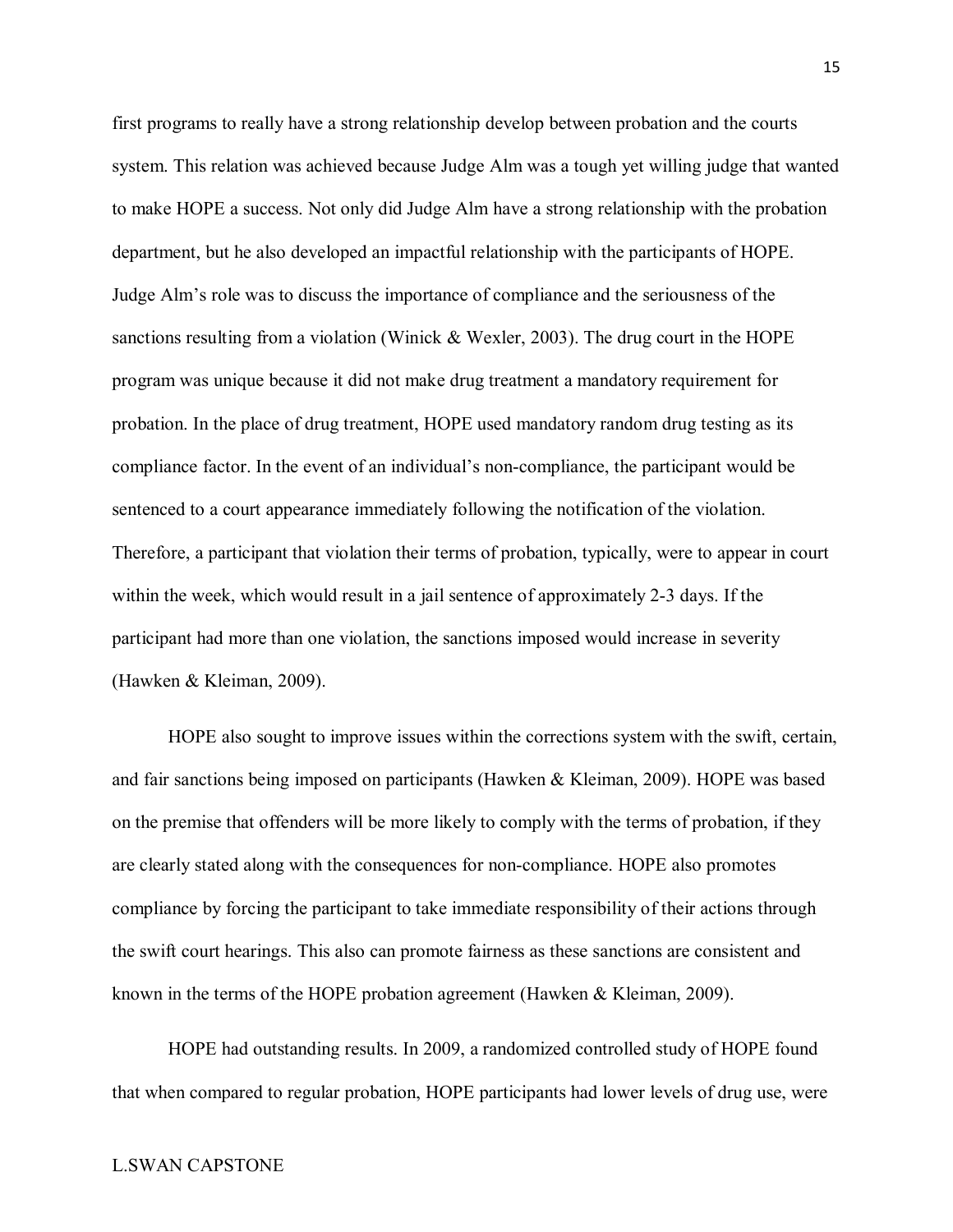more likely to comply with probation, and were less likely to be arrested again (Hawken & Kleiman, 2009). The use of swift, certain, and fair sanctions in HOPE was an important factor in the operation of HOPE and the reduced recidivism rates Hawaii saw. As a result, Swift, Certain, and Fair, as an innovative approach to community supervision was born and became a popular model across the United States.

In 2004, SWIFT was implemented in Fort Worth, Texas (Swift, Certain, & Fair, 2018). SWIFT stands for Supervision with Intensive enForcemenT. This program follows the SCF model. Its goal was to have higher compliance rates for participants on probation and to have a lower rate of individuals being sent to prison over a technical violation. SWIFT was like HOPE in that it included warning hearings, a collaborative effort between different criminal justice agencies, and SCF sentences to increase compliance rates (Swift, Certain, & Fair, 2018). One difference between SWIFT and HOPE was that SWIFT was transparent in the sanctions that were going to be given in if there is noncompliance. Another difference is that SWIFT had a progressive sentencing structure. This progressive structure starts with small penalties for initial non-compliance. SWIFT also includes incentives to help change one's criminal behavior and mindset (Swift, Certain, & Fair, 2018).

In the evaluation for SWIFT, it was found that when compared to a matched group, SWIFT probationers had 25% less probation violations and were less likely to recidivate or be arrested again on a new charge (Swift, Certain, & Fair, 2018). SWIFT is one example of a program based in SCF deterrence principles rooted in HOPE to find success.

In 2011 Washington Intensive Supervision Program (WISP) was implemented in Seattle, Washington (Swift, Certain, & Fair, 2018). The goal of this program was to examine whether the SCF principles could be a success for high-risk parolees as well as probationers. This difference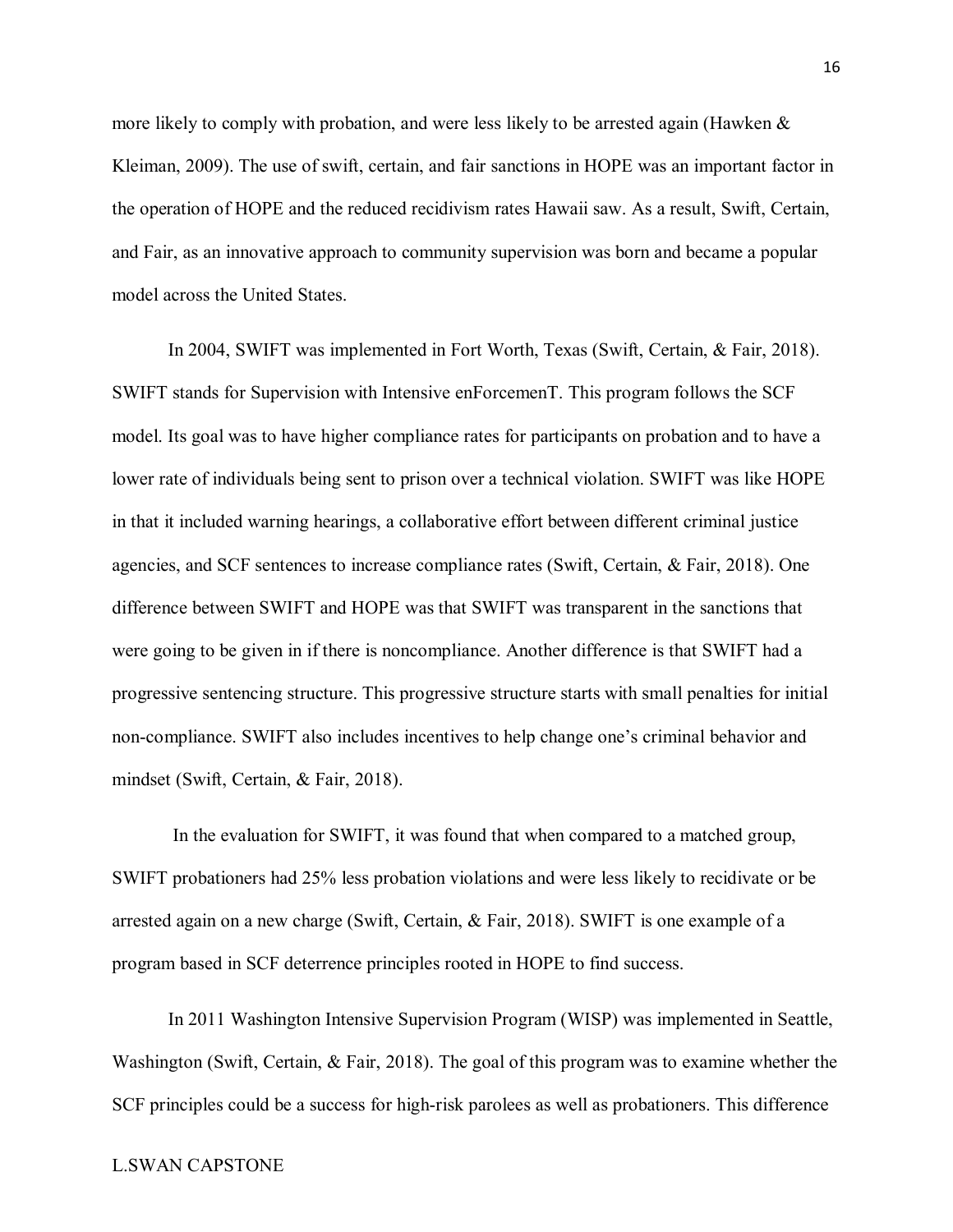was a huge variation on the original HOPE program. However, the WISP coordinators kept fidelity to the original model in most aspects with the help of the original HOPE collaborators (Swift, Certain, & Fair, 2018).

The WISP program differed in a couple other ways from HOPE. One being that WISP supervised individuals for a longer period due to having individuals of a higher risk (Swift, Certain, & Fair, 2018). Many of the WISP clients had drug problems. Heroin addicts posed to be a new challenge for WISP collaborators. Despite these challenges, WISP was still a huge success. Due to this success, WISP was eventually implemented statewide with about 17,000 participants in the program (Swift, Certain, & Fair, 2018).

According to Hawkens and Kleiman (2009), Project HOPE was a success. However, many replications of the original study did not find success. According to Duriez, Cullen, and Manchak (2014), Hawaii HOPE produced mixed results. Many HOPE replications do not provide a detailed explanation for their outcomes or a detailed account of the methods used in their evaluations. Leaving some researchers to determine that the original HOPE evaluation cannot be generalized beyond Hawaii. However, why is it that we see so many SCF/HOPE programs being implemented across the nation? Duriez, Cullen, and Manchak (2014) believe that it is due to the overall popularity of the program and its swift, certain, and fair principles along with having a charismatic leader willing to help their community.

After learning of some of the challenges and successes of the SCF program models, Monroe County, New York decided to try and implement a new version of HOPE for violent gun offenders. This program is currently under evaluation as Monroe County's Swift, Certain, and Fair program.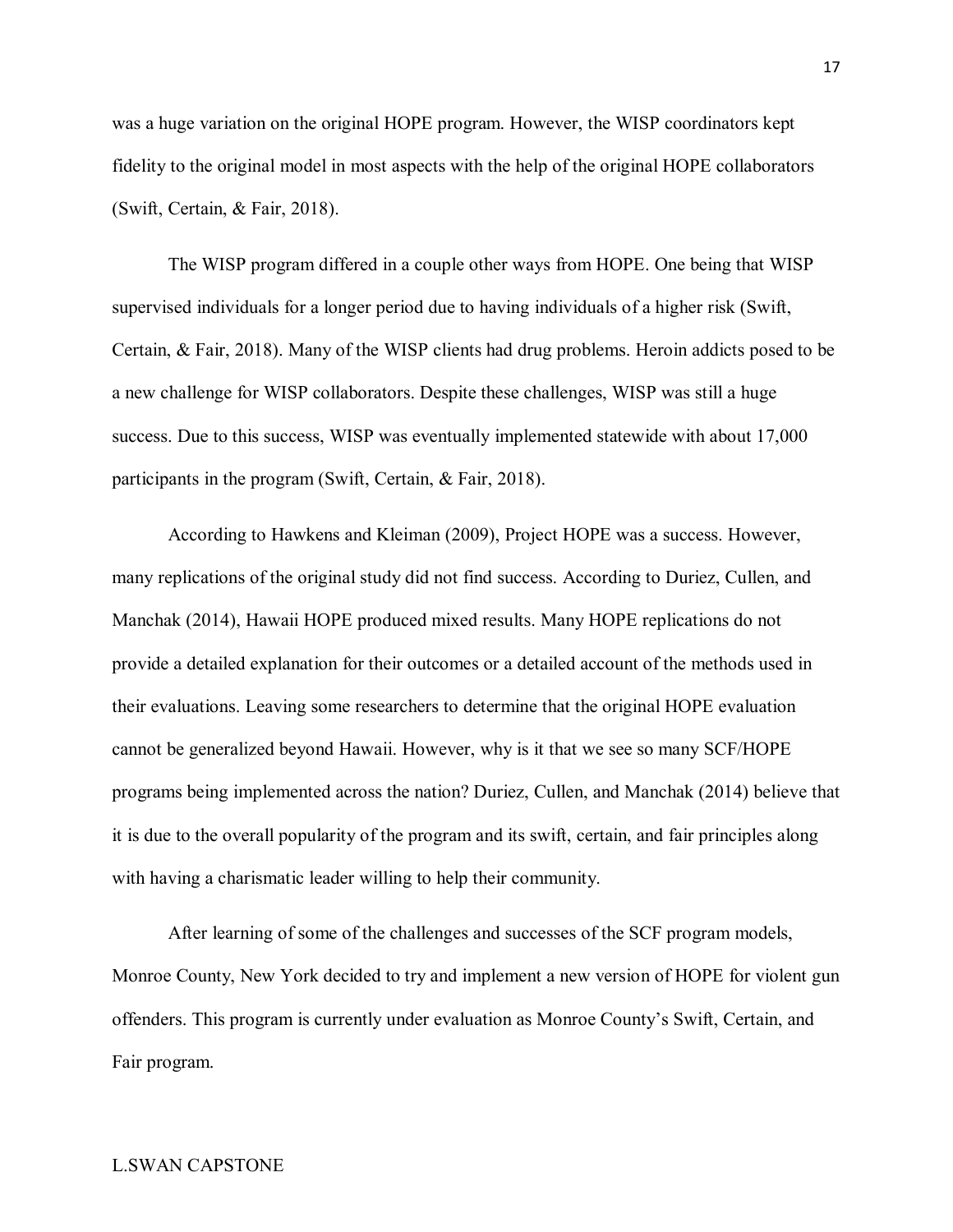#### **Monroe County Swift, Certain, & Fair**

Swift, Certain, and Fair began in Monroe County, New York in late 2015. This program was modeled after the original Hawaii HOPE. However, instead of reducing drug crimes, Monroe County decided to take some of the key components of the deterrence (certainty, celerity, and severity) model that HOPE used, for gun offenses. The goal of this program was to reduce gun violence and recidivism in the City of Rochester, New York.

The Swift, Certain, and Fair program in Rochester, NY consists of a team of dedicated individuals that work together to achieve this goal. The stakeholders involve a designated District Attorney, a Probation Supervisor and Probation Officers, a Police Representative, a designated Crime Analyst, a willing Judge, and Public Defenders. All these stakeholders have very strict positions that assist in keeping this program running.

Swift, Certain, and Fair has a three-part screening process. First, MCAC will send a workup of an individual who was recently arrested on a gun charge. This workup will be emailed to the Commander of RPD along with the probation supervisor, and the ADA. Then, the stakeholders will provide their insight on the individual and give a suggestion on whether the individual should be eligible for SCF. However, if an individual's case needs further thinking, then the case will be examined in the final stage of the screening process. This is an in-person case review meeting held monthly/bi-monthly to go over a specific case in greater detail to determine if the individual is eligible for the program. The screening criteria is as follows:

- No involvement in an ongoing dispute
- No pending charge(s) that involves harm to another
- Previous community supervision experience (with a history of noncompliance)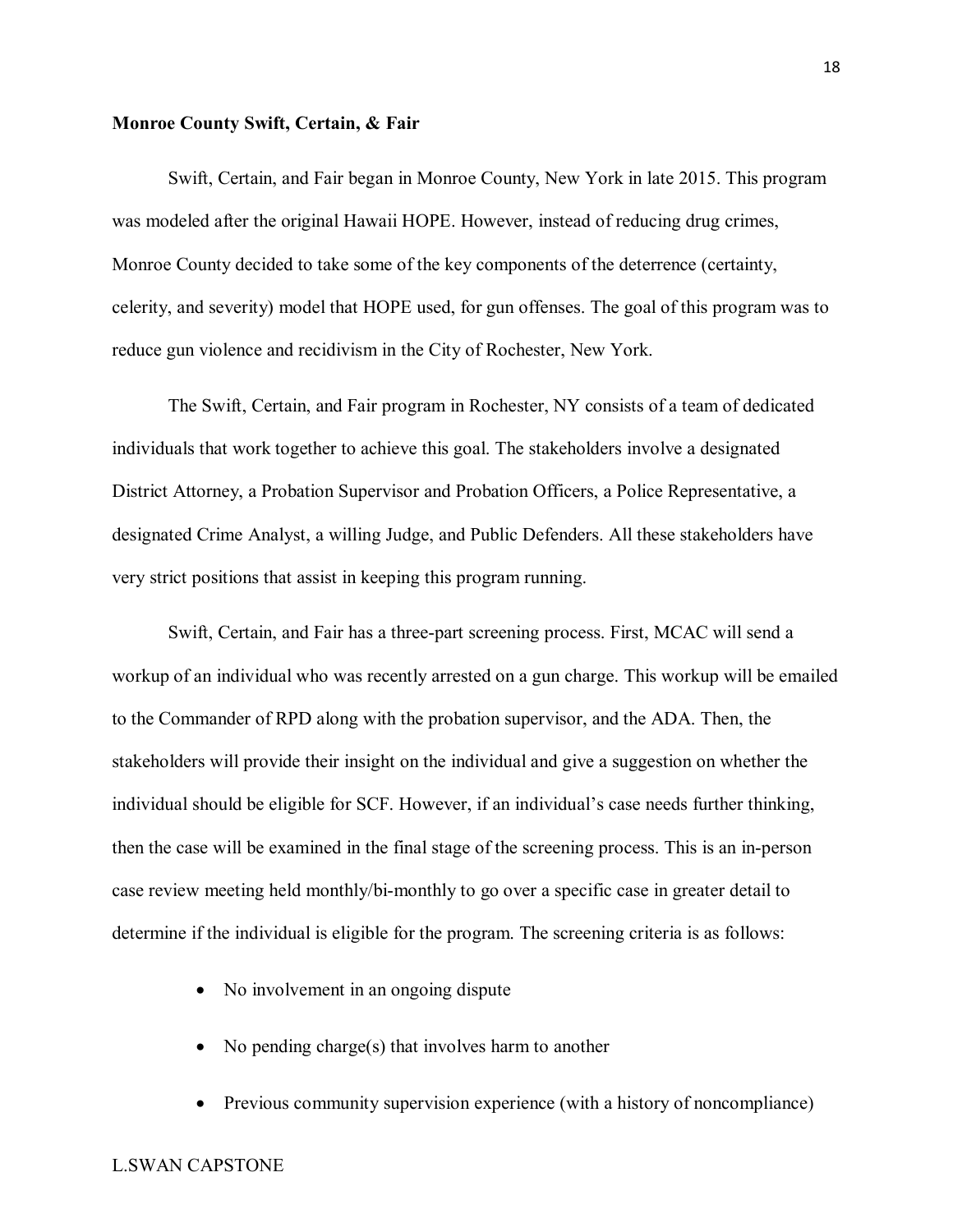- Lower to minimum threat to the community
- Gang involvement and/or gang association
- Must be a resident of the city of Rochester
- Must be 16 to 24 years old

If the individual is found to be eligible for the program, they will be given the plea offer with the opportunity to accept or reject the offer. If the participant accepts the Swift, Certain, and Fair deal they will enter a plea agreement with the court. In this agreement the individual must waive their right to trial and admit to committing attempted criminal possession of a weapon in the second degree (Att. CPW2). The participant will then agree to one year of SCF followed by 4 years of probation, if successful. If not successful, then the defendant will face 7 years in prison followed by 5 years of parole. During this one year in SCF, the participant will have to be put on a GPS monitor for three months. The participant will also receive vocational training, education support, mental health/drug treatment, housing support, and may attend support group meetings. Not all SCF probationers receive all the incentives in the program. They are based on the needs of the individual determined by probation.

As mentioned earlier, SCF was implemented in late 2015 making it one of many already implemented SCF programs across the nation. Even though there are documented successes, not every SCF program is a success. Therefore, DCJS and the Monroe County Probation Department partnered with the Center for Public Safety Initiatives to determine whether SCF is effective in reducing gun violence and recidivism rate in Rochester, New York. The researcher hypothesizes if the participant is enrolled in the Swift, Certain, and Fair program, then he/she will have a lower recidivism rate. On the other hand, the researchers hypothesize that if the participant is not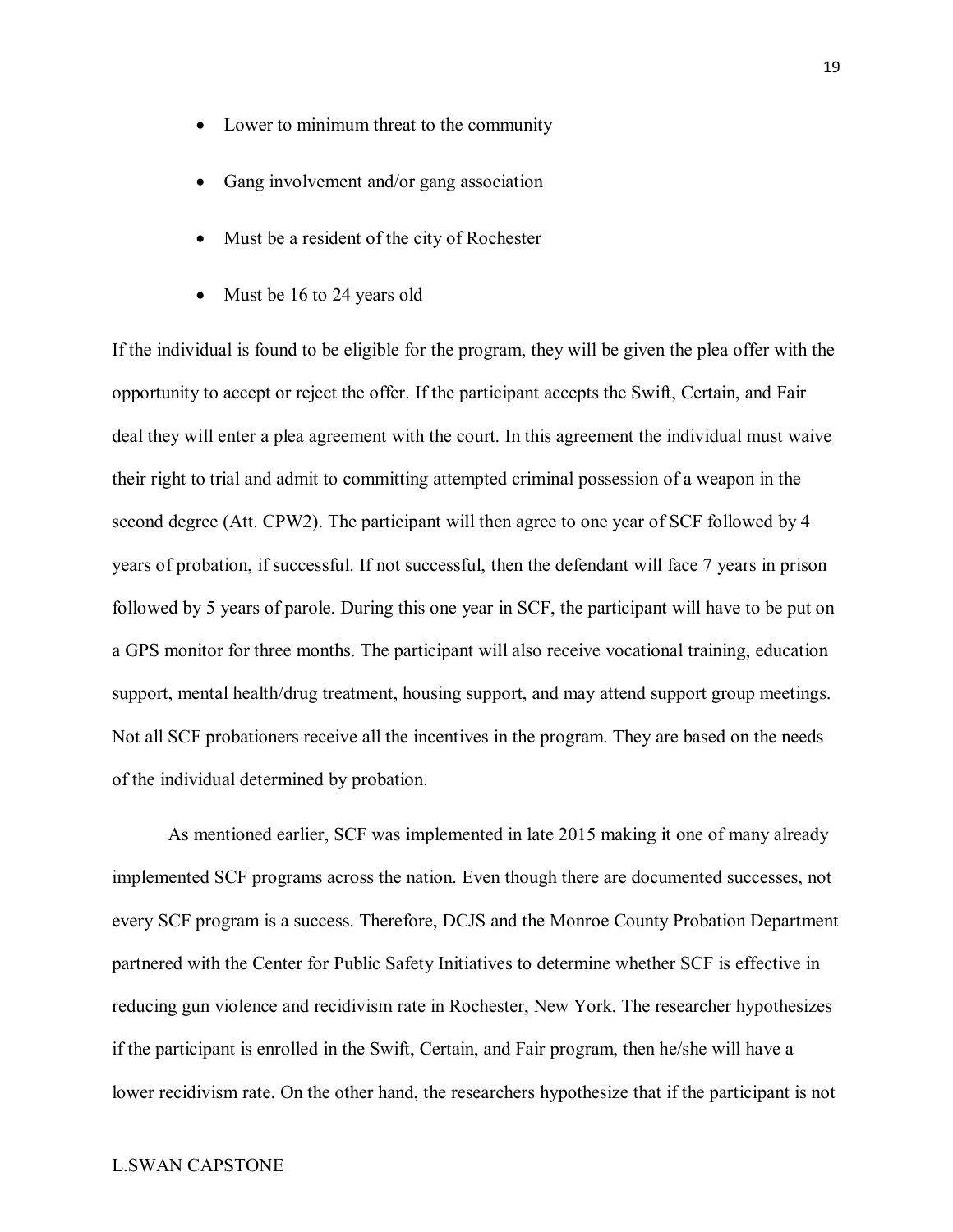enrolled in SCF, then he/she will have a higher recidivism rate compared to the SCF participants. These hypotheses are driven from what we know about deterrence theory. With the sanctions being swift, certain, and fair, the program should be a deterrent for individuals to commit a gun offense. However, there are many other factors that play into one's decision to commit a crime, such as financial strain, the environment, and the social groups one belongs to.

One of the arguments against deterrence theory mentioned above was that the "threat" of the messages can be perceived differently for everyone. Some people may not view the threat of prison as a severe enough punishment; therefore, they continue to commit crime (Tomilson, 2016). This can be seen in some of the cases of Monroe County SCF participants. For some of these men state that prison is not a bad option for them. For many they know that the sanctions for gun offenses can differ, especially if it is just possession of a weapon and the gun was not actually used. These gun offenders know that these sanctions are not certain by word of mouth from other gun offenders that were not indicted after being arrested on a gun charge. Therefore, the offenders continue to live a life of crime. Even though, the SCF program has been implemented since 2015, the word of program has still not gotten around. Probationers on SCF and those just on regular interim probation are unaware of the program and its intensive supervision. Therefore, this program cannot act as a deterrent to future offenders.

This program does act as a deterrent for some of those in the SCF program. As of March 2019, sixteen SCF participants have completed the program. Only one that has completed the program has been rearrested on a gun charge and is facing a prison sentence. On the other hand, eleven individuals were discharged from the program. Some of these participants cannot stray from a deviant lifestyle. One reasoning for this fall under Merton's Strain theory. This theory suggests that instability in obtaining wealth can lead to obtaining wealth through illegal means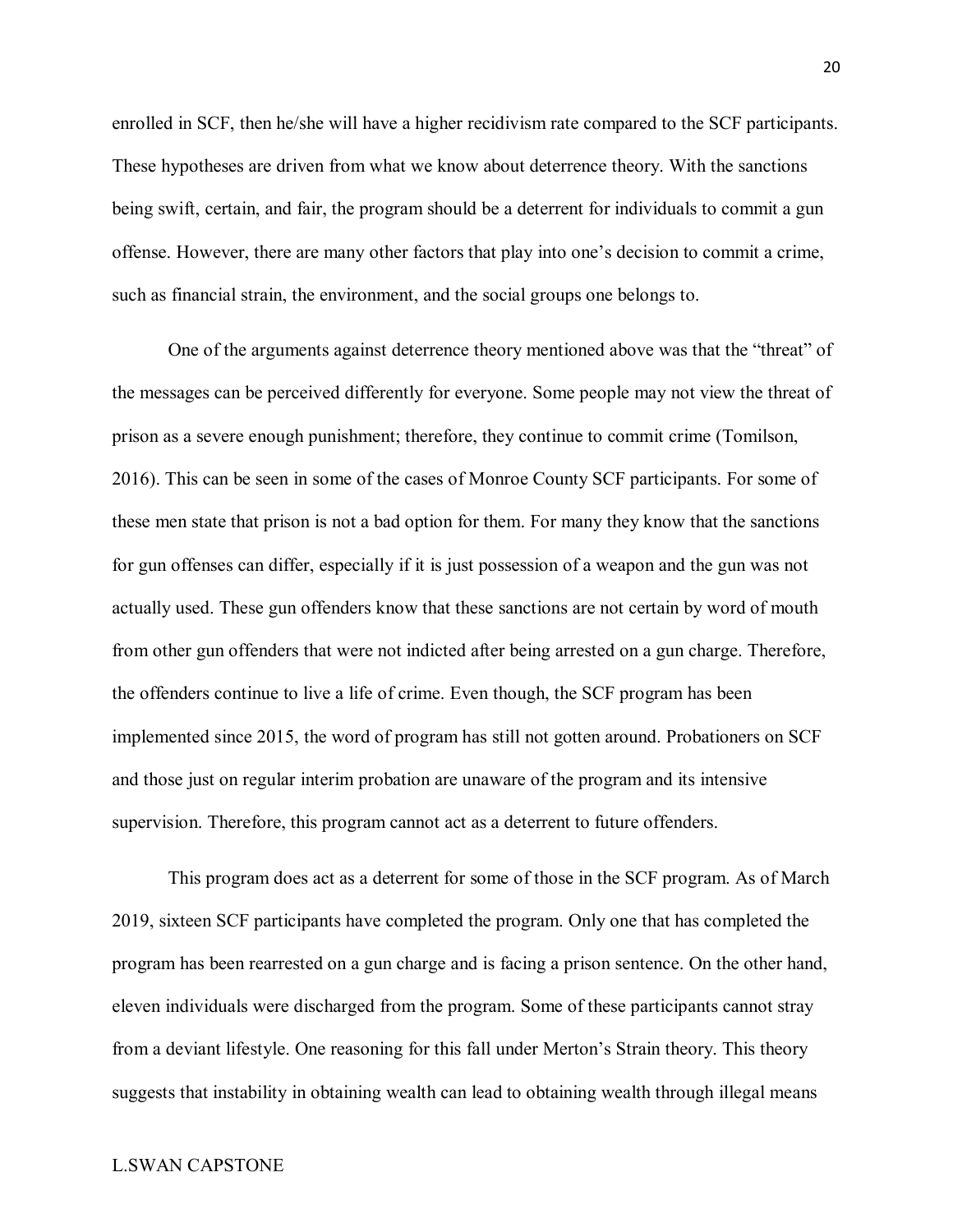(Merton, 1938; Sherman, 1993). With the SCF participants, many of the men have drug charges as well. These individuals choose to sell drugs in order to obtain money because it is quick, and one can obtain more money than working for a business. Most drug dealers tend to carry a firearm on them in order to protect themselves from being robbed. Throughout the survey process, many of the SCF participants discussed some of the reasons for why they had a gun in the first place. The most common answer was for protection. Because of the strain of needing money to support their family, some of the SCF participants choose to commit a crime because it is quicker and easier than obtaining a job in Rochester. Also, many of the participants choose to live the lifestyle that they do because they do not have a strong support system. Many of the men were not raised in two-parent households. Therefore, there were some gaps in authority figures for those individuals. Most of these men also had friends that were in similar situations. As a result, these men together enter a life of criminality. All of one's support network is in this lifestyle making it hard to change and step away from this life (Agnew, 2010). Therefore, a deterrent such as the SCF program, may not work for these individuals unless they can regain outside support and find new positive social connections.

The Monroe County Swift, Certain, and Fair program is based in deterrence theory as it has swift sanction hearings, the participant knows the sanction he will get if he fails, and the sanctions are proportionate to the crime committed. However, deterrence theory assumes that all threats of punishment will be perceived equally across different people (Beccaria, 1764). This is not true across all people. There are external factors that come into play when deciding to commit crime. One being financial stressors that the offender may face (Merton, 1938). Another being the support network that the individual has and the environment that the offender lives in (Agnew, 2010). These circumstances vary across people therefore their perceptions are all different. For

21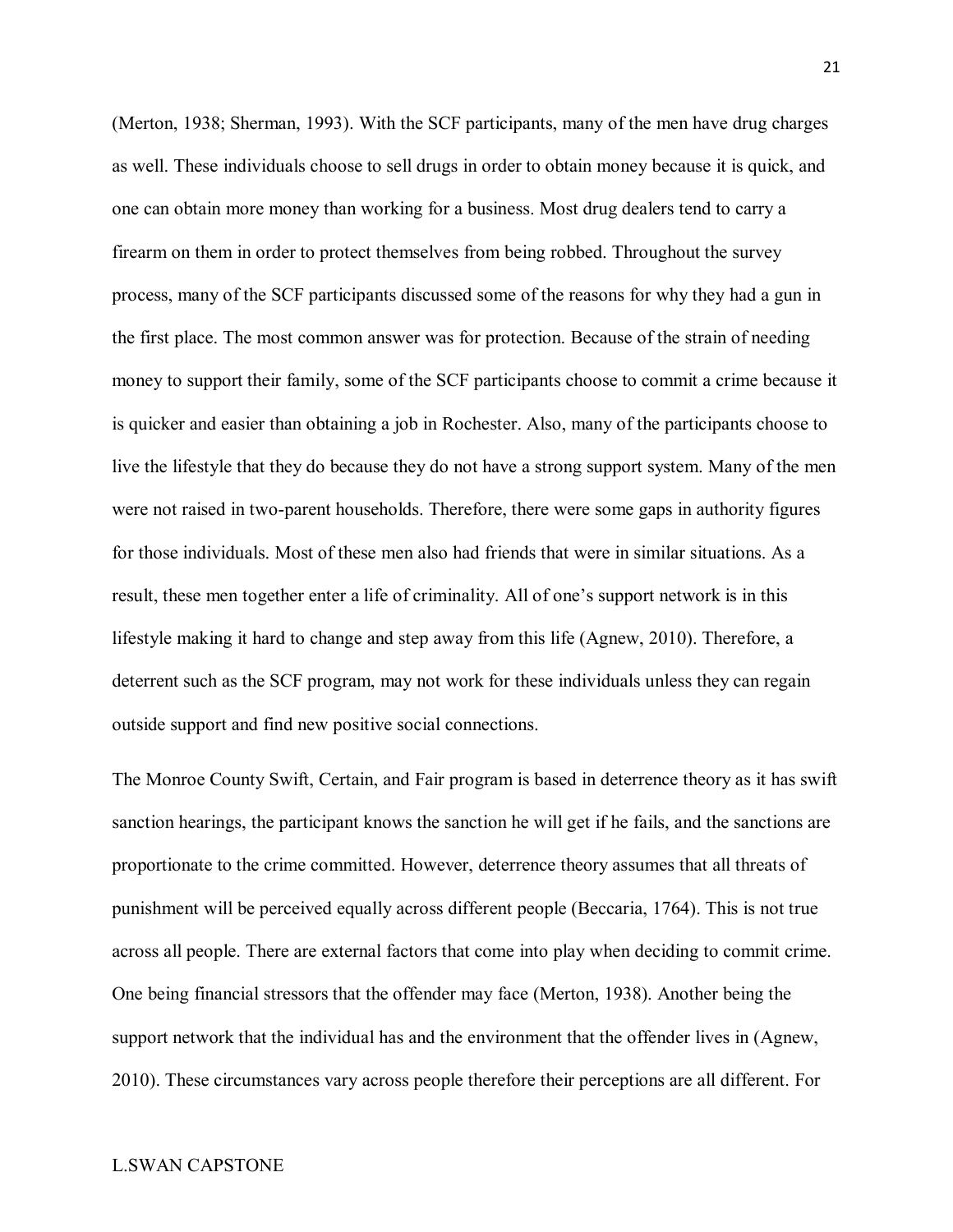the evaluation of the SCF program, the researchers will try to account for outside factors through the various data that is collected on each participant.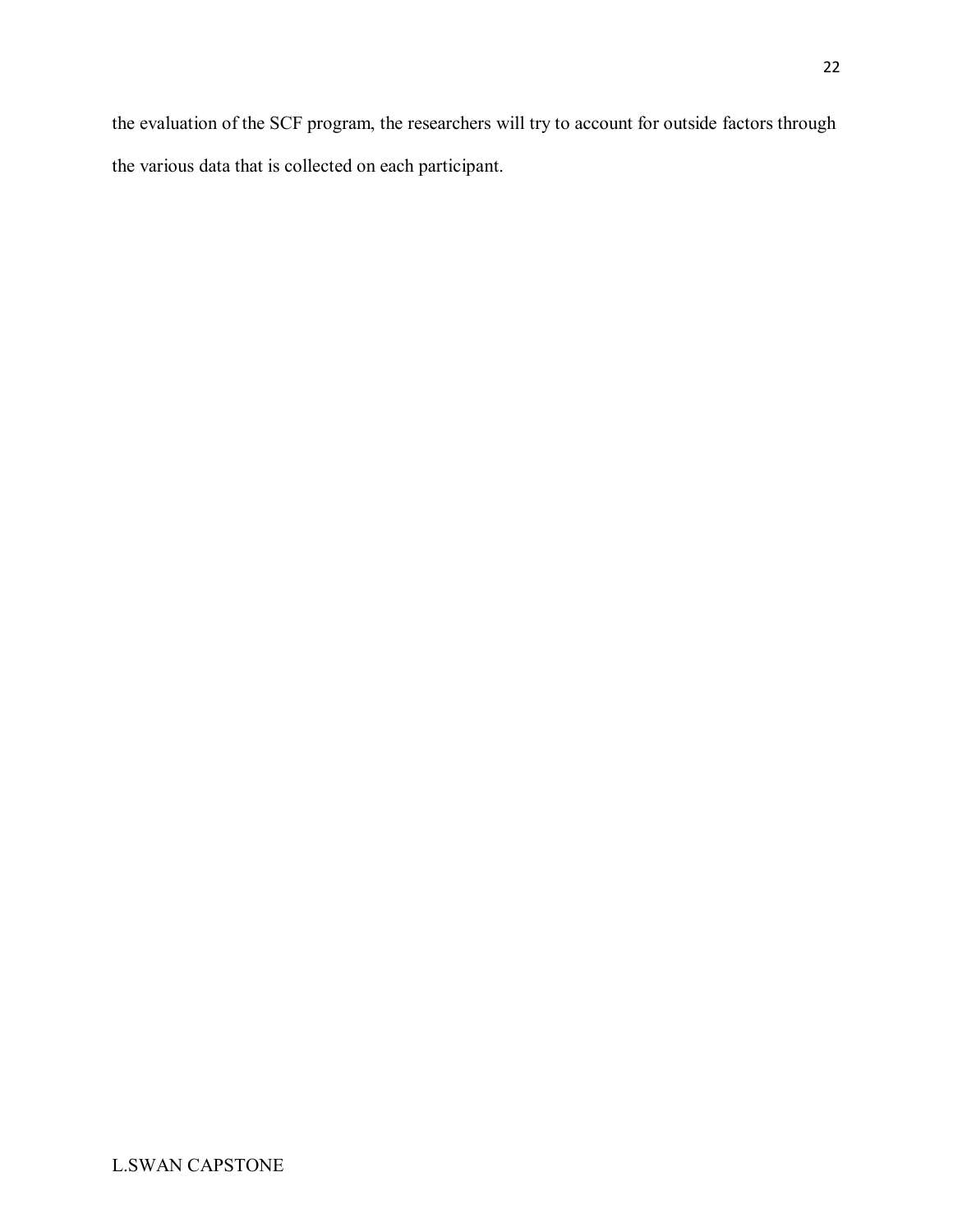The Methodology in Evaluating a Swift, Certain, and Fair Program

Luisa R. Swan

Rochester Institute of Technology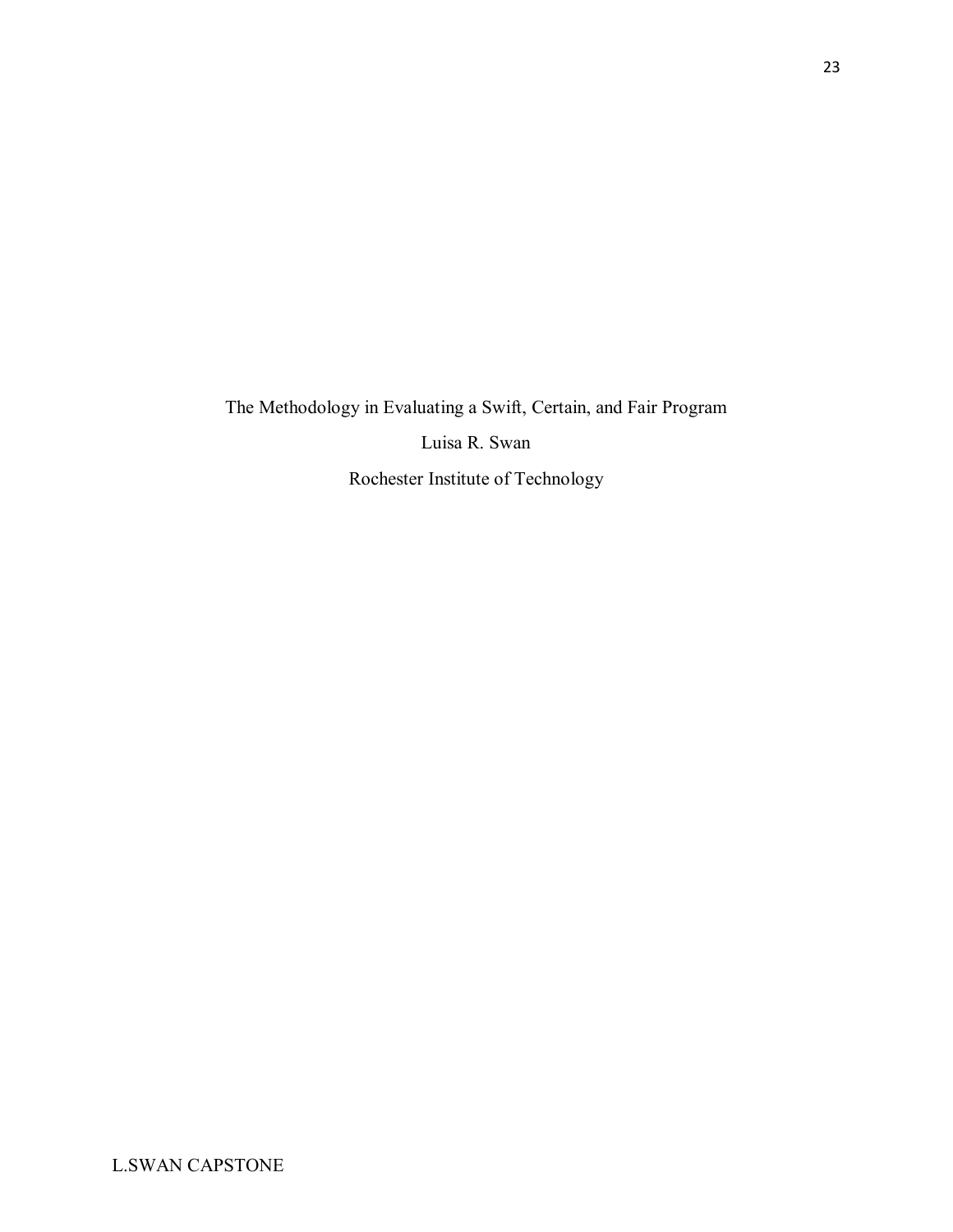The Methodology in Evaluating a Swift, Certain, and Fair Program

 Research methods are steps to obtain information on an individual or group/population for three potential purposes. The first is to create an explanation of a phenomenon using an underlying theory. The second is to test how a theory applies to a specific subgroup or population. The third is to test the effectiveness of a social policy or program. This third type of methodology will be the focus of this paper (Farrington, 1983; Campbell & Stanley, 1963). In Monroe County, New York, a probation program named Swift, Certain, and Fair (SCF) was implemented as an alternative to incarceration for those with a gun charge. The program focuses on individuals ages 16 to 24 years old that have been recently arrested with a charge of criminal possession of a weapon in the second degree. For this program evaluation, the researchers will take a mixed methods approach. Using mixed methods is a movement that recognizes the importance of incorporating both quantitative and qualitative findings to establish validity paper (Farrington, 1983; Campbell & Stanley, 1963). Qualitative data can consist of observations or interviews that are collected as verbal statements that describe a process and possible outcomes. On the other hand, quantitative data includes pieces of information that is collected in a numerical form. Criminal justice research tends to use qualitative research for theory development and quantitative research for hypothesis testing and program evaluation paper (Farrington, 1983; Campbell & Stanley, 1963). For the evaluation of Swift, Certain, and Fair, the researchers will be using both methods to check each other and ensure that all aspects of the program are reviewed including both the program processes and its outcomes.

The Swift, Certain, and Fair program is based off Hawaii's Opportunity with Probation Enforcement program (HOPE). Project HOPE started in 2004 in Hawaii to help improve high-risk drug offenders' probation compliance, and to reduce recidivism rates of these drug offenders. This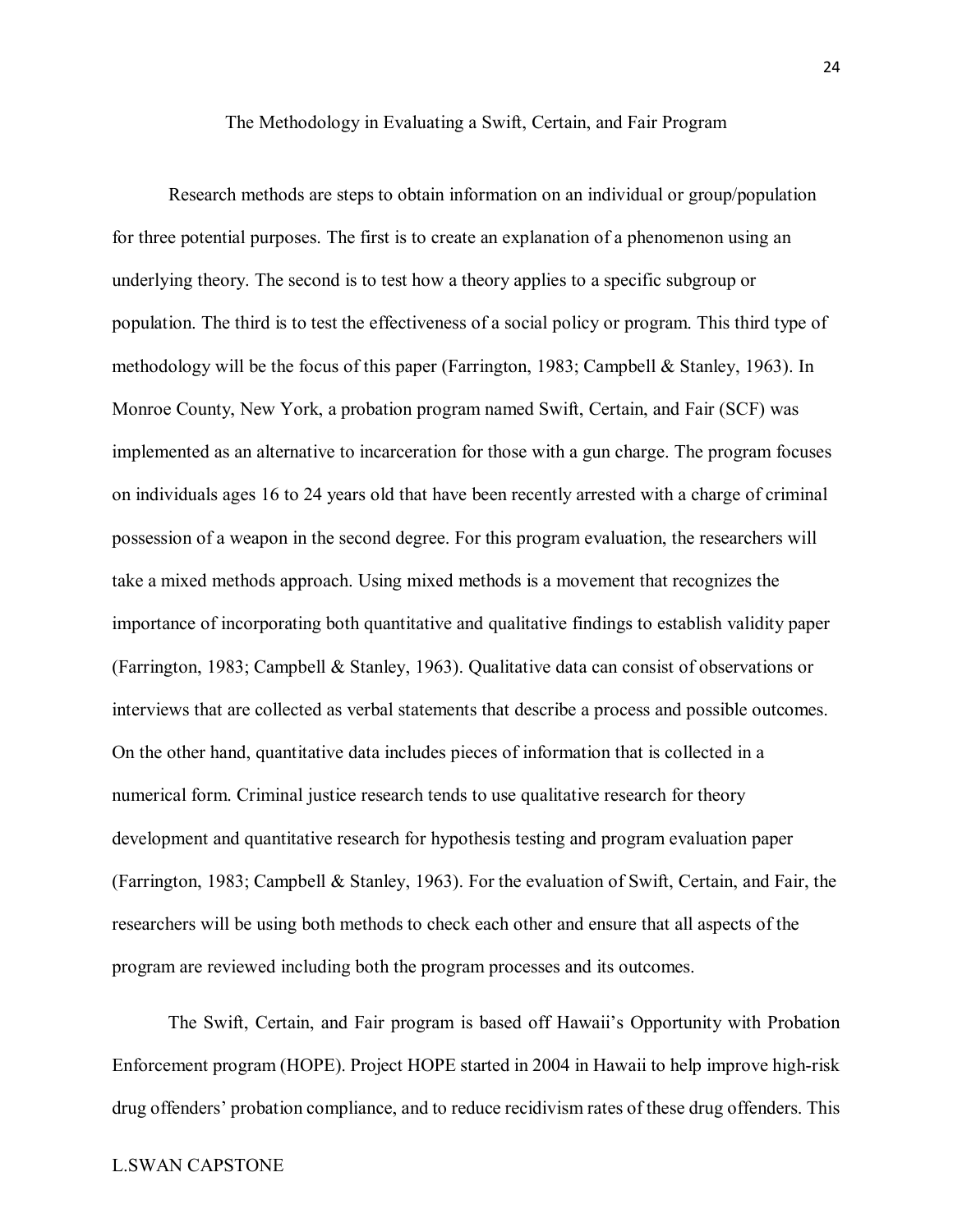high-intensity supervision pilot program included random drug testing, and the participants' noncompliant behaviors were responded to with swift, consistent, and fair sanctions (Bartels, 2016). HOPE had outstanding results. In 2009, a randomized controlled study of HOPE found that when compared to regular probation, HOPE participants had lower levels of drug use, were more likely to comply with probation, and were less likely to be arrested again (Hawken & Kleiman, 2009). The use of swift, certain, and fair sanctions in HOPE was an important factor in the operation of HOPE and the reduced recidivism rates Hawaii saw. The Swift, Certain, and Fair program used the swift sanctions, and certainty component of this program modified for gun charges instead of drug charges. For the evaluation component, the Hawkens and Kleiman (2009) study does not go into great details of the methodology used in their evaluation. This has been the case with many of the Swift, Certain, and Fair programs that have been implemented across the United States. Many state that their program has been successful, but how is that success measured?

This paper dives into the methodology that will be used for the evaluation of the Swift, Certain, and Fair program. The methodology for this program will be compared to the South Oxnard Challenge Project (SOCP). This is a juvenile probation program that connects youthful offenders to community service providers to engage them in treatment programs that lead to a path of healing. This study uses random assignment to evaluate the program and found that the services provided to the juvenile probationers did not have an impact on their recidivism (Lane, Turner, Fain, & Sehgal, 2005). This program is like the SCF program in that it focuses on youthful offenders with intensive supervision including treatment from community service providers. The SOCP evaluation provides a good example of how a probation program should be evaluated.

#### **Participants**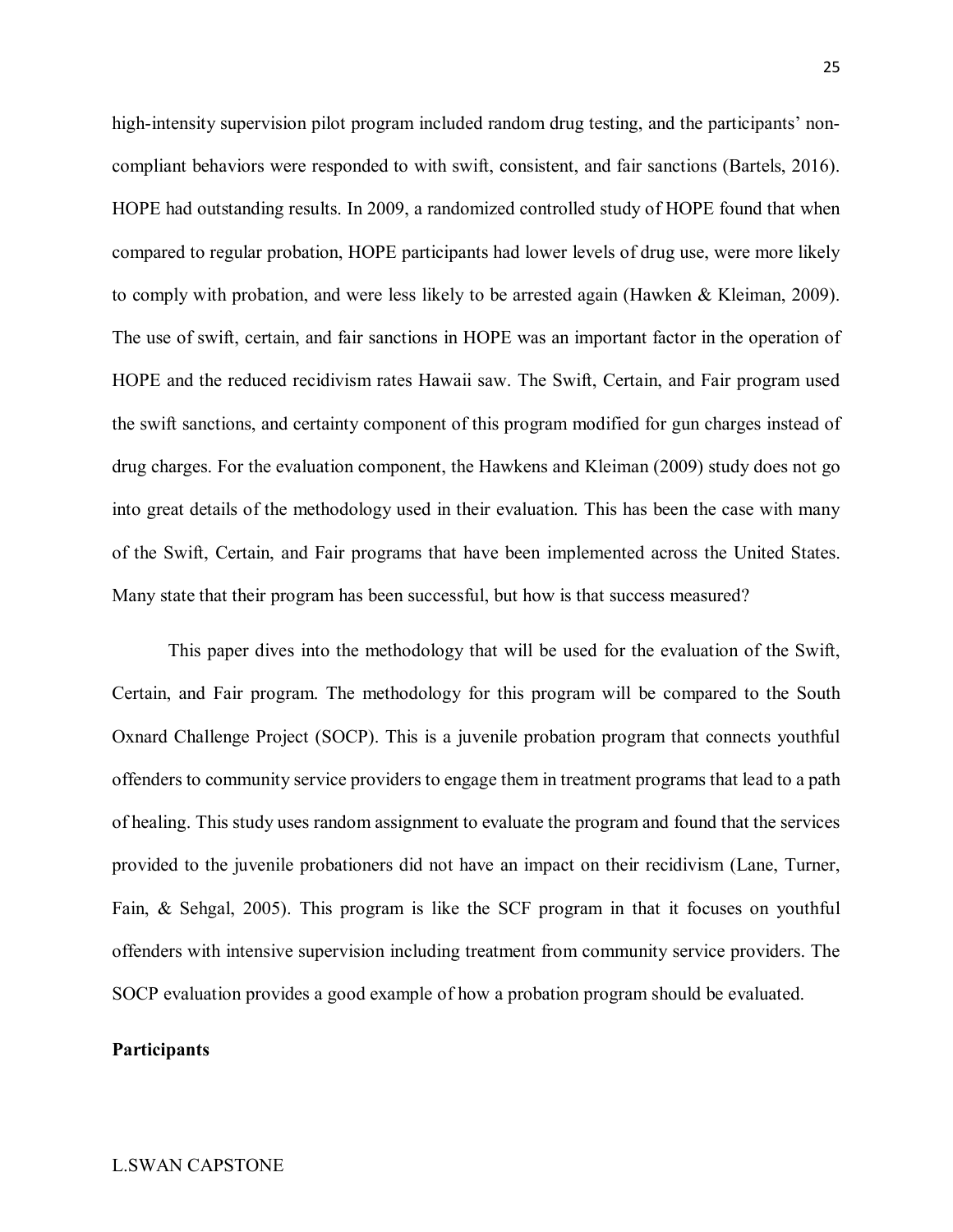Participants in the survey portion of the SCF evaluation includes 30 males ages 18 to 24 years old. Fifteen of these participants have successfully completed or are currently active in the Swift, Certain, and Fair program. The other 15 participants include those that currently participate in or have successfully completed the Nightwatch/Interim probation supervision program. The Nightwatch group are individuals that were candidates for SCF but were deemed ineligible due to something in their criminal history. Therefore, they were sentenced to one year of interim probation with Nightwatch. Nightwatch involves similar components to the SCF program but involves the probation officers making routine nightly checkups to the probationers' residences. However, not all of those that were on interim probation received Nightwatch.

In the SOCP evaluation, the participants were gathered over a 2.5-year period. The participants were ages 12 to 18 and had to have a history of probation along with scoring a 12 on the local risk assessment. The sample consisted of 264 SOCP youths and 275 in the comparison group (Lane et al., 2005). This is a much larger sample size than the one in Monroe County, New York. In the Monroe County Swift, Certain, and Fair program we had only 30 participants due to the low numbers in the program. Swift, Certain, and Fair has only had 39 people in the program over the last three years. With a larger sample size, the researcher can rule out individual errors and outliers to have a more valid outcome analysis.

All the participation is voluntary. The researcher contacted the participant directly to see if he/she would like to participate in the interview/survey. During the interviews of SCF participants and the Nightwatch group some individuals were excluded from the evaluation. For this evaluation we will be excluding those that are under the age of consent. This is due to some issues that may arise with obtaining consent, as some of the participants may not have a relationship with their parents. In the SOCP study, the researchers were able to examine youths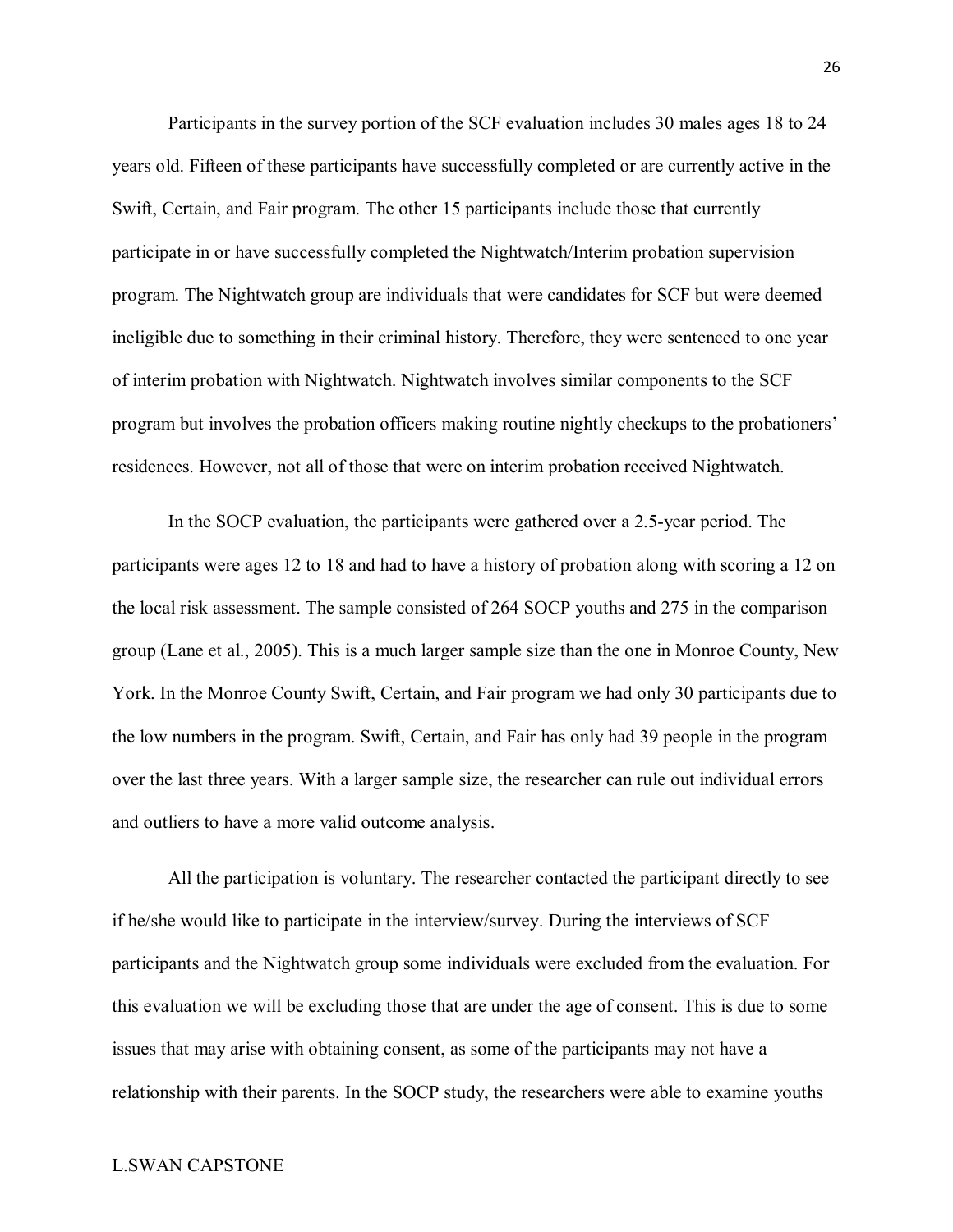ages 12 to 18 (Lane et al., 2005). If the researchers evaluating SCF were able to sample all the individuals in SCF including those under the age of 18, the sample would have been more representative of the program. This also would have demonstrated the differences in juveniles on probation compared to adults and resulted in a larger sample size for this evaluation.

Data from court, probation, and RPD will be reviewed for all past and active SCF participants. This includes 39 males ages 16 to 24. This data will be compared to 39 males ages 16 to 24 that have been on/are currently serving one year of Interim Probation (this will not be exclusive to Nightwatch participants). In the SOCP evaluation weekly contact data and followup data was recorded for each participant. The data was collected from five different points: initial entry, end of intervention, and three 6-month intervals after the intervention period ended (Lane et al., 2005). For the current evaluation, data has and continues to be collected on a monthly/semi-monthly basis. There was no guideline in place for when data was supposed to be delivered from each source. For the SOCP study, the data seems to only be collected from two sources (Lane et al., 2005). This would be more manageable in the SCF evaluation because there are many discrepancies between the different datasets from all the stakeholders.

Participants in this evaluation also includes the stakeholders for Swift, Certain, and Fair. These stakeholders include the judge, the ADA, a public defender, the senior probation supervisor, and the three probation officers that oversee SCF participants and the Nightwatch group. As well as the commander for the local police department and an analyst from the Monroe County Crime Analysis Center. Again, all the participation is voluntary. The researcher contacts the participant directly to see if he/she would like to participate in the interview. The SOCP study did not mention whether they interviewed the stakeholders or not. It was noted in the SOCP study that the stakeholders felt that the data collected did not recognize some of the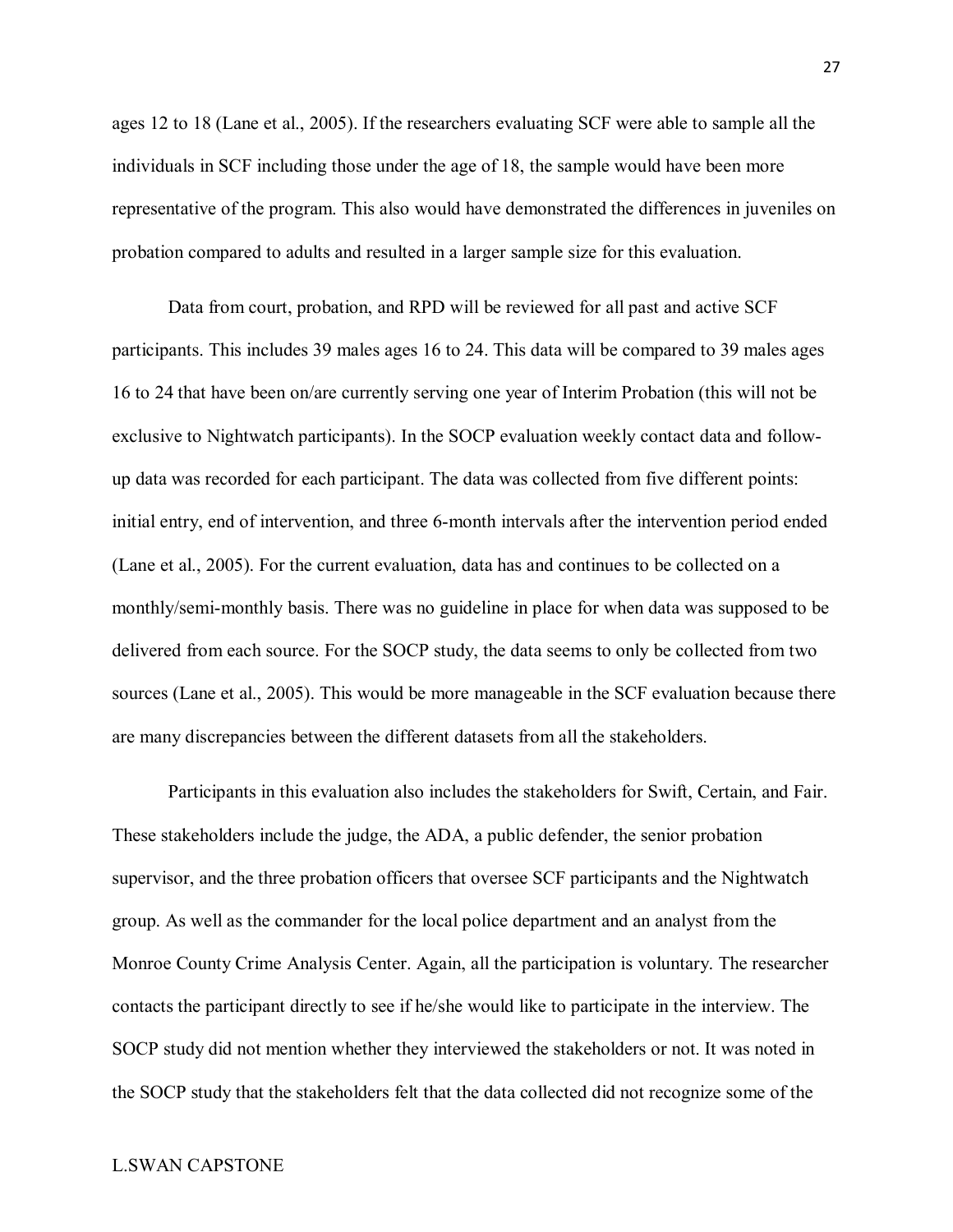efforts that they put into the program and its participants. This is a key component in the SCF evaluation because it gets more knowledge on how the program's processes are working and to help outside parties understand the necessary components to implementing a SCF program.

#### **Materials**

Informed consent for SCF and Nightwatch/Interim participants was obtained using a consent form. This form includes information regarding the purpose of the evaluation, the procedure for the survey, and the benefits/potential risks to participating in this survey. To support the potential risks of participating in the survey, the participants were given a pamphlet with information to the Evelyn Brandon Center, where they can seek services, if needed. The consent form also includes a confidentiality component in which, the participant is assured that their information will be secure. The form mentions the rights the participant has during this evaluation as well. The participants were given the contact information for the researcher, if the participant has any follow-up questions (see Appendix A).

An informed consent form was given to the stakeholders, as well. This consent form is like the consent form for the participants in that it includes the purpose of the study and the procedures, the risks and benefits to participating, an assurance of confidentiality, their rights as participants, and the contact information for the researchers. However, if any of the risks present themselves, the stakeholder has been given the number for the Monroe County Employee Assistance Program (see Appendix B).

A survey was given to the SCF participants (see Appendix C). This survey includes six demographic questions. Included in the demographic survey is a question regarding current status in the program and who is/was their probation officer. The next set of questions asked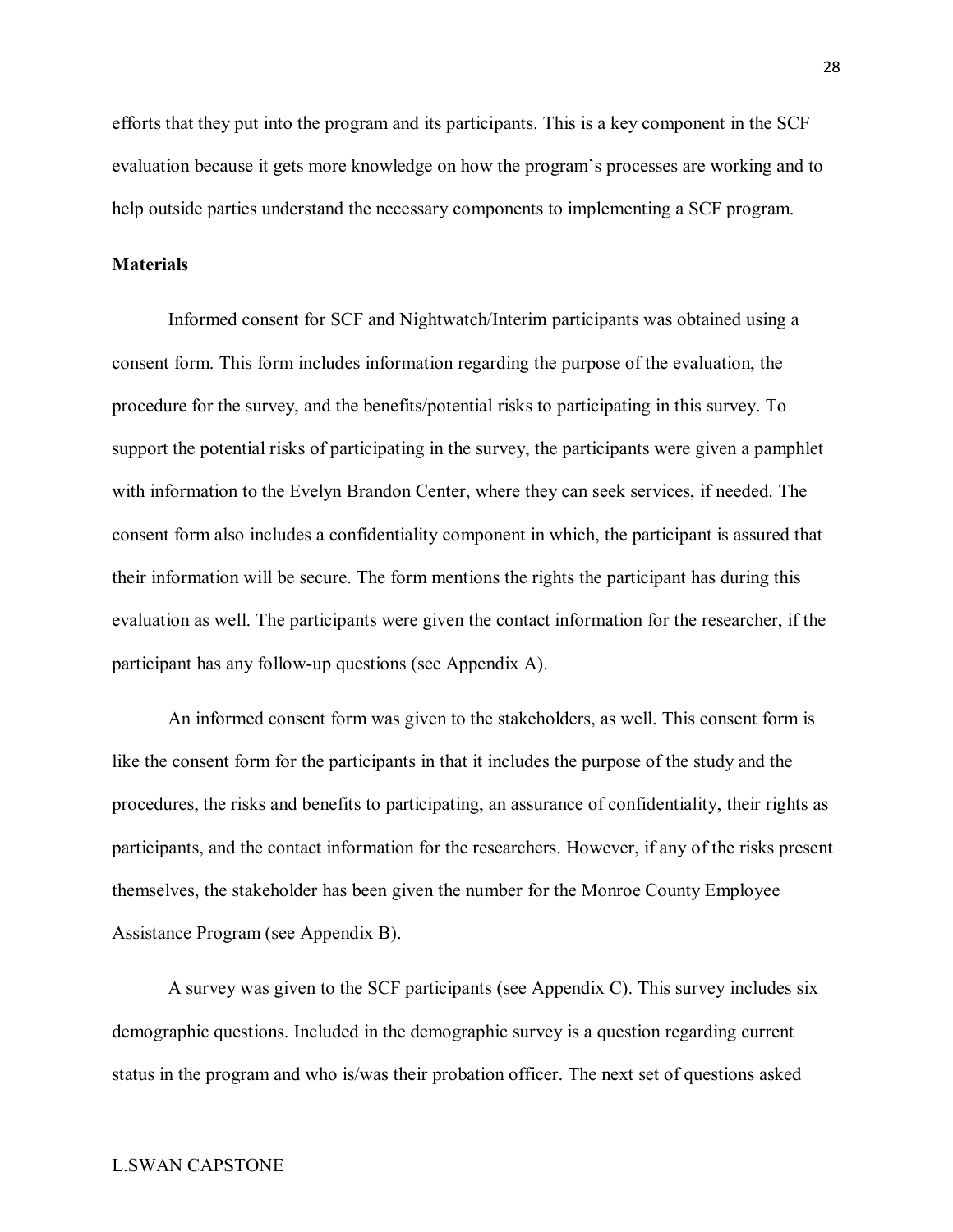about the program itself. For example, what did the participant like about the SCF program and what the participant did not like? The next section of the survey includes the participants' attitudes of the SCF program in general and more specifically, the judge, the sanctions, their relationship with their probation officer, the community service programs, and the GPS monitoring. The goal of this survey is to measure the participant's attitudes and perceptions of the SCF program as well as their engagement in the program. This survey also examines how the program runs from a participant perspective. Meaning, it investigates the participant's relationships with the various stakeholders that they encountered during the duration of the program.

A similar survey was given to the Nightwatch/Interim group. This survey touches on the same components as the SCF participants, but in relation to their experiences with Nightwatch and interim probation in general. This survey examines participants' attitudes and perceptions of the stakeholders and their relationship with their probation officer. This survey is used as a tool for comparing the SCF participant experience to that of the interim probation/Nightwatch group (see Appendix D).

The stakeholders were asked questions via an interview guide. These guides are similar across the various agencies but are each tailored to their role in SCF. For example, the Rochester Police Department does not have some questions that the courtroom workgroup and probation have because RPD is typically not present in court. These interview guides are used to measure the perceptions of the SCF program from the stakeholder. These guides also explore the process component of the evaluation as it has some questions regarding working with the other stakeholders and how the program has impacted their daily activities on the job (see Appendices E, F, G, H, I, and J).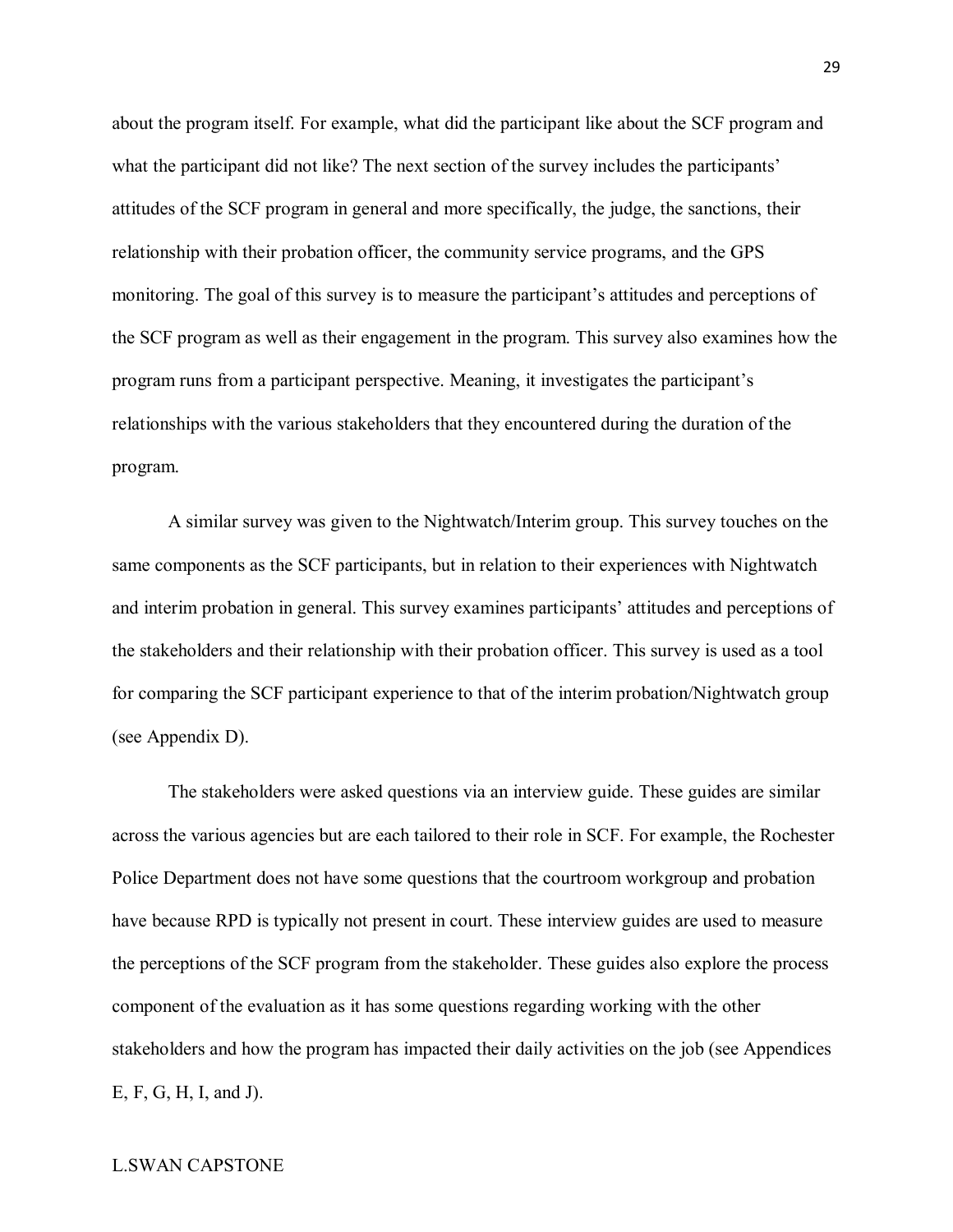#### **Design and Procedure**

The evaluation of the Swift, Certain, and Fair program examines the SCF program and the outcomes of SCF participants to determine if the program is working to reduce recidivism rates and gun violence in Rochester, NY. This evaluation was a mixed methods evaluation and is cross-sectional. The evaluation consists of a process evaluation and an outcome evaluation. The independent variable is whether the individual participated in SCF or not. The dependent variables are successful completion in the SCF program, the number of probation violations, and the recidivism. Some constant variables that were collected were age, engagement in SCF, the participant's relationship with his probation officer, understanding of SCF, and relationship with the judge, public defender, and district attorney.

For this evaluation, the comparison group was selected through the following criteria: their age and they must be on interim probation and/or Nightwatch with one of the corresponding SCF probation officers. Ideally, for this comparison the researchers would have matched the SCF participants and the comparison group by their NYCOMPAS score. NYCOMPAS is a risk assessment tool used by probation. The comparison group would have had to have matching NYCOMPAS score to a SCF individual. Like how the SOCP study used the risk assessment tool to enter individuals in the program then the participants were randomly assigned to the control or the experimental group (Lane et al., 2005). For interviews, only current or individuals that successfully completed SCF/ Interim Probation/Nightwatch were considered. This is because those that did not successfully complete their sanction would be in Monroe County Jail or in prison. For the dataset all gun court defendants will be considered when looking at outcomes. However, we will look specifically at the SCF participants compared to the comparison group and their outcomes.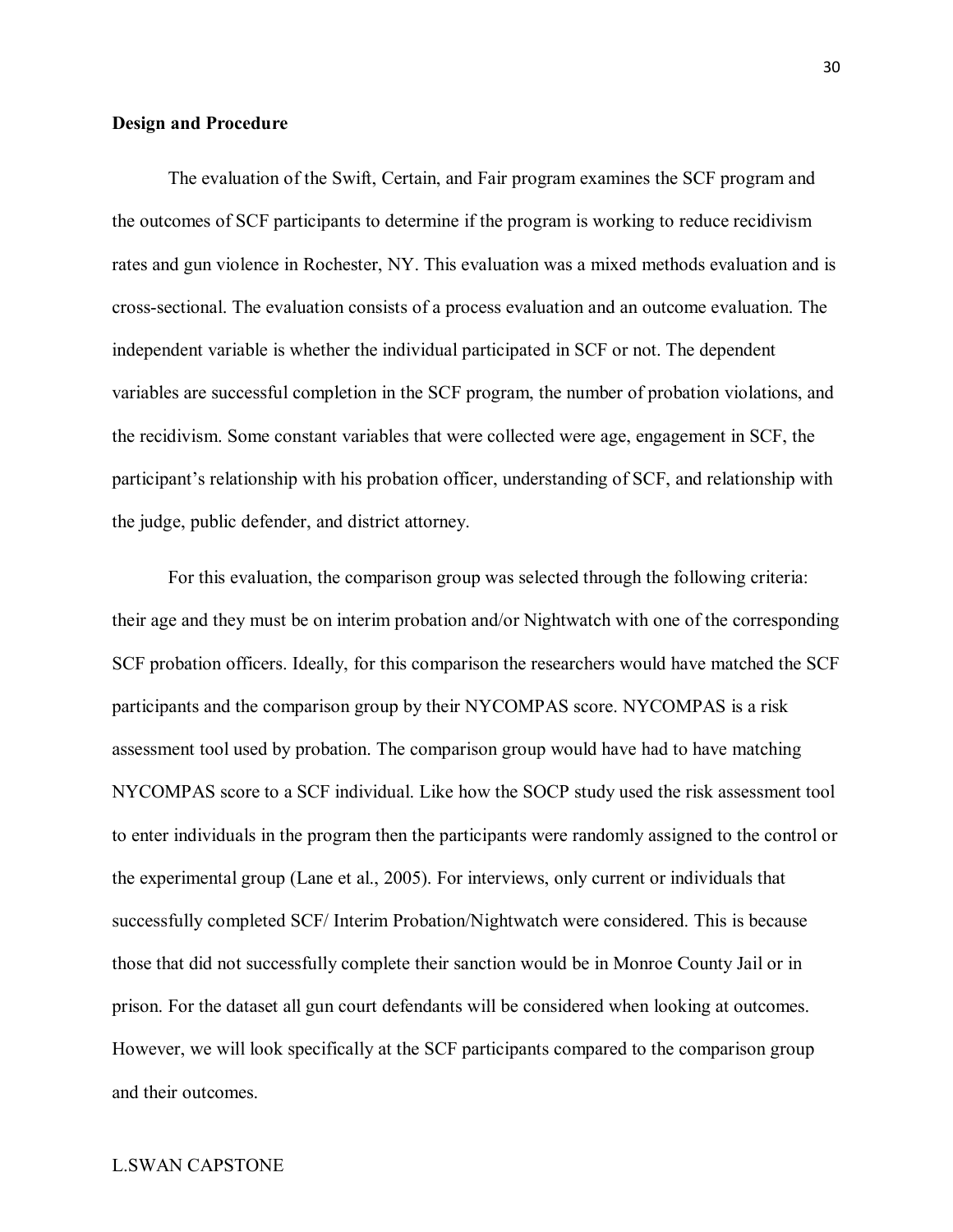The first step to this evaluation is data collection. Data is collected from the Monroe County Department of Probation, the District Attorney's Office, the Monroe County Gun Court, and the Monroe County Crime Analysis Center (MCAC). Probation provides a database with all candidates that were screened for the SCF program. This includes age, screened date, eligibility, and reasoning (if rejected). Probation provides a roster of all SCF participants past and current. This roster includes whether the individual successfully completed the program, whether they were discharged and why, and whether the participant is still active in the program and their expected graduation date. The DA's Office provides the crime the individual is being charged and how many counts of that charge. It also provides the sanction that the individual received. The gun court provides the researcher with the race and ethnicity of all gun court defendants. The court also provides the sanction and charge that is received after plea bargaining. MCAC provides the researcher with arrest data of all gun court defendants. This includes, all charges at the time of the arrest and the top charge that the individual is being charged with. This data is being collected and inputted into a larger dataset by the researcher. This will help the researcher to examine the variables mentioned above.

The researcher also goes to the gun court regularly to attend SCF sanction and completion hearings. This is monitoring the court processes for SCF and help to determine if there is consistency and fidelity to the model. The researcher monitors the screening process. This includes the email screenings and the in-person screening meetings to determine if this part of the process is effective and staying true to the screening guidelines.

#### **Analysis**

For the overall analysis of outcomes for Swift, Certain, and Fair we will compare the SCF participants and the interim probation/Nightwatch group. A t test will be conducted due to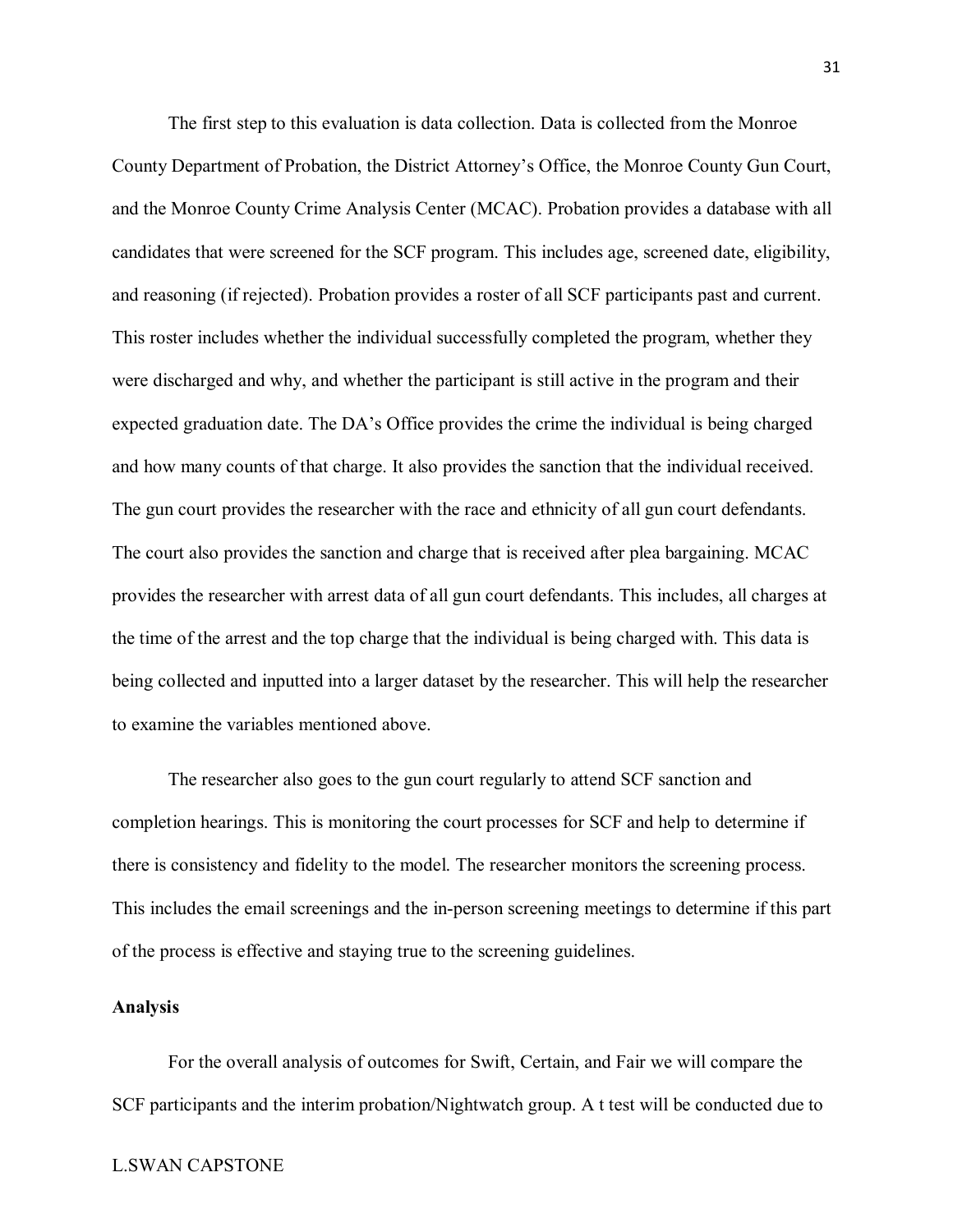the low sample size. The independent variable will be if the group is in SCF, Nightwatch, or just interim probation. The other variables examined will include number of arrests before the probation period and number of arrests during and after the probation period. After, another analysis will be conducted including all the variables in the last test with the addition of probation officer, age, public defender, and number of charges. This will help to examine if the constant variables have any impact on outcomes of participants.

The data collected through court observations and during screening procedures will be examined. Through this data, the researcher will code for patterns and analyze the results. These results will be used to make suggestions on procedure and consistency for SCF.

#### **Limitations**

The most notable limitation is that this evaluation does not have an experimental design. In other words, this evaluation does not have random assignment. Random assignment is extremely hard to achieve in social science research. This is because random assignment can be unethical, especially when working with human subjects. Having random assignment in this study would mean putting some individuals in the Swift, Certain, and Fair program and selecting some individuals to potentially face a minimum sentence of 2 years in prison. On the other hand, having random assignment would be beneficial to the researcher and to the county because they would be able to determine if the SCF program works. Because the researchers are unable to have a true comparison group, the researchers will not be able to determine if this program is effective in reducing recidivism rates for gun offenses. The researchers will only be able to make suggestions based on the surveys, interviews and data collected from the stakeholders.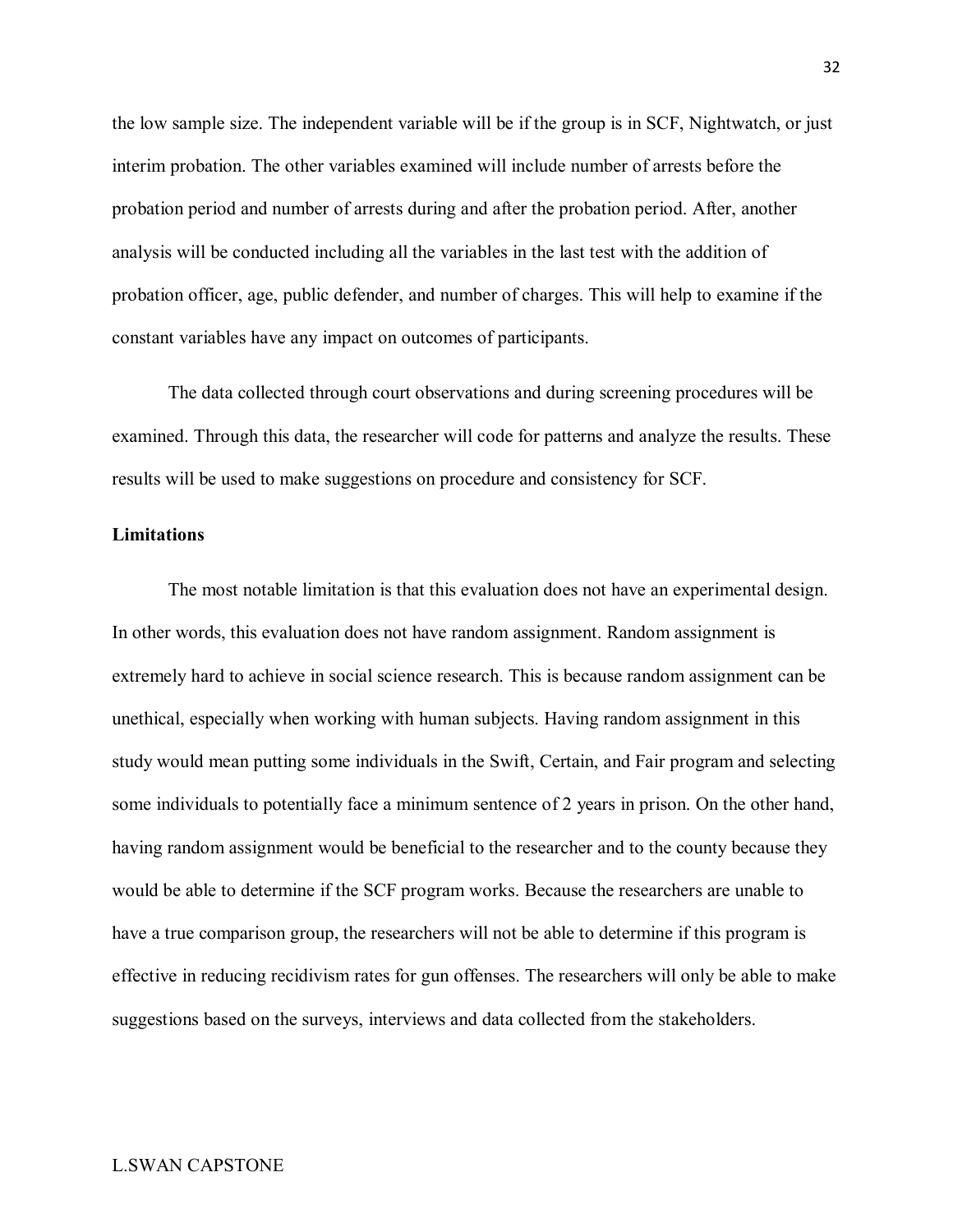In the SOCP study the researchers were able to use random assignment. In this case, the researchers gathered participants that fit the criteria for the program and randomly assigned the participants to SOCP or to the control group, which was another probation alternative (Lane et al., 2005). The SOCP program was able to still give participants that deserved to be in the program a chance at probation. The only difference was that the control group's probation did not receive the intensive supervision and treatment alternatives like the SOCP experimental group. In the end of the evaluation, the researchers were able to conduct a rigorous analysis to determine that the intensive supervision did not have an impact on recidivism (Lane et al., 2005). This type of evaluation would have been beneficial in Monroe County especially since the SCF program is unique in providing intensive supervision to gun offenders. Many other counties want to model the SCF program, but if success cannot be measured accurately, then these programs will be implemented without knowing whether they are helping the community.

#### **Conclusion**

Swift, Certain, and Fair is a probation program for gun offenders in Monroe County, New York. The goal of this program is to reduce gun violence and recidivism rates in Rochester, New York. The Center for Public Safety Initiatives are working on the evaluation of this program that includes both a continuation of a process evaluation and an outcome evaluation. For this evaluation, interviews, court observations, and data will be collected and compared to a comparison group. However, due to the limitations of the evaluation, it will be difficult to determine if this program is effective in reducing gun violence and recidivism rates in Rochester. However, the researchers will be able to give strong suggestions to better the program in the future based off the qualitative and quantitative data that is collected through a mixed methods approach. With gun violence rising across the United States, it is crucial that programs such as,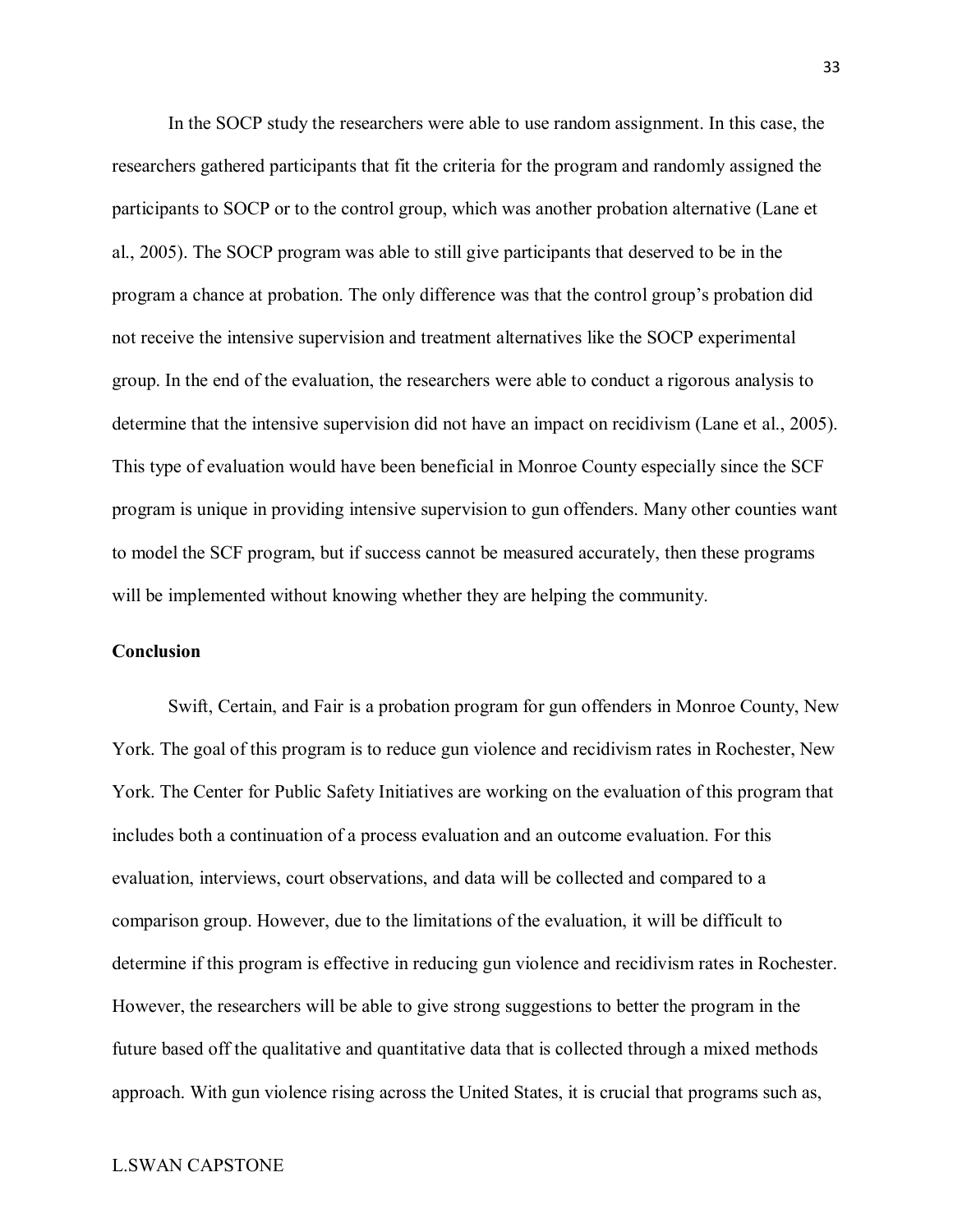Swift, Certain, and Fair be evaluated rigorously to determine if this program is having the intended effect on participants (CDC, 2017).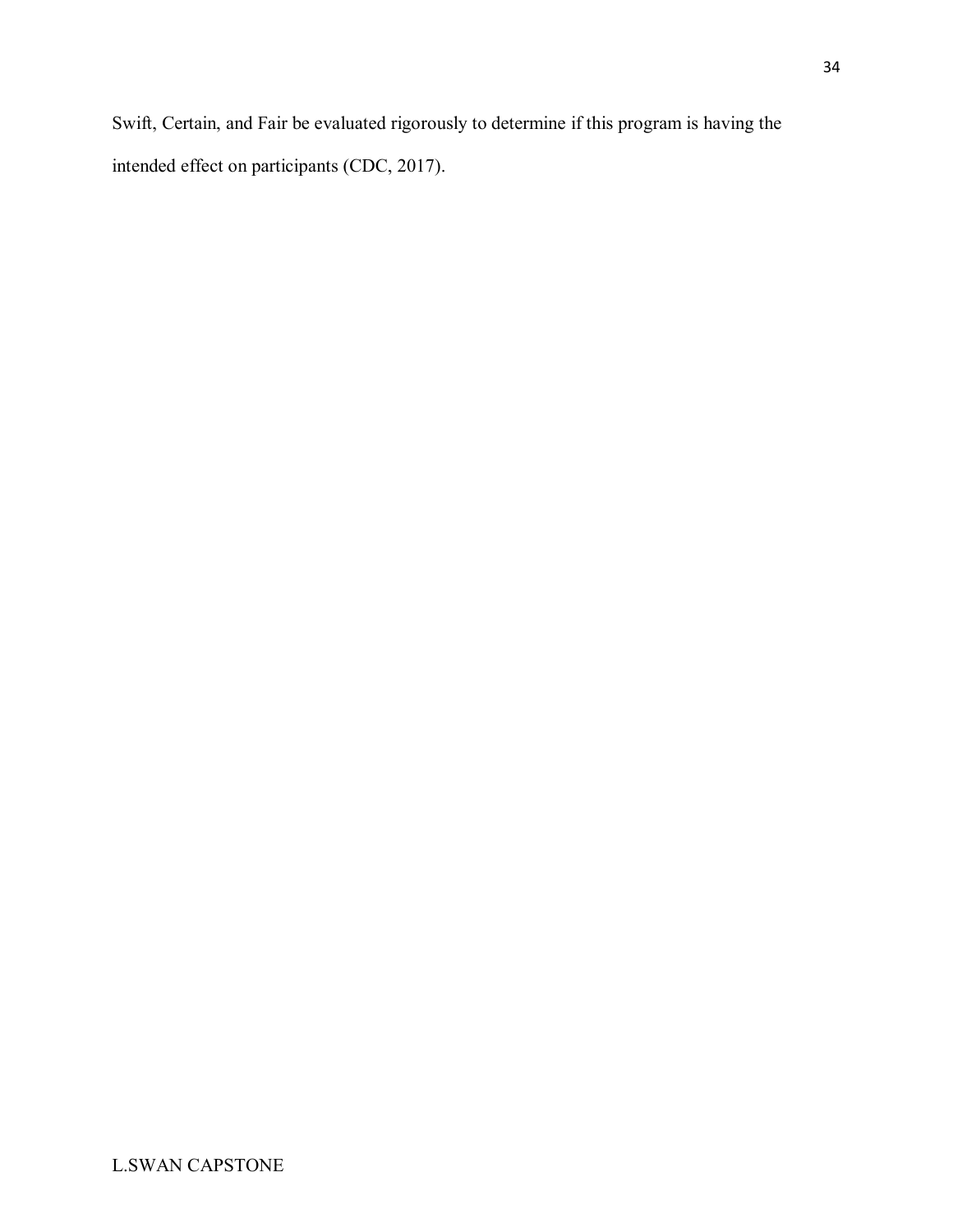Data Collection and Understanding the Data Luisa R. Swan Rochester Institute of Technology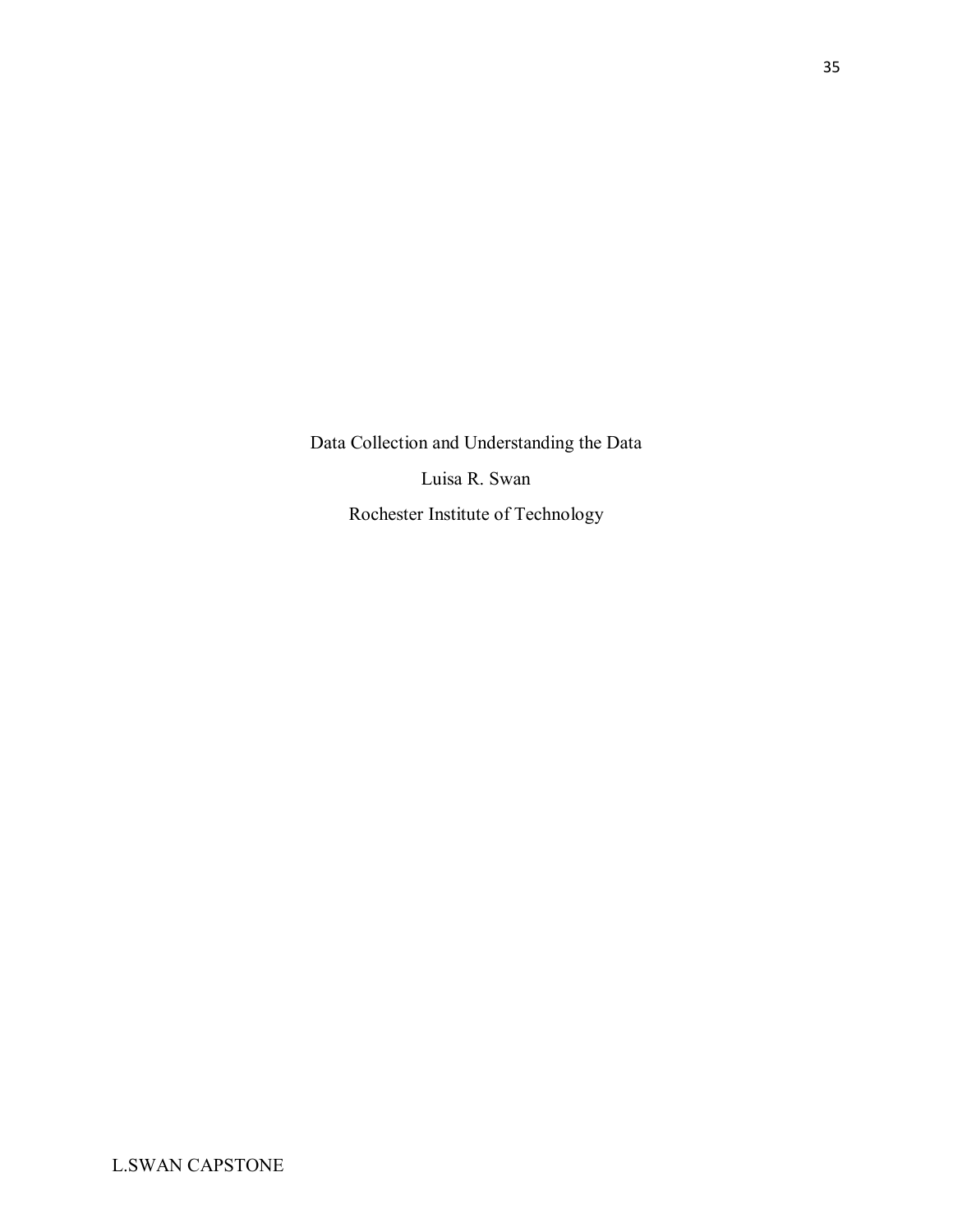#### Data Collection and Understanding the Data

Today's society is far advanced in the realm of technology. At the click of a button one can access databases of books, journals, and find information on almost any topic. This makes research easy for anyone looking for information on a given topic, but what does the internet offer regarding criminal justice data? We live in a "big data" era, however, a criminal justice researcher can rarely access any datasets collected by criminal justice agencies (Wiseman, 2016). These datasets are created to identify criminal justice trends but are typically never open to the public to conduct their own statistical analyses. Access to these datasets would allow for the public to better understand the criminal justice system. The need for evaluation is crucial for criminal justice reform (Wiseman, 2016; Farrington, 1983; Rogan, 2012). There are thousands of policies/programs implemented in the United States with little evidence to show if these programs are working to reduce crime or recidivism such as, the many Swift, Certain, and Fair implemented programs across the United States ("Swift, Certain, and Fair", 2019). Data in this case, can be defined as a collection of raw information used to explain a phenomenon (Hagan, 1997; Wiseman, 2016). For this paper, we will focus on a criminal justice phenomenon, specifically data collection for the evaluation of the Monroe County, Swift, Certain, and Fair program. This paper will discuss the issues surrounding data collection in criminal justice as well as some of the issues within the SCF program regarding data and future implications.

#### **Data Collection**

For the evaluation of the Monroe County, Swift, Certain, and Fair program the researchers collected data from the various stakeholders for the program. This data is both quantitative and qualitative. The researchers received data from the Monroe County Probation Department. This data consisted of multiple sheets in an excel book. The first sheet contained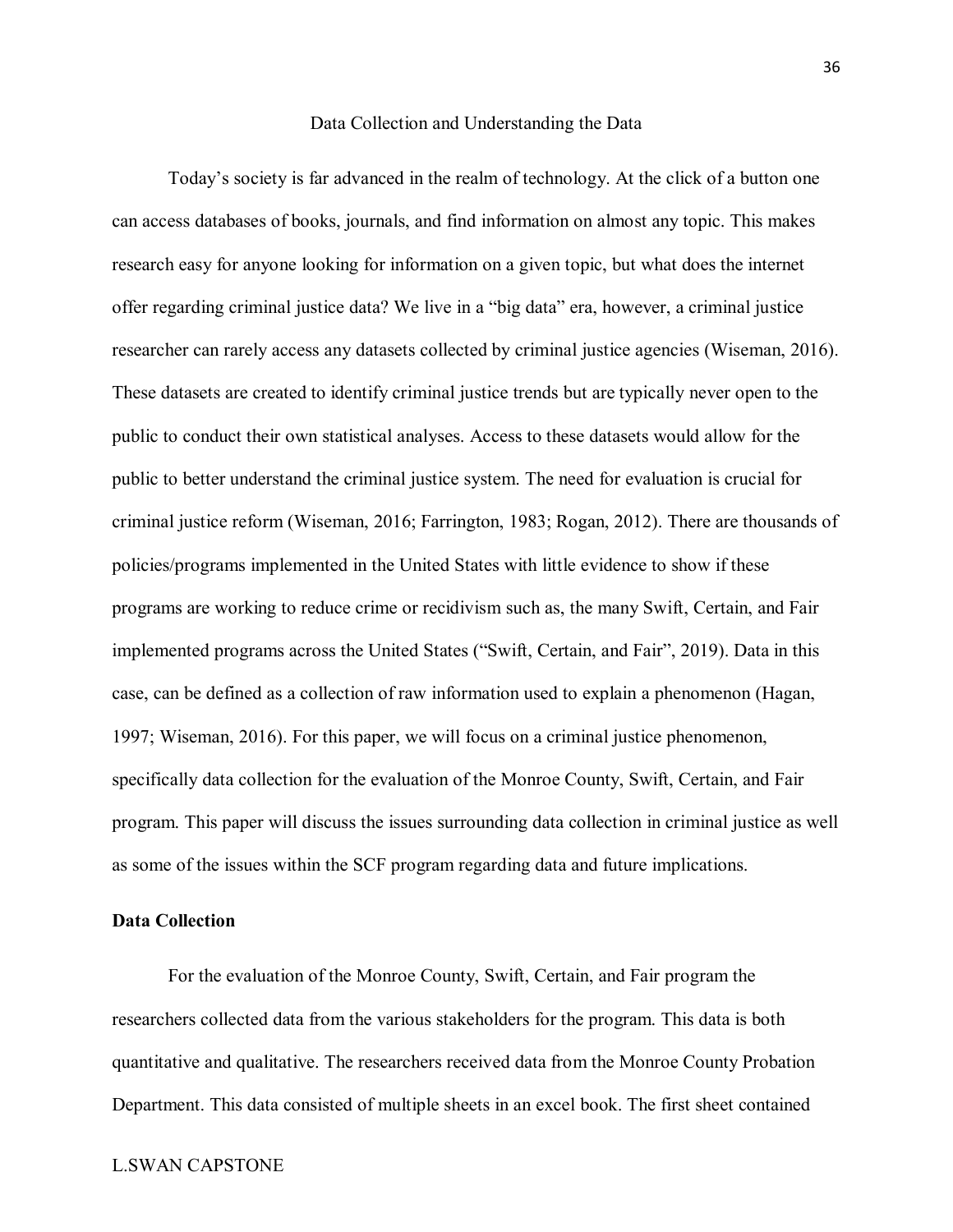information on SCF screenings. This included demographic variables, MoRIS number, pending charge, criminal history, and eligibility. The second sheet consisted of information regarding the participants. The variables included probation officer, admission and completion date, their outcomes, and any notes for follow up. Probation also includes a sheet regarding sanction hearings. This includes the reason for the sanction hearing, what the probation officer recommends as the sanction, and what the participant receives for the sanction. This data is the most important dataset because it holds all the information for all the SCF cases. This dataset continues to hold data from the SCF participants, even if they have been discharged from the program or have been transferred into four more years of probation. This information will help the researchers process the outcomes of SCF participants and gage how the program's screening process is working.

The researchers also received data from the Monroe County Gun Court. This data from the Gun Court is sent to the researcher straight from the Judge's secretary. She collects the data and inputs it into an excel workbook. This data was supposed to be sent to the researcher monthly. However, this is sent bi-monthly or every few months to the researcher. Included in this data is the indictment number, the name of the participant, and the sanction given to the participant. The Judge's secretary also includes whether the participant that received a sanction of interim probation has completed the probation successfully or not. This data is one of the most important datasets for this evaluation. From this data we can examine the Monroe County Gun Court at large. Since the courts view the SCF program as an integral part of the gun court, we can use this data and examine how the SCF program impacts how gun cases are processed. For example, is probation more present for other interim probation/straight probation cases because of the gun court and how does this impact the outcomes of probation/interim probation cases.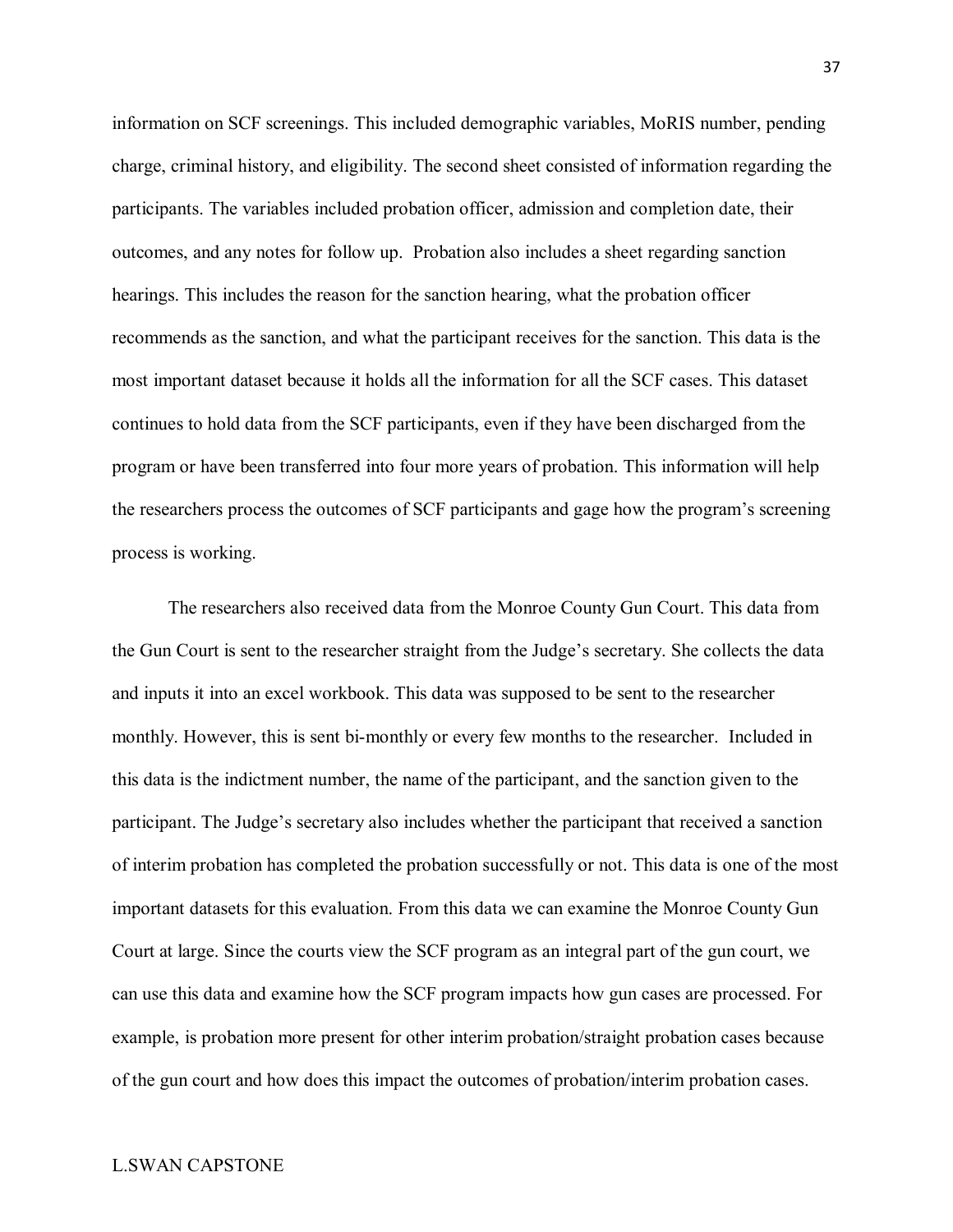The researcher obtained data from the Monroe County District Attorney's Officer as well. This data was originally collected by the Assistant District Attorney involved in Swift, Certain, and Fair cases, but once he left, data on the cases were collected by a paralegal. This data is not given the researcher regularly and is the most difficult data to continue to obtain. The data includes participant demographics, as well as the original charges given to the defendant and number of counts for each charge. It also includes some court notes on each case. This dataset is useful for the evaluation because it gives more insight to the participants original charges and how the DA's make their decisions on cases, especially regarding plea bargaining.

The researchers also received data from the Monroe County Crime Analysis Center (MCAC). This data involved gun arrests and field information form data (FIFs). This data includes all gun court participants, what the individuals were charged with at the time of arrest, demographic information including MoRIS number, and date of the arrest/incident. This data is important because the researchers can understand what everyone was arrested for and whether the individual had police contacts after they were involved in the Monroe County gun court. This information can give the researchers a better look into recidivism and the outcomes of the SCF participants compared to other individuals in the Monroe County gun court. This data was a one-time pull from the Director of MCAC, after the large pull, it was intended that the Judge's secretary send the names of the gun court participants, monthly. This data would then be sent to the researcher to be put in the dataset. However, with the turnover in Directors at MCAC, the data was never sent monthly. As a result, the researcher is currently awaiting another one-time pull from MCAC.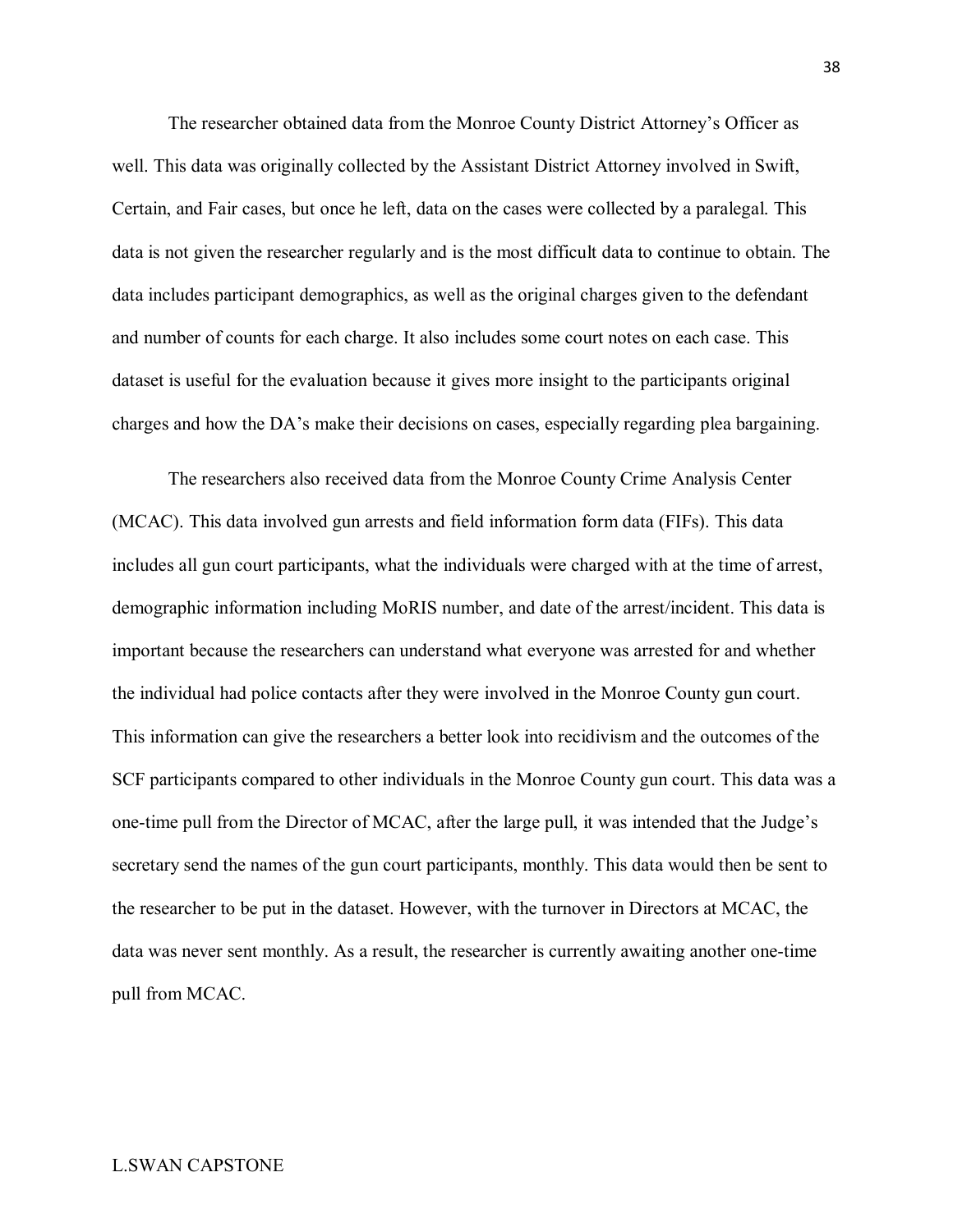The researcher also collected observational data from the Monroe County gun court. Every time a Swift, Certain, and Fair participant had a sanction hearing, the researcher would be sent an email from the probation supervisor with the time and who the hearing was for. In the beginning of the evaluation, the researcher received sanction hearings regularly. However, with the turnover in the Probation Supervisor, the researcher was not sent the calendar invites regularly. The researcher brought this issue up to the new probation supervisor and it was changed. From then on, the researcher was sent the sanction hearings regularly. During a court appearance, the researcher will collect data on all the gun court participants. The researcher would observe the judge's actions, whether he came down from the stand the talk with the participant, did he give a verbal reprimand or shake the individual's hand in reward for good behavior? The researcher also noted when probation was present and how active probation was in each case. In other words, the researcher examined what recommendations the probation officer gave to the judge and whether the probation officer conferenced with the judge or not. These observations were collected to ensure fidelity to the model. Hawken and Kleiman (2009) found that the judge was a crucial part of reducing recidivism for drug offenders in their Hawaii Opportunity Probation with Enforcement program. Therefore, for this evaluation of the Monroe County, Swift, Certain, and Fair program, the researcher also collected data on the effectiveness of this gesture.

Survey and interview data were also collected. First, surveys were given to 30 individuals. Fifteen of those that took the survey were participants of SCF that are actively in the program or that have successfully completed the program. The other fifteen participants were the comparison groups. These participants are actively on regular interim probation or have successfully completed interim probation. The survey data consisted of questions regarding one's

39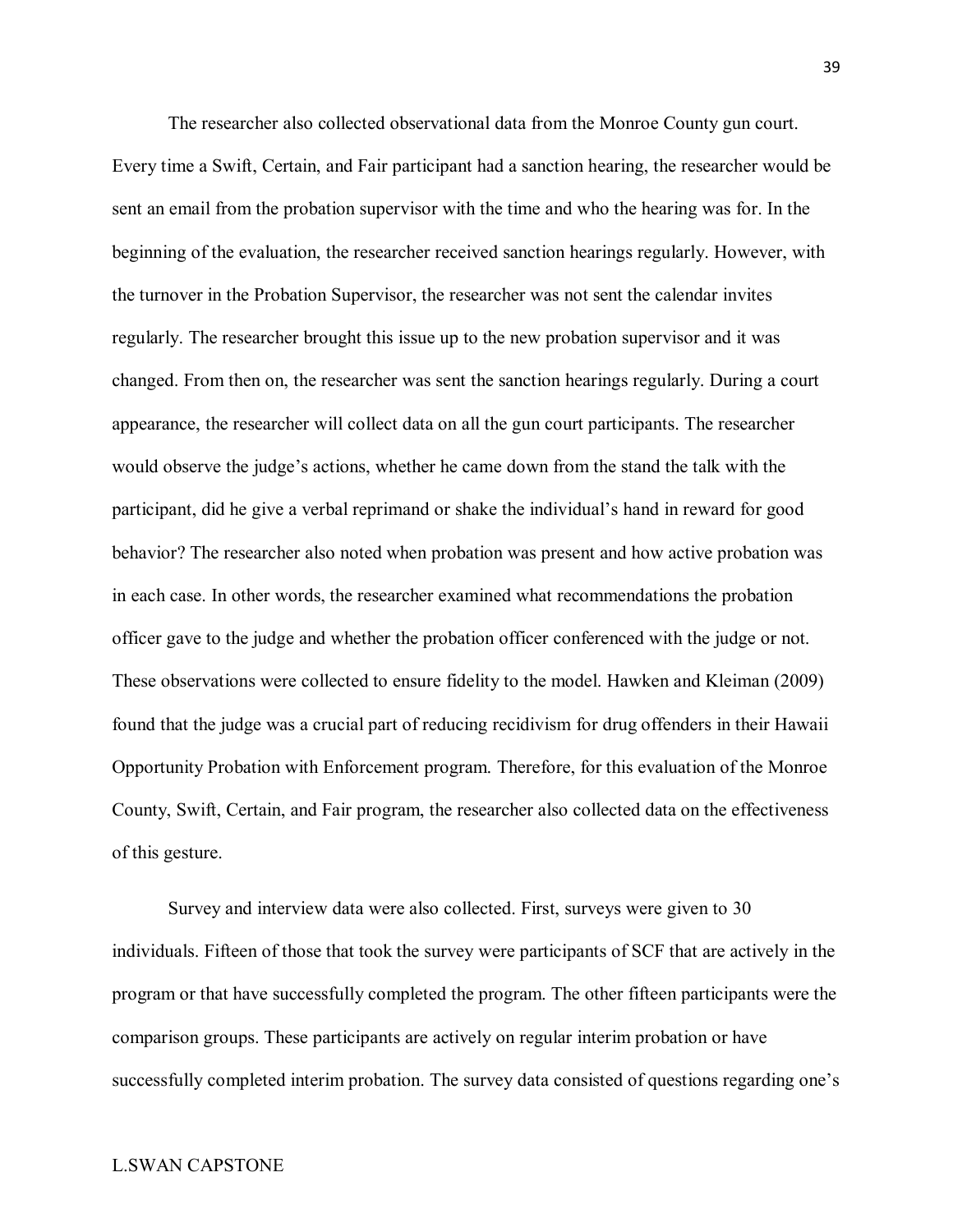perceptions of the SCF program regarding the fairness of their sanctions and their views on the programs that the probationers were required to attend, along with other questions regarding their relationships within the program.

#### **Limitations**

There can also be issues with the program itself that cannot be captured in the data. For example, judicial and prosecutorial bias (Wiseman, 2016). This bias is always present in the courtroom, even under a strict framework such as, SCF. There may be more than enough evidence to prosecute an individual, therefore, the prosecutor may feel as though, the individual is better suited to go to trial rather than the opportunity to go through Swift, Certain, and Fair. The judge also has the discretion to determine whether an individual goes to prison or through the program. The judge may see things in the individual that the other stakeholders may not, in turn, the judge can make the decision to not let him into the program. This discretion can also happen later in the program. For example, when the judge must sentence someone for a violation, the judge ultimately determines the sentence for the violation. The judge does give probation a lot of discretion as to what the sanction should be regarding the SCF contract. As a result, fidelity to the model cannot be assured. Therefore, outcomes may be skewed due to the bias that occurs behind the scenes.

Data received from practitioners was messy. With the Swift, Certain, and Fair evaluation, a lot of the data received was not consistent and some may not have even made sense. For example, the data given from the Monroe County Crime Analysis Center regarding the arrest of a gun court participant. In this dataset the researcher noticed that for the incident and arrest dates that the arrest date was often listed before the incident date. Meaning, that an individual was arrested before they committed a crime. Also, in this dataset were some issues surrounding the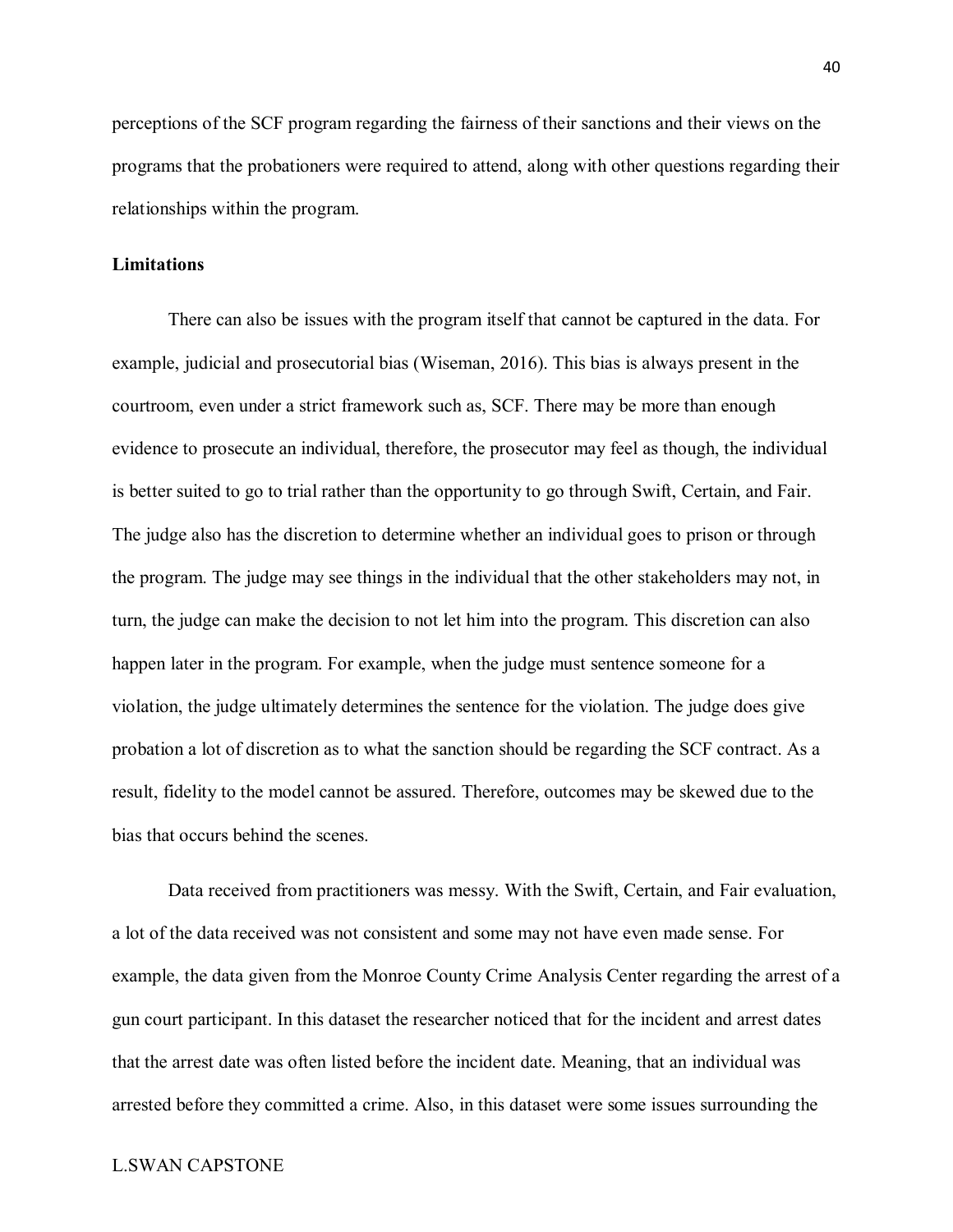most serious charge. In most cases, if a drug charge (Criminal Possession of a Controlled Substance) was present in a case, the drug charge was the top charge, but these individuals were also charged with Criminal Possession of a Weapon. Reasonably, one would ask, how does a drug charge become the top charge over having a gun? This was something that the researcher ultimately, had to come to terms with. A lot of this data just does not make sense, and there is no way to change that. Therefore, the researcher had to input the data as best as she could for the evaluation. Unfortunately, these data mistakes would just end up in the limitations section of the final report.

The researchers compiled this data into a large dataset with all the gun court participants. One important limitation for this evaluation is the consistency between the different datasets. Getting data from the many sources can be difficult. Some of the data did not match other sources of data and there can be many missing variables that are needed. For example, there were many cases in which names of participants were spelled wrong. The researchers could not confirm with the other sources who the participant was because only one dataset would give the date of birth and another would give us the MoRIS number, but there was never a sure way to double check this information without contacting the stakeholder directly. As a researcher partner working with practitioners there is fine line that is drawn between what they get paid to do and what you need. Meaning, asking many questions can become burdensome to the stakeholders because they have a whole list of other responsibilities to do. There were also some issues reading the way the data was sent to the researchers. When the researcher first took over the project there was a lack of communication between the previous researcher, the current researcher, and the court system. As a result, the researcher received data that was in a format that was outdated and was unable to be used on new computer systems. This may not have been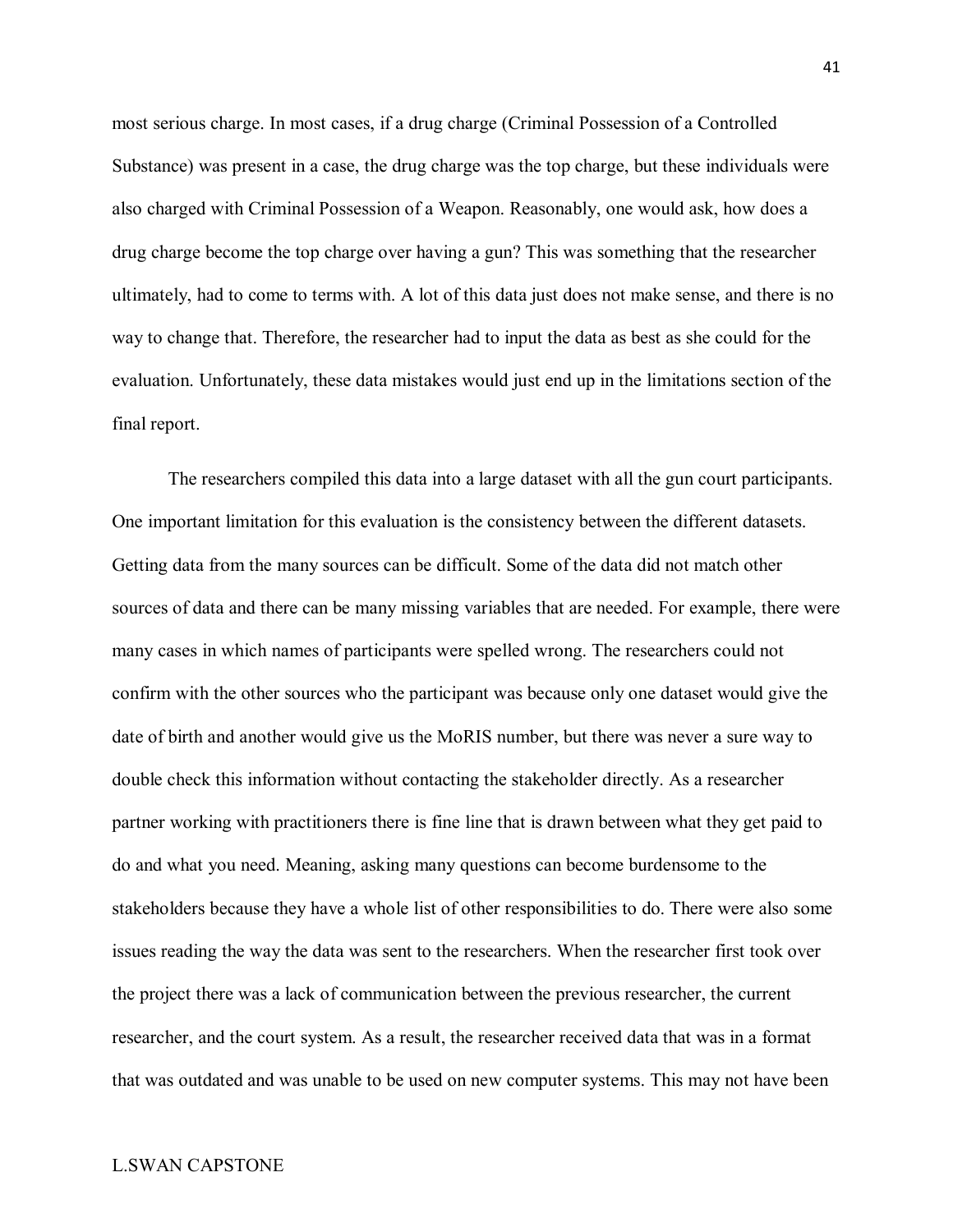intentional, but it helped the researcher quickly gain rapport with the stakeholder in order to discuss what is needed for the evaluation. With Swift, Certain, and Fair there is a strong collaborative effort within the program, which makes it easy to discuss some of these issues with the practitioners. However, there still may be a lack of response in changing the way the data is collected.

There was also issues regarding obtaining the data regularly. In the South Oxnard Challenge Project (SOCP) the data was given to the researcher in three- and six-month intervals (Lane et al., 2005). This means that the researcher had a system in place where the stakeholders in the program knew to give him/her data every six months and then the researcher also obtain other datasets on a three-month interval. This is something that should have been set up in the beginning of this evaluation. Unfortunately, when the current researcher started on the project, she was supposed to receive the data monthly, but that did not happen. As the turnover occurred, data was given to her less and less. As a result, the researcher had to hassle the stakeholders for their data, which they had not been updating regularly, causing them to have to do more work on their end. This happened every month with the stakeholders, expect for the probation department. The Monroe County Probation Department had to give their data regularly to the funder on a monthly basis. As a result, the researcher also obtained this data monthly.

As the researcher started to conduct the surveys for the Swift, Certain, and Fair participants along with the comparison group it was noted that some of the participants could not identify whether they were on Swift, Certain, and Fair versus interim probation. This demonstrates how often these terms are used interchangeably. The stakeholders view these initiatives (Interim, Nightwatch, SCF, and Gun court) as the same entity. With the probationers unable to understand these differences, the data collected may not be accurate. Some participants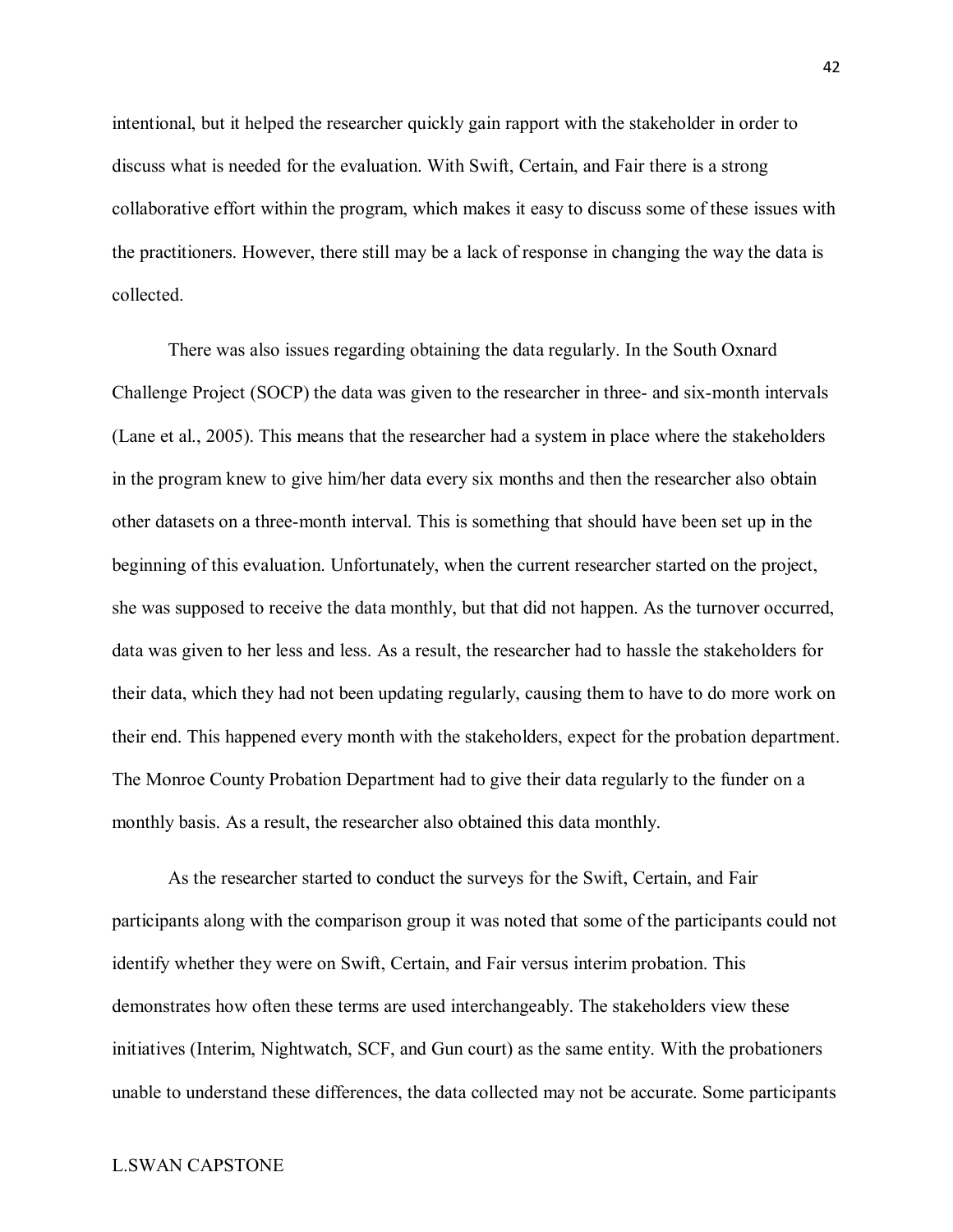could not understand or explain what community service programs, they had been a part of, which made it difficult for them to grasp the essence of the SCF program. During the survey process, the researchers had some unexpected circumstances. First, the number of interim probationers for the SCF probation officers was extremely low on Monday (the only day the officers take reports). Therefore, the probation officers had to pull from their interim probation graduates as well as their Swift, Certain, and Fair graduates even if they were out of the age range from gun court to get a large enough sample size for a comparative analysis. Second, there were some cases in which the probationer did not know which type of probation he was on. If participants can't understand what type of probation they are on, what does this mean for the data? Because of this issue, the data that we collect on the surveys may not be as reliable compared to if the participant knew what type of probation he was on.

Survey data in general also poses a problem when discussing criminal justice data. Data from surveys does not often include personal information on each participant. For example, this data does not typically include the participant's ties to their community, employment status, education, income, family structure, mental health status (Wiseman, 2016). This data is needed to further assess the needs of the individual to determine how this program is effective in reducing gun violence for this specific jurisdiction. In other words, with other strain in people's lives, how can the researcher determine whether the program is successful in reducing recidivism rates for gun violence. If further demographic research is conducted across all criminal justice program/policy evaluations, this would help to pinpoint, whether this program is fitting the needs of the jurisdiction to help be successful in its goals (Wiseman, 2016).

Defining success was also a consistent issue in this evaluation. How can the researcher ensure that the data collected is helping to determine effectiveness of the program, when success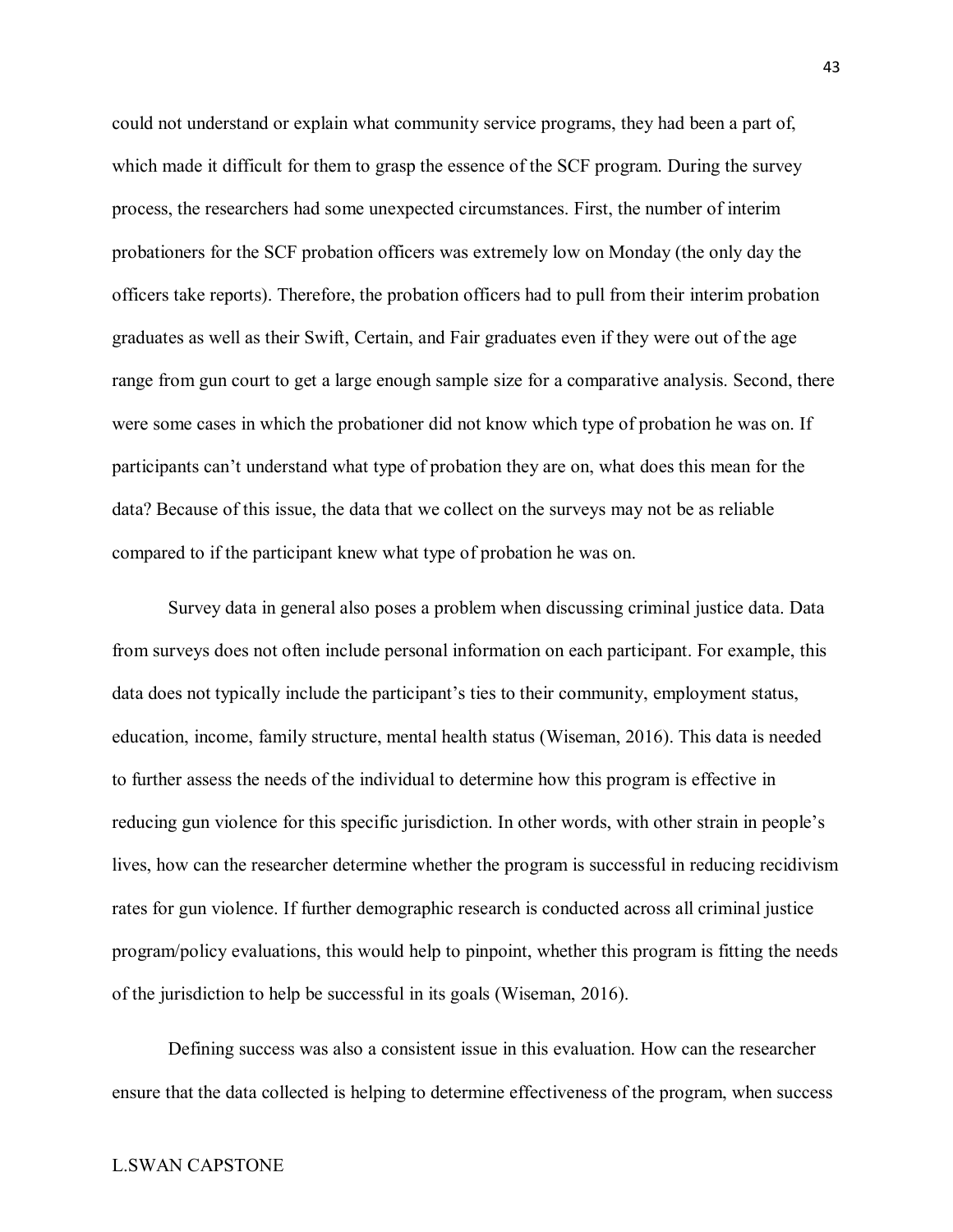was not defined from the beginning? The researcher asked every stakeholder in the SCF program, how they defined success and all of them stated that success was individual. Meaning, none of them knew what success really looked like in this program. With such a broad goal: to reduce recidivism and gun violence in Rochester, New York, success cannot be individual. There should be varying types of success regarding its own goal (Glaser, 1973). In other words, there should be multiple specific goals to this program, since it deals with complex people. In this program, specific goals such as, the individual obtained and maintained a job could have been a goal, or the participant completed mental health and/or drug and alcohol treatment. Success of the program can effectively be measured by these goals. Defining success is not only useful to obtain the program's initial goals, but also for the researcher to measure these goals through data collection and analysis (Glaser, 1973).

Politics also play a role in evaluating a program (Wiseman, 2016). At one point in this evaluation the researcher asked for specific data to help compare probation violations for gun court participants compared to those on SCF. However, this data was almost unobtainable. Probation did not want to let the researcher obtain this data because of the fear that it would make probation look as if they were not doing their job. The violations of probation for interim probation participants that did not have officers with a reduced caseload, had multiple violations that were not brought before the court. For a lot of them, there were no violation notes until they were up for resentencing. The judge would then hear of the violations at the time of resentencing. Therefore, there was no documentation of all the violations that had occurred during their oneyear interim probation. This demonstrates one of the serious issues with obtaining data straight from the practitioner. The stakeholders do not want to give data that makes their organization look badly. This leads to being unable to obtain the data needed for a thorough evaluation or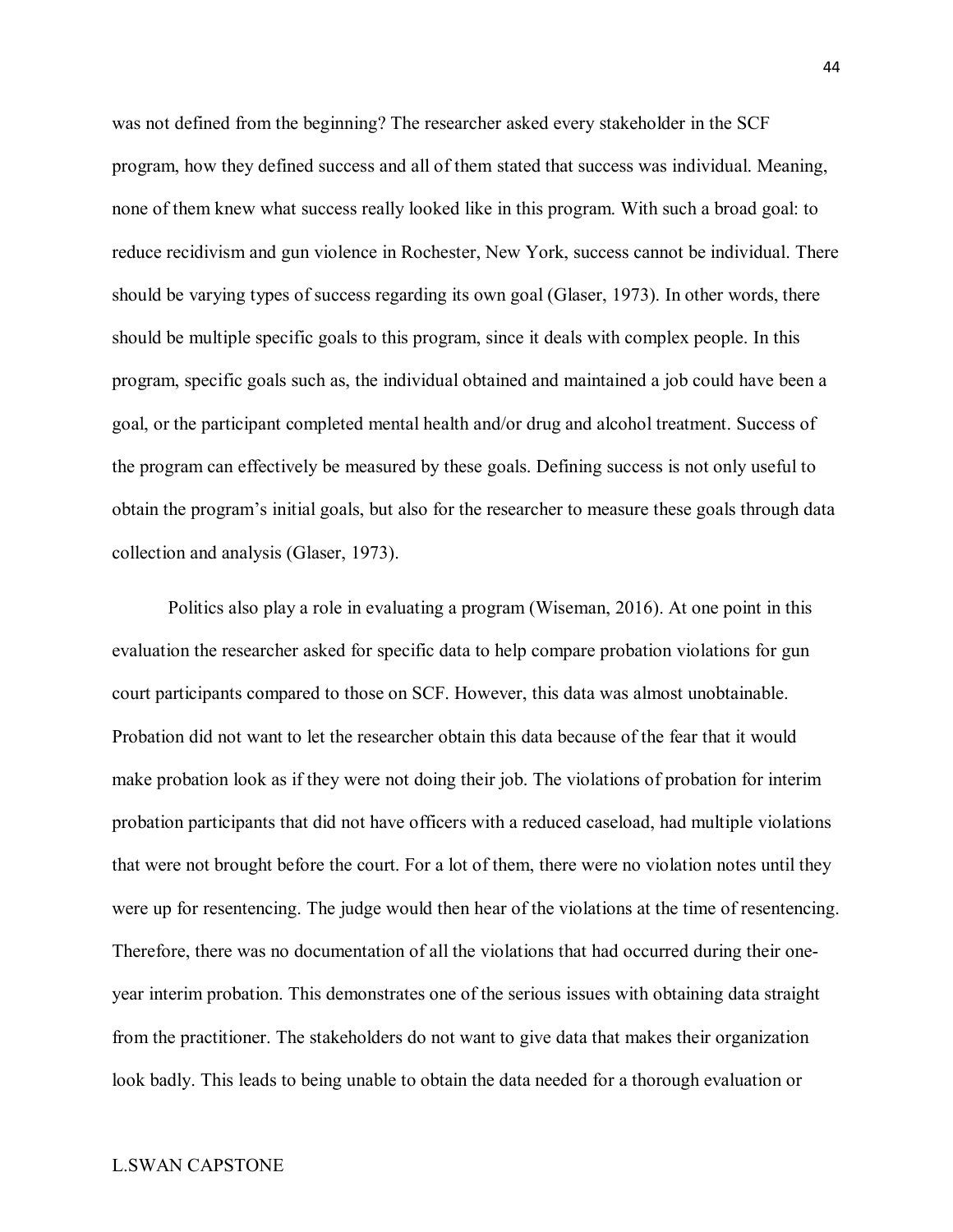obtaining data that has missing or changed information. After talking with the probation supervisor, we came to a compromise. The probation supervisor offered to let the researcher go down to probation to work with their intern to obtain violation data for the interim probationers that are on probation with the SCF probation officers. The probation supervisor was willing to make this compromise because the SCF probation officers treat their other interim cases very similar to the way they handle SCF probationers.

After examining this data, it seemed as though one of the main differences between the SCF participants and the interim probation participants was that the SCF participants went to court more frequently for their violations. However, the interim probationers still went to court more frequently than those on general supervision. The politics in this program really hinder the researcher's ability to conduct a rigorous analysis of the data. If the researcher was able to obtain the interim probation data for all the gun court, the researcher would have been able to make recommendations on how the overall gun court could improve to benefit the program. This would benefit all the stakeholders, since the gun court has not been evaluated. This would also help to give a better analysis of the SCF program.

According to Wiseman (2016), politics plays a large part why criminal justice data is not eligible to the public. Wiseman explains that there are not enough incentives for criminal justice agencies to make their data accessible, and individual jurisdictions may be reluctant to share their data with others as it may expose the inner workings and issues of their criminal justice agencies. Therefore, this data is left invisible to the public.

## **Conclusion**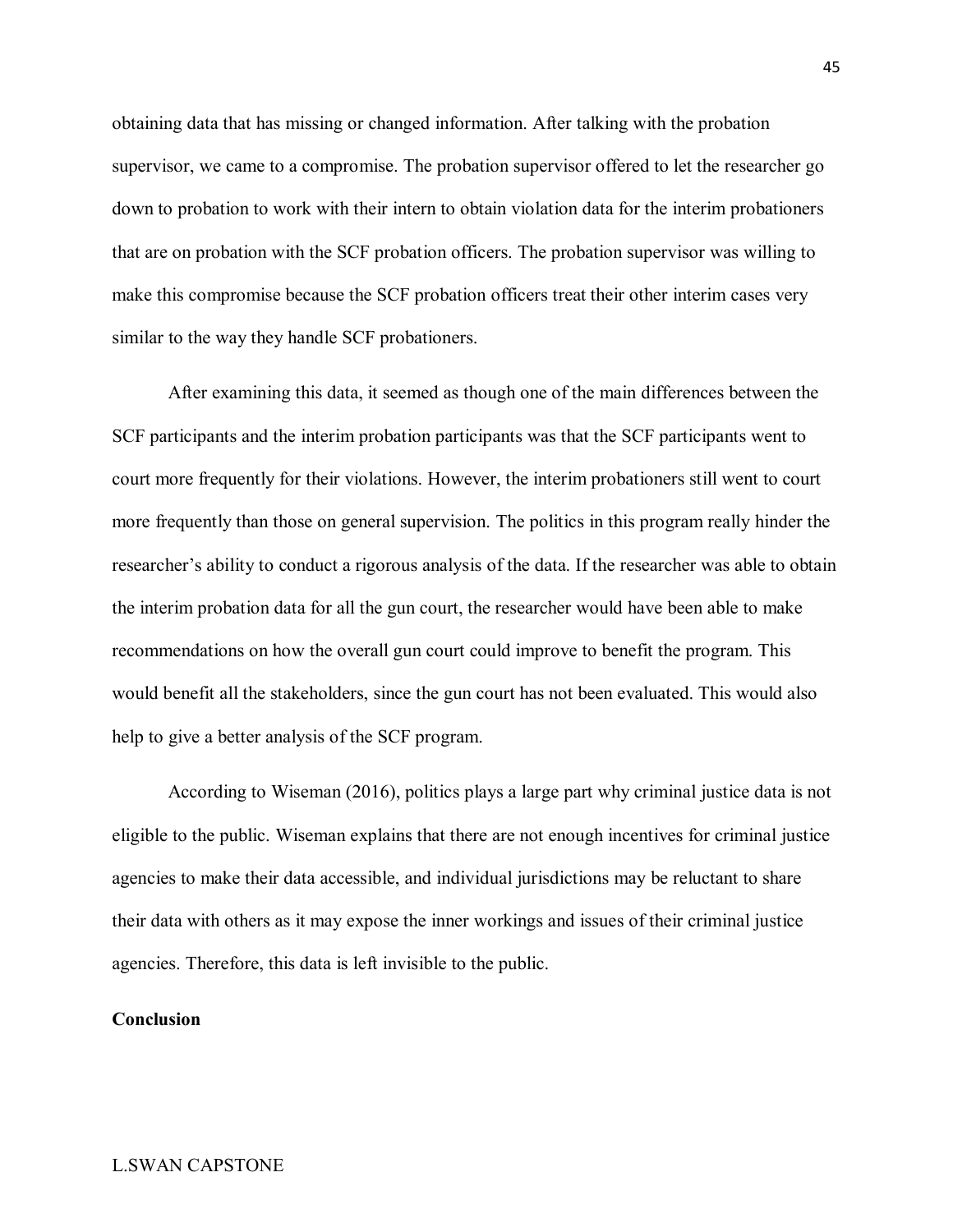Research in criminal justice is a difficult field. Many jurisdictions do not collect data regularly. If a criminal justice agency does collect data, the data is often inaccessible to the public and not consistent with any other data collected in other agencies (Wiseman, 2016). There are politics surrounding this data, which allows stakeholders the ability to hide their data out of fear their agency may be perceived poorly. For future research and program evaluation, a strong partnership with the researcher is needed to first, understand the importance of data collection and research. This data is needed to be able to determine if this program is successful in its goals. Second, meetings need to be held with the researcher to define success within the program and adjust the program's goals to match those successes. Lastly, the researcher and the stakeholder should discuss early on when the data needs to be received, in what format, and what variables need to be collected. This will give the researcher the opportunity to create the standards and organization needed for a successful program evaluation. These meetings would have been beneficial in the Monroe County, Swift, Certain, and Fair evaluation to ensure that the researcher was getting what they needed in the best interest of the program and its evaluation. However, because these meetings were not had, the researcher struggle to regularly obtain consistent data. Therefore, the program's effectiveness cannot be determined.

Having these meetings with the researcher will not solve all the issues surrounding the criminal justice "Black Box" regarding data collection. However, it can be a first step into a strong relationship with your jurisdiction and criminal justice researcher. Unfortunately, criminal justice data will continue to be difficult to obtain and manage (Wiseman, 2016; Rogan, 2012). Criminal justice data is far behind in data collection and having transparency. A comprehensive and uniform database created by the federal government that is inclusive of all local jurisdictions is an extreme goal but is necessary to have for criminal justice research (Wiseman, 2016).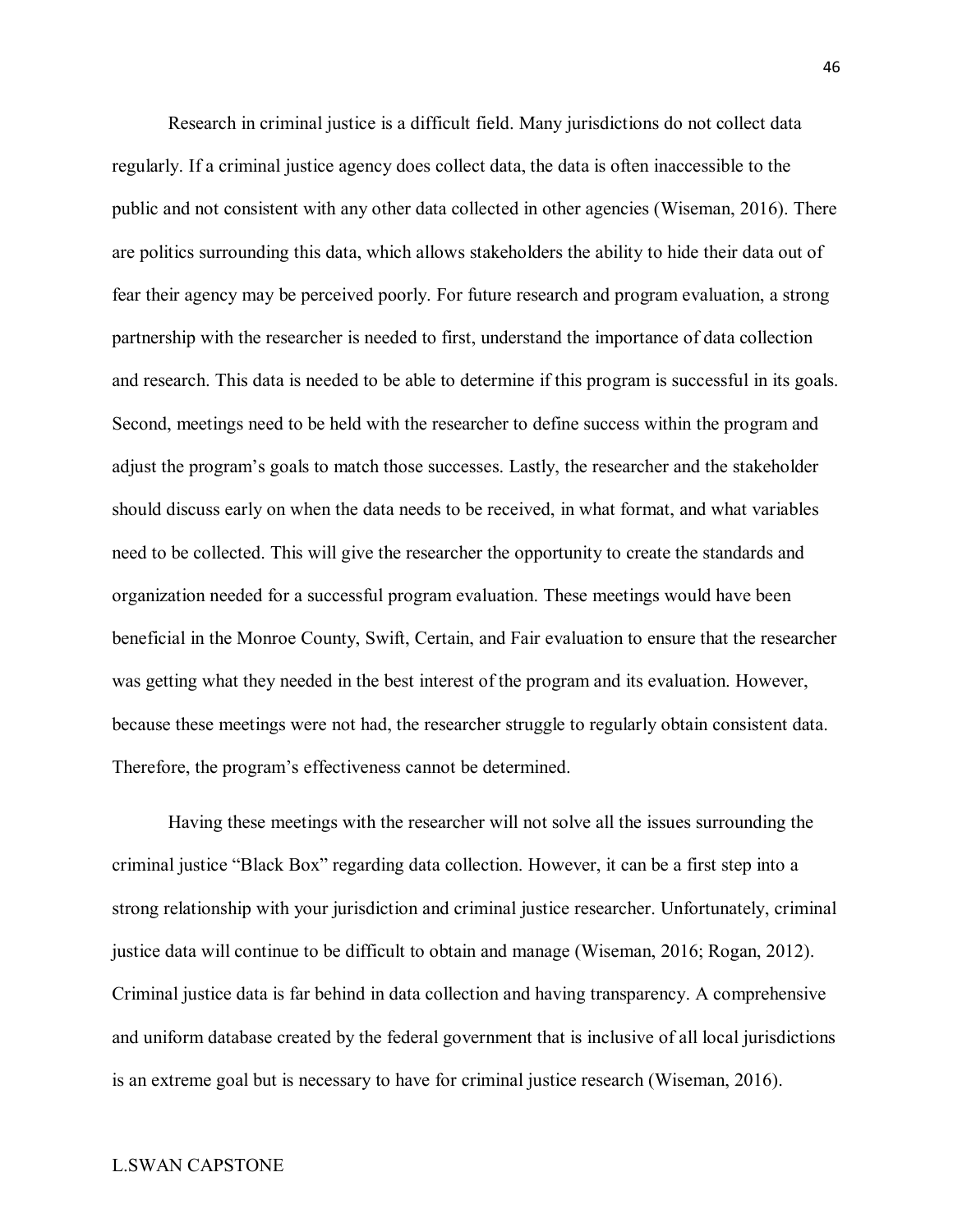Having a database that is comprehensive and includes all information on participants would make the Monroe County Swift, Certain, and Fair evaluation easier for both the stakeholders and the researchers.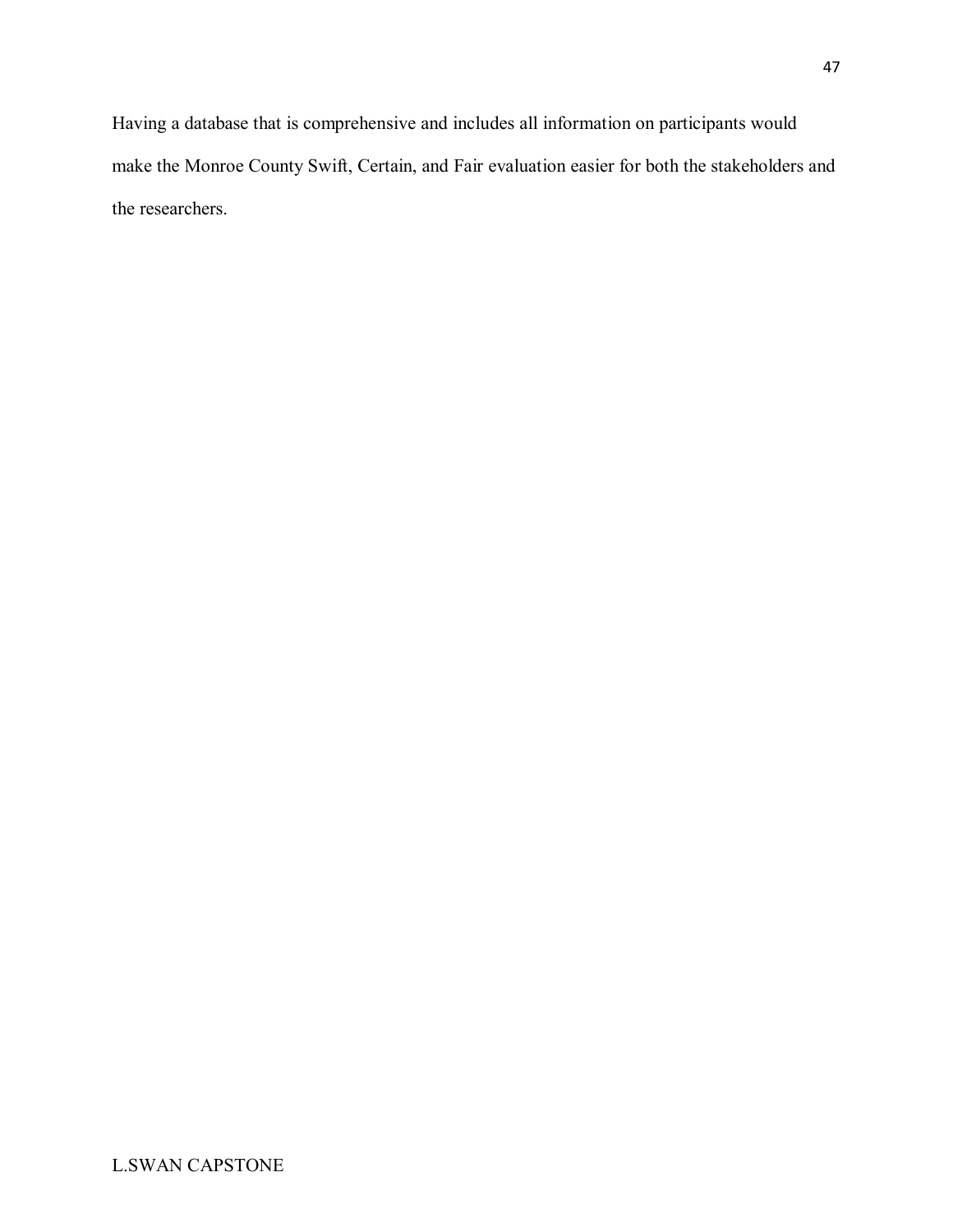Preliminary Results for the Swift, Certain, and Fair Evaluation Luisa R. Swan Rochester Institute of Technology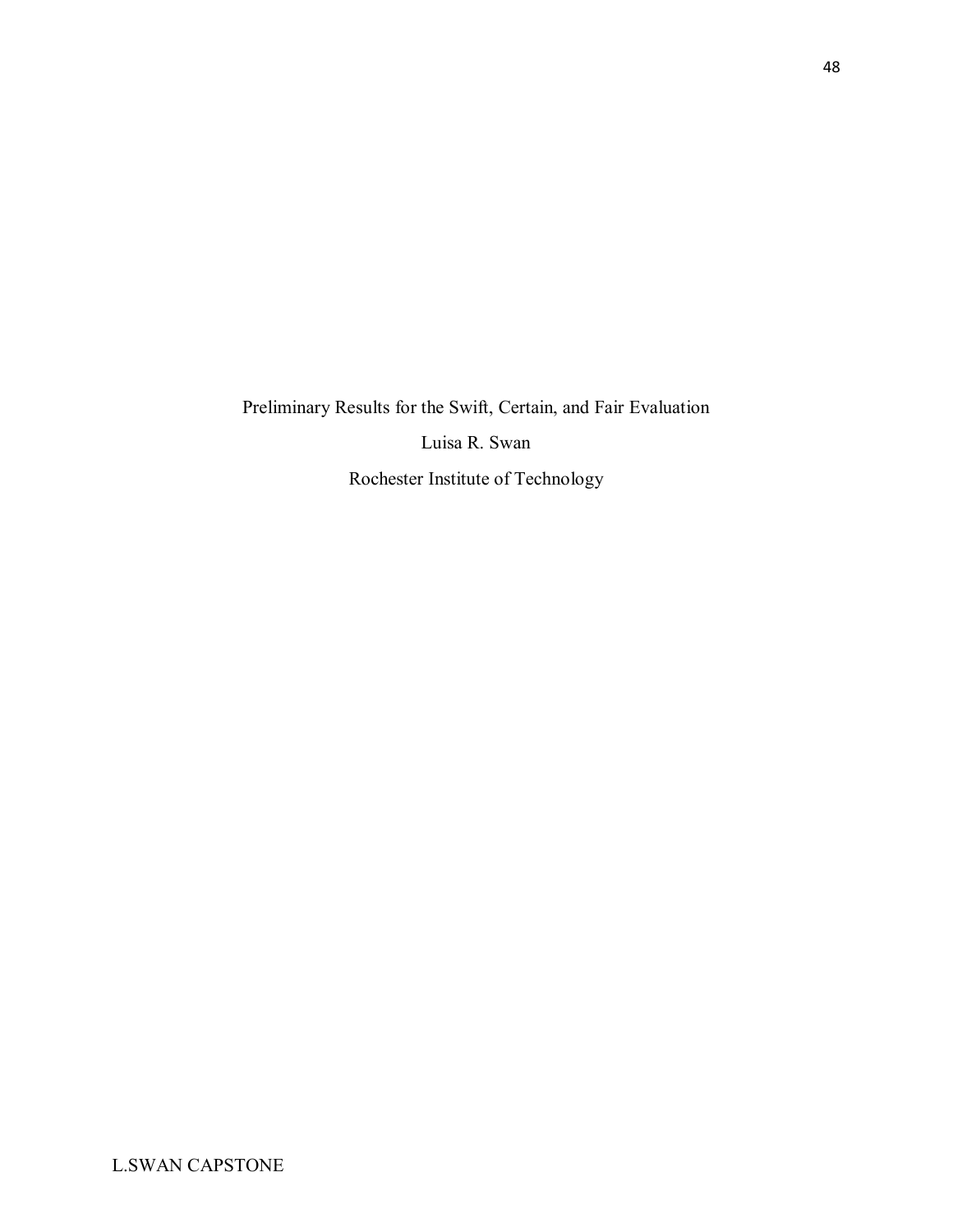Preliminary Results for the Swift, Certain, and Fair Evaluation

For the evaluation of the Monroe County Swift, Certain, and Fair (SCF) program, qualitative and quantitative data was and will continue to be analyzed to determine whether the SCF program is working to reduce gun violence and recidivism rates. This is evaluation is examining both the program's processes as well as the outcomes. The paper will discuss some of the preliminary findings of the evaluation. It should be noted that these findings are not representative of the whole program. Next steps in the evaluation will include conducting more rigorous analyses and comparing it to the comparison group as well as comparing that data for SCF participants to all the individuals in the gun court and examining those outcomes. In this paper, the researcher will provide an overview of the Monroe County Gun Court and some of the interim probation statistics. Lastly, the researcher will discuss the SCF program. More specifically, this paper will discuss the participant outcomes as well as some of the screening statistics for SCF.

## **Gun Court Data Introduction**

The following charts consist of data from the Monroe County Gun Court. These data are derived from the dispositions of both Judge Moran (GNM) and Judge Schiano (GNS). These charts examine the overall dispositions of the judges, and interim probation statistics. The combined number of cases seen in 2017 by both Judge Moran and Judge Schiano was 248. In 2018 the combined number of cases for both judges were 209.

## **2017 Gun Court Dispositions[2](#page-50-0)**

<span id="page-50-0"></span><sup>&</sup>lt;sup>2</sup> The "Other" category for these charts represents cases that do not have a disposition yet. It also includes cases that have been dismissed, acquitted, or have received time served.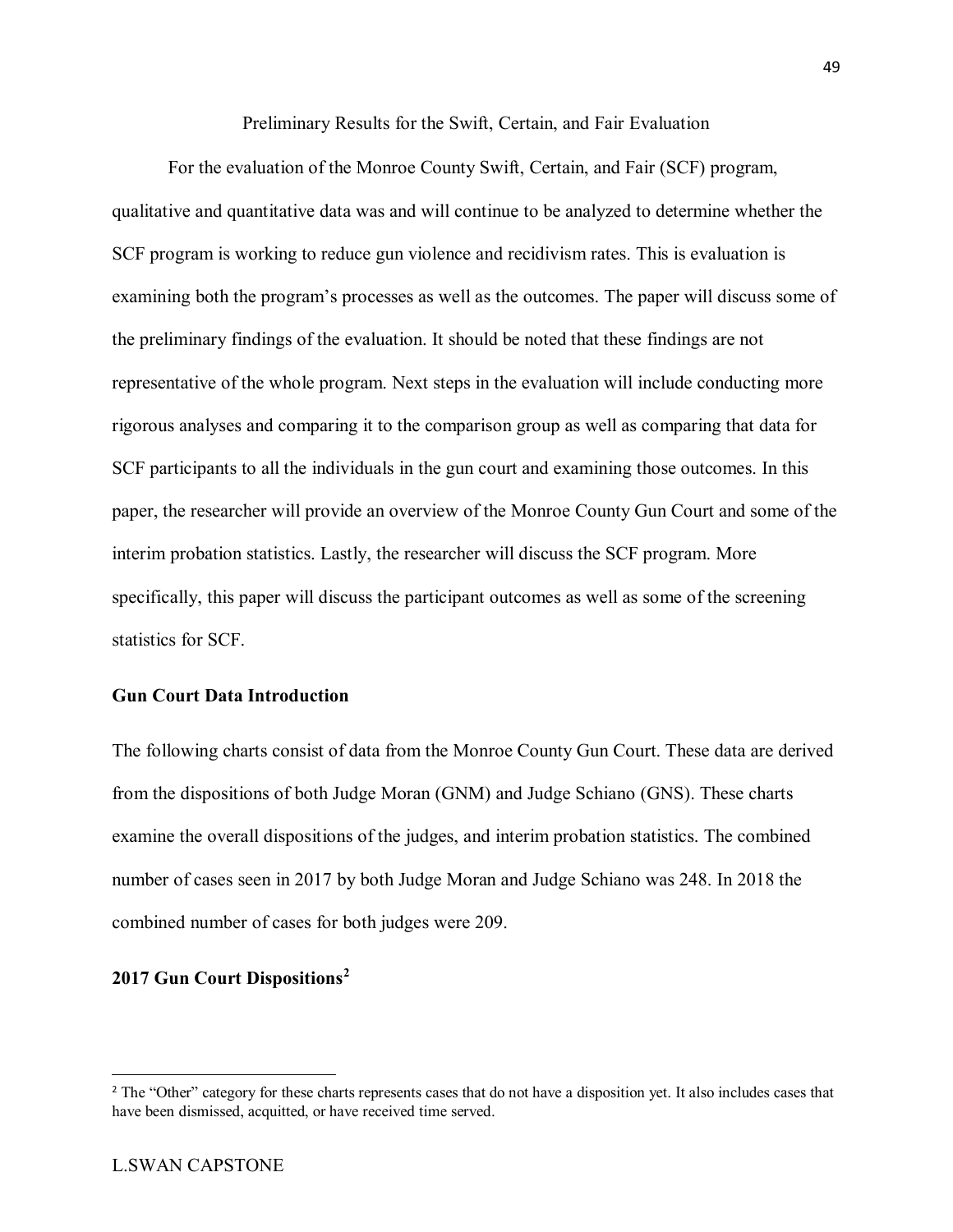Tables 1 and 2 represent the dispositions for Judge Moran (GNM) and Judge Schiano (GNS). Overall, Judge Moran resided over 58 more-gun court cases than Judge Schiano. This may be because Judge Schiano does not take Swift, Certain, and Fair cases. According to the data, Judge Schiano was 31.51% more likely to sentence defendants to prison (DOCS) than Judge Moran (GNM-n=60; GNS-n=49). This is because Judge Moran handles the SCF cases which account for over eight percent of his dispositions (n=13). Approximately 23 percent of people were sentenced to interim probation in Judge Moran's court compared to the 18 percent sentenced by Judge Schiano (GNM-n=36; GNS-n=17). Judge Moran is 111.22% more likely to send defendants to probation than Judge Schiano (GNM-n=17; GNS-n=5). Judge Moran is 73.41% less likely to sentence defendants to Monroe County Jail compared to Judge Schiano (GNM-n=3; GNS-n=7).



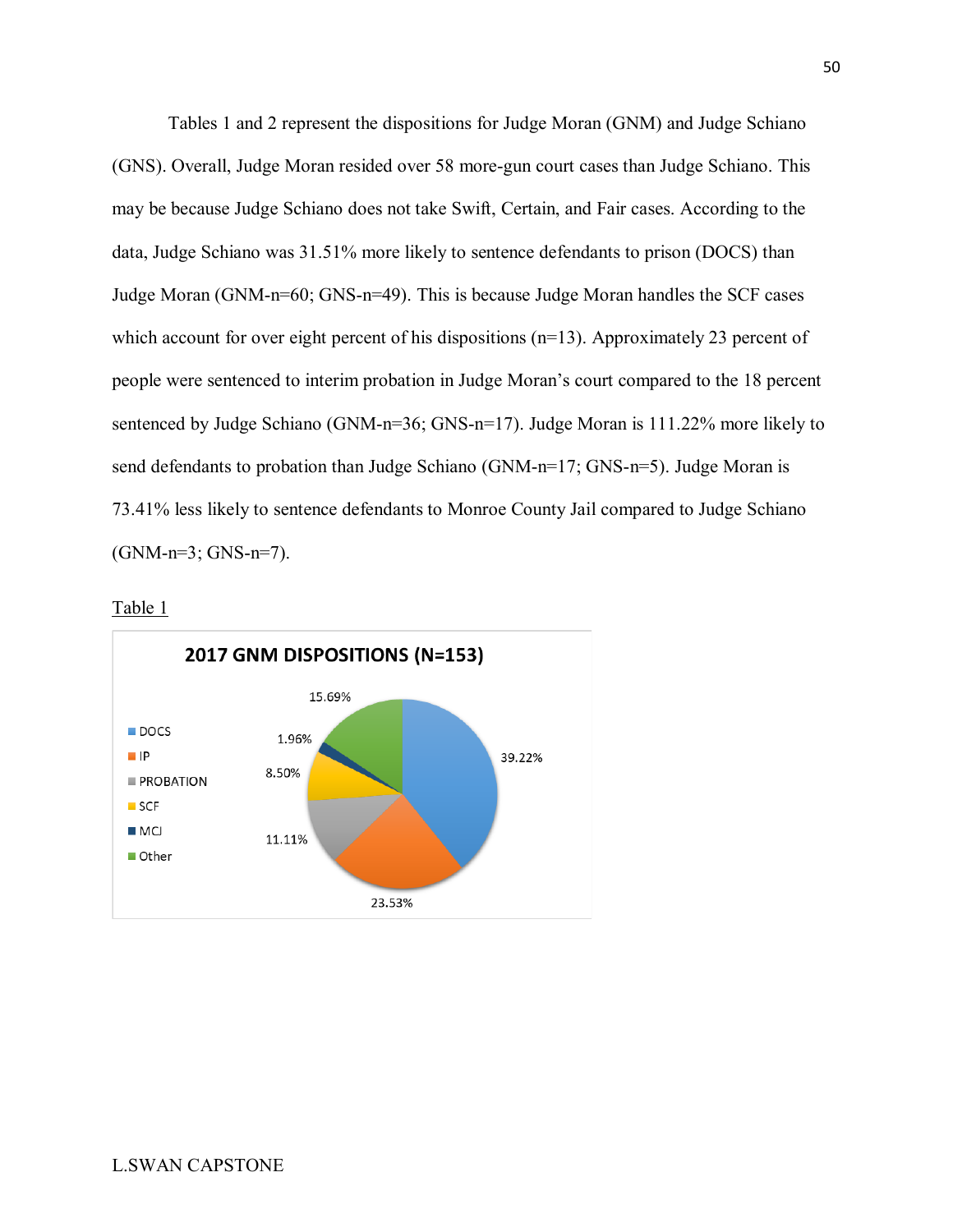

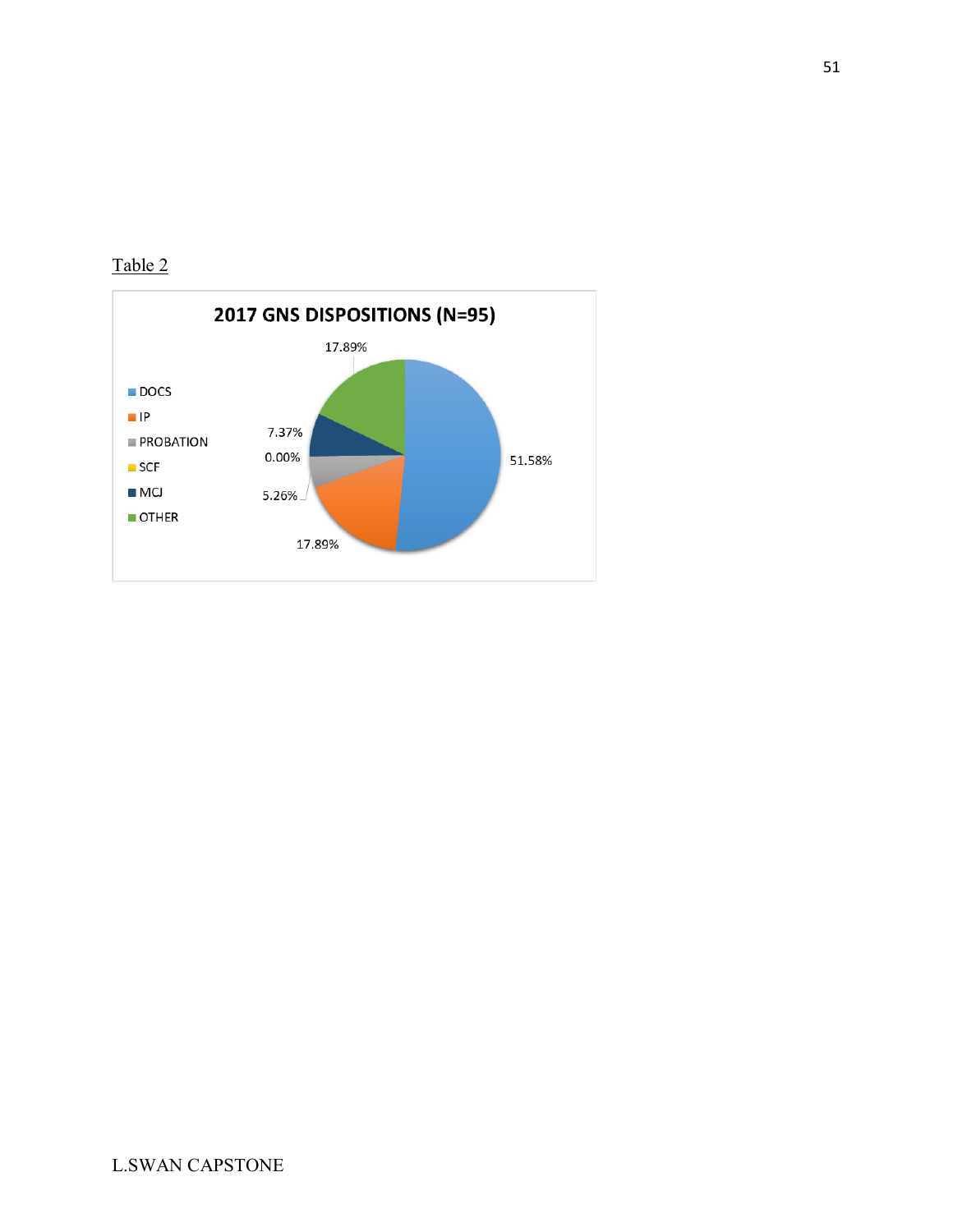## **2017 Interim Probation Statistics[3](#page-53-0)**

Table 3 reports the numbers for interim probation in 2017 for Judge Moran. In 2017, Judge Moran placed four people on interim probation<sup>[4](#page-53-1)</sup> (11.11%). In 2017, twenty-two people on interim probation completed their sentence successfully and were sentenced to continue with an extended probation sentence (61.11%). In this case, successful means the participant completes their one-year interim probation sentence. Ten individuals were discharged from interim probation in Judge Moran's court (27.78%). If the participant violates and has their interim probation sentence revoked, they are deemed unsuccessful.

Table 3



As demonstrated in Table 4, Judge Schiano saw less interim probation cases than Judge Moran (GNM-n=36; GNS-n=17). In 2017, Judge Schiano placed one individual on interim probation (5.88%). Fourteen individuals successfully completed their interim probation sentence (82.35%). Two individuals were discharged from their interim probation sentence in Judge Schiano's courtroom (11.76%).

<span id="page-53-0"></span><sup>&</sup>lt;sup>3</sup> The "Other" category for these charts represents those that were placed on interim probation in 2017 but have not completed or been discharged.

<span id="page-53-1"></span><sup>4</sup> The interim probation dispositions for Judge Moran does not include the data for SCF participants.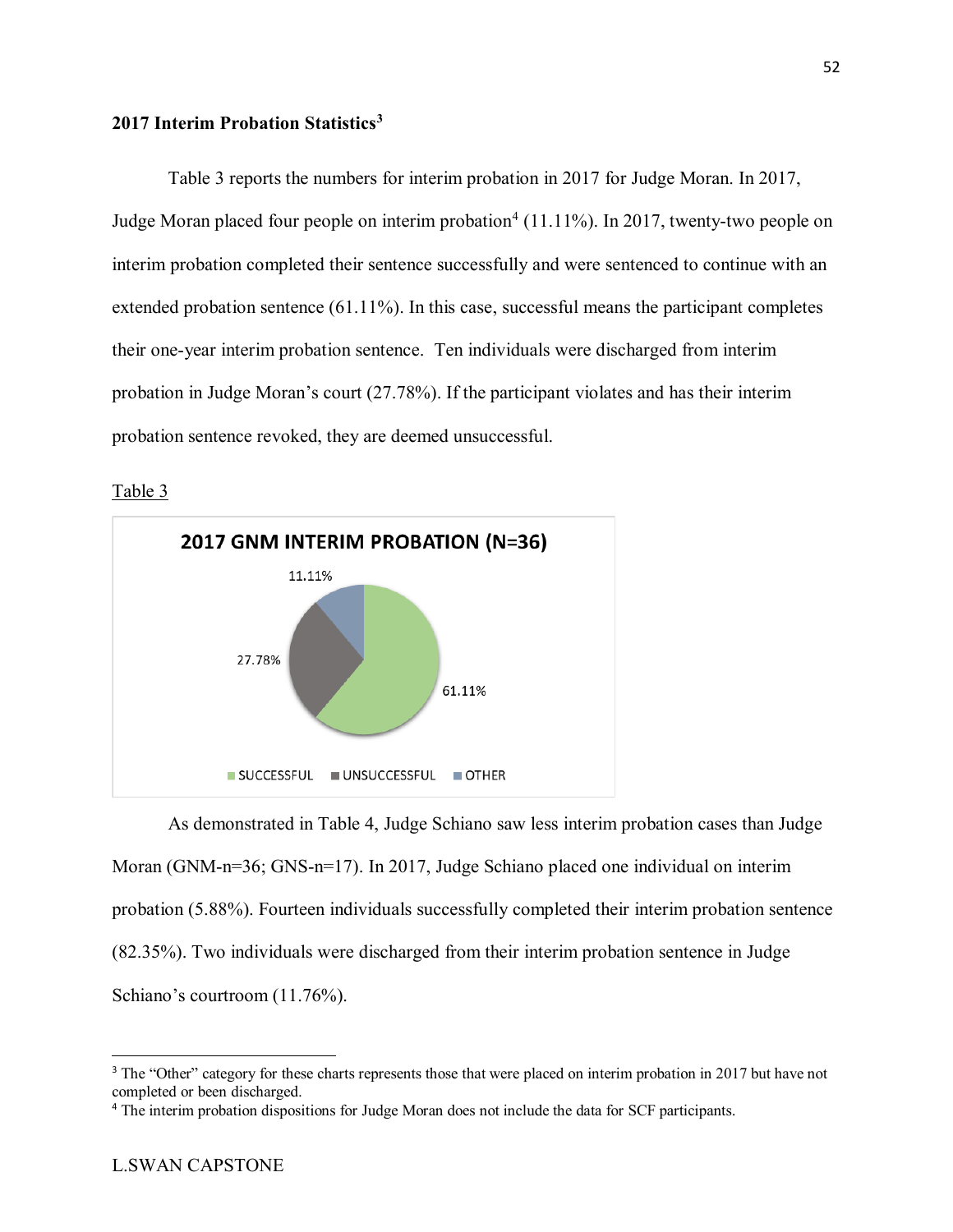



## **2018 Gun Court Dispositions[5](#page-54-0)**

Tables 5 and 6 below depict the dispositions for Judge Moran (GNM) and Judge Schiano (GNS). Judge Schiano presided over 63 less gun court cases than Judge Moran in 2018 (GNMn=136; GNS-n=73). As noted above, Judge Moran is the only gun court Judge that handles SCF cases. Approximately ten percent of Judge Moran's dispositions were SCF sanctions (n=14). According to the data Judge Moran sentenced 36 individuals to prison (26.47%) compared to Judge Schiano who sent 26 individuals to prison (35.62%). Overall, Judge Schiano is 34.57% more likely to sentence a defendant to prison compared to Judge Moran  $(n=26)$ . Both judges sentenced approximately one percent of cases to Monroe County jail (GNM-n=2; GNS-n=1). Judge Moran is 108.76 percent more likely to sentence defendants to interim probation compared to Judge Schiano (GNM-n=35; GNS-n=9). In 2018, Judge Schiano was 272.79% more likely to sentence defendants to probation than Judge Moran (GNM-n=2; GNS-n=4).

<span id="page-54-0"></span><sup>&</sup>lt;sup>5</sup> The "Other" category for these charts represents cases that do not have a disposition yet. It also includes cases that have been dismissed, acquitted, or have received time served.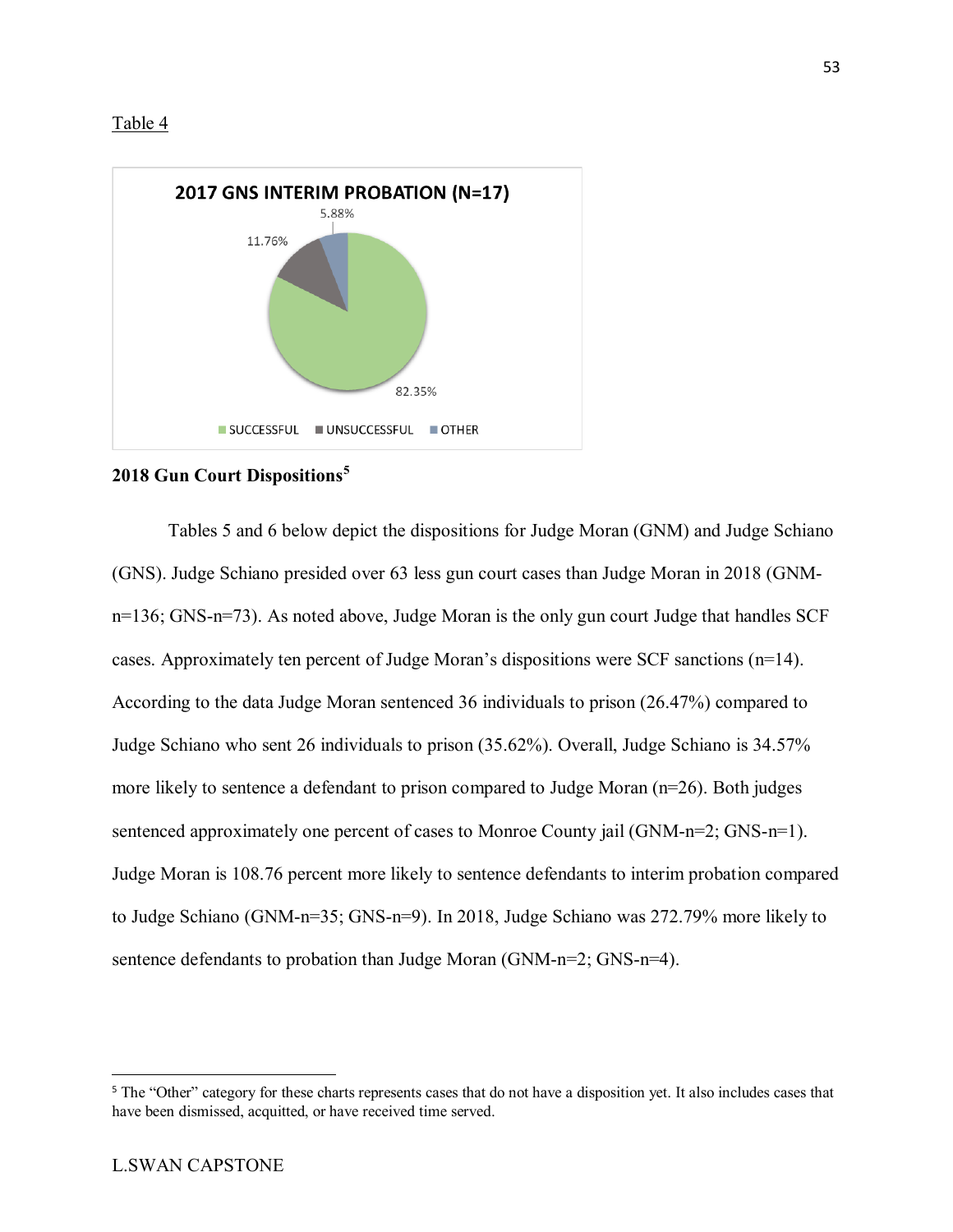



Table 6



**2018 Interim Probation Statistics[6](#page-55-0)**

As shown in Table [7](#page-55-1), in 2018, Judge Moran placed 33 people on interim probation<sup>7</sup> (94.29%). One person on interim probation completed their sentence and was sentenced to continue with an extended probation sentence (2.86%). One individual was discharged from interim probation in Judge Moran's court (2.86%).

<span id="page-55-0"></span><sup>&</sup>lt;sup>6</sup> The "Other" category for these charts represents those that were placed on interim probation in 2017 but have not completed or been discharged.

<span id="page-55-1"></span><sup>7</sup> The interim probation dispositions for Judge Moran does not include the data for SCF participants.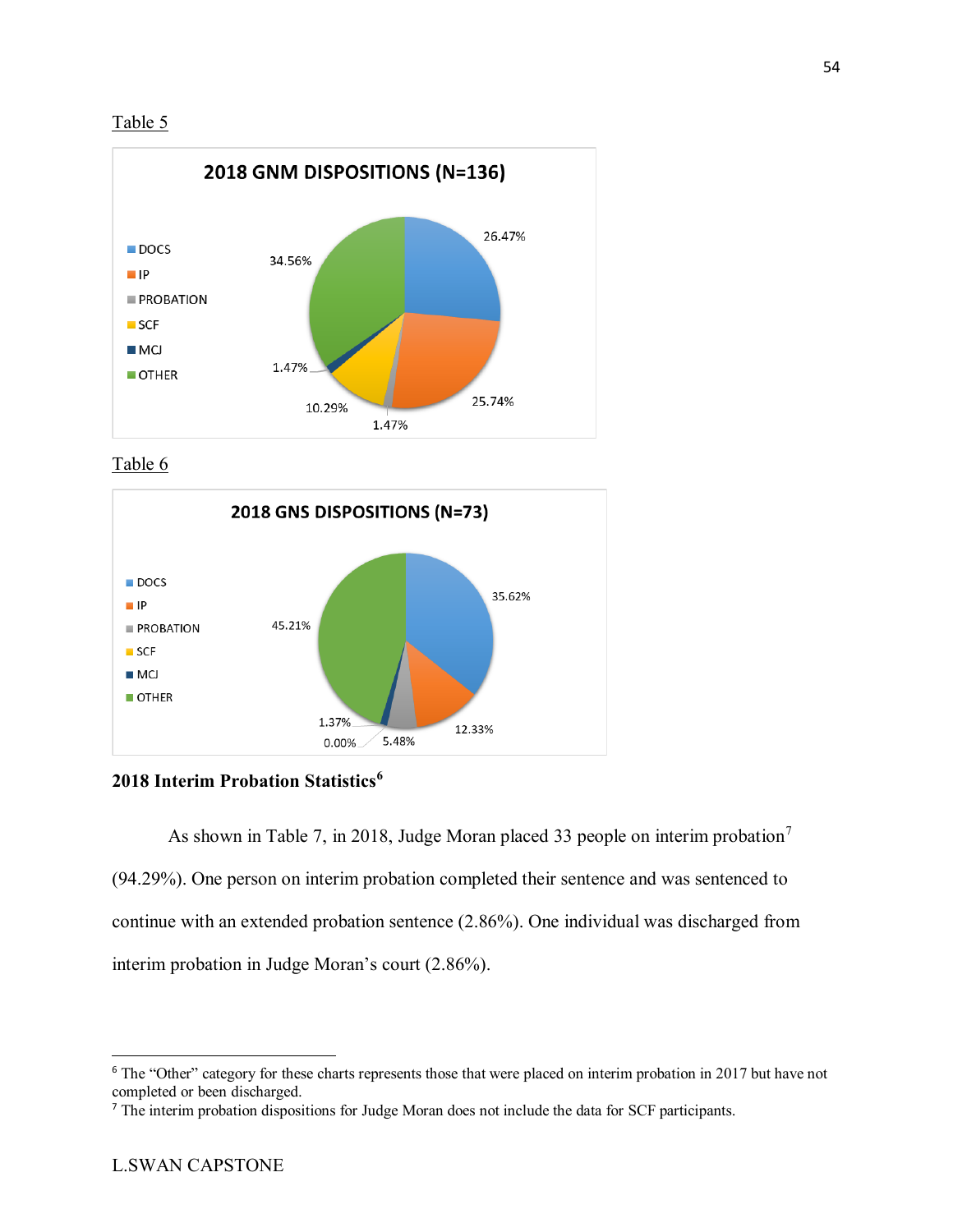



Table 8 reports Judge Schiano saw 26 less interim probation cases than Judge Moran (GNM-n=35; GNS-n=9). In 2018, Judge Schiano placed eight individuals on interim probation (88.89%). One person successfully completed their interim probation sentence (11.11%). Zero individuals were discharged from their interim probation sentence.

Table 8



## **SCF Program Data Introduction**

55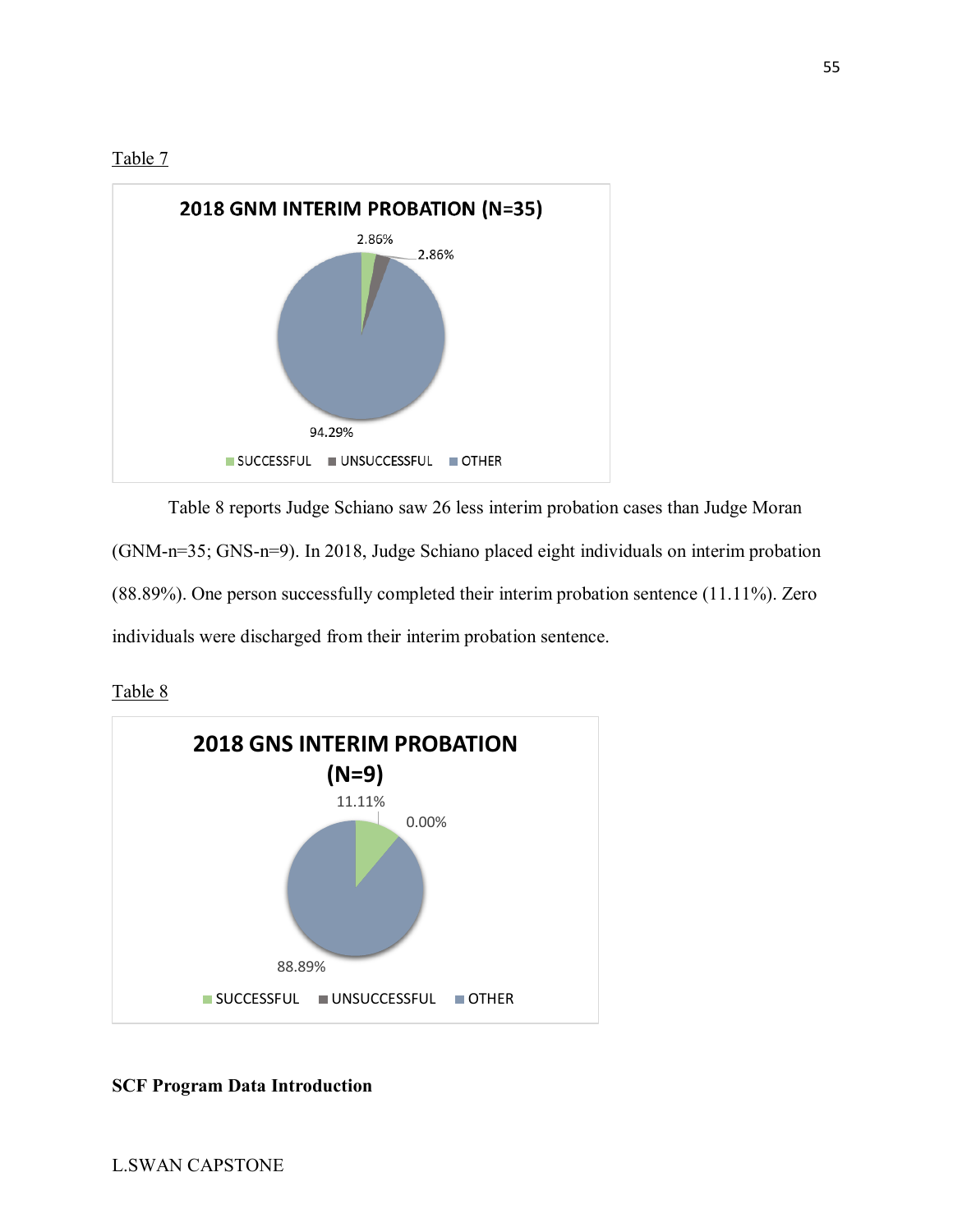The tables presented below include Swift, Certain, and Fair (SCF) data from January 13, 2016 until February 28, 2019. Of the 332 individuals who were screened for SCF in total –there was one new addition to SCF, and one individual successfully completed the program since January 2019. The latest figures are below:

- 38 were admitted to the program.
- 15 are still active in the program.
- 14 have successfully completed the program.
- 9 have been discharged from SCF due to violations.

## **Screening Eligibility**

The following tables represent case processing data regarding screening. The data include the total number of screenings that have been completed, admissions into SCF, rejections, and the reasoning for why individuals were rejected from the program. Changes since the last report in January 2019 include one admission into the program, one additional rejection and four individuals that have not accepted or rejected their SCF offer.

## Table 1

| Variables  | N   | Percentage $(\% )$ |
|------------|-----|--------------------|
| Admissions | 38  | 11.45              |
| Rejections | 269 | 81.02              |
| Other      | 25  | 7.53               |
| Total      | 332 | 100                |

*January 2016- February 2019 Screening Data*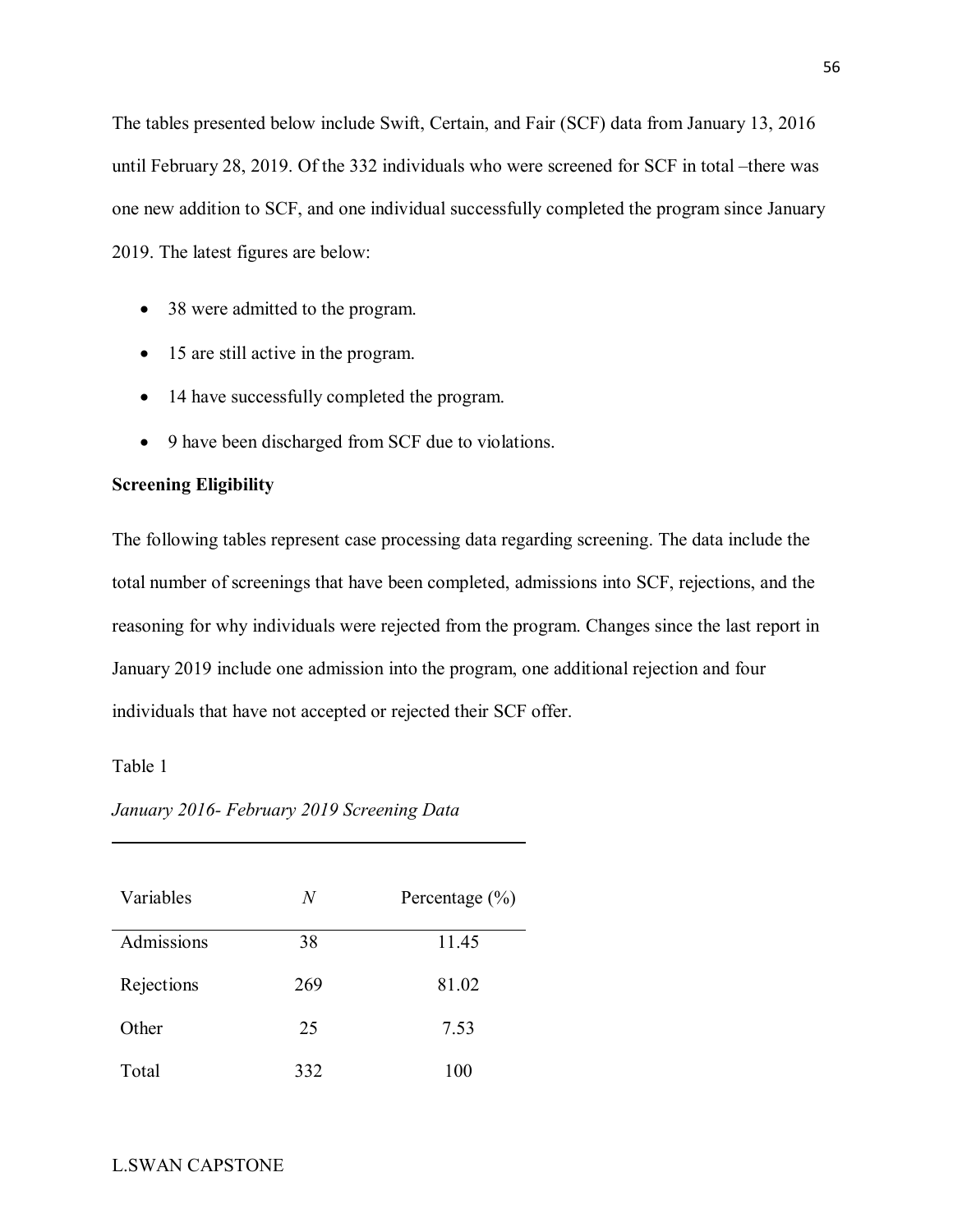From January 2016 to February 2019, there have been a total of 332 screenings. Among those individuals screened, 269 were rejected, and not given the opportunity to participate in SCF. Hence, 81.02 percent of candidates screened were not offered SCF. Contrarily, of the 332 screened, 38 have enrolled into the SCF program (11.45%). The "Other" category represents the number of individuals that were eligible for SCF but have not participated as a result of waiting for the plea offer or failing to accept it as of February 28, 2019 (7.53%). The only change since the January 2019 report was an additional rejection for no/limited criminal history and four additional candidates that were deemed eligible but are pending an offer into the program.

## Table 2

| Variables                                    | $\boldsymbol{N}$ | Percentage $(\% )$ |
|----------------------------------------------|------------------|--------------------|
| <b>Extensive Criminal History</b>            | 20               | 7.43               |
| No Weapon/Gang History                       | 5                | 1.86               |
| No/Limited Criminal History                  | 74               | 27.51              |
| <b>Recent Parole Violation/Revocation</b>    | 12               | 4.46               |
| <b>Recent Probation Violation/Revocation</b> | 23               | 8.55               |
| Rejected by DA's Office                      | 87               | 32.34              |
| Rejected Plea                                | 6                | 2.23               |
| Threat to the Community                      | 39               | 14.50              |
| Wanted/Active Warrant                        | 1                | 0.37               |
| Age                                          | 1                | 0.37               |

## *January 2016- February 2019 Rejection Reasoning*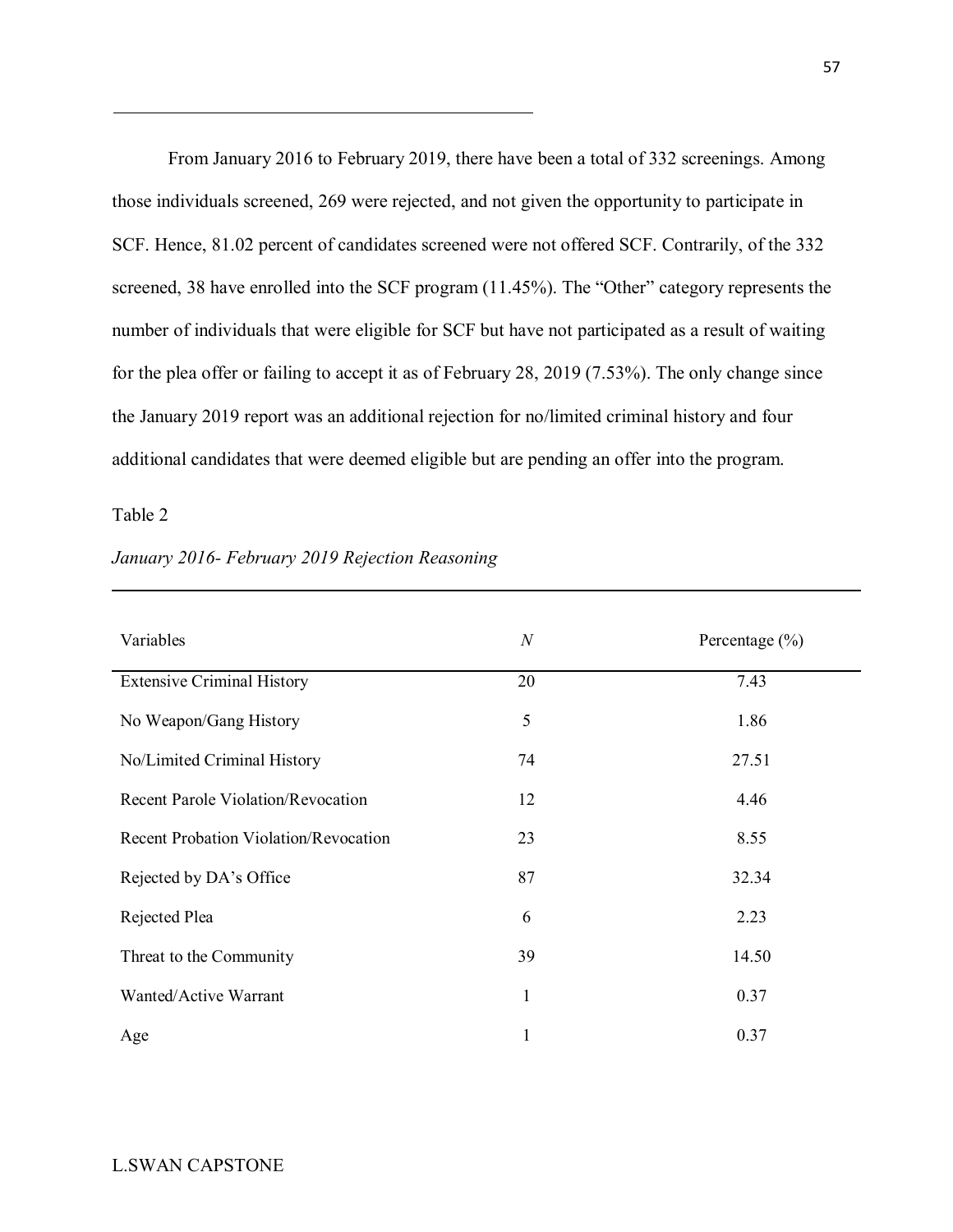| Other |     | 0.37 |
|-------|-----|------|
| Total | 269 | 100  |

Table 2 presents the reasons that the 268 individuals were not eligible for the SCF program. The top three reasons individuals were rejected from participating in SCF include: rejected by the DA's Office  $(32.34\%)^8$  $(32.34\%)^8$ , no or limited criminal history  $(27.51\%)$ , and belief that the individual poses a threat to the community (14.50%). These three reasons account for approximately 74% of the rejections.

### **Outcomes for Swift, Certain, & Fair Participants**

This section examines outcomes for SCF participants. As demonstrated in Table 3, from January 2016 until February 2019, there have been 38 participants in the SCF program. Nine of those individuals have been discharged from the program. Participants were discharged for three reasons: violating the terms of probation, having police contact, or failing to engage in the program. Fourteen individuals have successfully completed the SCF program. Those individuals graduated from the SCF program and were sentenced to four years of probation. Of the fourteen who completed the program, one has recidivated on a gun charge and is serving a prison sentence. Since the January 2019 report one individual has been enrolled in the SCF program and another individual has completed SCF.

<span id="page-59-0"></span> <sup>8</sup> Causes were often rejected by the DA's office as a result of pending charges or if the DA believed that the case against the defendant was strong enough to warrant going to trial.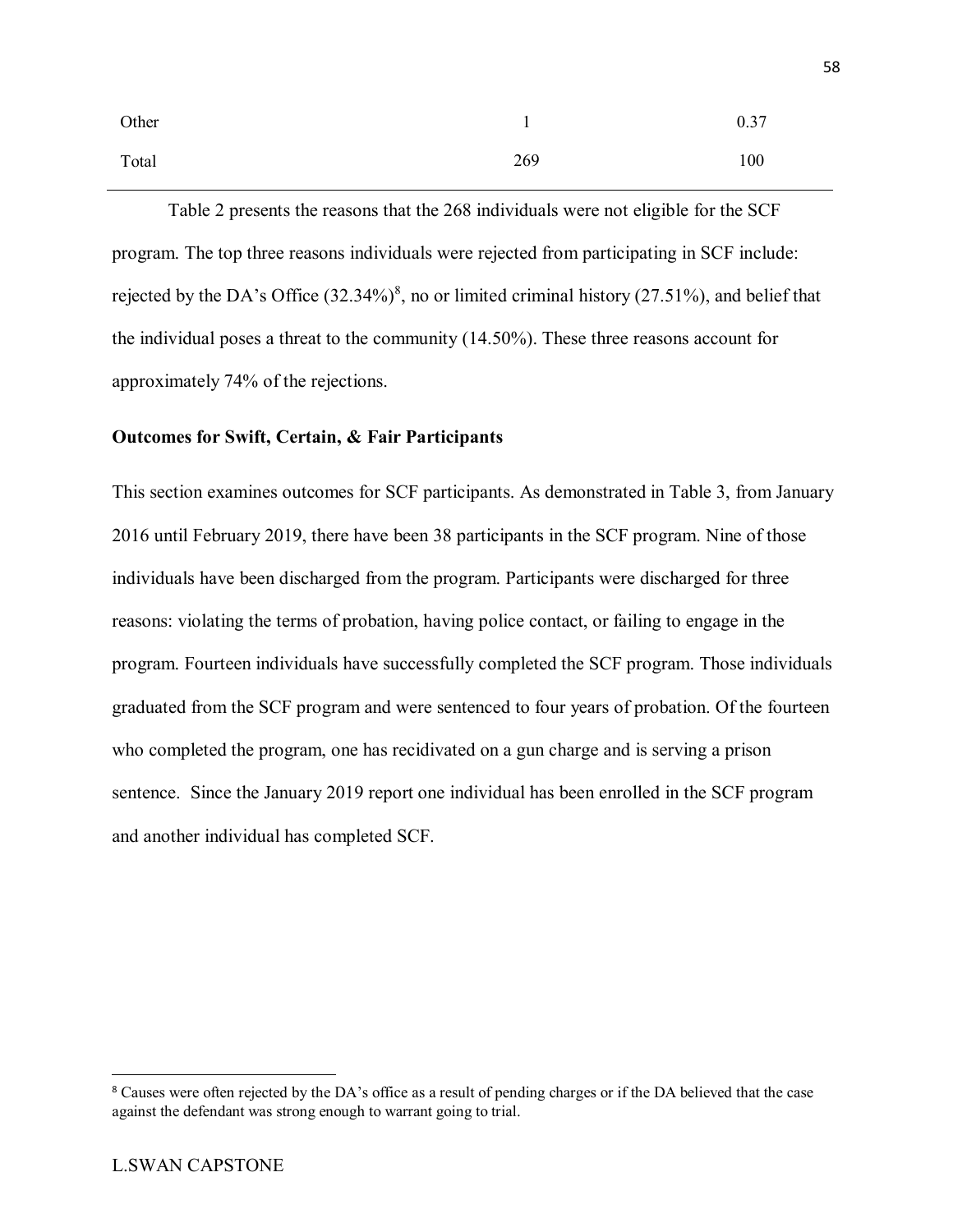Table 3

| Variables  | $\boldsymbol{N}$ | Percentage $(\% )$ |
|------------|------------------|--------------------|
| Discharged | 9                | 23.68              |
| Completed  | 14               | 36.84              |
| Active     | 15               | 39.47              |
| Total      | 38               | 100                |

*January 2016- February 2019 SCF Participant Outcome Data*

The chart below provides a visual representation of outcomes for SCF participants. The data shows that SCF participants are more likely to complete the program.



**Conclusion**

Swift, Certain, and Fair is a probation program within the Monroe County gun court. Through the data collected, it can be determined that there are many judicial differences within the gun court. This can lead to inconsistencies in sanctions being given to those charged with the same crime. If SCF were to be extended to both judges, there would be many issues with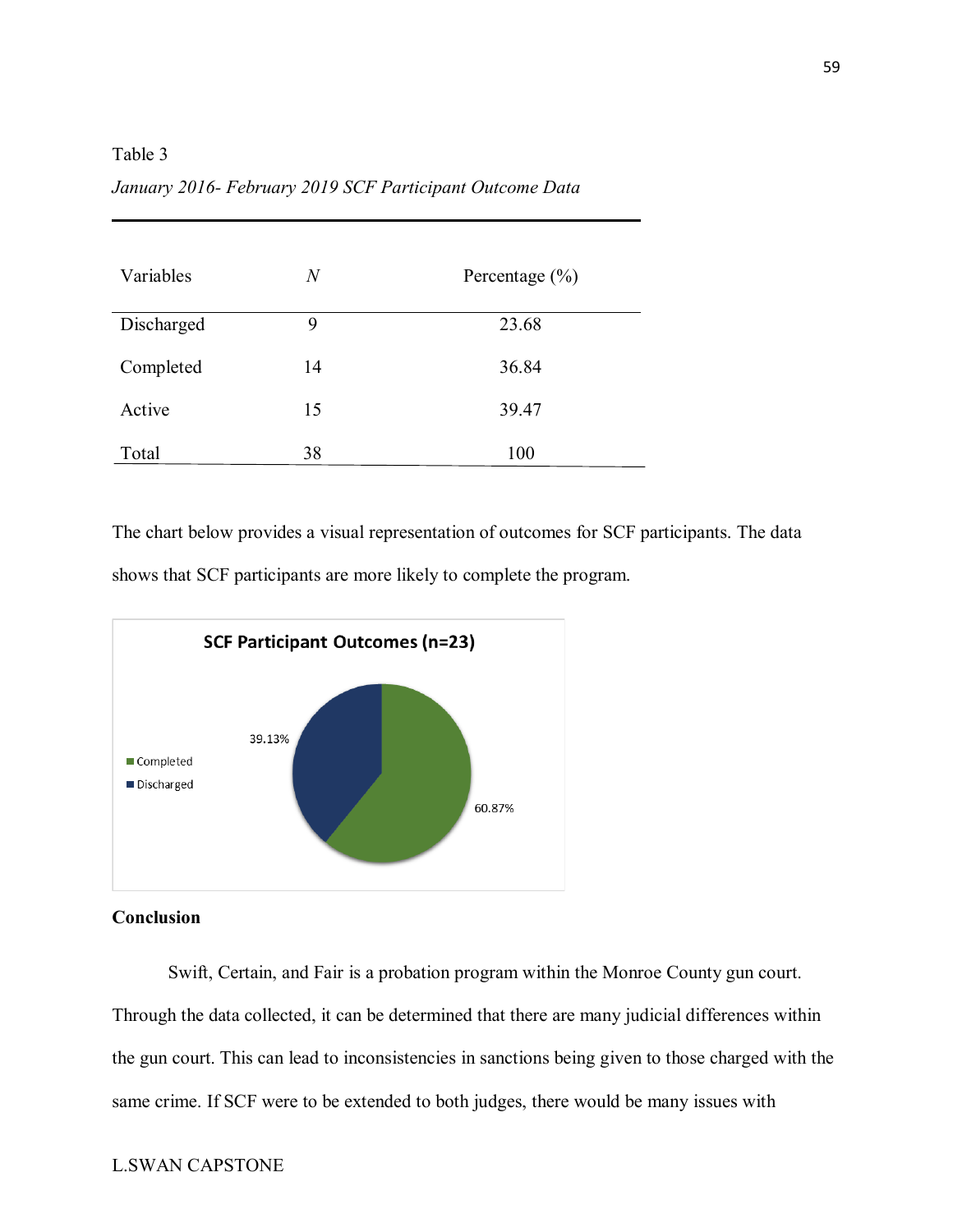consistency when trying cases. Therefore, one of the program's key elements, certainty, would be lost. With judicial discretion there is also prosecutorial discretion that can play a role in the outcome of a case.

In SCF one of the main roles of the stakeholders is to screen participants according to the screening guideline that was established in the first phase of the evaluation. However, with the high amounts of turnover in the district attorney's office, the probation department, with the police department, and the crime analysis center the roles of the stakeholders there can be changes in procedure that can change the effectiveness of a program. Since July 2019, the amount of screenings and participation in the program started to decline. Meaning, there were limited individuals being screened for the program leading to lower rates of enrollment. On average, there have been only about 4 people screened a month for the program. Most of those that are screened a turned away due to "Rejected by the DA's Office". This means that most of the candidates were rejected because they stood a better chance of conviction at trial, the charges may have the ability to become federal, or that the DA's office felt that the individual posed too much of a risk if let out on probation. In order to reduce the amount of prosecutorial discretion that occurs in the screening process, the probation supervisor suggested that he train some of the prosecutors on the Swift, Certain, and Fair screening process. To streamline the process a bit more, the probation supervisor also decided to hold meetings 6-week meetings with the DA's office to make sure that there is better communication regarding one's eligibility.

Since the program started in 2015, the goal of the program was to take individuals that are high risk and be able to help them change to deter them from a life of crime. However, this concept was lost midway through the program. The program seemed to be accepting those that would be a perfect fit for the program. Meaning, the participants that were entered the program,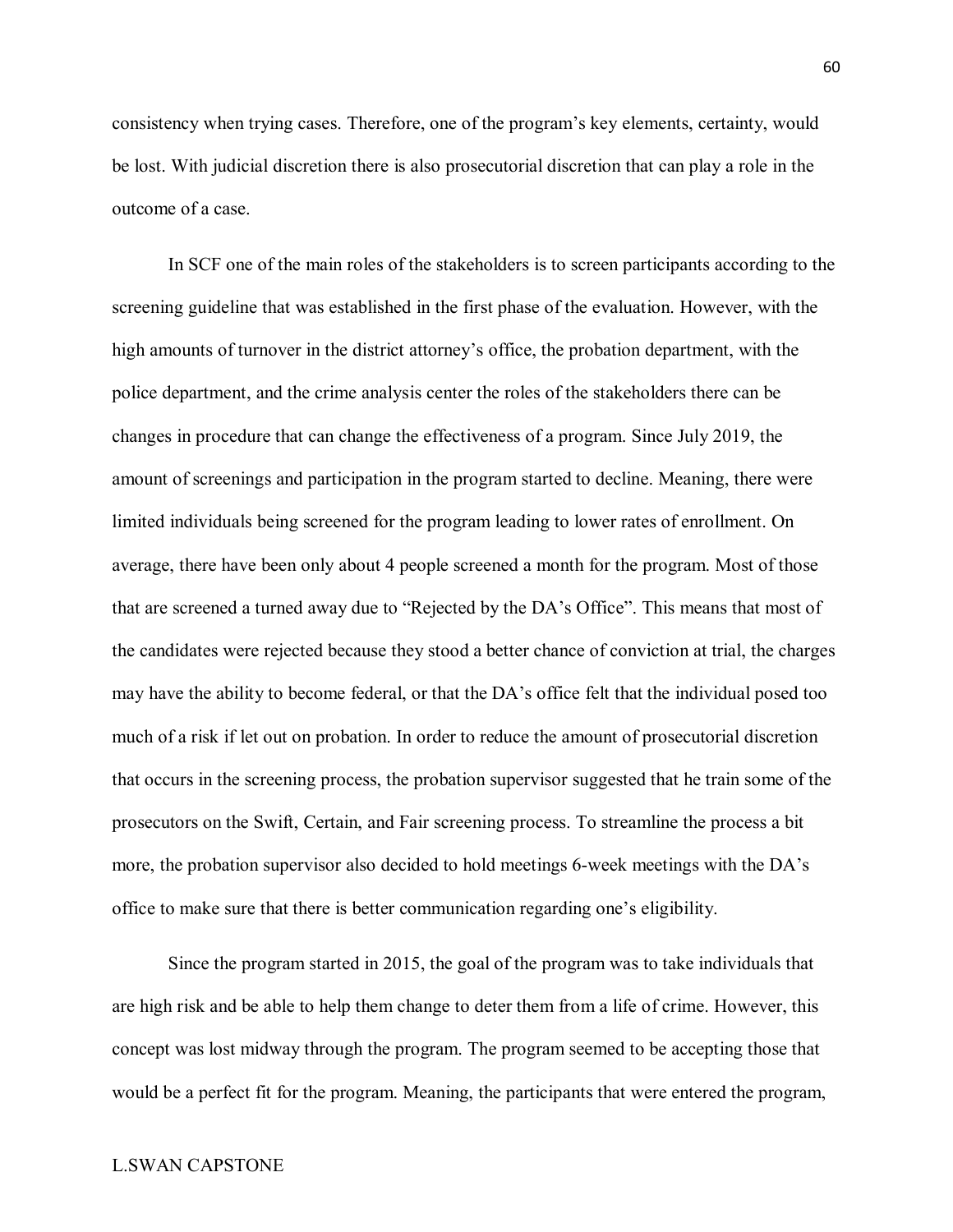were not as high risk, they were those that were chosen because they could complete the program. Now with change in the probation supervisor, a different approach to screening is being taken. This probation supervisor wants to ensure the right people are entered the program. Those that are high risk and need a more intensive supervision. With this intensive supervision there a more direct contact between probation officer and probationer. The probation officer has a reduced caseload of a 1 officer to 40 probationers whereas, on general supervision the caseload is much higher approximately 120 probationers to 1 probation officer. The new probation supervisor does not care about the probation being one hundred percent successful he is more focused on getting those into the program that need the help. He has been working with the DA's office as of late to try to get more high-risk offenders off general supervision and into the Nightwatch program with his probation officers to receive a more intensive supervision.

Hawaii's HOPE study focused more on the role of the judge and how his charisma drove the program to reduce recidivism for drug offenses (Hawken & Kleiman, 2009). However, in Monroe County, the probation officers were the focus of the evaluation. In some of the preliminary survey and interview findings the role of the probation officer was highlighted in every interview and survey conducted. When asked about his favorite part of the program, one SCF participant stated, "having the PO I have because [he's] been helping me a lot with everything he can." Many also stated that they had a positive relationship with their probation officer and could talk with them about their personal struggles. In the interviews of the stakeholders, many stated that probation worked diligently in making sure to communicate with treatment providers and the courtroom workgroup on any issues that may arise with a SCF participant. The judge stated that he solely relies on probation for SCF cases. This is because he trusts the probation officers implicitly. The judge understands that the probation officers know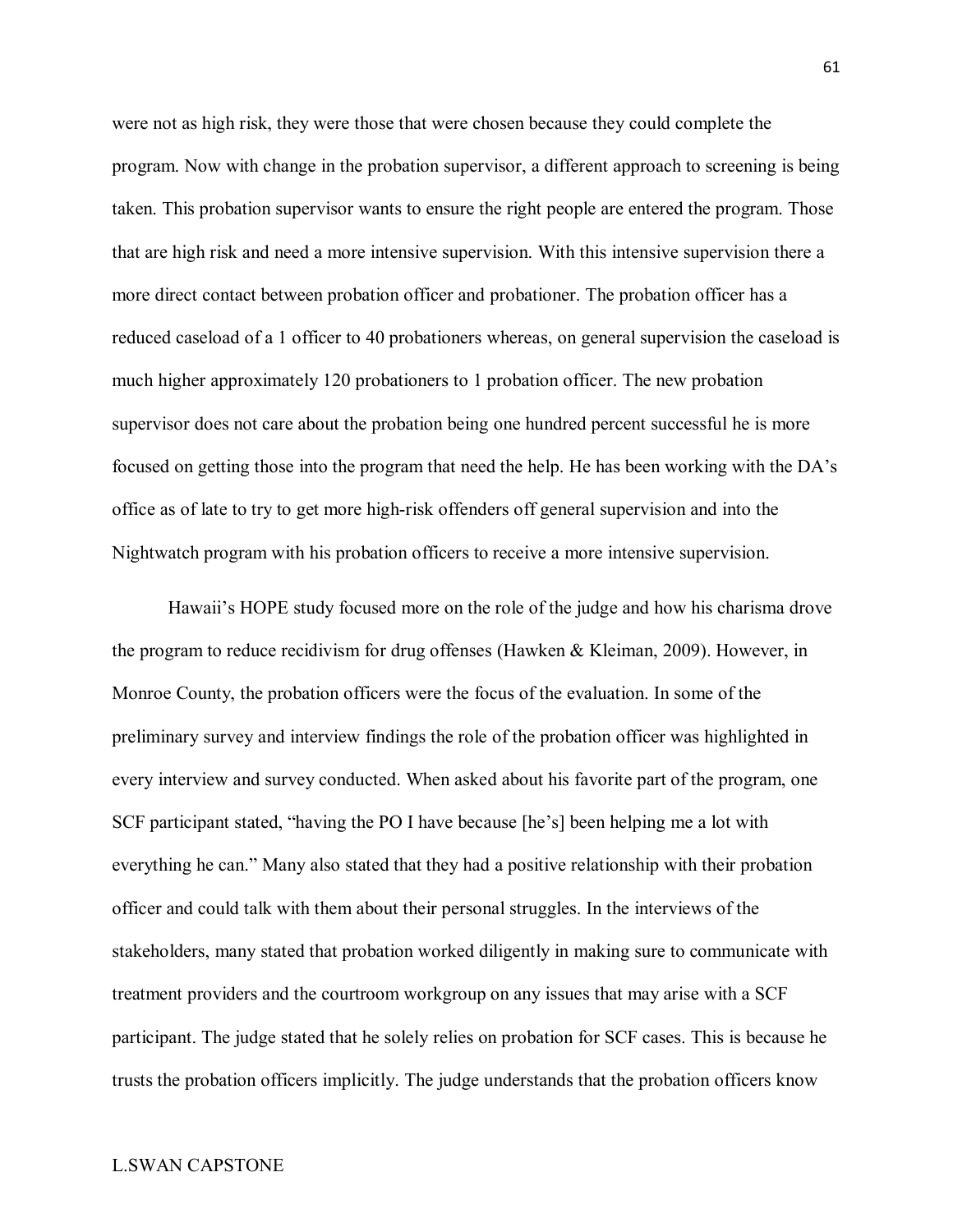their probationers the best so he will give whatever sanction is recommended by probation. This shows the type of collaborative effort that is needed to implement a SCF program. If this program were to be replicated in another jurisdiction it may be difficult to find the same outcomes because of the personalities of the stakeholders in Monroe County and the passion they have for this program.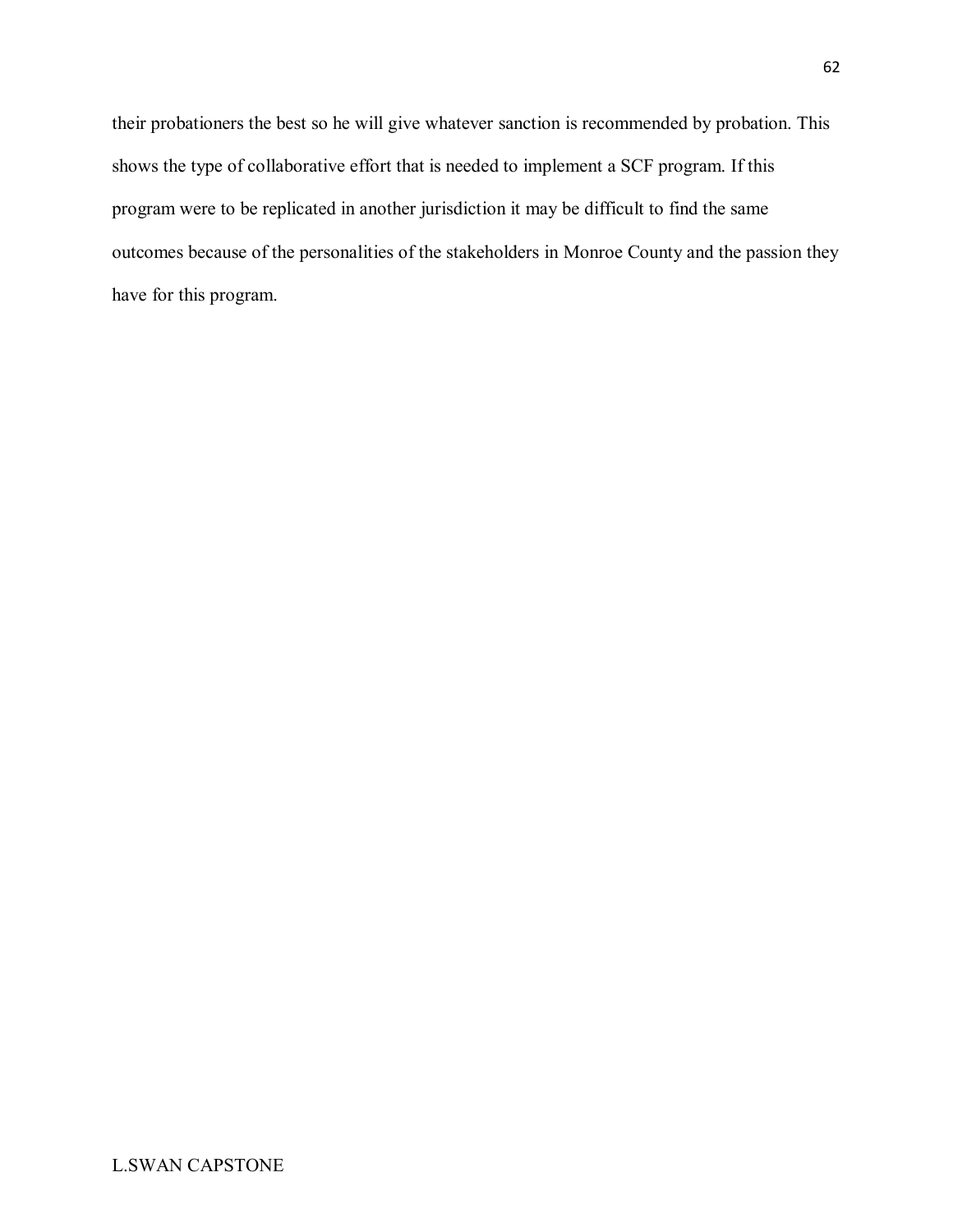## **Appendix A**

### **AGREEMENT TO PARTICIPATE IN**

The Evaluation of Swift, Certain, and Fair

The Center for Public Safety Initiatives

Rochester Institute of Technology

Principal Investigator: Luisa Swan Faculty Advisor: Dr. Irshad Altheimer & Dr. Judy Porter Address: Dept. of Criminal Justice, Rochester Institute of Technology, 18 Lomb Memorial Dr., Rochester, NY 14623

## **Introduction**

The purpose of this research study is to gain a better understanding of the Swift, Certain, and Fair program and how this program affects its participants.

If you agree to participate, you will meet with me, Luisa Swan, one time in a conference room in the Law Library at the Monroe County Hall of Justice for approximately 60 minutes.

#### **Risks and Benefits**

There are no direct benefits to participation in this study, however, we may learn more about the Swift, Certain, and Fair program. We do not anticipate any major risks associated with participation in this study. There may be some slight psychological discomforts due to the stress of discussing your criminal history and participation in probation; however, we do not anticipate the risks to be severe in nature. If you become too stressed or uncomfortable with the procedure, you can withdraw from the study. *You can also contact the Evelyn Brandon Center for counseling (see pamphlet for contact information).* 

#### **Confidentiality**

Your responses during the sessions will be confidential to the extent allowed by law. Confidentiality will be accomplished by only having your information associated with an ID number. The file that connects your code with your personal information will be kept in a secure, locked cabinet at the Rochester Institute of Technology, and will be available only to the experimenter and her advisor. Your name or any specific identifiers will not be used when data from the study is published.

#### **Your Rights as a Research Participant**

Participation is voluntary. Your decision to participate or not to participate will in no way affect your job, school, or probation status. Refusal to participate will involve no penalty or loss of benefits to which you are otherwise entitled, and it will not harm your relationship with Luisa Swan or your probation officer. If at any point you wish to withdraw from the project you may do so. Simply inform the researcher you wish to stop and you may leave.

## **Contacts for Questions or Problems**

Email me at  $\text{lrs2246}$  (@g.rit.edu, Dr. Irshad Altheimer at  $ix\text{agei}$  (@rit.edu, or Dr. Judy Porter at jlpgcj@rit.edu if you have any questions about the study, any problems, unexpected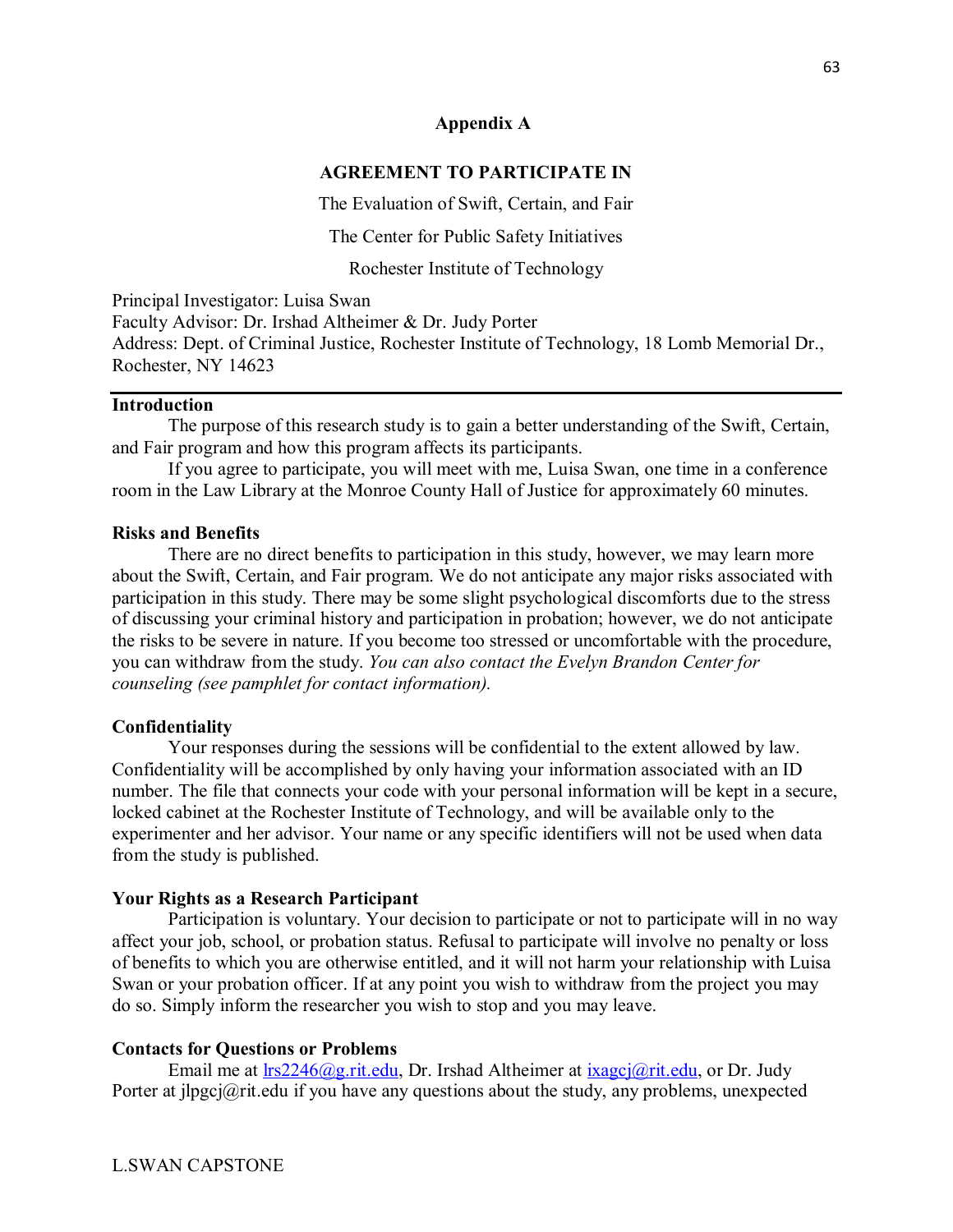physical or psychological discomforts, any injuries, or you think that something unexpected is happening. Contact Heather Foti, Associate Director of the HSRO at (585) 475-7673 or [hmfsrs@rit.edu](mailto:hmfsrs@rit.edu) if you have any questions or concerns about your rights as a research participant.

Lrs2246@g.rit.edu [Ixagcj@rit.edu](mailto:Ixagcj@rit.edu)

**Contact Info for Student**<br> **Contact Info for Faculty Advisor**<br>
Dr. Irshad Altheimer Dr. Irshad Altheimer

> Dr. Judy Porter Jlpgcj@rit.edu

I have read the information above. The experimenter answered any questions or concerns I had regarding the study. I consent to take part in this study.

| Your Signature      | Date |
|---------------------|------|
|                     |      |
|                     |      |
| Your name (printed) |      |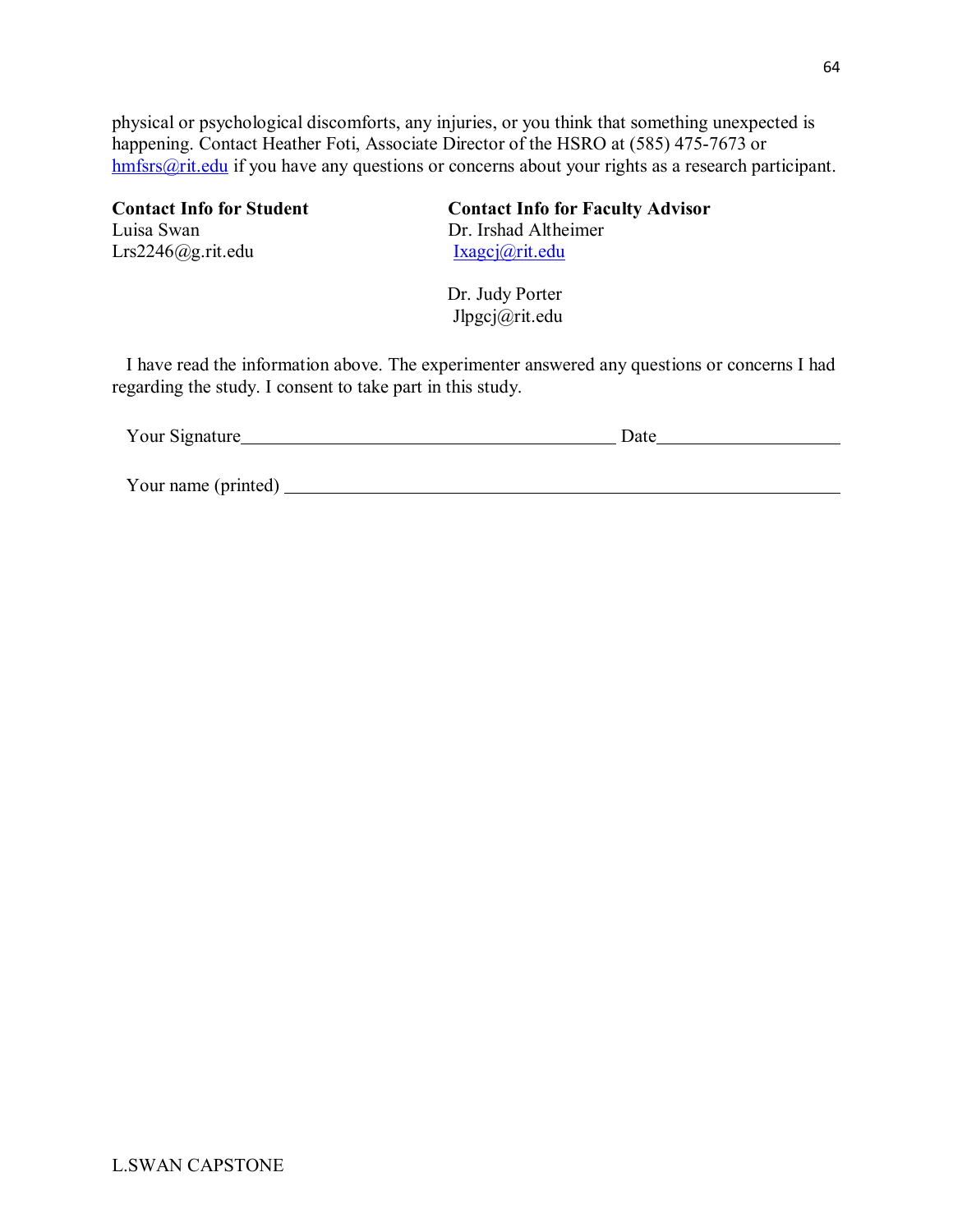## **Appendix B**

#### **AGREEMENT TO PARTICIPATE IN**

The Evaluation of Swift, Certain, and Fair

The Center for Public Safety Initiatives

Rochester Institute of Technology

Principal Investigator: Luisa Swan Faculty Advisors: Dr. Irshad Altheimer & Dr. Judy Porter Address: Dept. of Criminal Justice, Rochester Institute of Technology, 18 Lomb Memorial Dr., Rochester, NY 14623

#### **Introduction**

The purpose of this research study is to gain a better understanding of the Swift, Certain, and Fair program implementation and how this program has had an effect on the stakeholder's work environment.

If you agree to participate, you will meet with Luisa Swan once in a conference room in the Law Library at the Monroe County Hall of Justice for approximately 60 minutes.

#### **Risks and Benefits**

There are no direct benefits to participation in this study, however, we may learn more about the Swift, Certain, and Fair program. We do not anticipate any major risks associated with participation in this study. There may be some slight psychological discomforts due to the stress of discussing your work and the participants associated with the program; however, we do not anticipate the risks to be severe in nature. If you become too stressed or uncomfortable with the procedure, you can withdraw from the study. *You can also contact the Employee Assistance Program at (585)475-0432.* 

#### **Confidentiality**

Your responses during the sessions will be confidential to the extent allowed by law. Confidentiality will be accomplished by only having your information associated with an ID number. The file that connects your code with your personal information will be kept in a secure, locked cabinet at the Rochester Institute of Technology and will be available only to the experimenter and her advisor. Your name or other identifiers will not be used when data from the study is published.

#### **Your Rights as a Research Participant**

Participation is voluntary. Your decision to participate or not to participate will in no way affect your job, or relationship with the stakeholders and participants. Refusal to participate will involve no penalty or loss of benefits to which you are otherwise entitled, and it will not harm your relationship with Luisa Swan or the Center for Public Safety Initiatives. If at any point you wish to withdraw from the project you may do so. Simply inform the researcher you wish to stop and you may leave.

#### **Contacts for Questions or Problems**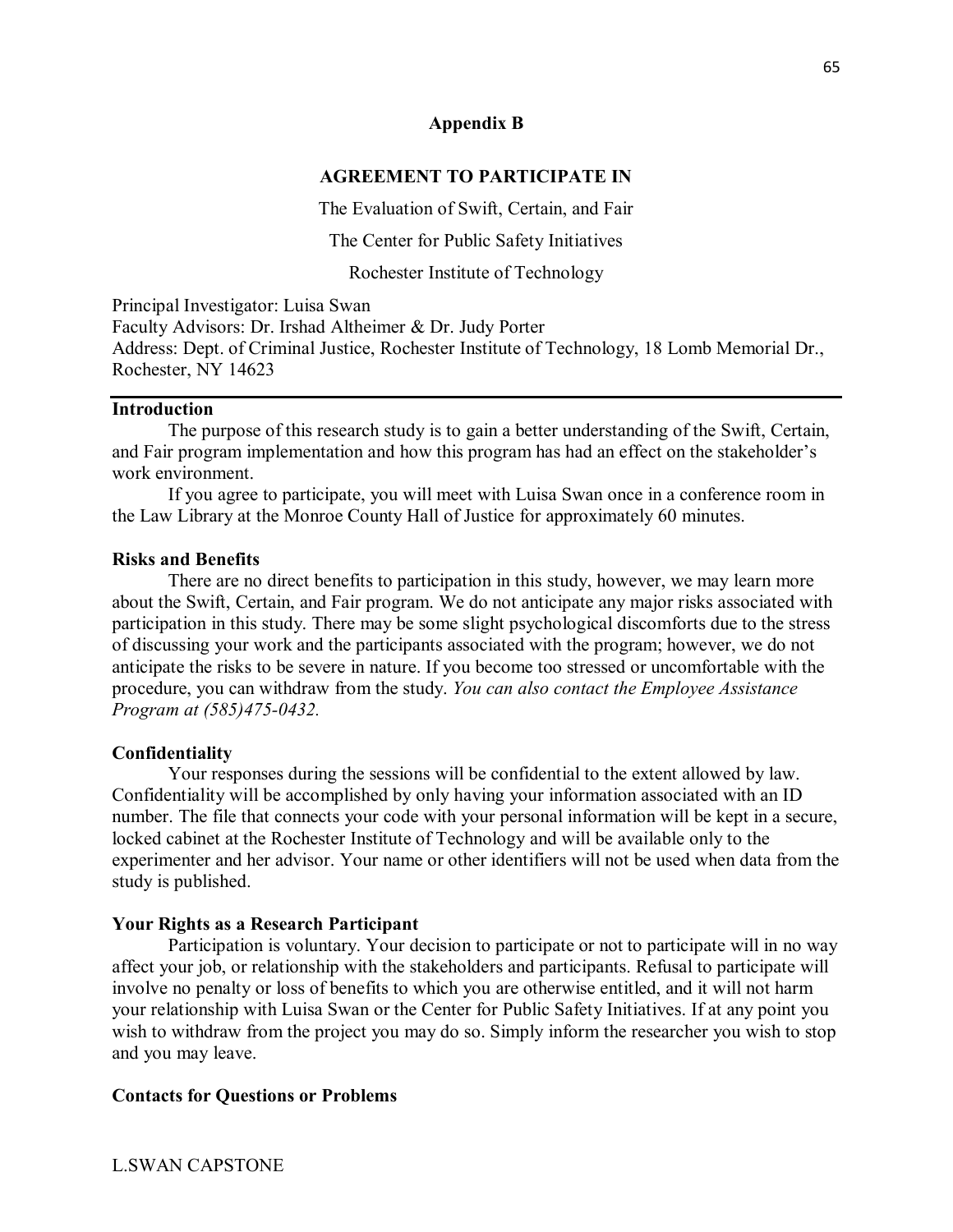Email Luisa Swan at  $\text{lrs2246}$ @g.rit.edu or Dr. Irshad Altheimer at [ixagcj@rit.edu](mailto:ixagcj@rit.edu) or Dr. Judy Porter at jlpgcj@rit.edu if you have any questions about the study, any problems, unexpected physical or psychological discomforts, any injuries, or you think that something unexpected is happening. Contact Heather Foti, Associate Director of the HSRO at (585) 475- 7673 or [hmfsrs@rit.edu](mailto:hmfsrs@rit.edu) if you have any questions or concerns about your rights as a research participant.

Luisa Swan Dr. Irshad Altheimer Lrs2246@g.rit.edu [Ixagcj@rit.edu](mailto:Ixagcj@rit.edu)

**Contact Info for Student Contact Info for Faculty Advisor**

Dr. Judy Porter Jlpgcj@rit.edu

I have read the information above. The experimenter answered any questions or concerns I had regarding the study. I consent to take part in this study.

| Your Signature | Jate |
|----------------|------|
|                |      |
|                |      |

Your name (printed)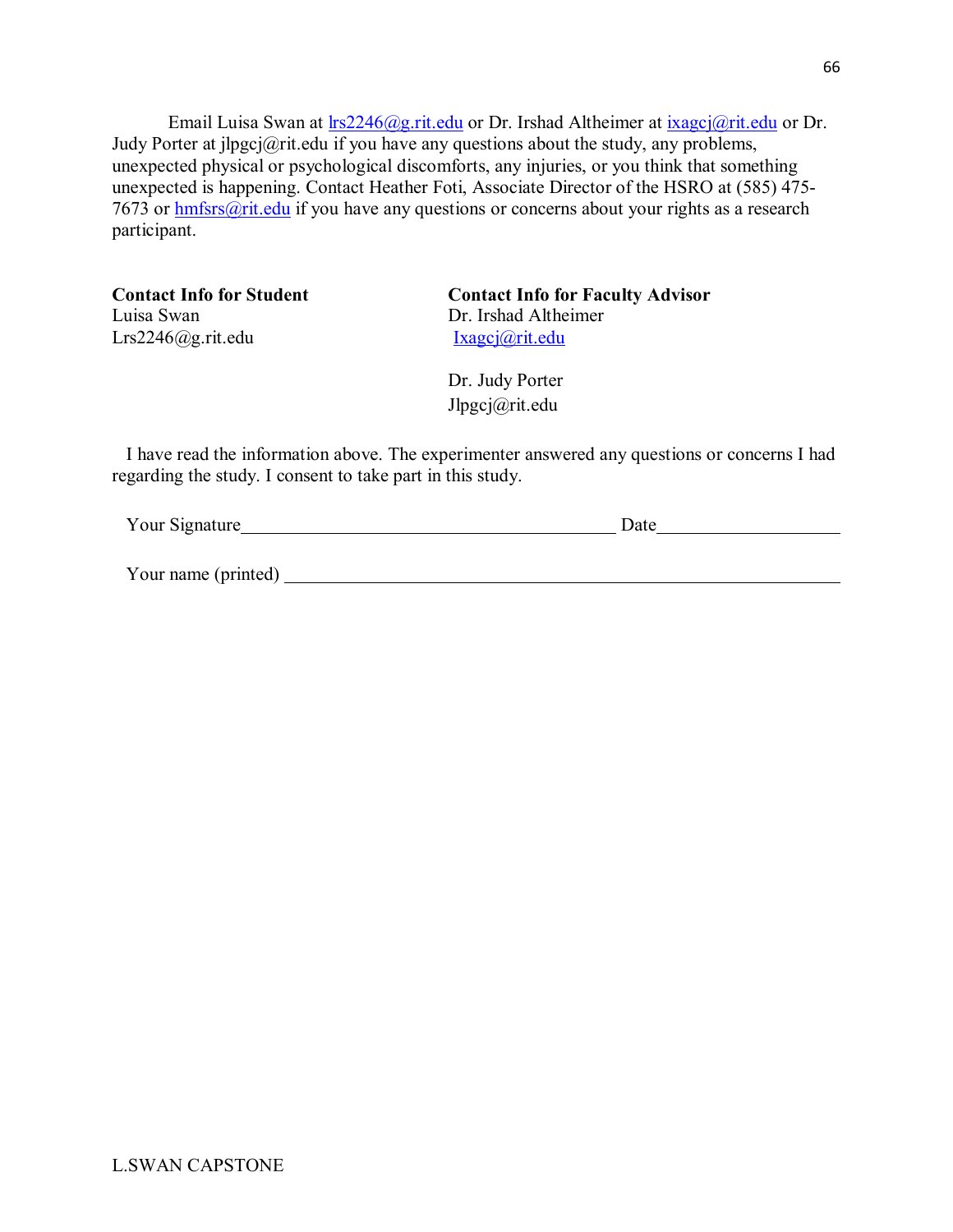# **Appendix C**

# **Participant Survey**

\_\_\_\_\_\_\_\_\_\_\_\_\_\_\_\_\_\_\_\_\_\_\_\_\_\_\_\_\_\_\_\_\_\_\_\_\_\_\_\_\_\_\_\_\_\_\_\_\_\_\_\_\_\_\_\_\_\_\_\_\_\_\_\_

**Start of Block: Demographic Question**

Q1 What is your age?

Q2 What is your race?  $\bigcirc$  Black (1)  $\bigcirc$  White (2) Q3 What is your ethnicity?  $\bigcirc$  Hispanic (1)  $\bigcirc$  Non-Hispanic (2) o Other (3) \_\_\_\_\_\_\_\_\_\_\_\_\_\_\_\_\_\_\_\_\_\_\_\_\_\_\_\_\_\_\_\_\_\_\_\_\_\_\_\_\_\_\_\_\_\_\_\_ Q4 When did you start SCF?

Q5 Are you currently still a participant of SCF?

 $\bigcirc$  Yes (1)

 $\bigcirc$  No (2)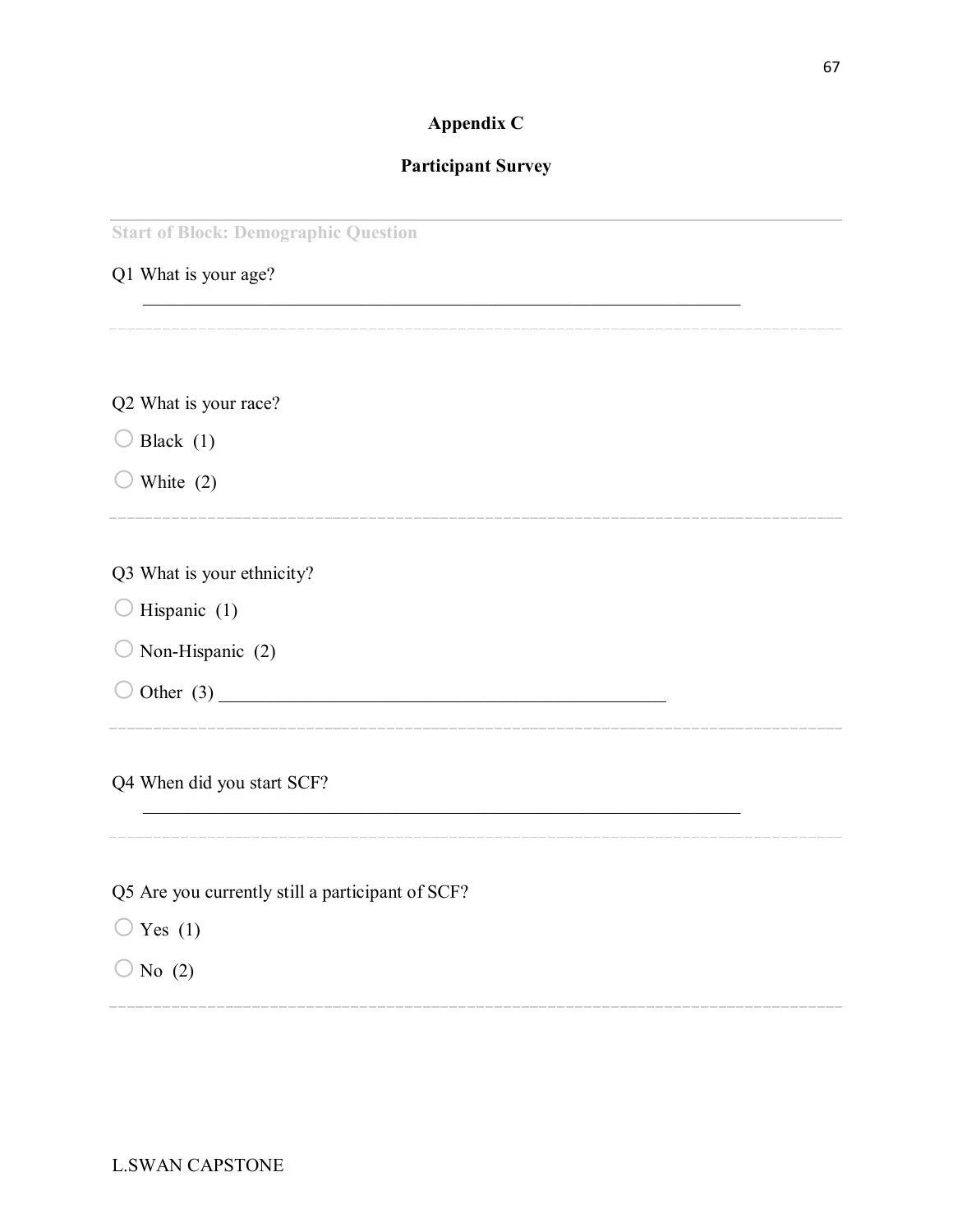Q6 Who is/was your probation officer(s)? If you had more than one while on SCF, please name them both.

- $\bigcirc$  Anthony Chadwick (1)
- $\bigcirc$  Cassandra Catino (2)
- $\bigcirc$  Kim Camille (3)
- $\bigcirc$  Ed Engle(4)
- $\bigcirc$  Ian Urqhart (5)

**End of Block: Demographic Question**

**Start of Block: Swift, Certain, and Fair**

- Q7 Why did you agree to become a part of SCF?
- $\circ$  So I wouldn't have to go to prison. (1)
- $\bigcirc$  The programs and opportunities. (2)
- $\bigcirc$  I wanted to change my life around. (3)

Q8 What program/opportunities did you like?

- $\bigcirc$  For my family. (4)
- $\bigcirc$  Other (5)

- $\bigcirc$  Job Training (1)
- $\bigcirc$  Education (2)
- $\bigcirc$  Drug/Alcohol Treatment (3)
- $\bigcirc$  Mental Health Treatment (4)
- $\bigcirc$  Other (5)

Q9 What is your favorite part of the program now that you've been involved?

\_\_\_\_\_\_\_\_\_\_\_\_\_\_\_\_\_\_\_\_\_\_\_\_\_\_\_\_\_\_\_\_\_\_\_\_\_\_\_\_\_\_\_\_\_\_\_\_\_\_\_\_\_\_\_\_\_\_\_\_\_\_\_\_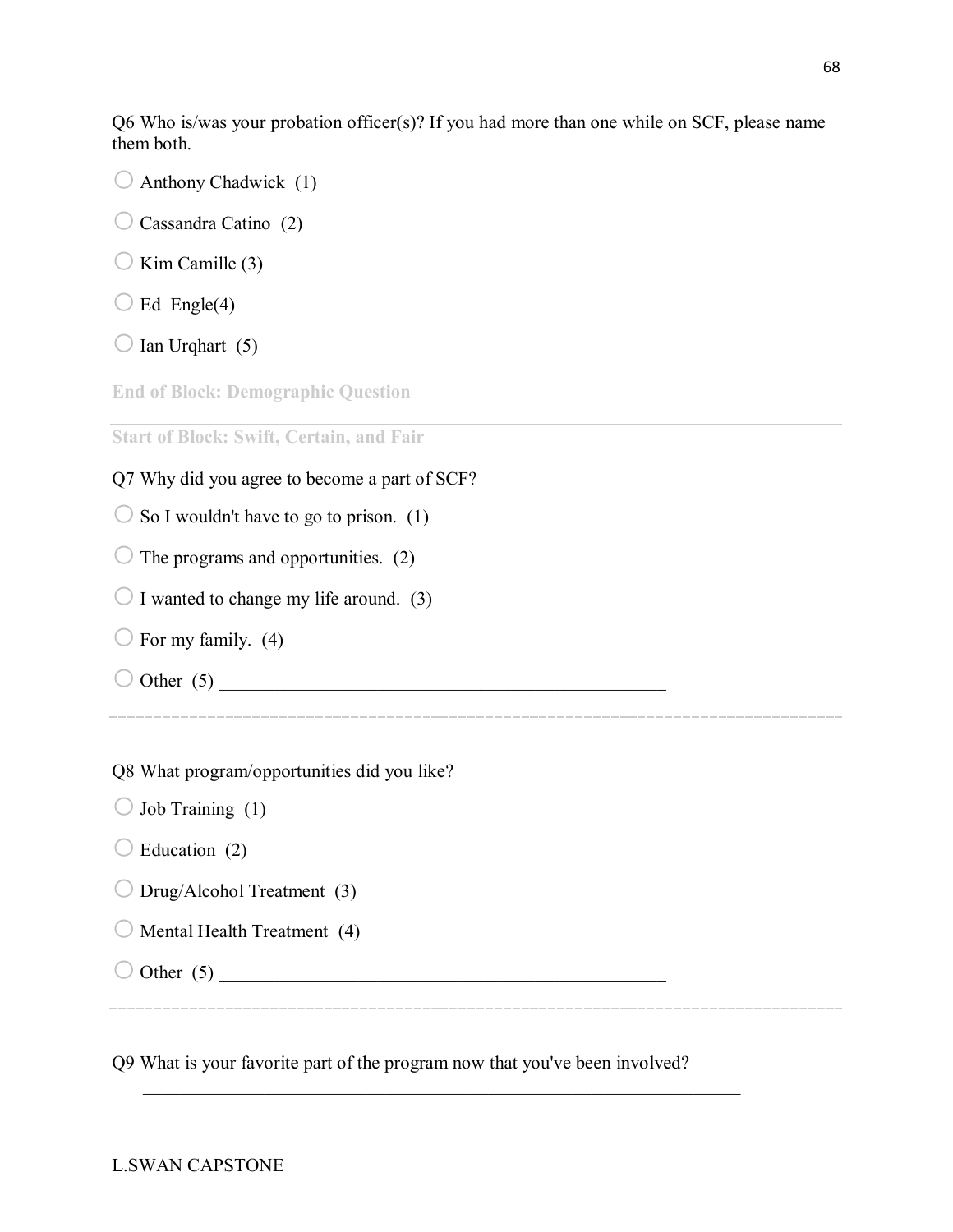|  |  |  |  | Q10 What do you dislike about SCF? |  |  |
|--|--|--|--|------------------------------------|--|--|
|--|--|--|--|------------------------------------|--|--|

 $\bigcirc$  GPS Monitoring (1)

 $\bigcirc$  PO Monitoring (2)

 $\bigcirc$  Being involved in community service programs (3)

 $\bigcirc$  Being in court (4)

 $\bigcirc$  Judge (5)

 $\bigcirc$  Other (6)

Q11 What would you change about SCF?

Q12 Which of the following helped you succeed? (Choose all that apply)

\_\_\_\_\_\_\_\_\_\_\_\_\_\_\_\_\_\_\_\_\_\_\_\_\_\_\_\_\_\_\_\_\_\_\_\_\_\_\_\_\_\_\_\_\_\_\_\_\_\_\_\_\_\_\_\_\_\_\_\_\_\_\_\_

 $\bigcirc$  GPS Monitoring (1)

 $\bigcirc$  PO Monitoring (2)

 $\bigcirc$  Being involved in community service programs (3)

 $\bigcirc$  Being in court (4)

 $\bigcirc$  Judge (5)

o Other (6) \_\_\_\_\_\_\_\_\_\_\_\_\_\_\_\_\_\_\_\_\_\_\_\_\_\_\_\_\_\_\_\_\_\_\_\_\_\_\_\_\_\_\_\_\_\_\_\_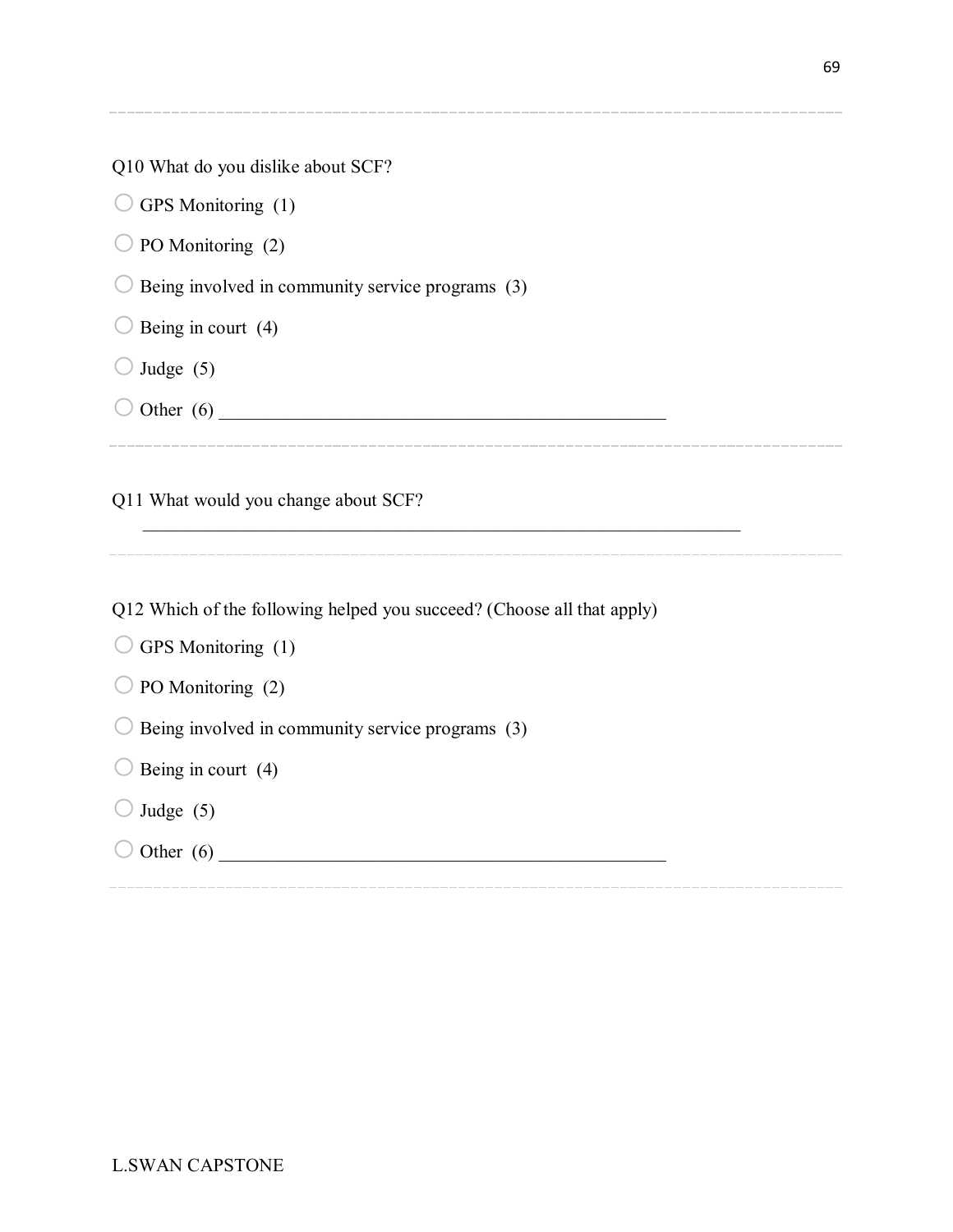# Q13 Did you fully understand what was required of you in SCF?

|                                                                          | I did not        | I somewhat did | I somewhat       | I understood     |
|--------------------------------------------------------------------------|------------------|----------------|------------------|------------------|
|                                                                          | understand $(1)$ | not understand | understood $(3)$ | completely $(4)$ |
| Did you fully<br>understand what<br>was required of<br>you in SCF? $(1)$ |                  |                |                  |                  |

## **End of Block: Swift, Certain, and Fair**

**Start of Block: Court**

# Q14 Do you think the judge was fair?

|                                     | Not fair $(1)$ | Somewhat unfair | Somewhat fair | Fair $(4)$ |
|-------------------------------------|----------------|-----------------|---------------|------------|
| Do you think the<br>judge was fair? |                |                 |               |            |

# Q15 How often did you appear before the judge?

 $\bigcirc$  1-2 times (1)

 $\bigcirc$  3-4 times (2)

 $\bigcirc$  5+ times (3)

# Q16 Do you think the judge cared about you?

 $\bigcirc$  Yes (1)

 $\bigcirc$  Maybe (2)

 $\bigcirc$  No (3)

o Other (4) \_\_\_\_\_\_\_\_\_\_\_\_\_\_\_\_\_\_\_\_\_\_\_\_\_\_\_\_\_\_\_\_\_\_\_\_\_\_\_\_\_\_\_\_\_\_\_\_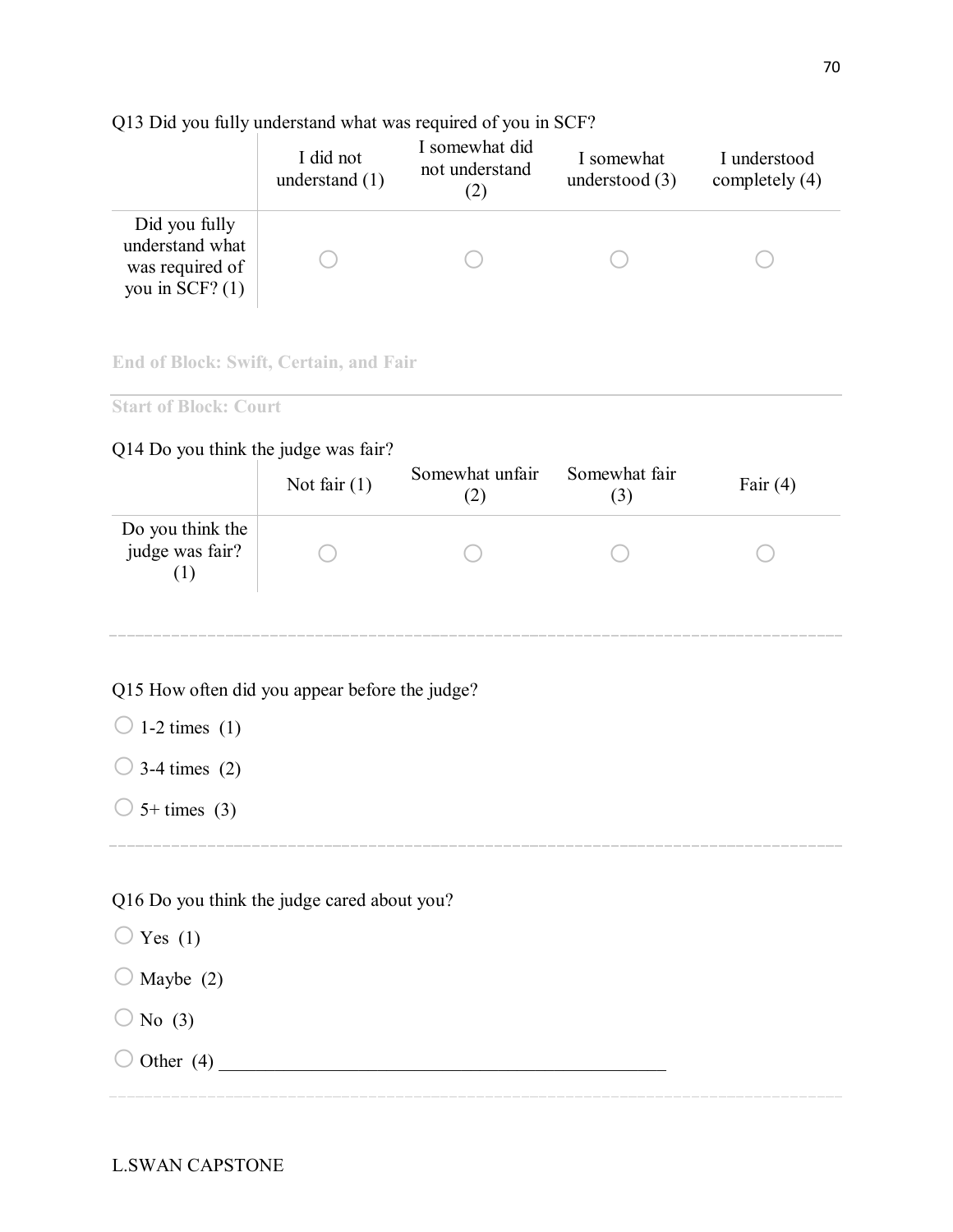Q17 Do you think the judge cared about your case?

 $\bigcirc$  Yes (1)  $\bigcirc$  Maybe (2)  $\bigcirc$  No (3) o Other (4) \_\_\_\_\_\_\_\_\_\_\_\_\_\_\_\_\_\_\_\_\_\_\_\_\_\_\_\_\_\_\_\_\_\_\_\_\_\_\_\_\_\_\_\_\_\_\_\_

Q18 Do you feel as though being in court frequently helped your success in SCF?

- $\bigcirc$  Yes (1)
- $\bigcirc$  No (2)
- o Other (3) \_\_\_\_\_\_\_\_\_\_\_\_\_\_\_\_\_\_\_\_\_\_\_\_\_\_\_\_\_\_\_\_\_\_\_\_\_\_\_\_\_\_\_\_\_\_\_\_

Q19 Why did being in court help or hurt your success in SCF?

Q20 Did you know what sentence you were going to get before you appeared in court?

- $\bigcirc$  Yes (1)
- $\bigcirc$  No (2)
- o Other (3) \_\_\_\_\_\_\_\_\_\_\_\_\_\_\_\_\_\_\_\_\_\_\_\_\_\_\_\_\_\_\_\_\_\_\_\_\_\_\_\_\_\_\_\_\_\_\_\_

Q21 During your court appearance(s) was your probation officer present?

- $\bigcirc$  Never (1)
- $\bigcirc$  Sometimes (2)
- $\bigcirc$  Always (3)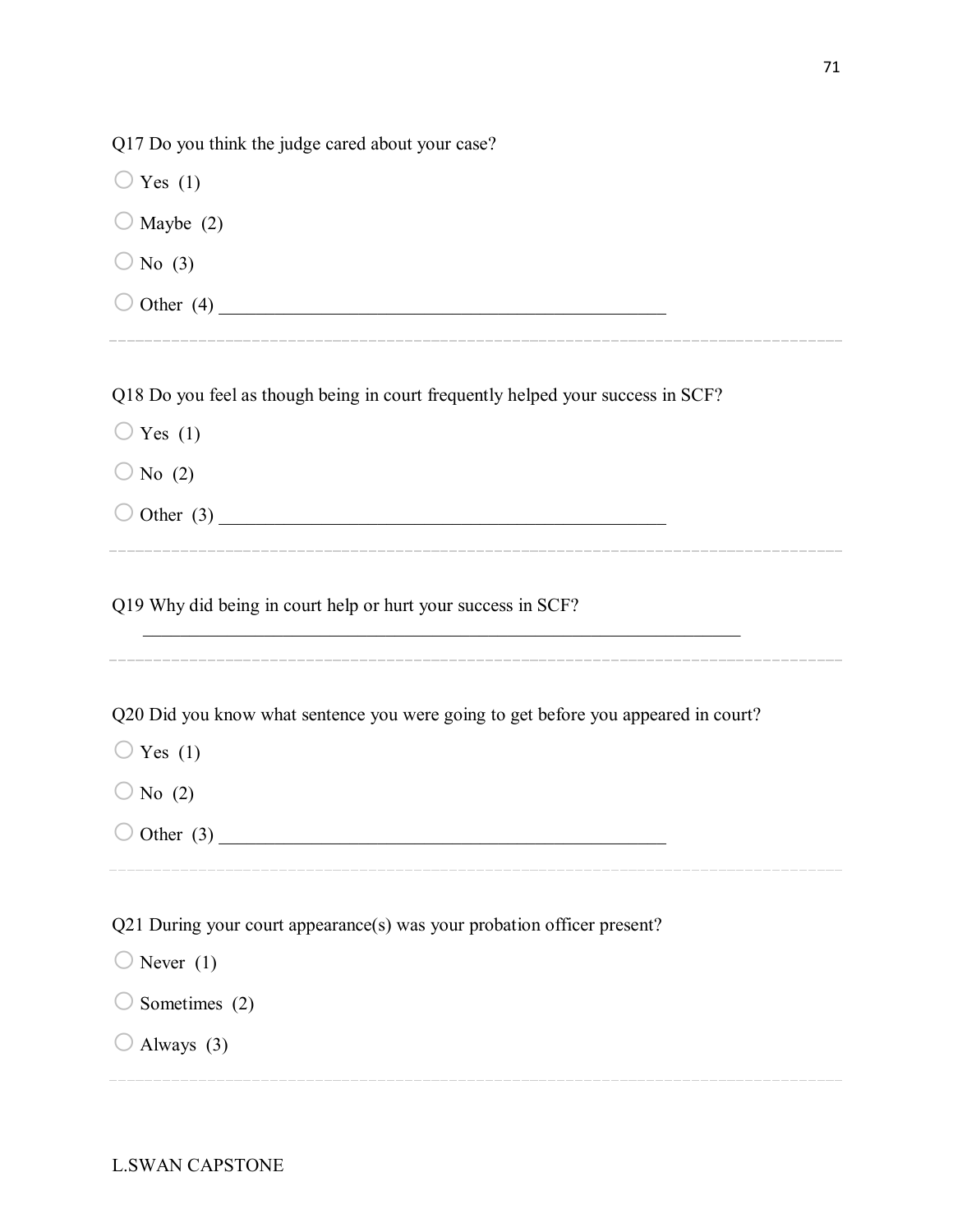|                                                                            | Not helpful $(1)$ | Somewhat<br>unhelpful $(2)$ | Somewhat<br>helpful $(3)$ | Helpful $(4)$ |
|----------------------------------------------------------------------------|-------------------|-----------------------------|---------------------------|---------------|
| Was having your<br>probation officer<br>in the courtroom<br>helpful? $(1)$ |                   |                             |                           |               |
| <b>End of Block: Court</b>                                                 |                   |                             |                           |               |
| <b>Start of Block: Probation</b>                                           |                   |                             |                           |               |
| Q23 How often did you meet with your probation officer at the beginning?   |                   |                             |                           |               |
| Once a week $(1)$                                                          |                   |                             |                           |               |
| Twice a week (2)                                                           |                   |                             |                           |               |
| $3+$ times a week $(3)$                                                    |                   |                             |                           |               |
| Bi-weekly (4)                                                              |                   |                             |                           |               |
|                                                                            | Other $(5)$       |                             |                           |               |
| Q24 Did that change later during your probation sentence?                  |                   |                             |                           |               |
| Yes $(1)$                                                                  |                   |                             |                           |               |
| No $(2)$                                                                   |                   |                             |                           |               |
| $\bigcirc$ Other (3)                                                       |                   |                             |                           |               |
|                                                                            |                   |                             |                           |               |
| Q25 If so, did you meet                                                    |                   |                             |                           |               |
| More often $(1)$                                                           |                   |                             |                           |               |

Q22 Was having your probation officer in the courtroom helpful?

L.SWAN CAPSTONE

o Other (3) \_\_\_\_\_\_\_\_\_\_\_\_\_\_\_\_\_\_\_\_\_\_\_\_\_\_\_\_\_\_\_\_\_\_\_\_\_\_\_\_\_\_\_\_\_\_\_\_

 $\bigcirc$  Less Often (2)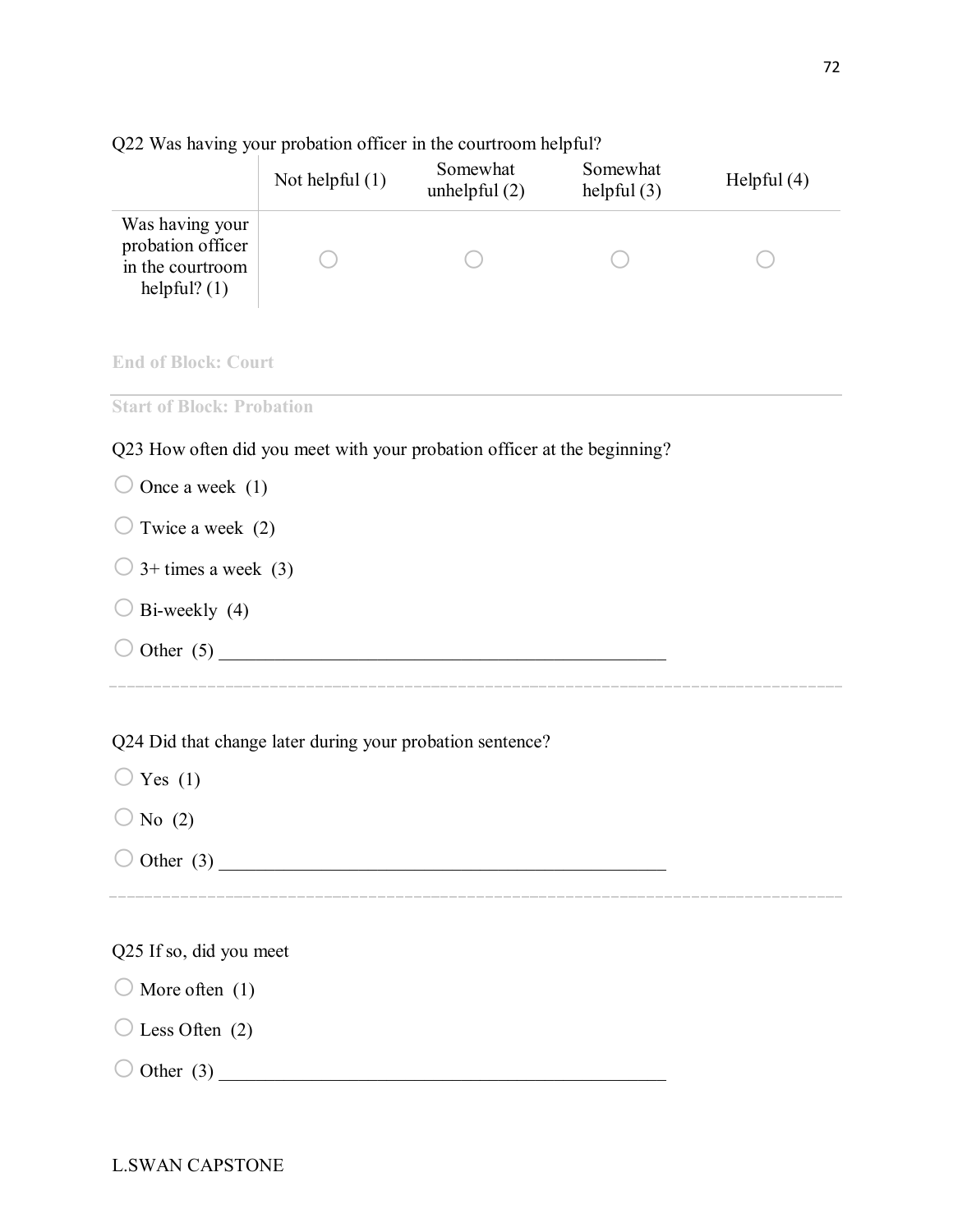Q26 Did your probation officer repeat the SCF program rules to you?

 $\bigcirc$  Yes (1)

 $\bigcirc$  No (2)

Q27 How often did your probation officer repeat the SCF rules to you?

- $\bigcirc$  Never (1)
- $\bigcirc$  Sometimes (2)
- $\bigcirc$  Always (3)

Q28 Did repeating the rules help you understand the SCF program?

- $\bigcirc$  Yes (1)
- $\bigcirc$  No (2)

 $\bigcirc$  Other (3)

Q29 Did repeating the rules help you follow the rules?

- $\bigcirc$  Yes (1)
- $\bigcirc$  No (2)
- $\bigcirc$  Other (3)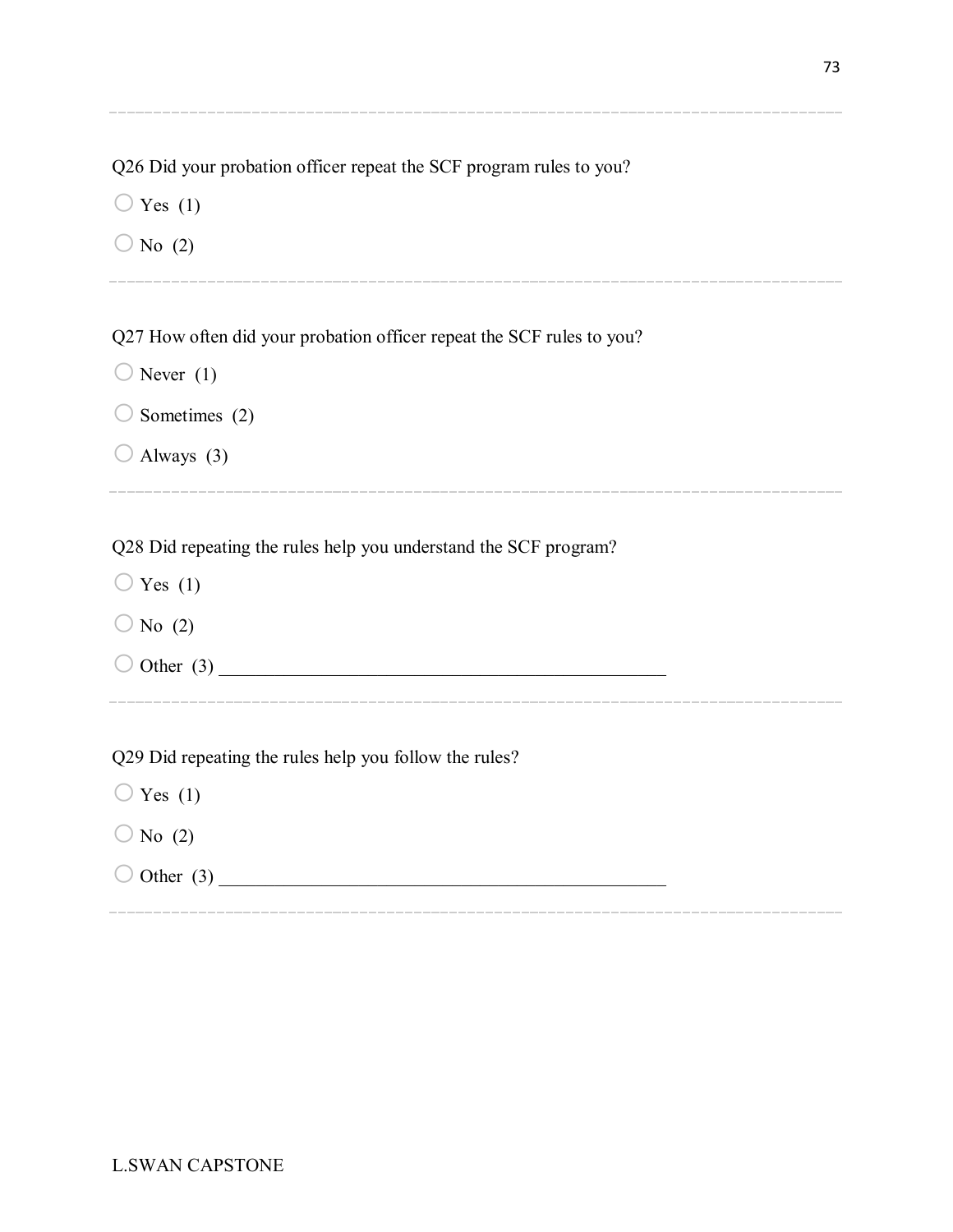Q30 How was your relationship with your probation officer?

 $\bigcirc$  Positive (1)  $\bigcirc$  Neutral (2)

 $\bigcirc$  Negative (3)

Q31 Did your probation officer care about your case?

 $\bigcirc$  Yes (1)

 $\bigcirc$  Maybe (2)

 $\bigcirc$  No (3)

o Other (4) \_\_\_\_\_\_\_\_\_\_\_\_\_\_\_\_\_\_\_\_\_\_\_\_\_\_\_\_\_\_\_\_\_\_\_\_\_\_\_\_\_\_\_\_\_\_\_\_

Q32 Did you feel as though you could talk about your problems following the rules with your probation officer?

 $\bigcirc$  Yes (1)  $\bigcirc$  Maybe (2)  $\bigcirc$  No (3) o Other (4) \_\_\_\_\_\_\_\_\_\_\_\_\_\_\_\_\_\_\_\_\_\_\_\_\_\_\_\_\_\_\_\_\_\_\_\_\_\_\_\_\_\_\_\_\_\_\_\_

Q33 Did you feel as though you could talk about your personal life with your probation officer?

 $\bigcirc$  Yes (1)  $\bigcirc$  Maybe (2)  $\bigcirc$  No (3)  $\bigcirc$  Other (4)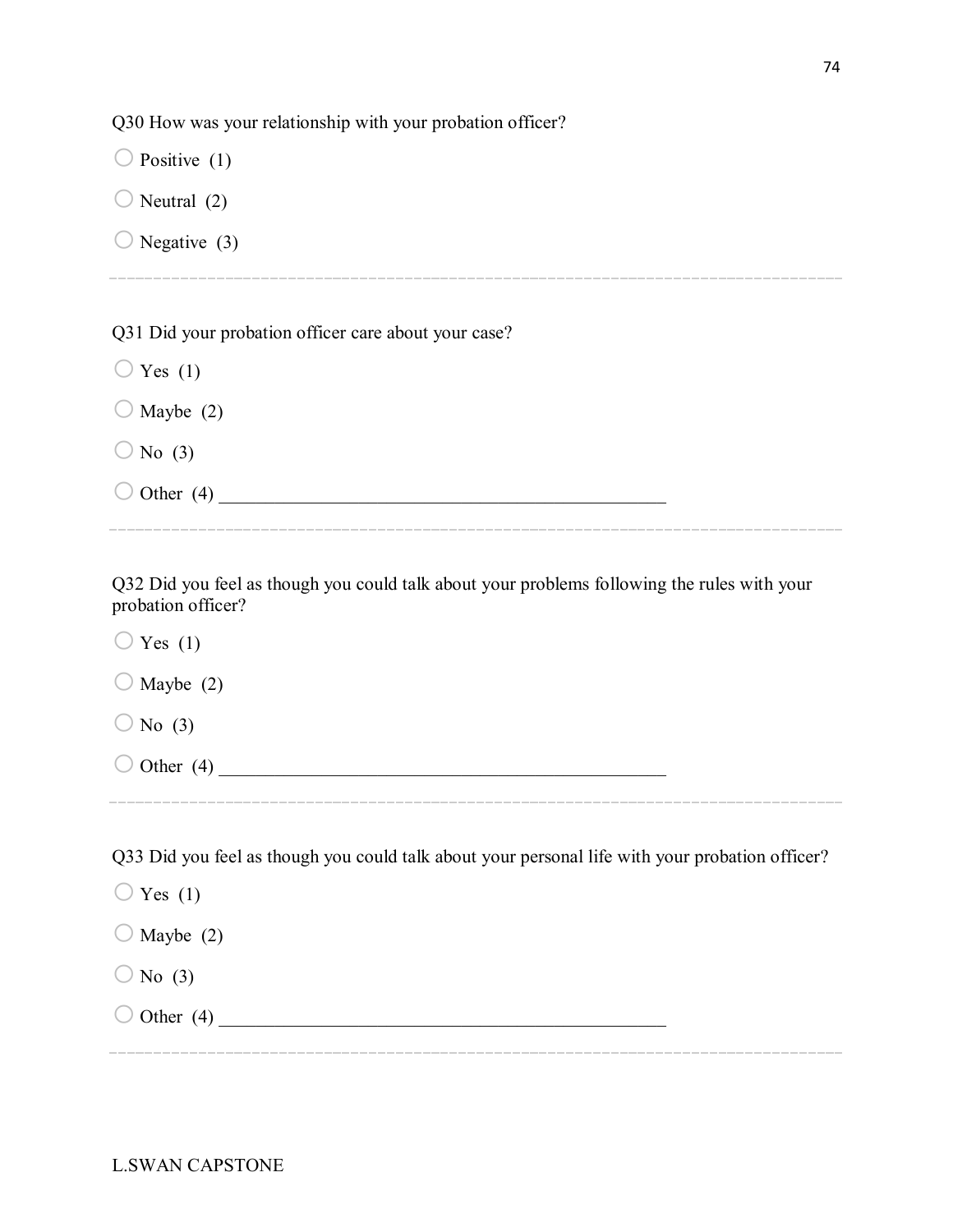Q34 Did your probation officer require you to attend any programs?

- $\bigcirc$  Yes (1)
- $\bigcirc$  No (2)
- o Other (3) \_\_\_\_\_\_\_\_\_\_\_\_\_\_\_\_\_\_\_\_\_\_\_\_\_\_\_\_\_\_\_\_\_\_\_\_\_\_\_\_\_\_\_\_\_\_\_\_

Q35 Were the programs that probation required you to participate in fair?

- $\bigcirc$  Yes (1)
- $\bigcirc$  No (2)
- $\bigcirc$  Other (3)

Q36 Were the programs that probation required you to participate in helpful to your success?

- $\bigcirc$  Yes (1)
- $\bigcirc$  No (2)
- $\bigcirc$  Other (3)

**End of Block: Probation**

**Start of Block: Community Service Providers**

Q37 What programs did you participate in through the SCF program?

- $\bigcirc$  Education (1)
- $\bigcirc$  Job Training (2)
- $\bigcirc$  Drug/Alcohol Treatment (3)
- $\bigcirc$  Mental Health Treatment (4)
- $\bigcirc$  Support Group Meetings (5)
- o Other (6) \_\_\_\_\_\_\_\_\_\_\_\_\_\_\_\_\_\_\_\_\_\_\_\_\_\_\_\_\_\_\_\_\_\_\_\_\_\_\_\_\_\_\_\_\_\_\_\_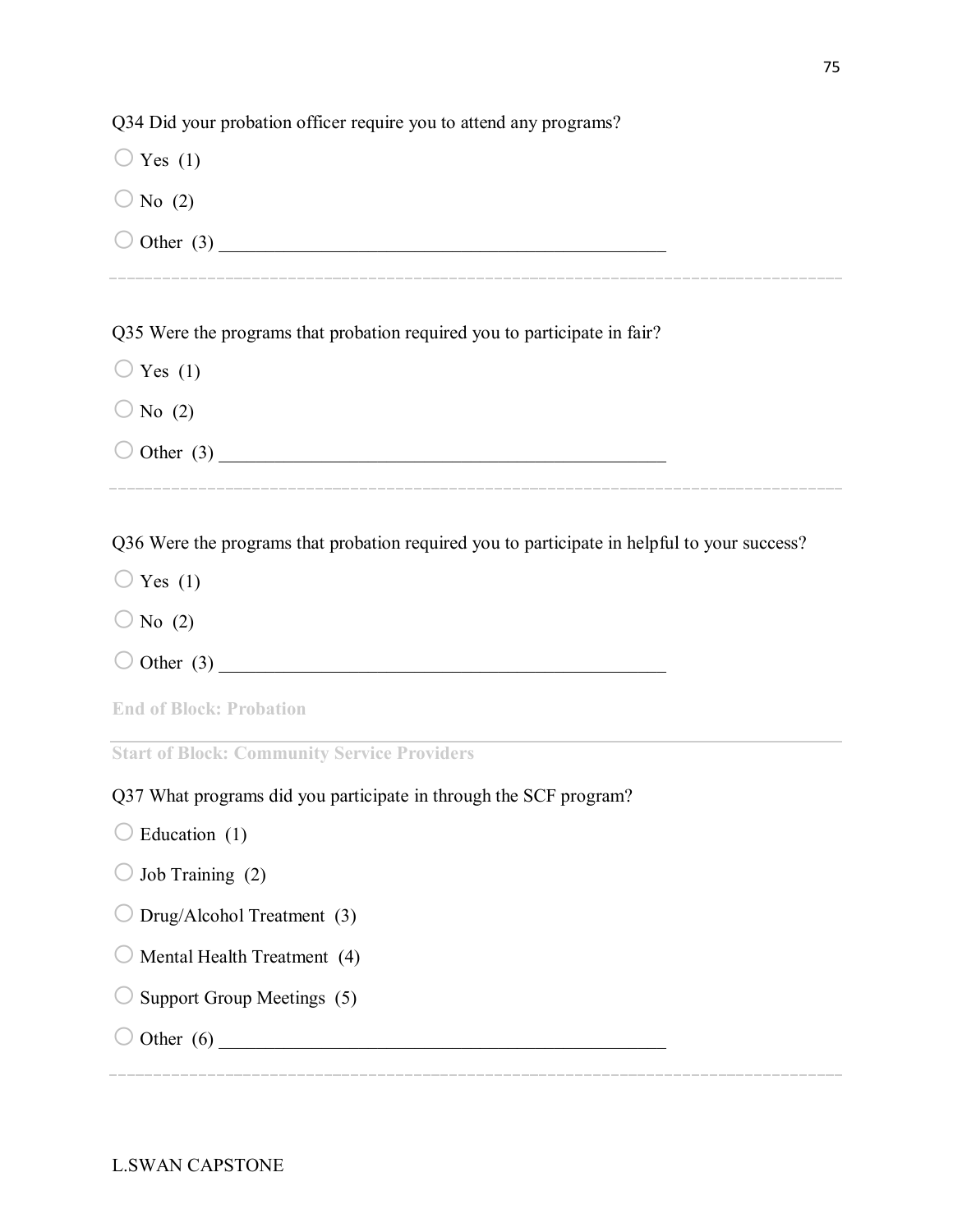Q38 Which of these programs were most helpful?

Q39 What was your favorite part of these programs?

**End of Block: Community Service Providers**

**Start of Block: GPS Monitoring**

Q40 Were you on GPS monitoring?

 $\bigcirc$  Yes (1)

 $\bigcirc$  No (2)

o Other (3) \_\_\_\_\_\_\_\_\_\_\_\_\_\_\_\_\_\_\_\_\_\_\_\_\_\_\_\_\_\_\_\_\_\_\_\_\_\_\_\_\_\_\_\_\_\_\_\_

\_\_\_\_\_\_\_\_\_\_\_\_\_\_\_\_\_\_\_\_\_\_\_\_\_\_\_\_\_\_\_\_\_\_\_\_\_\_\_\_\_\_\_\_\_\_\_\_\_\_\_\_\_\_\_\_\_\_\_\_\_\_\_\_

Q41 If so, approximately how long did you have the GPS monitor for?

 $\bigcirc$  3-6 months (1)

 $\bigcirc$  7-11 months (2)

 $\bigcirc$  A year or more (3)

Q42 What was the most challenging part of being on a GPS monitor?

 $\bigcirc$  Cost (1)

 $\bigcirc$  Curfew (2)

 $\bigcirc$  Housing Restriction (3)

 $\bigcirc$  Minor Violations (4)

 $\bigcirc$  PO knowing where you are at all times (5)

 $\bigcirc$  Having a social life (6)

 $\bigcirc$  Other (7)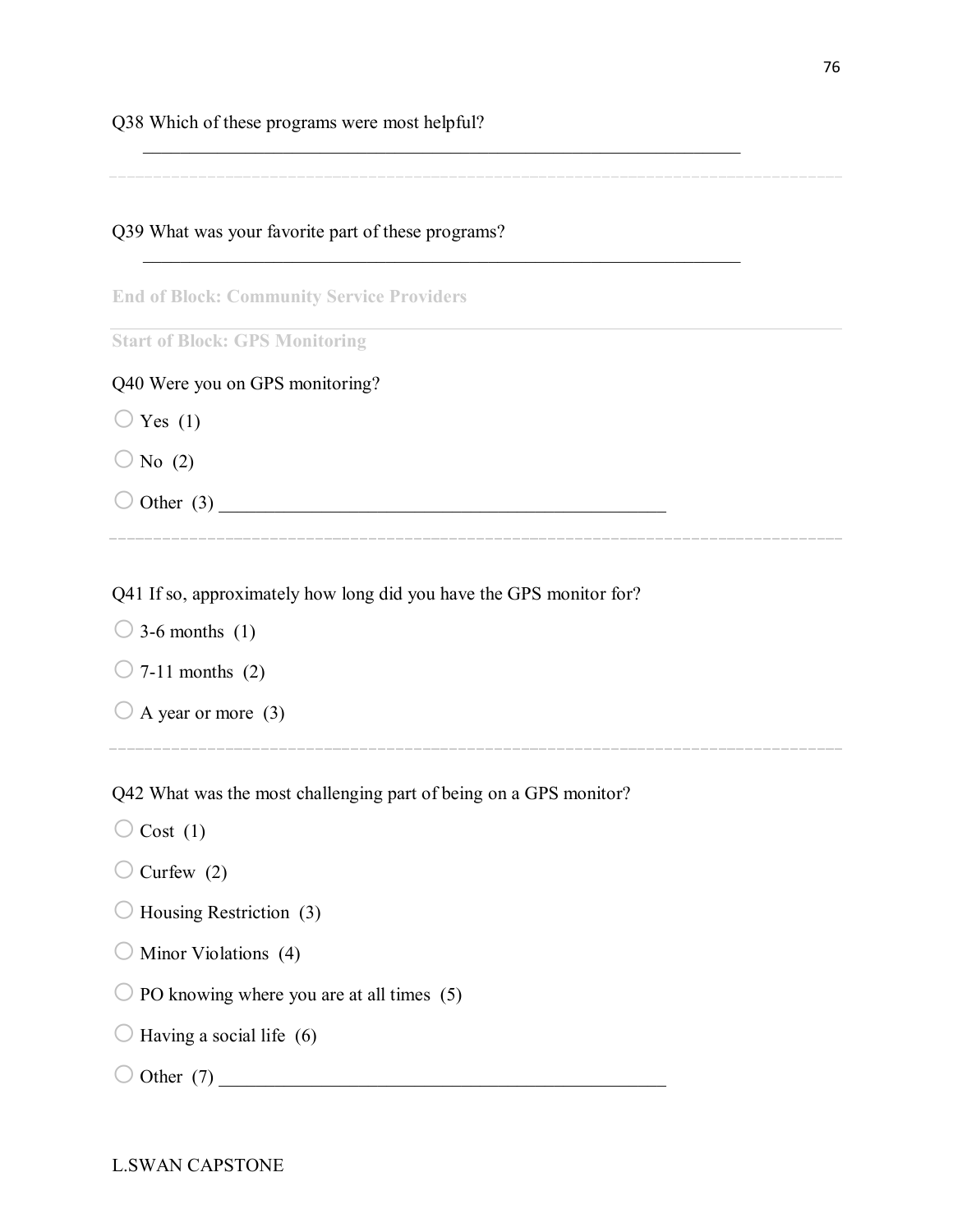Q43 How did you get past those challenges?

 $\bigcirc$  Followed the rules (1)

 $\bigcirc$  Had my peers come to me (2)

 $\bigcirc$  Talked with my PO regularly (3)

 $\bigcirc$  Family (4)

o Other (5) \_\_\_\_\_\_\_\_\_\_\_\_\_\_\_\_\_\_\_\_\_\_\_\_\_\_\_\_\_\_\_\_\_\_\_\_\_\_\_\_\_\_\_\_\_\_\_\_

**End of Block: GPS Monitoring**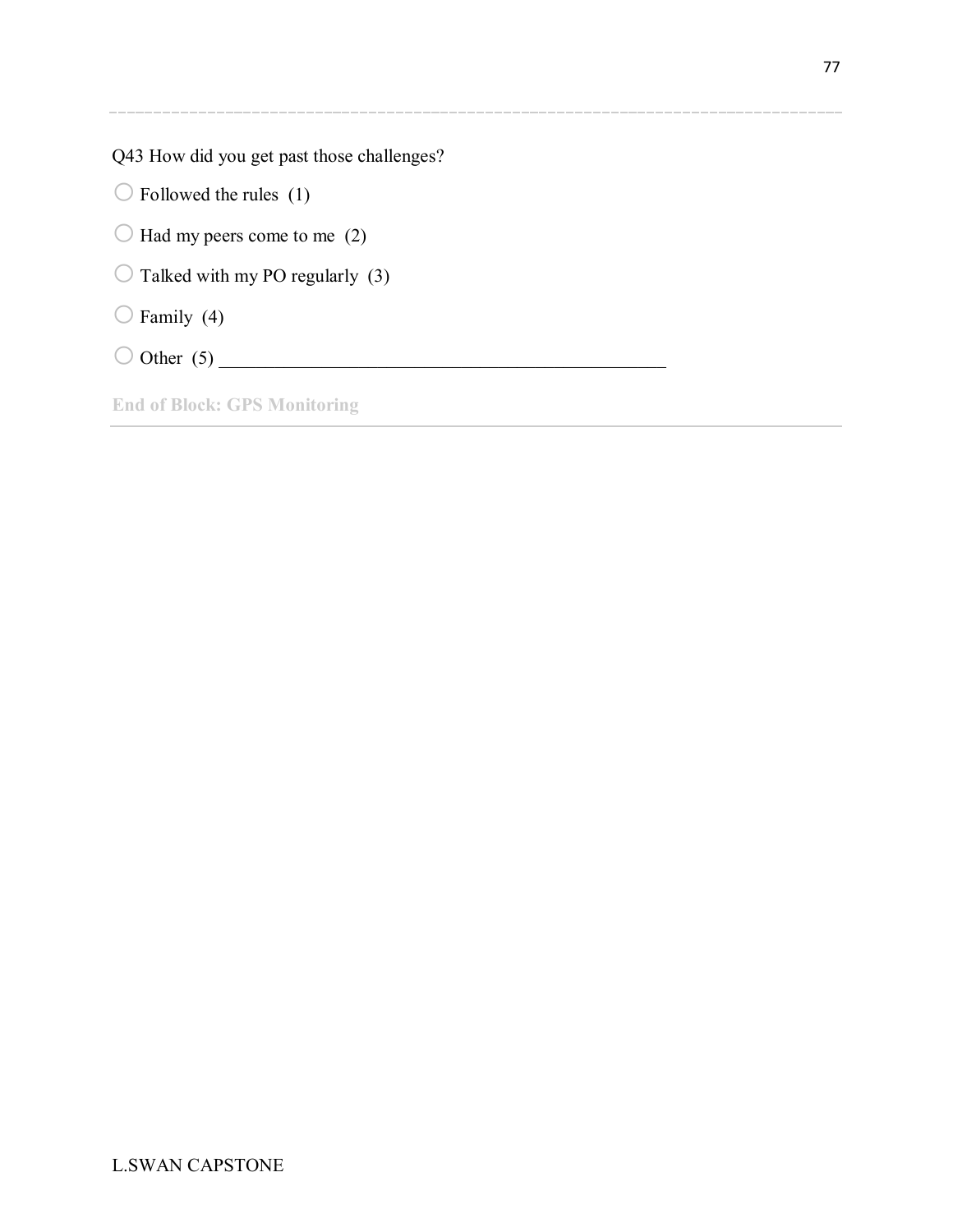### **Appendix D**

#### **SCF-Non-Participants**

 $\mathcal{L}_\text{max}$  , and the contract of the contract of the contract of the contract of the contract of the contract of

**Start of Block: Demographic Question**

| Q1 What is your age? |  |  |
|----------------------|--|--|
|                      |  |  |
|                      |  |  |

| Q2 What is your race? |  |  |
|-----------------------|--|--|
|                       |  |  |

 $\bigcirc$  Black (1)

 $\bigcirc$  White (2)

#### Q3 What is your ethnicity?

- $\bigcirc$  Hispanic (1)
- $\bigcirc$  Non-Hispanic (2)
- o Other (3) \_\_\_\_\_\_\_\_\_\_\_\_\_\_\_\_\_\_\_\_\_\_\_\_\_\_\_\_\_\_\_\_\_\_\_\_\_\_\_\_\_\_\_\_\_\_\_\_

Q44 Are you on Interim Probation or Nightwatch Supervision?

| $\bigcirc$ Nightwatch (1) |  |
|---------------------------|--|
|---------------------------|--|

- $\bigcirc$  Interim Probation (2)
- o Other (3) \_\_\_\_\_\_\_\_\_\_\_\_\_\_\_\_\_\_\_\_\_\_\_\_\_\_\_\_\_\_\_\_\_\_\_\_\_\_\_\_\_\_\_\_\_\_\_\_

Q4 When did you start on Interim Probation/Nightwatch?

 $\mathcal{L}_\text{max} = \mathcal{L}_\text{max} = \mathcal{L}_\text{max} = \mathcal{L}_\text{max} = \mathcal{L}_\text{max} = \mathcal{L}_\text{max} = \mathcal{L}_\text{max} = \mathcal{L}_\text{max} = \mathcal{L}_\text{max} = \mathcal{L}_\text{max} = \mathcal{L}_\text{max} = \mathcal{L}_\text{max} = \mathcal{L}_\text{max} = \mathcal{L}_\text{max} = \mathcal{L}_\text{max} = \mathcal{L}_\text{max} = \mathcal{L}_\text{max} = \mathcal{L}_\text{max} = \mathcal{$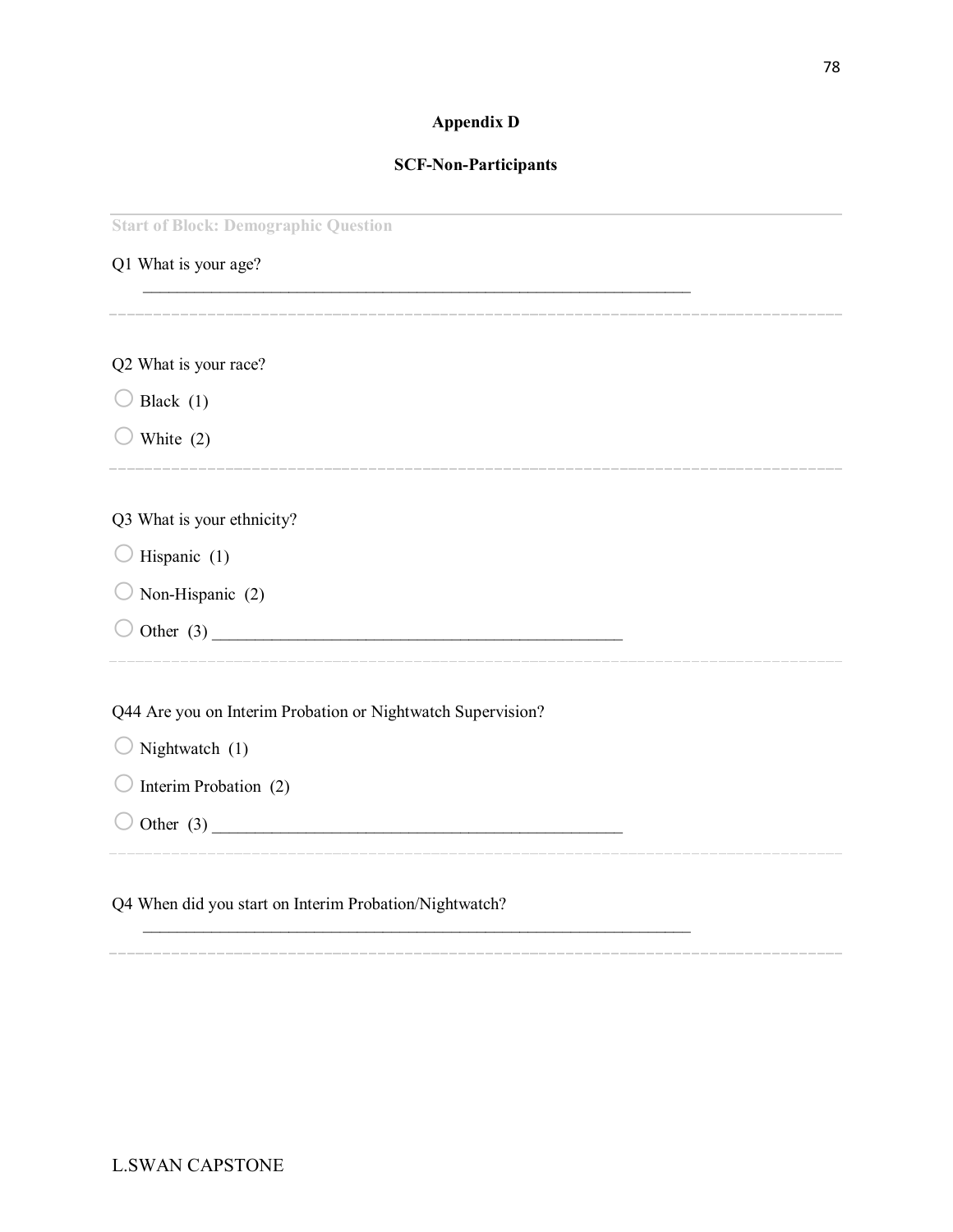Q45 Have you ever heard of the SCF program?

 $\bigcirc$  Yes (1)  $\bigcirc$  Maybe (2)

 $\bigcirc$  No (3)

 $\bigcirc$  Other (4)

Q46 Was it ever mentioned to you as an option, if you qualified?

 $\bigcirc$  Yes (1)  $\bigcirc$  Maybe (2)  $\bigcirc$  No (3)

Q6 Who is/was your probation officer(s)? If you had more than one while on interim IP/Nightwatch, please name them both.

- $\bigcirc$  Anthony Chadwick (1)
- $\bigcirc$  Cassandra Catino (2)
- $\bigcirc$  Kim Camille (3)

 $\bigcirc$  Ed Engle (4)

 $\bigcirc$  Ian Urqhart (5)

**End of Block: Demographic Question**

**Start of Block: Interim/Nightwatch**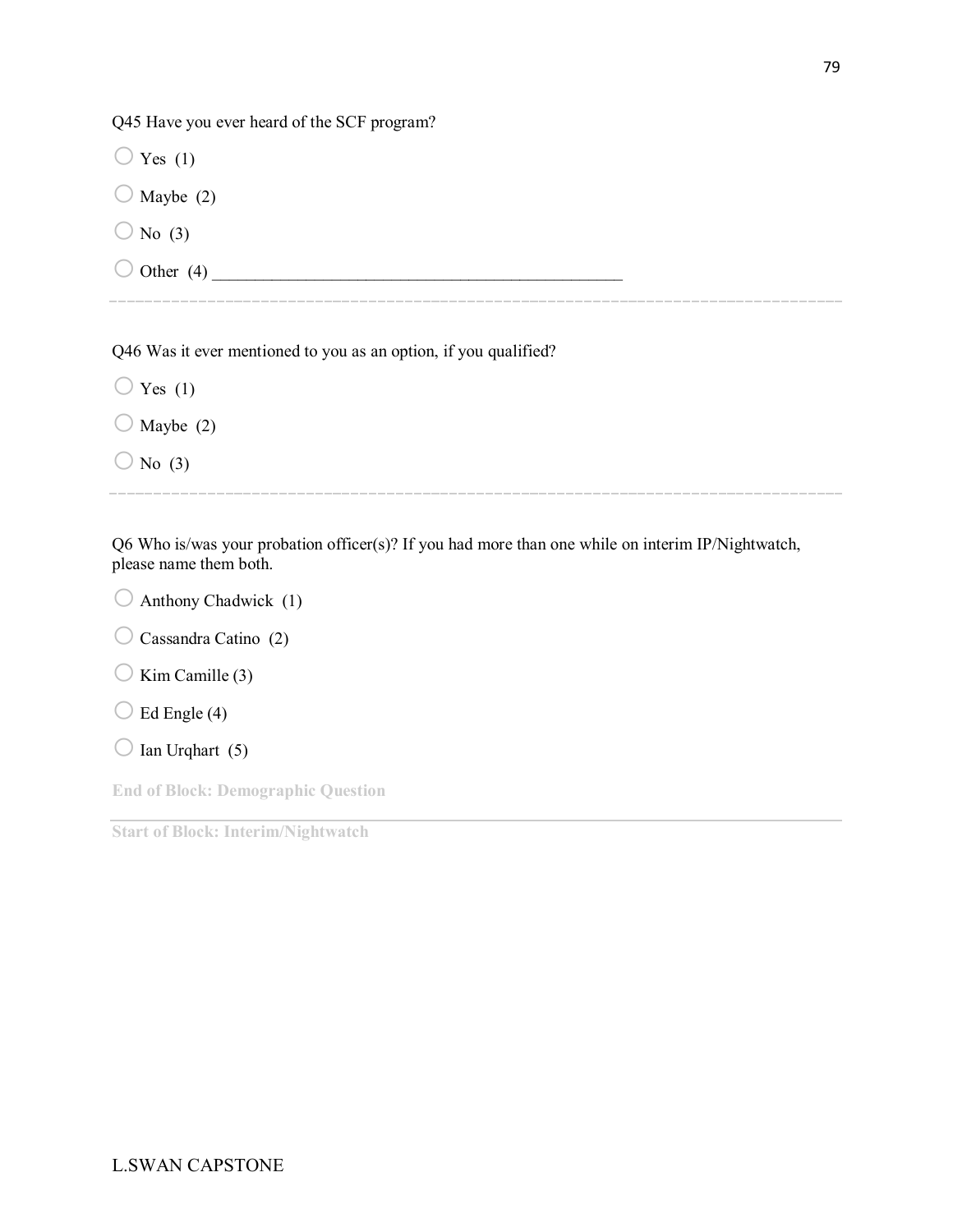| Q7 Why did you agree to become a part of interim probation? (check all that apply) |
|------------------------------------------------------------------------------------|
|------------------------------------------------------------------------------------|

| So I wouldn't have to go to prison. (1)                    |
|------------------------------------------------------------|
| The programs and opportunities. (2)                        |
| $\bigcirc$ I wanted to change my life around. (3)          |
| For my family. (4)                                         |
| My attorney said so (5)                                    |
| Other $(6)$                                                |
|                                                            |
| Q8 What program/opportunities did you like, if applicable? |

| $\bigcirc$ Job Training (1) |  |
|-----------------------------|--|
|-----------------------------|--|

| $\bigcup$ Education (2) |  |
|-------------------------|--|
|-------------------------|--|

| $\bigcirc$ Drug/Alcohol Treatment (3) |  |
|---------------------------------------|--|
|---------------------------------------|--|

- $\bigcirc$  Mental Health Treatment (4)
- o Other (5) \_\_\_\_\_\_\_\_\_\_\_\_\_\_\_\_\_\_\_\_\_\_\_\_\_\_\_\_\_\_\_\_\_\_\_\_\_\_\_\_\_\_\_\_\_\_\_\_

Q9 What is your favorite part of interim/nightwatch now that you've been involved?

 $\mathcal{L}_\text{max}$  , and the contribution of the contribution of the contribution of the contribution of the contribution of the contribution of the contribution of the contribution of the contribution of the contribution of t

Q10 What do you dislike about Interim/Nightwatch?

 $\bigcirc$  GPS Monitoring (1)

 $\bigcirc$  PO Monitoring (2)

 $\bigcirc$  Being involved in community service programs (3)

| $\bigcirc$ Being in court (4) |  |
|-------------------------------|--|
|-------------------------------|--|

- $\bigcirc$  Judge (5)
- o Other (6) \_\_\_\_\_\_\_\_\_\_\_\_\_\_\_\_\_\_\_\_\_\_\_\_\_\_\_\_\_\_\_\_\_\_\_\_\_\_\_\_\_\_\_\_\_\_\_\_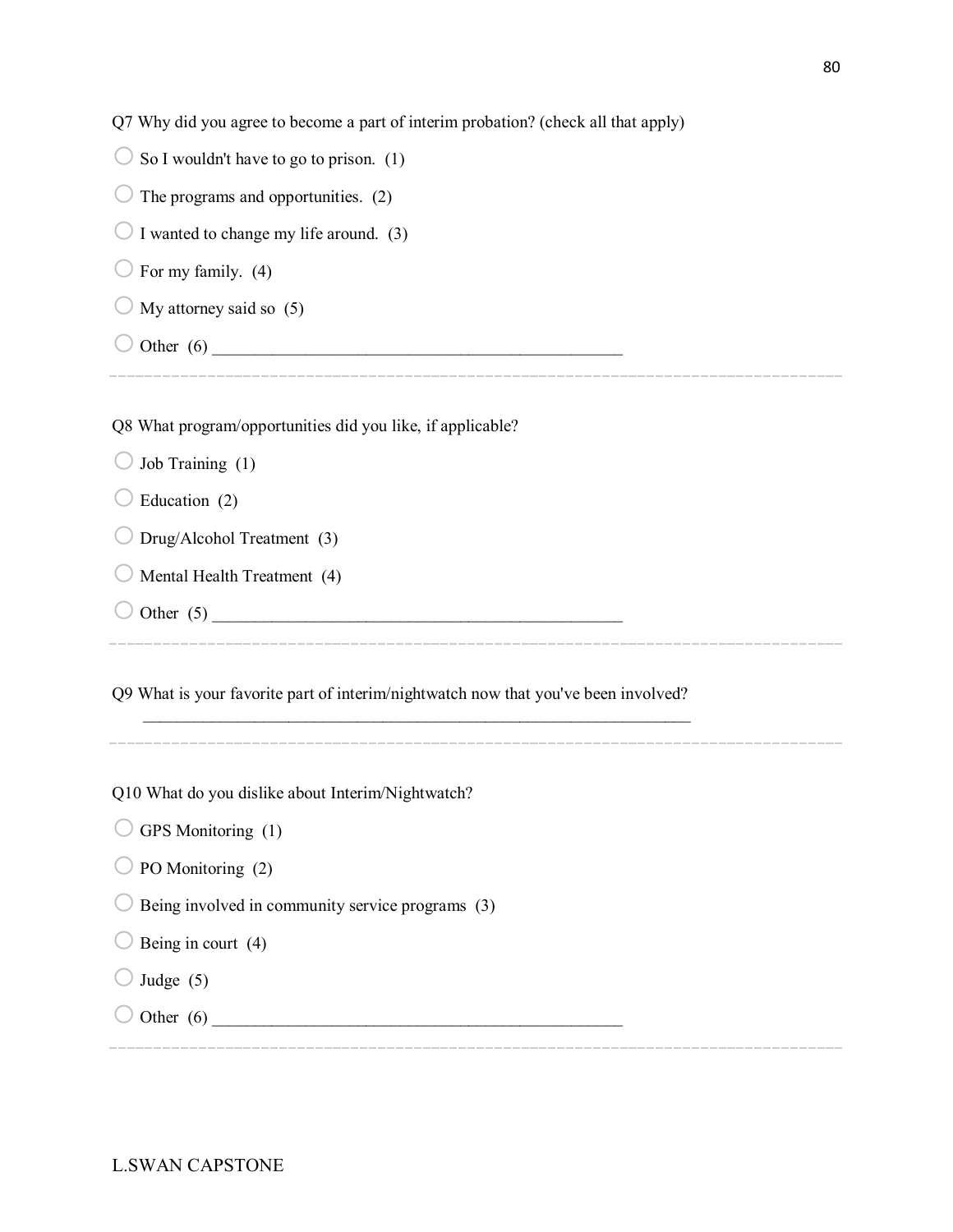| Q11 What would you change about Interim/Nightwatch?                      |                                                  |                                                                                                                        |                              |                                |
|--------------------------------------------------------------------------|--------------------------------------------------|------------------------------------------------------------------------------------------------------------------------|------------------------------|--------------------------------|
|                                                                          |                                                  | Q12 Which of the following helped you succeed? (Choose all that apply)                                                 |                              |                                |
| GPS Monitoring (1)                                                       |                                                  |                                                                                                                        |                              |                                |
| PO Monitoring (2)                                                        |                                                  |                                                                                                                        |                              |                                |
|                                                                          | Being involved in community service programs (3) |                                                                                                                        |                              |                                |
| Being in court (4)                                                       |                                                  |                                                                                                                        |                              |                                |
| Judge $(5)$                                                              |                                                  |                                                                                                                        |                              |                                |
|                                                                          |                                                  |                                                                                                                        |                              |                                |
| Did you fully<br>understand what<br>was required of<br>you in SCF? $(1)$ | I did not<br>understand $(1)$                    | Q13 Did you fully understand what was required of you in Interim/Nightwatch?<br>I somewhat did<br>not understand $(2)$ | I somewhat<br>understood (3) | I understood<br>completely (4) |
| <b>End of Block: Interim/Nightwatch</b>                                  |                                                  |                                                                                                                        |                              |                                |
| <b>Start of Block: Court</b>                                             |                                                  |                                                                                                                        |                              |                                |
| Q14 Do you think the judge was fair?                                     |                                                  |                                                                                                                        |                              |                                |
|                                                                          | Not fair $(1)$                                   | Somewhat unfair<br>(2)                                                                                                 | Somewhat fair (3)            | Fair $(4)$                     |
| Do you think the<br>judge was fair?<br>(1)                               |                                                  |                                                                                                                        |                              |                                |
|                                                                          |                                                  |                                                                                                                        |                              |                                |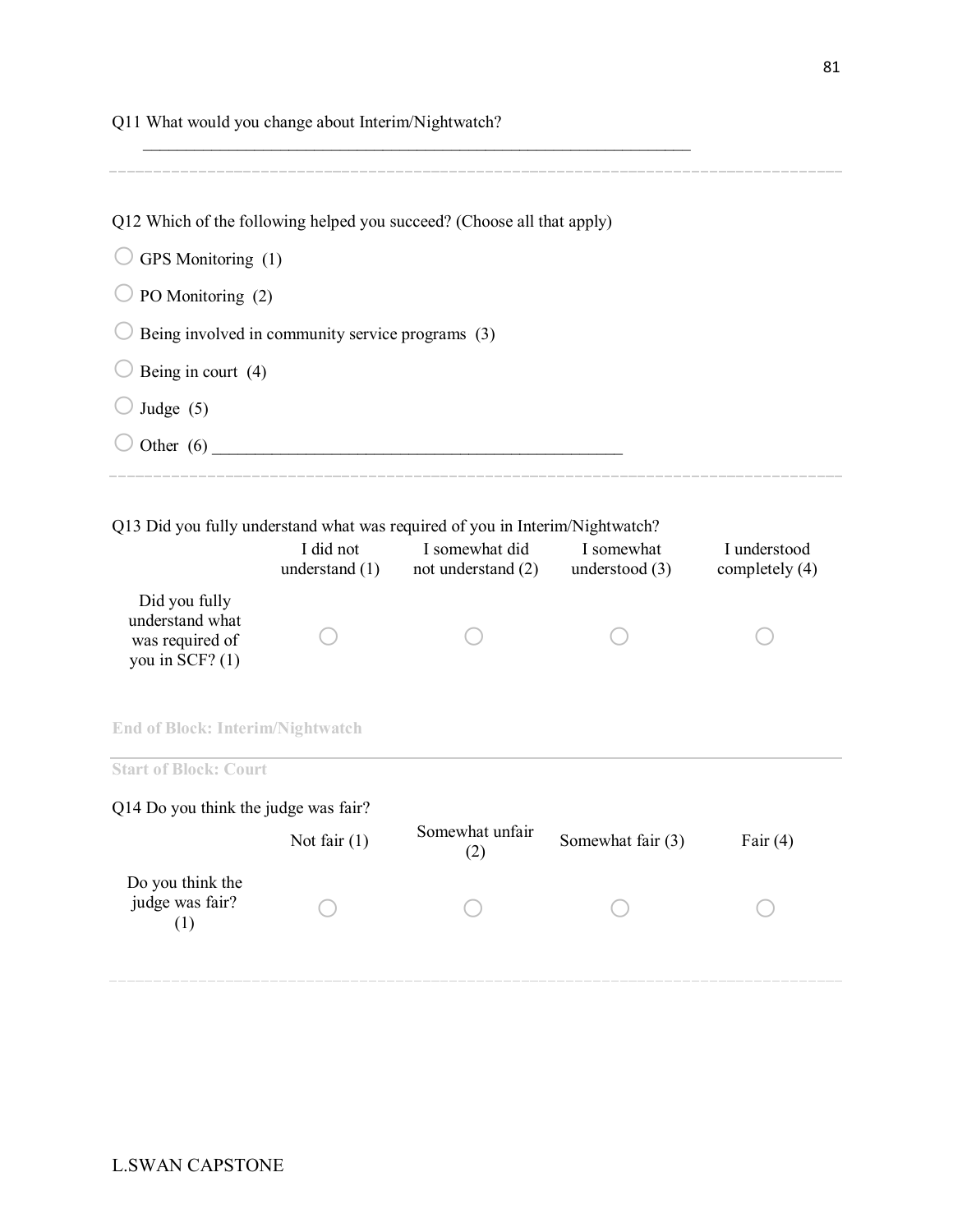Q15 How often did you appear before the judge?

 $\bigcirc$  1-2 times (1)  $\bigcirc$  3-4 times (2)

 $\bigcirc$  5+ times (3)

Q16 Do you think the judge cared about you?

 $\bigcirc$  Yes (1)

 $\bigcirc$  Maybe (2)

 $\bigcirc$  No (3)

o Other (4) \_\_\_\_\_\_\_\_\_\_\_\_\_\_\_\_\_\_\_\_\_\_\_\_\_\_\_\_\_\_\_\_\_\_\_\_\_\_\_\_\_\_\_\_\_\_\_\_

Q17 Do you think the judge cared about your case?

 $\bigcirc$  Yes (1)  $\bigcirc$  Maybe (2)

 $\bigcirc$  No (3)

o Other (4) \_\_\_\_\_\_\_\_\_\_\_\_\_\_\_\_\_\_\_\_\_\_\_\_\_\_\_\_\_\_\_\_\_\_\_\_\_\_\_\_\_\_\_\_\_\_\_\_

Q18 Do you feel as though being in court frequently helped/could have helped your success in Interim/Nightwatch?

 $\bigcirc$  Yes (1)

 $\bigcirc$  No (2)

o Other (3) \_\_\_\_\_\_\_\_\_\_\_\_\_\_\_\_\_\_\_\_\_\_\_\_\_\_\_\_\_\_\_\_\_\_\_\_\_\_\_\_\_\_\_\_\_\_\_\_

Q19 Why did being in court help or hurt your success in Interim/Nightwatch?

 $\mathcal{L}_\text{max} = \mathcal{L}_\text{max} = \mathcal{L}_\text{max} = \mathcal{L}_\text{max} = \mathcal{L}_\text{max} = \mathcal{L}_\text{max} = \mathcal{L}_\text{max} = \mathcal{L}_\text{max} = \mathcal{L}_\text{max} = \mathcal{L}_\text{max} = \mathcal{L}_\text{max} = \mathcal{L}_\text{max} = \mathcal{L}_\text{max} = \mathcal{L}_\text{max} = \mathcal{L}_\text{max} = \mathcal{L}_\text{max} = \mathcal{L}_\text{max} = \mathcal{L}_\text{max} = \mathcal{$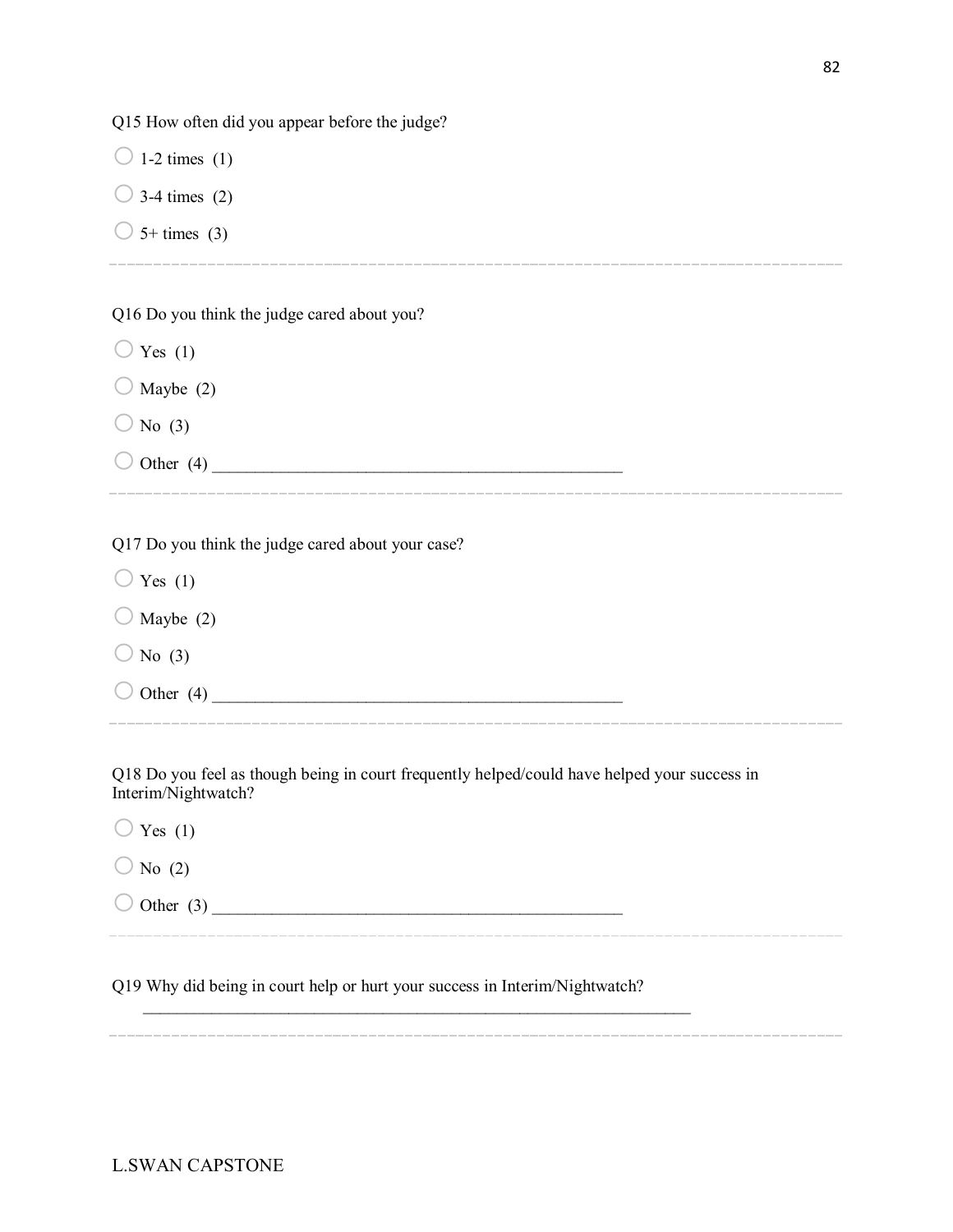Q20 Did you know what sentence you were going to get before you appeared in court?

| Yes $(1)$                                                                  |                 |                             |                         |               |
|----------------------------------------------------------------------------|-----------------|-----------------------------|-------------------------|---------------|
| No $(2)$                                                                   |                 |                             |                         |               |
|                                                                            |                 |                             |                         |               |
|                                                                            |                 |                             |                         |               |
| Q21 During your court appearance(s) was your probation officer present?    |                 |                             |                         |               |
| Never $(1)$                                                                |                 |                             |                         |               |
| Sometimes (2)                                                              |                 |                             |                         |               |
| Always (3)                                                                 |                 |                             |                         |               |
|                                                                            |                 |                             |                         |               |
| Q22 Was having your probation officer in the courtroom helpful?            |                 |                             |                         |               |
|                                                                            | Not helpful (1) | Somewhat<br>unhelpful $(2)$ | Somewhat helpful<br>(3) | Helpful $(4)$ |
| Was having your<br>probation officer<br>in the courtroom<br>helpful? $(1)$ |                 |                             |                         |               |
| <b>End of Block: Court</b>                                                 |                 |                             |                         |               |
| <b>Start of Block: Probation</b>                                           |                 |                             |                         |               |
| Q23 How often did you meet with your probation officer at the beginning?   |                 |                             |                         |               |
| Once a week $(1)$                                                          |                 |                             |                         |               |
| Twice a week (2)                                                           |                 |                             |                         |               |
| $3+$ times a week $(3)$                                                    |                 |                             |                         |               |
| Bi-weekly (4)                                                              |                 |                             |                         |               |
|                                                                            |                 |                             |                         |               |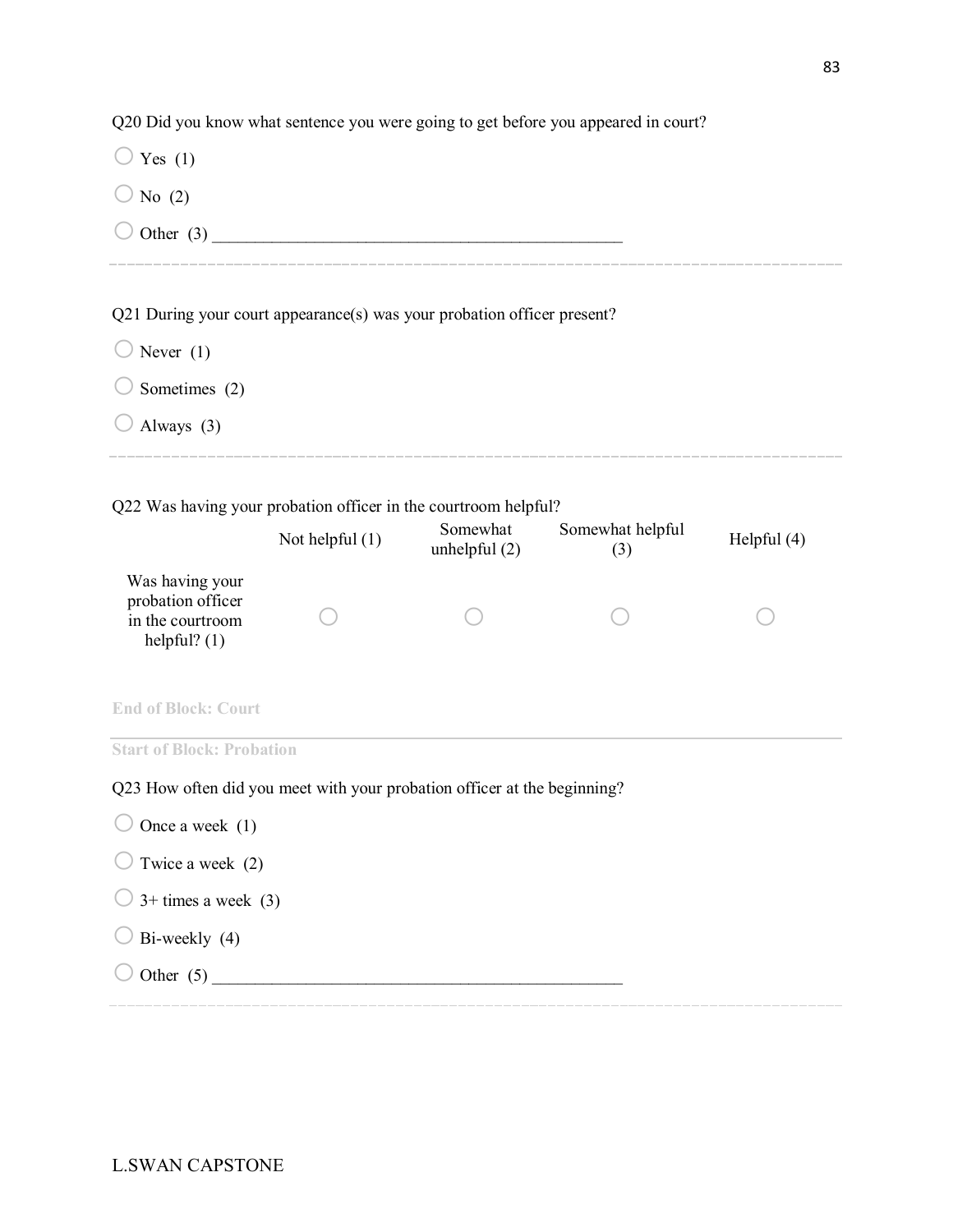Q24 Did that change later during your probation sentence?  $\bigcirc$  Yes (1)  $\bigcirc$  No (2) o Other (3) \_\_\_\_\_\_\_\_\_\_\_\_\_\_\_\_\_\_\_\_\_\_\_\_\_\_\_\_\_\_\_\_\_\_\_\_\_\_\_\_\_\_\_\_\_\_\_\_ Q25 If so, did you meet  $\bigcirc$  More often (1)  $\bigcirc$  Less Often (2)  $\bigcirc$  Other (3) Q26 Did your probation officer repeat the interim probation/Nightwatch rules to you?  $\bigcirc$  Yes (1)  $\bigcirc$  No (2) Q27 How often did your probation officer repeat the probation rules to you?  $\bigcirc$  Never (1)  $\bigcirc$  Sometimes (2)  $\bigcirc$  Always (3) Q28 Did repeating the rules help you understand the interim/Nightwatch?  $\bigcirc$  Yes (1)  $\bigcirc$  No (2)  $\bigcirc$  Other (3)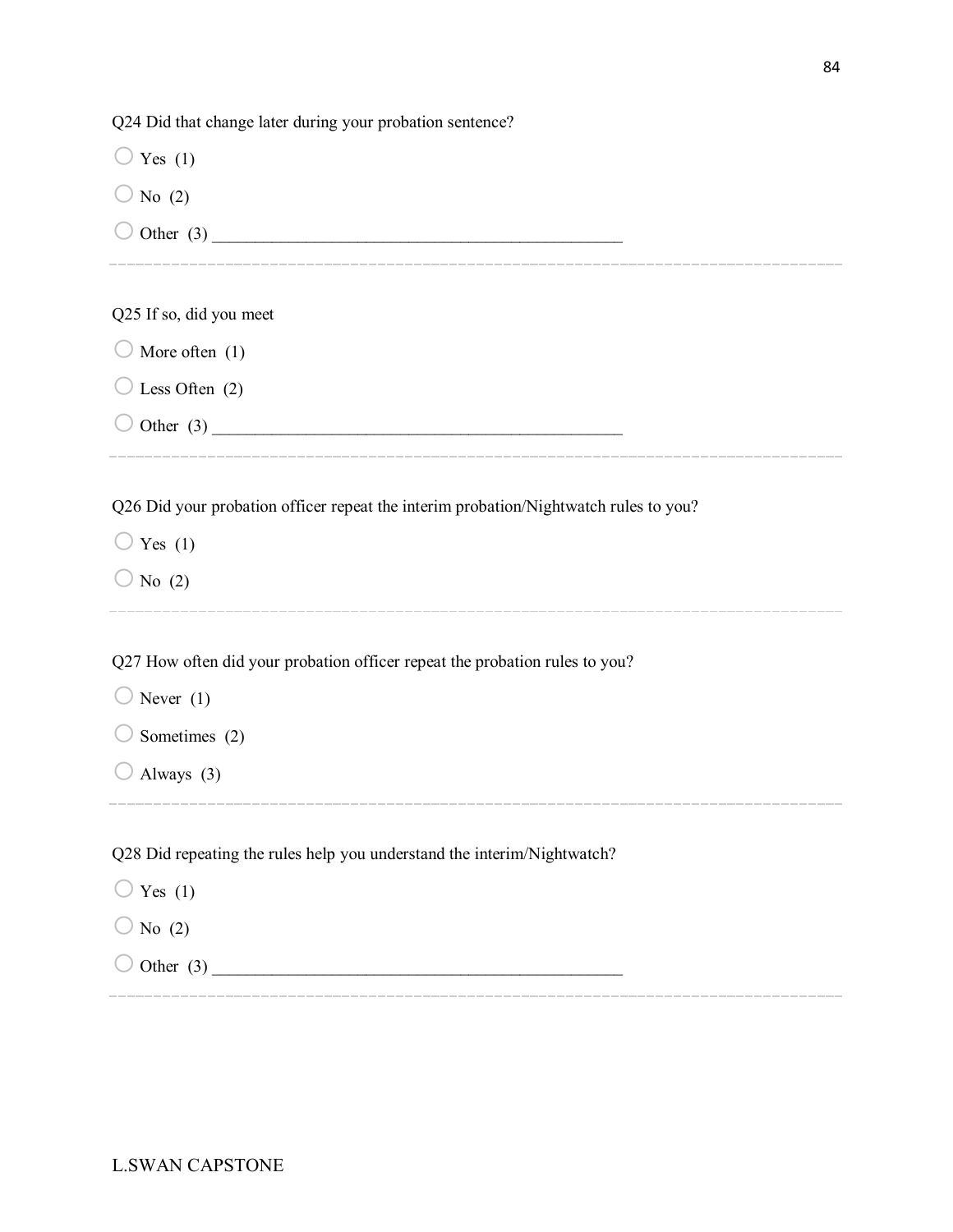Q29 Did repeating the rules help you follow the rules?

 $\bigcirc$  Yes (1)

- $\bigcirc$  No (2)
- o Other (3) \_\_\_\_\_\_\_\_\_\_\_\_\_\_\_\_\_\_\_\_\_\_\_\_\_\_\_\_\_\_\_\_\_\_\_\_\_\_\_\_\_\_\_\_\_\_\_\_

Q30 How was your relationship with your probation officer?

 $\bigcirc$  Positive (1)  $\bigcirc$  Neutral (2)

 $\bigcirc$  Negative (3)

Q31 Did your probation officer care about your case?

 $\bigcirc$  Yes (1)

 $\bigcirc$  Maybe (2)

 $\bigcirc$  No (3)

 $\bigcirc$  Other (4)

Q32 Did you feel as though you could talk about your problems following the rules with your probation officer?

 $\bigcirc$  Yes (1)  $\bigcirc$  Maybe (2)  $\bigcirc$  No (3) o Other (4) \_\_\_\_\_\_\_\_\_\_\_\_\_\_\_\_\_\_\_\_\_\_\_\_\_\_\_\_\_\_\_\_\_\_\_\_\_\_\_\_\_\_\_\_\_\_\_\_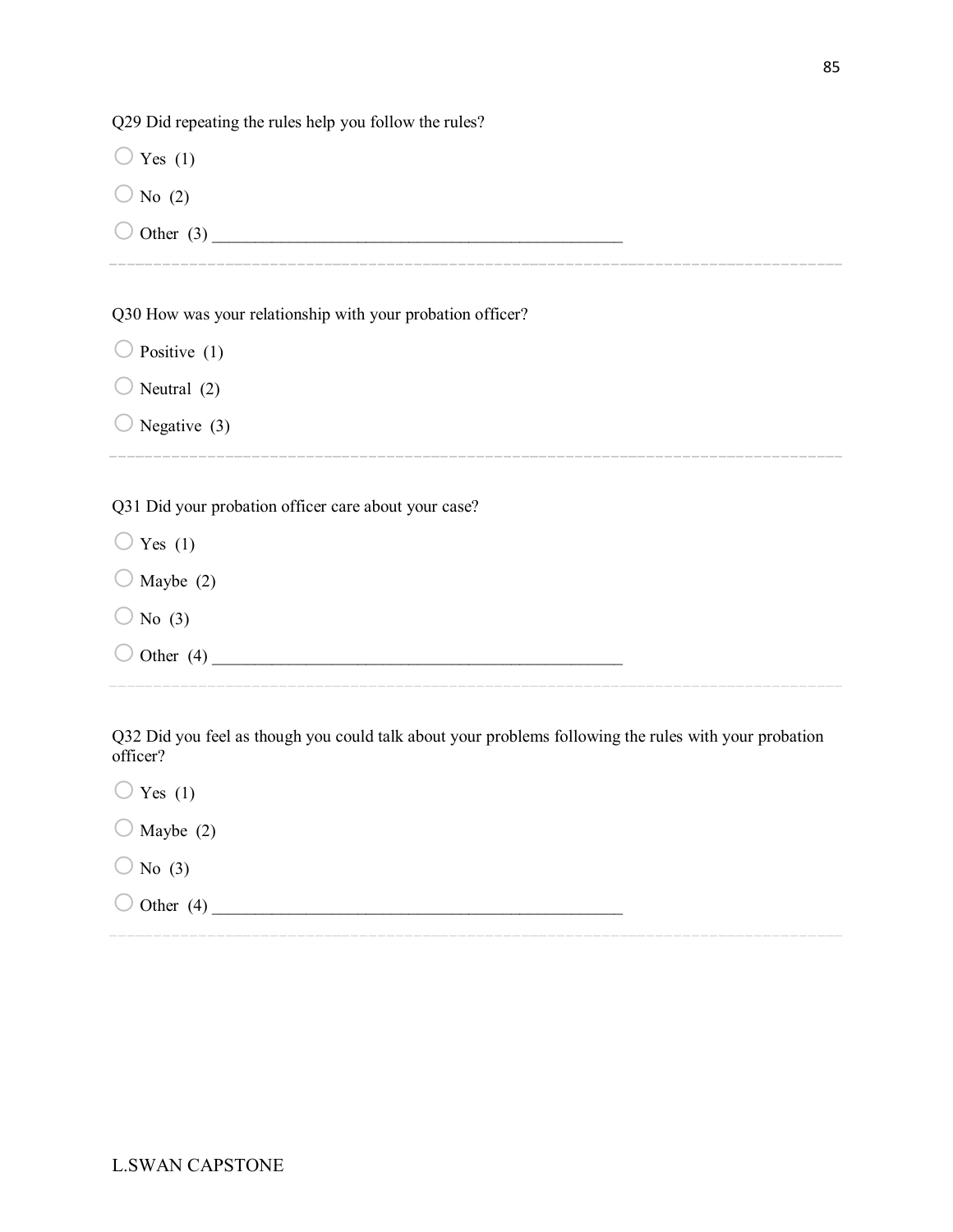| Q33 Did you feel as though you could talk about your personal life with your probation officer? |
|-------------------------------------------------------------------------------------------------|
| $\bigcirc$ Yes (1)                                                                              |
| Maybe (2)                                                                                       |
| $\bigcirc$ No (3)                                                                               |
| $\bigcirc$ Other (4)                                                                            |
|                                                                                                 |
| Q34 Did your probation officer require you to attend any programs?                              |
| $\bigcirc$ Yes (1)                                                                              |
| $\bigcirc$ No (2)                                                                               |
| $\bigcirc$ Other (3)                                                                            |
|                                                                                                 |
| Q35 Were the programs that probation required you to participate in fair?                       |
| $\bigcirc$ Yes (1)                                                                              |
| $\bigcirc$ No (2)                                                                               |
| $\bigcirc$ Other (3)                                                                            |
|                                                                                                 |
| Q36 Were the programs that probation required you to participate in helpful to your success?    |
| $\bigcirc$ Yes (1)                                                                              |
| $\bigcirc$ No (2)                                                                               |
| Other $(3)$                                                                                     |
| <b>End of Block: Probation</b>                                                                  |
|                                                                                                 |

**Start of Block: Community Service Providers**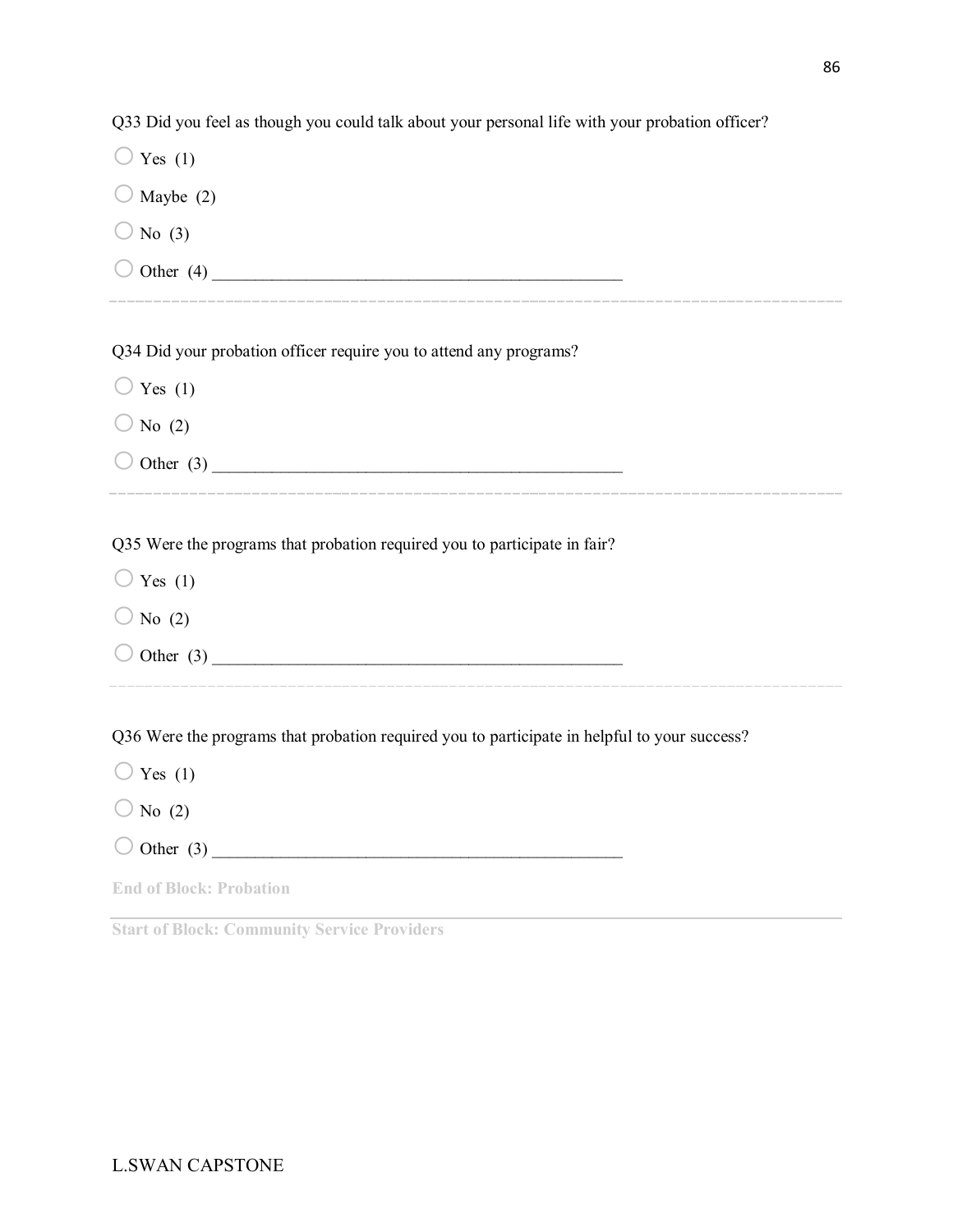Q37 What programs did you participate in?

| Education (1)                                                       |
|---------------------------------------------------------------------|
| Job Training (2)                                                    |
| Drug/Alcohol Treatment (3)                                          |
| Mental Health Treatment (4)                                         |
| Support Group Meetings (5)                                          |
|                                                                     |
|                                                                     |
| Q38 Which of these programs were most helpful?                      |
|                                                                     |
| Q39 What was your favorite part of these programs?                  |
|                                                                     |
| <b>End of Block: Community Service Providers</b>                    |
| <b>Start of Block: GPS Monitoring</b>                               |
| Q40 Were you on GPS monitoring?                                     |
| $\bigcirc$ Yes (1)                                                  |
| $\bigcirc$ No (2)                                                   |
|                                                                     |
|                                                                     |
| Q41 If so, approximately how long did you have the GPS monitor for? |

- $\bigcirc$  7-11 months (2)
- $\bigcirc$  A year or more (3)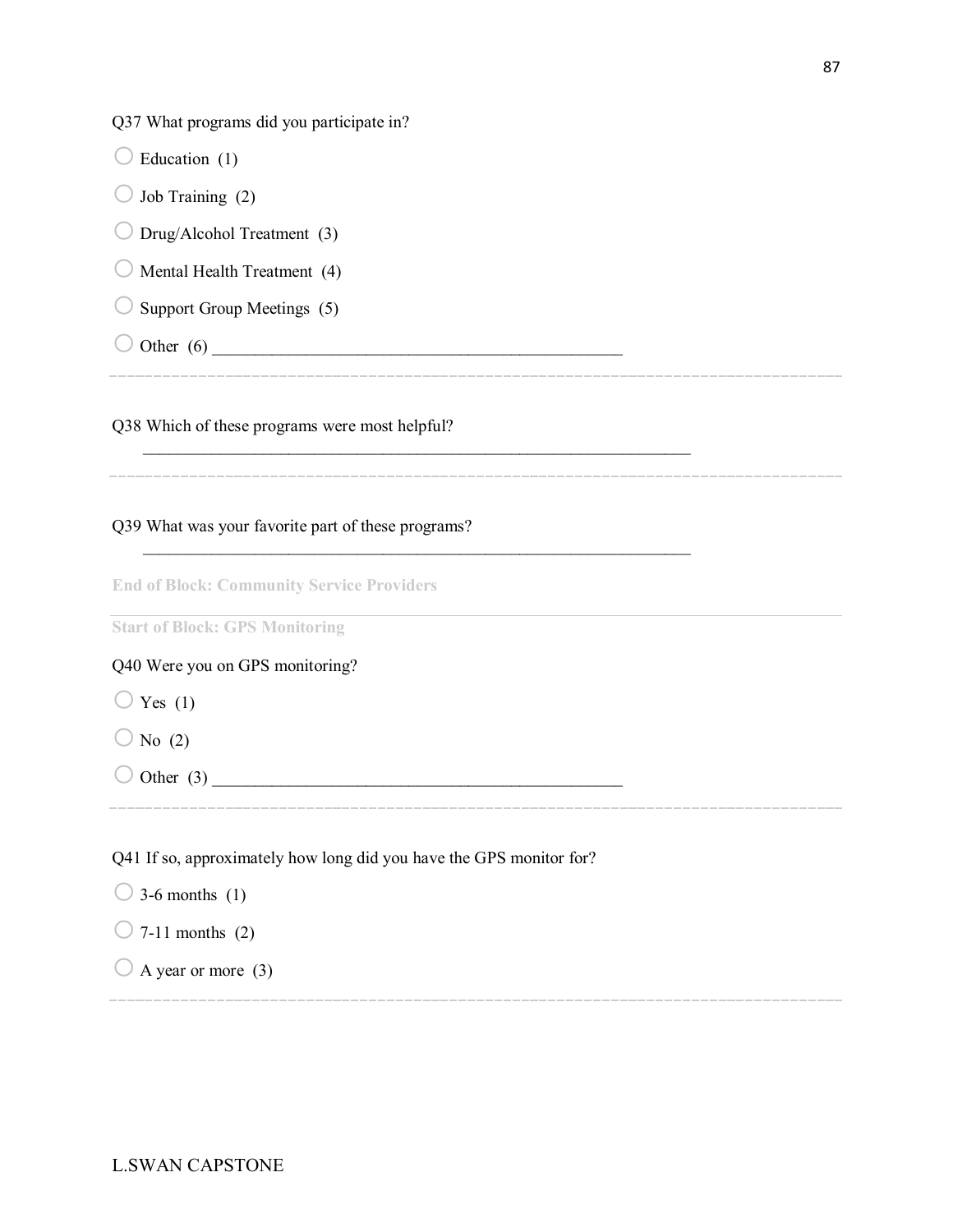Q42 What was the most challenging part of being on a GPS monitor?

|                                           |                                            | $\circ$ $\circ$ 1 | O |  |  |
|-------------------------------------------|--------------------------------------------|-------------------|---|--|--|
|                                           | Cost(1)                                    |                   |   |  |  |
|                                           | Curfew $(2)$                               |                   |   |  |  |
|                                           | Housing Restriction (3)                    |                   |   |  |  |
|                                           | Minor Violations (4)                       |                   |   |  |  |
| PO knowing where you are at all times (5) |                                            |                   |   |  |  |
|                                           | Having a social life (6)                   |                   |   |  |  |
|                                           | Other $(7)$                                |                   |   |  |  |
|                                           |                                            |                   |   |  |  |
|                                           | Q43 How did you get past those challenges? |                   |   |  |  |
|                                           |                                            |                   |   |  |  |

 $\bigcirc$  Followed the rules (1)

- $\bigcirc$  Had my peers come to me (2)
- $\bigcirc$  Talked with my PO regularly (3)
- $\bigcirc$  Family (4)
- o Other (5) \_\_\_\_\_\_\_\_\_\_\_\_\_\_\_\_\_\_\_\_\_\_\_\_\_\_\_\_\_\_\_\_\_\_\_\_\_\_\_\_\_\_\_\_\_\_\_\_

**End of Block: GPS Monitoring**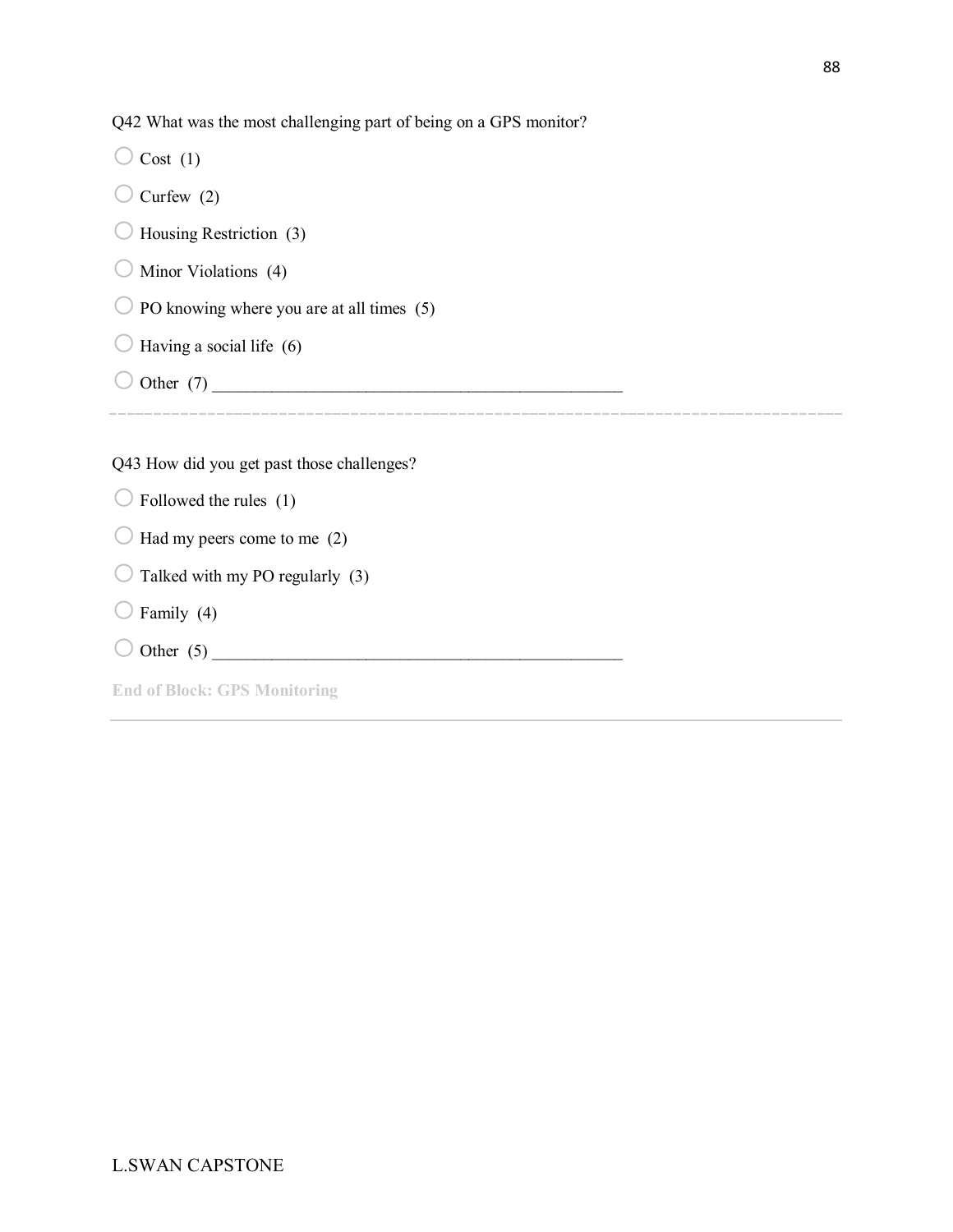# **Appendix E**

## Survey: Judge

### **Demographic Questions**

- 1. What is your role as the Judge in the SCF program?
- 2. How many SCF cases do you see on average?
	- a. Monthly?
- 3. What is your overall caseload a month look like?

### **Swift, Certain, & Fair**

- 4. Do you feel as though SCF is beneficial to the participants? a. Why? Or why not?
- 5. Do you feel that SCF has been a success?
	- a. If so, what does that success look like to you? If not, why?
- 6. What is special about this program and how does that contribute to the program's successes?
- 7. What do you feel is the key component to this program?
- 8. What would you change about the program?
- 9. What is the most difficult part of the program?
	- a. From your stand point? And in the eyes of the participant?
- 10. Do you feel more involved in SCF participants' lives?

### **Court**

- 11. Do you feel as though the SCF program sanctions are fair?
- 12. Are there a wide variety of sanction given throughout SCF?
	- a. What factors contribute to those sanctions?
- 13. How has SCF impacted your other gun cases?
	- a. IP? Nightwatch?
- 14. Do you feel as though SCF has helped you look at other cases differently? a. Why? Why not?

- 15. How was your relationship with the other stakeholders?
	- a. Did you all work well together?
		- i. Do you work better with some than others?
		- ii. Who do you work the most with?
	- b. What was the most challenging part with working with others?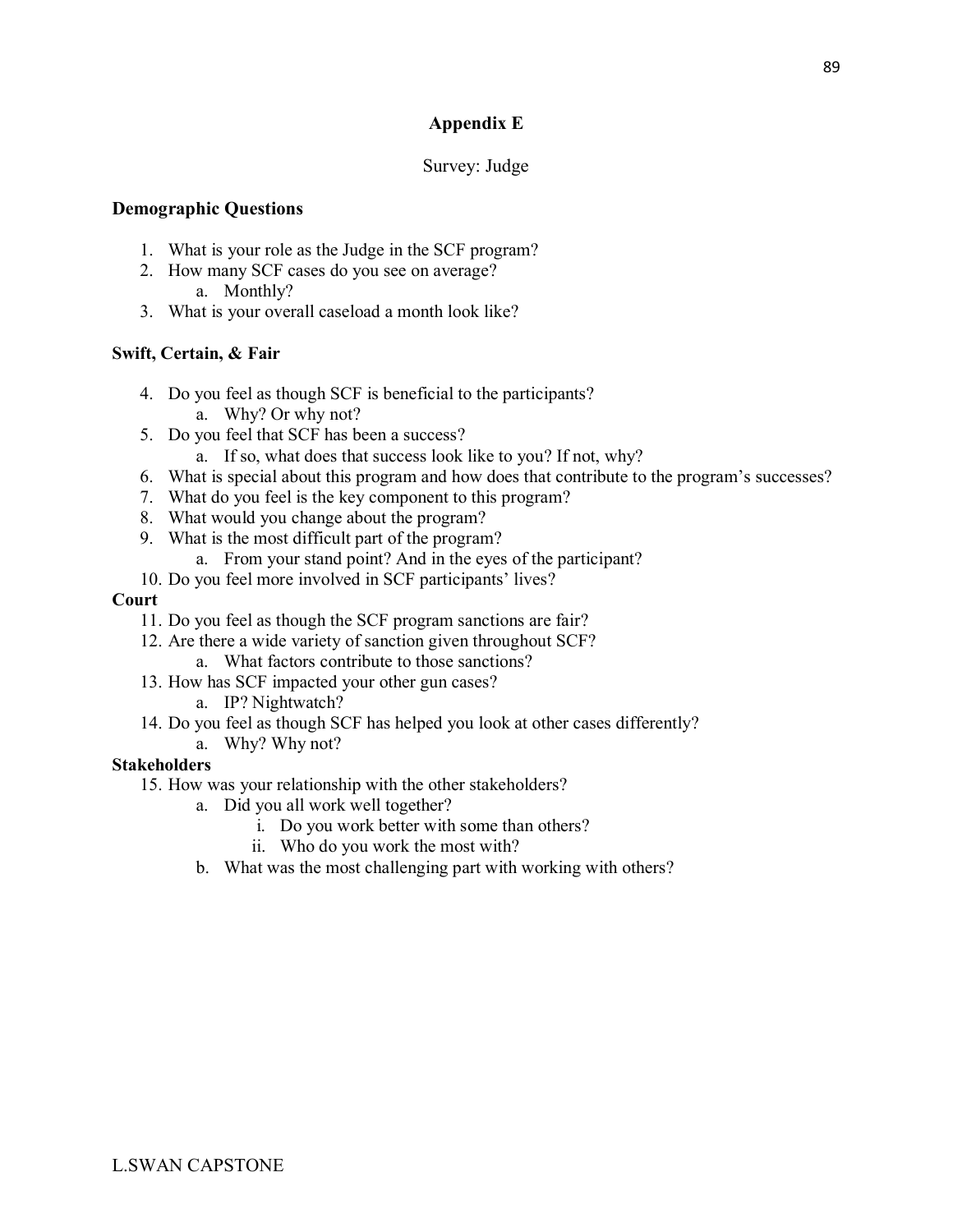# **Appendix F**

### Survey Question Draft: Probation Officers

#### **Demographic Questions**

- 1. What is your role in the SCF program as a Probation Officer?
- 2. How many SCF participants do you supervise?
- 3. How often do you meet with your SCF probationers?
- 4. What is your caseload like?
	- a. How many SCF participants do you see?
	- b. How many other probationers do you have?

### **Swift, Certain, & Fair**

- 5. Do you feel that SCF has been a success?
	- a. If so, what does that success look like to you? If not, why?
- 6. What is special about this program and how does that contribute to the program's successes?
- 7. What has been the most challenging aspect of implementing SCF for you as a probation officer?
- 8. What has been your favorite part of SCF?
- 9. Do you feel the SCF program has been beneficial to the participant?
- 10. How has SCF impacted the court system?
- 11. Is there anything you would change about the SCF program?
	- a. If so, what would you change?

### **Probation**

- 12. What is your relationship like with the SCF participants?
	- a. How does it differ from your other probationers?
	- b. Do you feel closer to your SCF participants?
- 13. Do you repeat the SCF rules to your probationers?
	- a. If so, how often?
- 14. Do you repeat the probation rules to your other probationers?
	- a. If so, how often?
- 15. From your point of view, what do SCF participants struggle with the most during SCF interim probation?
	- a. Is this different or similar to your other probationers on interim?

#### **Court**

- 16. Do you feel as though the SCF sanctions were fair?
- 17. Do you feel as though the judge was consistent in the sanctions given across the SCF participants?

- 18. How was your relationship with the other stakeholders?
	- a. Did you all work well together?
		- i. Do you work better with some than others?
		- ii. Who do you work the most with?
	- b. What was the most challenging part with working with others?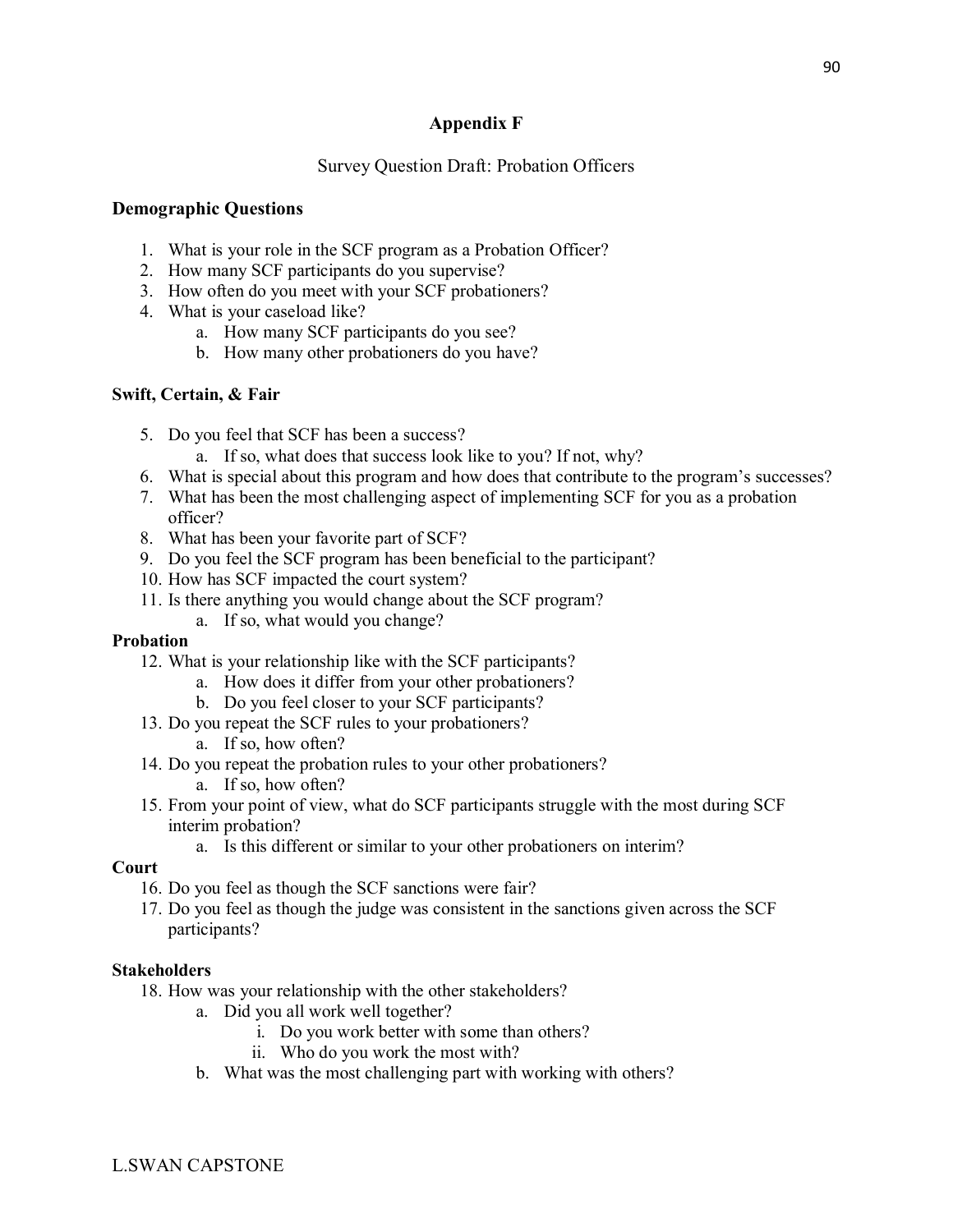# **Appendix G**

## Survey Question Draft: District Attorney's Office

## **Demographic Questions**

1. What is your role in SCF as the ADA/DA?

## **Swift, Certain, & Fair**

- 2. Do you feel as though SCF is beneficial to the participants?
	- a. Why? Or why not?
- 3. What is special about this program and how does that contribute to the program's successes?
- 4. What would you change about the program?
- 5. What is the most difficult part of the program?
	- a. From your stand point? And in the eyes of the participant?

## **Court**

- 6. Do you feel as though the SCF program sanctions are fair?
	- a. Too lenient?
- 7. Do you feel as though the judge was consistent in the sanctions given across the SCF participants?
- 8. How does SCF affect you?
	- a. Caseload?
	- b. Sanctions?
	- c. Other?

- 9. How was your relationship with the other stakeholders?
	- a. Did you all work well together?
		- i. Do you work better with some than others?
		- ii. Who do you work the most with?
	- b. What was the most challenging part with working with others?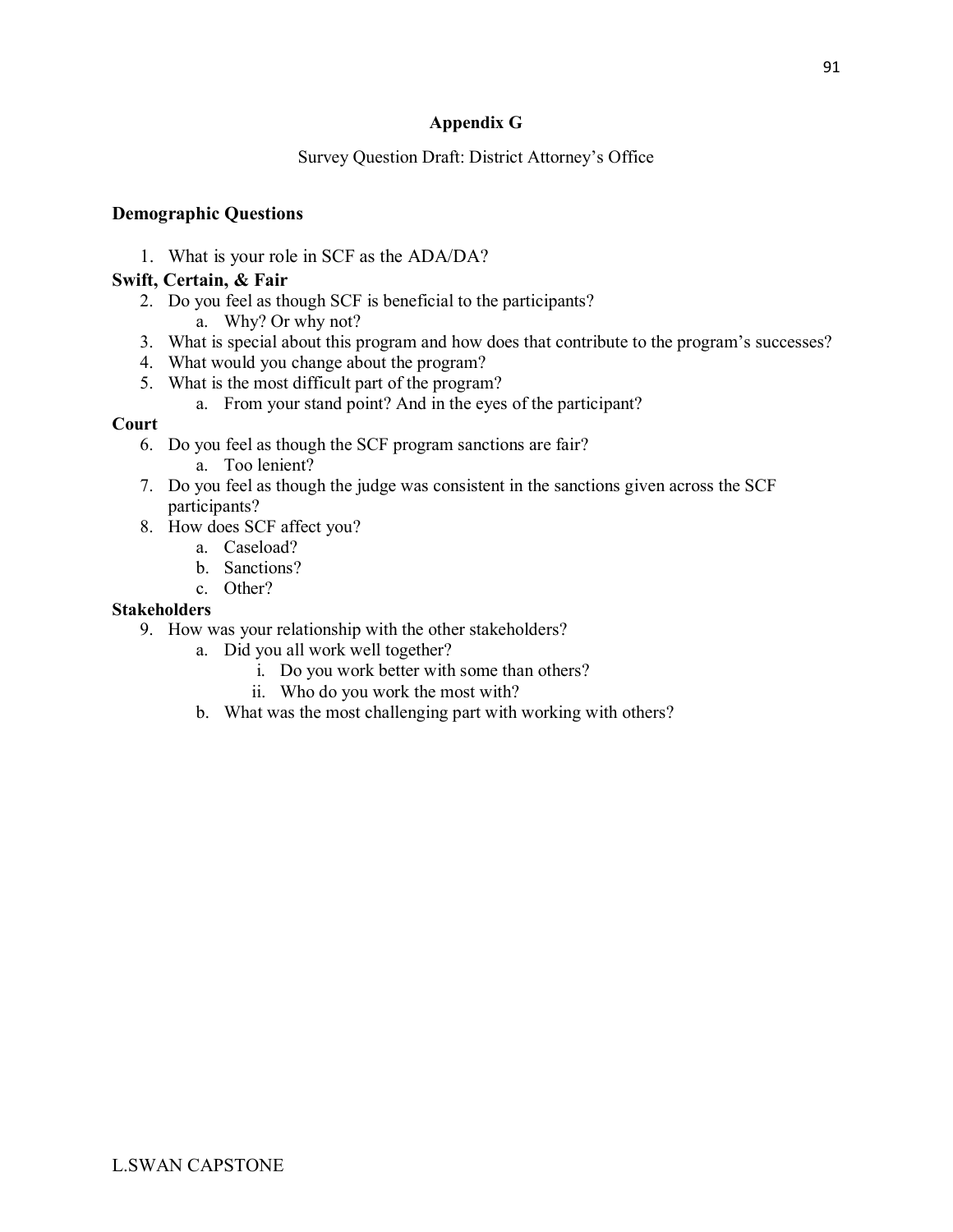# **Appendix H**

# Survey Question Draft: Rochester Police Department

# **Demographic Questions**

1. What is your role in the SCF program as the Police Commander?

# **Swift, Certain, & Fair**

- 2. Do you feel as though SCF is beneficial to the participants?
	- a. Why? Or why not?
- 3. What is special about this program and how does that contribute to the program's successes?
- 4. What would you change about the program?
- 5. What is the most difficult part of the program?
	- a. From your stand point? And in the eyes of the participant?

## **Court**

6. Do you feel as though the SCF program sanctions are fair?

## **Stakeholders**

- 7. How was your relationship with the other stakeholders?
	- a. Did you all work well together?
		- i. Do you work better with some than others?
		- ii. Who do you work the most with?
	- b. What was the most challenging part with working with others?

## **Policing**

- 8. How does SCF affect your job?
- 9. What affect does SCF have on the community?
- 10. Does SCF have an impact on community/police relations?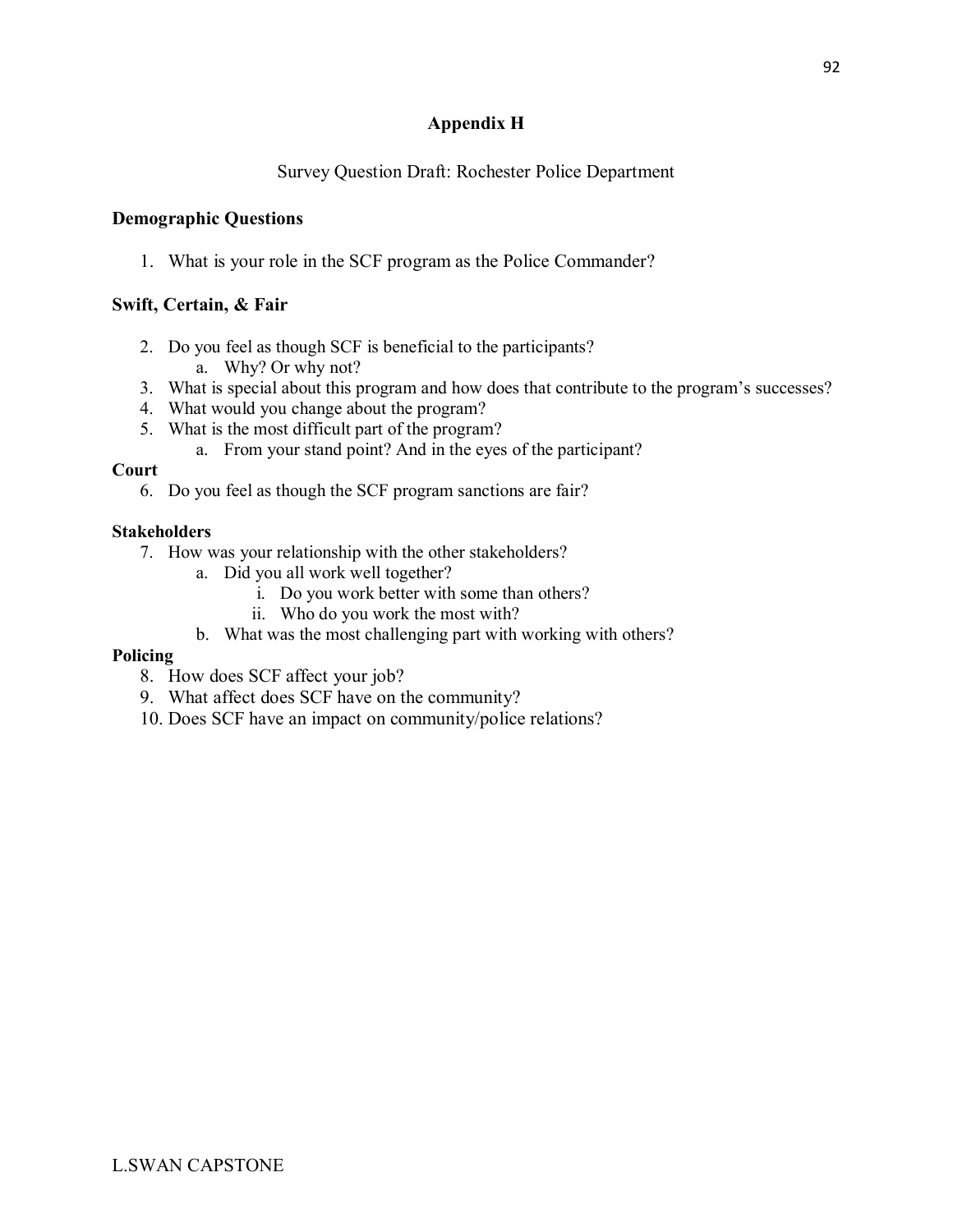# **Appendix I**

# Survey Question Draft: Public Defender's Office

# **Demographic Questions**

1. What is your role in the SCF program as a public defender?

# **Swift, Certain, & Fair**

- 2. Do you feel as though SCF is beneficial to the participants? a. Why? Or why not?
- 3. What is special about this program and how does that contribute to the program's successes?
- 4. What would you change about the program?

## **Court**

- 5. Do you feel as though the SCF program sanctions are fair? a. Too lenient?
- 6. Do you feel as though the judge was consistent in the sanctions given across the SCF participants?
- 7. How does the SCF program affect you?
	- a. Caseload?
	- b. Sanctions?
	- c. Other?

- 8. How was your relationship with the other stakeholders?
	- a. Did you all work well together?
		- i. Do you work better with some than others?
		- ii. Who do you work the most with?
	- b. What was the most challenging part with working with others?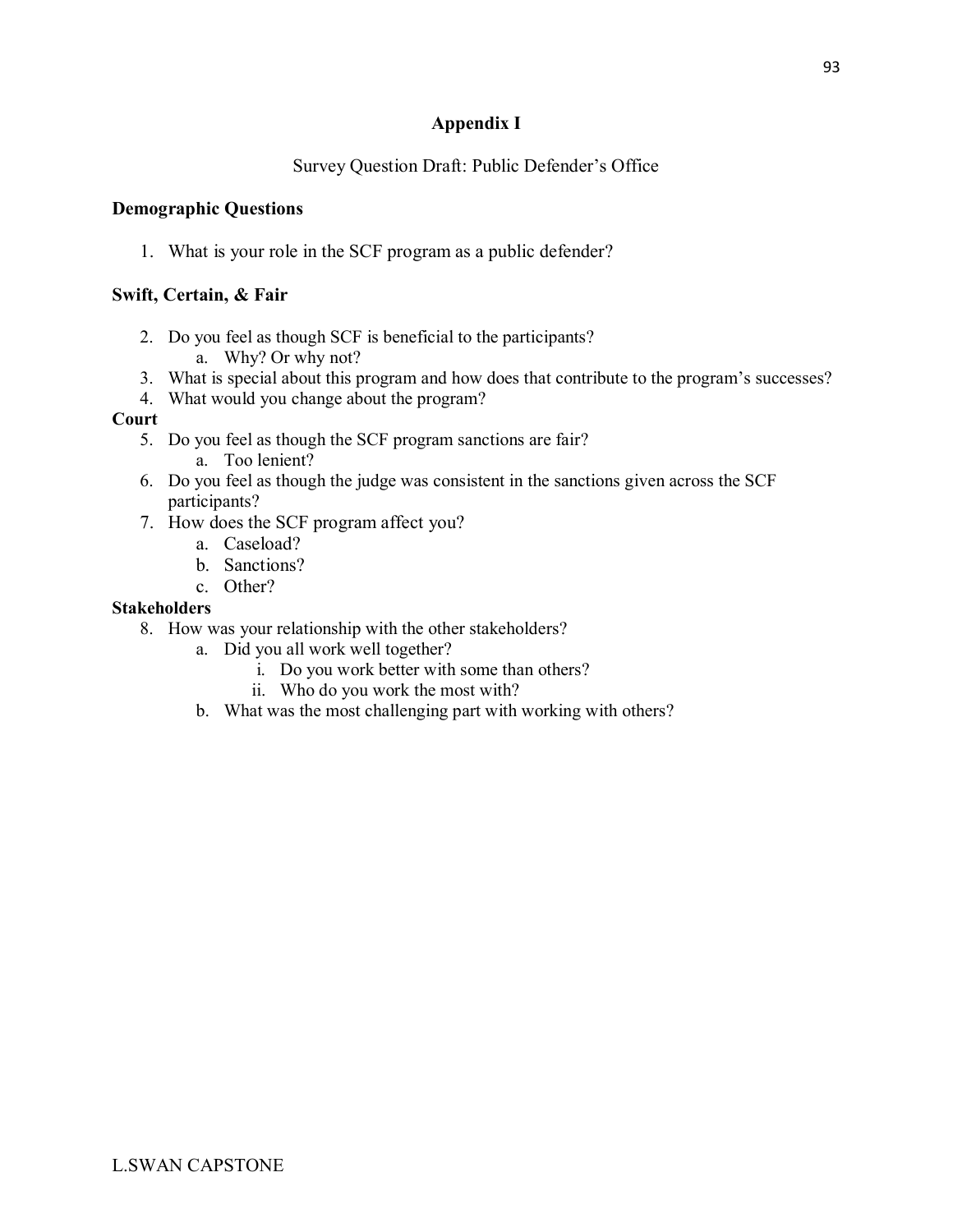# **Appendix J**

# Survey Question Draft: Community Service Providers

# **Demographic Questions**

- 1. What is your role in the SCF program as one of the community service providers?
- 2. What does your program do?

# **Swift, Certain, & Fair**

- 3. Do you feel as though SCF is beneficial to the participants? a. Why? Or why not?
- 4. What is special about this program and how does that contribute to the program's successes?
- 5. What would you change about the program?
- 6. What is the most difficult part of the program?
	- a. From your stand point? And in the eyes of the participant?

## **Stakeholders**

- 7. How was your relationship with the other stakeholders?
	- a. Did you all work well together?
		- i. Do you work better with some than others?
		- ii. Who do you work the most with?
	- b. What was the most challenging part with working with others?

#### **Programs**

- 8. Do you know the goals of the SCF program?
- 9. How does your program incorporate the mission of the SCF program?
- 10. Do you know which individuals are from the SCF program?
- 11. How often do you interact with SCF participants?
	- a. What do those interaction look like?
	- b. Can you see a difference between non-SCF and SCF participants?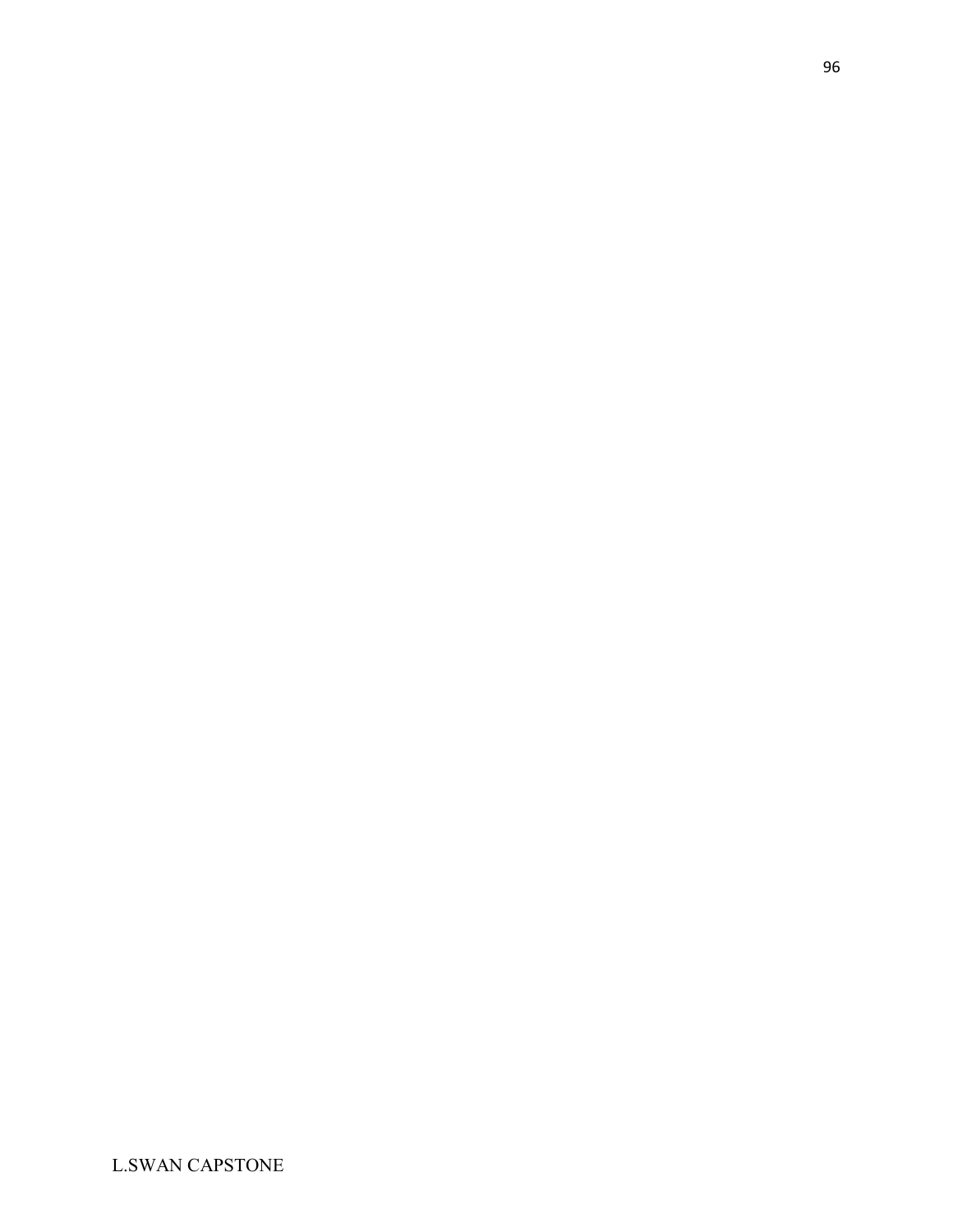#### References

Agnew, R., Brezina, T. (2010). Strain theories. *Handbook of criminological theory*.

- Bartels, L. (Dec. 2016). Looking at Hawaii's Opportunity Probation with Enforcement (HOPE) Program through a therapeutic jurisprudence lens. *Special Issue - Therapeutic Jurisprudence/ Current Issues in Therapeutic Jurisprudence, 16*, 3, 30-49. ISSN 2201-7275. Available at: [<https://lr.law.qut.edu.au/article/view/678>](https://lr.law.qut.edu.au/article/view/678). DOI: [https://doi.org/10.5204/qutlr.v16i3.678.](https://doi.org/10.5204/qutlr.v16i3.678)
- Beccaria, C. (1986 [1764]). An essay on crimes and punishments. *Indianapolis, IN: Hackett Publishing Company, Inc.*
- Bentham, J. (1988 [1789]). The principles of morals and legislation. *Prometheus Books.*
- Botec Analysis. (2018). Swift, certain, & fair: Current swift, certain, & fair programs. Available at: [http://www.swiftcertainfair.com/current-programs/.](http://www.swiftcertainfair.com/current-programs/)
- Campbell, D., Stanley, J. (1963). Experimental and quasi experimental designs for research, *Rand McNally.*
- Farrington, D.P. (1983). Randomized experiments in crime and justice. *Crime and Justice: An Annual Review of Research, 4*, 257-308.
- Glaser, D. (1973) Routinizing evaluation: Getting feedback on effectiveness of crime and delinquency programs.
- Hagan, F. E (1997). Research methods in criminal justice and criminology.
- Hawken, A., & Kleiman, M. K. (2009). Managing drug involved probationers with swift and certain sanctions: Evaluating Hawaii's HOPE. Unpublished report by the National Institute of Justice. [https://www.ncjrs.gov/pdffiles1/nij/grants/229023.pdf.](https://www.ncjrs.gov/pdffiles1/nij/grants/229023.pdf)
- Lane, J., Turner, S., Fain, T., and Sehgal, A. (2005). Evaluating and experimental intensive juvenile